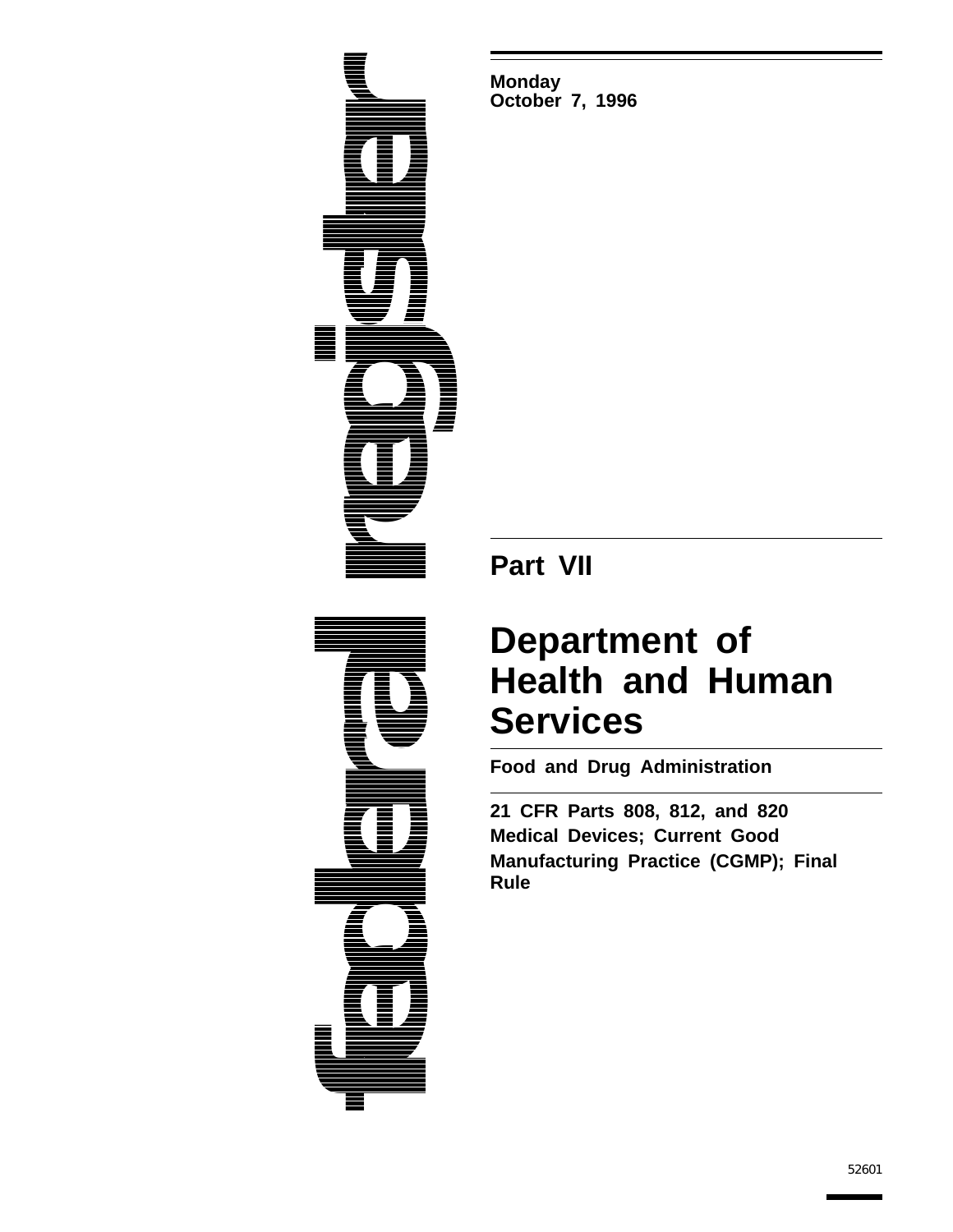## **DEPARTMENT OF HEALTH AND HUMAN SERVICES**

## **Food and Drug Administration**

**21 CFR Parts 808, 812, and 820**

**[Docket No. 90N–0172]**

**RIN 0910–AA09**

## **Medical Devices; Current Good Manufacturing Practice (CGMP) Final Rule; Quality System Regulation**

**AGENCY:** Food and Drug Administration, HHS.

## **ACTION:** Final rule.

**SUMMARY:** The Food and Drug Administration (FDA) is revising the current good manufacturing practice (CGMP) requirements for medical devices and incorporating them into a quality system regulation. The quality system regulation includes requirements related to the methods used in, and the facilities and controls used for, designing, manufacturing, packaging, labeling, storing, installing, and servicing of medical devices intended for human use. This action is necessary to add preproduction design controls and to achieve consistency with quality system requirements worldwide. This regulation sets forth the framework for device manufacturers to follow and gives them greater flexibility in achieving quality requirements. **DATES:** The regulation is effective June 1, 1997. For more information on compliance with 21 CFR 820.30 see section IV. of this document.

Written comments on the information collection requirements should be submitted by December 6, 1996. **ADDRESSES:** Submit written comments on the information collection requirements to the Dockets Management Branch (HFA–305), Food and Drug Administration, 12420 Parklawn Dr., rm. 1–23, Rockville, MD 20857. All comments should be identified with the docket number found in brackets in the heading of this document.

**FOR FURTHER INFORMATION CONTACT:** Kimberly A. Trautman, Center for Devices and Radiological Health (HFZ-341), Food and Drug Administration, 2098 Gaither Rd., Rockville, MD 20850, 301–594–4648.

## **SUPPLEMENTARY INFORMATION:**

#### **I. Background**

Manufacturers establish and follow quality systems to help ensure that their products consistently meet applicable requirements and specifications. The quality systems for FDA-regulated

products (food, drugs, biologics, and devices) are known as CGMP's. CGMP requirements for devices in part 820 (21 CFR part 820) were first authorized by section 520(f) of the Federal Food, Drug, and Cosmetic Act (the act) (21 U.S.C. 360j(f)), which was among the authorities added to the act by the Medical Device Amendments of 1976 (Pub. L. 94–295).

Under section 520(f) of the act, FDA issued a final rule in the **Federal Register** of July 21, 1978 (43 FR 31 508), prescribing CGMP requirements for the methods used in, and the facilities and controls used for the manufacture, packing, storage, and installation of medical devices. This regulation became effective on December 18, 1978, and is codified under part 820. Except for editorial changes to update organizational references in the regulation and revisions to the list of critical devices that was included in the preamble to the final regulation, the device CGMP requirements have not been revised since 1978. This final rule is the result of an extensive effort begun in 1990 to revise this regulation.

The Safe Medical Devices Act of 1990 (the SMDA) (Pub. L. 101–629), enacted on November 28, 1990, amended section 520(f) of the act, providing FDA with the authority to add preproduction design controls to the CGMP regulation. This change in law was based on findings that a significant proportion of device recalls were attributed to faulty design of product. Specifically, in January 1990, FDA published the results of an evaluation of device recalls that occurred from October 1983 through September 1989, in a report entitled ''Device Recalls: A Study of Quality Problems'' (Ref. 1). (See 55 FR 21108, May 22, 1990, where FDA announced the availability of the report.) FDA found that approximately 44 percent of the quality problems that led to voluntary recall actions during this 6 year period were attributed to errors or deficiencies that were designed into particular devices and may have been prevented by adequate design controls. These design-related defects involved both noncritical devices (e.g., patient chair lifts, in vitro diagnostics, and administration sets) and critical devices (e.g., pacemakers and ventilators). Also in 1990, the Department of Health and Human Services' Inspector General conducted a study entitled ''FDA Medical Device Regulation From Premarket Review to Recall'' (Ref. 2), which reached similar conclusions. With respect to software used to operate medical devices, the data were even more striking. A subsequent study of software-related recalls for the period of

fiscal year (FY) 1983 through FY 1991 indicated that over 90 percent of all software-related device failures were due to design-related errors, generally, the failure to validate software prior to routine production (Ref. 3).

The SMDA also added new section 803 to the act (21 U.S.C. 383) which, among other things, encourages FDA to work with foreign countries toward mutual recognition of CGMP requirements. FDA undertook the revision of the CGMP regulation to add the design controls authorized by the SMDA to the CGMP regulation, as well as because the agency believed that it would be beneficial to the public and the medical device industry for the CGMP regulation to be consistent, to the extent possible, with the requirements for quality systems contained in applicable international standards, primarily, the International Organization for Standards (ISO) 9001:1994 ''Quality Systems—Model for Quality Assurance in Design, Development, Production, Installation, and Servicing'' (Ref. 4), and the ISO committee draft (CD) revision of ISO/CD 13485 ''Quality Systems—Medical Devices—Supplementary Requirements to ISO 9001'' (Ref. 5).

This action is being taken under those provisions of the SMDA and in response to the following: (1) Notices that appeared in the **Federal Register** of April 25, 1990 (55 FR 17502), and in the **Federal Register** of April 17, 1991 (56 FR 15626), that announced meetings of the agency's Device Good Manufacturing Practice Advisory Committee (GMP Advisory Committee), at which the need for revisions to the CGMP regulation was explored; (2) an advance notice of proposed rulemaking (ANPRM) that appeared in the **Federal Register** of June 15, 1990 (55 FR 24544), that announced the agency's intent to revise the CGMP regulation; (3) a notice of availability of a document that appeared in the **Federal Register** of November 30, 1990 (55 FR 49644), entitled ''Medical Devices; Current Good Manufacturing Practices (CGMP) Regulations Document; Suggested Changes; Availability'' (Ref. 6) and comments solicited from the public about the document; (4) a proposed rule in the **Federal Register** of November 23, 1993 (58 FR 61952), (Ref. 7) and comments solicited from the public about the proposal; (5) a notice of availability that appeared in the **Federal Register** of July 24, 1995 (60 FR 37856), announcing the availability of the ''Working Draft of the Current Good Manufacturing Practice (CGMP) Final Rule'' (hereinafter referred to as the Working Draft) (Ref. 8) and comments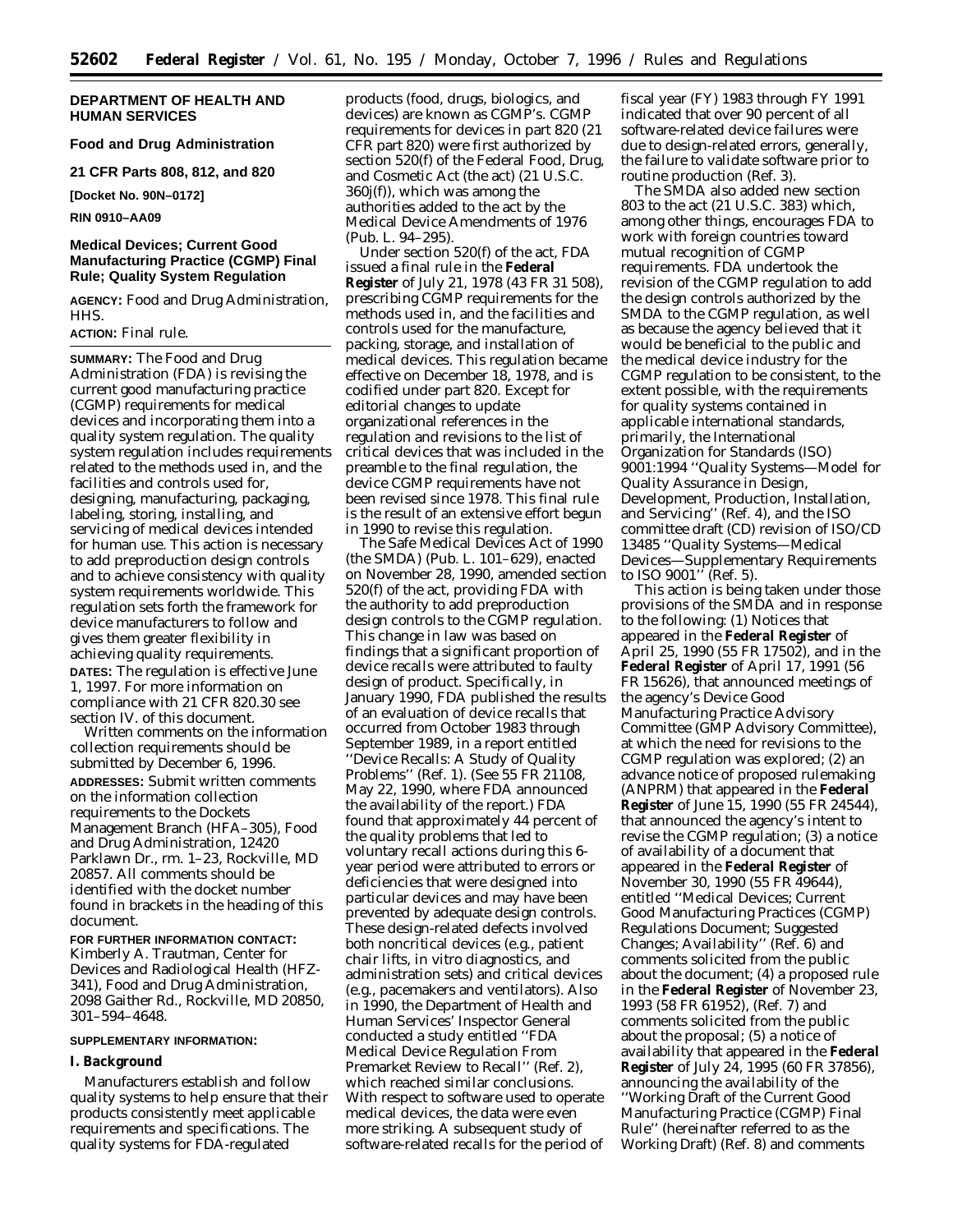solicited from the public about the Working Draft; (6) testimony at an August 23, 1995, open public meeting announced in the **Federal Register** (60 FR 37856); (7) and testimony and advisory committee recommendations from the September 13 and 14, 1995, meeting of the GMP Advisory Committee announced in the **Federal Register** of August 24, 1995 (60 FR 44036). Thus, FDA's decision to revise the CGMP regulation is based on changes in the law made by the SMDA, the agency's discussions with others including its GMP Advisory Committee, responses to the **Federal Register** notices on this matter, FDA's analysis of recall data, its experience with the regulatory application of the original CGMP regulation, and its assessment of international quality standards.

The agency's final rule embraces the same ''umbrella'' approach to the CGMP regulation that is the underpinning of the original CGMP regulation. Because this regulation must apply to so many different types of devices, the regulation does not prescribe in detail how a manufacturer must produce a specific device. Rather, the regulation provides the framework that all manufacturers must follow by requiring that manufacturers develop and follow procedures and fill in the details that are appropriate to a given device according to the current state-of-the-art manufacturing for that specific device. FDA has made changes to the proposed regulation and the Working Draft, as the final rule evidences, to provide manufacturers with even greater flexibility in achieving the quality requirements.

The Supreme Court recently addressed the preemptive effect, under section 521 of the act (21 U.S.C. 360k), of the original CGMP regulation and other FDA requirements for medical devices on State tort actions. In *Medtronic, Inc.* v. *Lohr,* 116 S. Ct. 2240 (1996), the Supreme Court gave substantial deference to the agency's interpretation of section 521 of the act found at § 808.1 (21 CFR 808.1). The Court noted that CGMP requirements are general rather than ''specific requirements applicable to a particular device,'' and that State common law remedies are similarly general, and do not establish a ''substantive requirement for a specific device.'' (*Lohr* at 2257; see also  $\S 808.1$ (d) and (d)(6)(ii).) Moreover, the Court drew a distinction between remedies and requirements, noting that while common law tort actions may provide remedies different from those available under the act, no preemption occurs unless the substantive requirements of the State law are

''different from, or in addition to,'' those imposed by the act. (See *Lohr* at 2255.) Under the Supreme Court's analysis in *Lohr,* the requirements imposed by the original CGMP regulation would rarely have preemptive effect.

FDA believes that the reasoning of *Medtronic* v. *Lohr* applies equally to the new quality system regulation, which, as does the original CGMP regulation, prescribes requirements that apply to medical devices in general, rather than to any particular medical device. Therefore, FDA has concurrently amended part 808 (21 CFR part 808) to make clear the new quality system regulation does not preempt State tort and common law remedies.

**II. Decision to Make a Working Draft Available for Comment**

In the **Federal Register** of November 23, 1993, the agency issued the proposed revisions to the CGMP regulation, entitled ''Medical Devices; Current Good Manufacturing Practice (CGMP) Regulations; Proposed Revisions; Request for Comments,'' and public comment was solicited. After the proposal issued, FDA met with the Global Harmonization Task Force (the GHTF) Study Group in early March 1994, in Brussels, to compare the provisions of the proposal with the provisions of ISO 9001:1994 and European National Standard (EN) 46001 ''Quality Systems—Medical Devices— Particular Requirements for the Application of EN 29001'' (Ref. 9). ISO 9001:1994 and EN 46001:1994 are written as voluntary standards, but when used to fulfill the requirements of the European Medical Device Directives, or other national regulations, these standards are mandatory requirements similar to the CGMP requirements. The GHTF includes: Representatives of the Canadian Ministry of Health and Welfare, the Japanese Ministry of Health and Welfare, FDA, and industry members from the European Union (EU), Australia, Canada, Japan, and the United States. The participants at the GHTF meeting favorably regarded FDA's effort toward harmonization with international standards. The GHTF submitted comments, however, noting where FDA could more closely harmonize to achieve consistency with quality system requirements worldwide. Since the proposal published, FDA has also attended numerous industry and professional association seminars and workshops, including ISO Technical Committee (TC) 210 ''Quality Management and Corresponding General Aspects for Medical Devices'' meetings, where the proposed revisions were discussed.

The original period for comment on the proposal closed on February 22, 1994, and was extended until April 4, 1994. Because of the heavy volume of comments and the desire to increase public participation in the development of the quality system regulation, FDA decided to publish the notice of availability in the **Federal Register** to allow comment on the Working Draft before issuing a final regulation.

The Working Draft represented the agency's views at the time on how it would respond to the many comments received, and on how the agency believed a final rule should be framed. FDA solicited public comment on the Working Draft until October 23, 1995, to determine if the agency had adequately addressed the many comments received and whether the agency had framed a final rule that achieved the public health goals to be gained from implementation of quality systems in the most efficient manner.

**III. Open Public Meeting and GMP Advisory Committee Meeting**

FDA held an open public meeting on the quality system regulation on August 23, 1995. The public meeting consisted of prepared presentations followed by an open discussion period. Both the agency and the participants found the meeting to be very productive in focusing attention on the few main areas of concern in the Working Draft. The main issues were: The application of the regulation to component manufacturers; the application of the regulation to third party servicers and refurbishers; and the implementation timeframe of the final rule. A transcript of the proceedings of the public meeting, as well as data and information submitted to FDA during the public meeting, are available from the Dockets Management Branch (HFA– 305), Food and Drug Administration, 12420 Parklawn Dr., rm. 1–23, Rockville, MD 20857, between 9 a.m. and 4 p.m., Monday through Friday.

There also was a meeting of the GMP Advisory Committee on the Working Draft on September 13 and 14, 1995. A notice of the meeting was published in the **Federal Register** of August 24, 1995. FDA made a brief presentation to the committee on the changes from the 1993 proposal to the 1995 Working Draft and discussed some changes that FDA was recommending as a result of the August 1995 meeting. Two consultants also made presentations to the committee, one a representative from ISO TC 176 (the TC that authored the ISO 9000 series) and the other a representative from the European Committee for Standardization (CEN). The remainder of the meeting consisted of prepared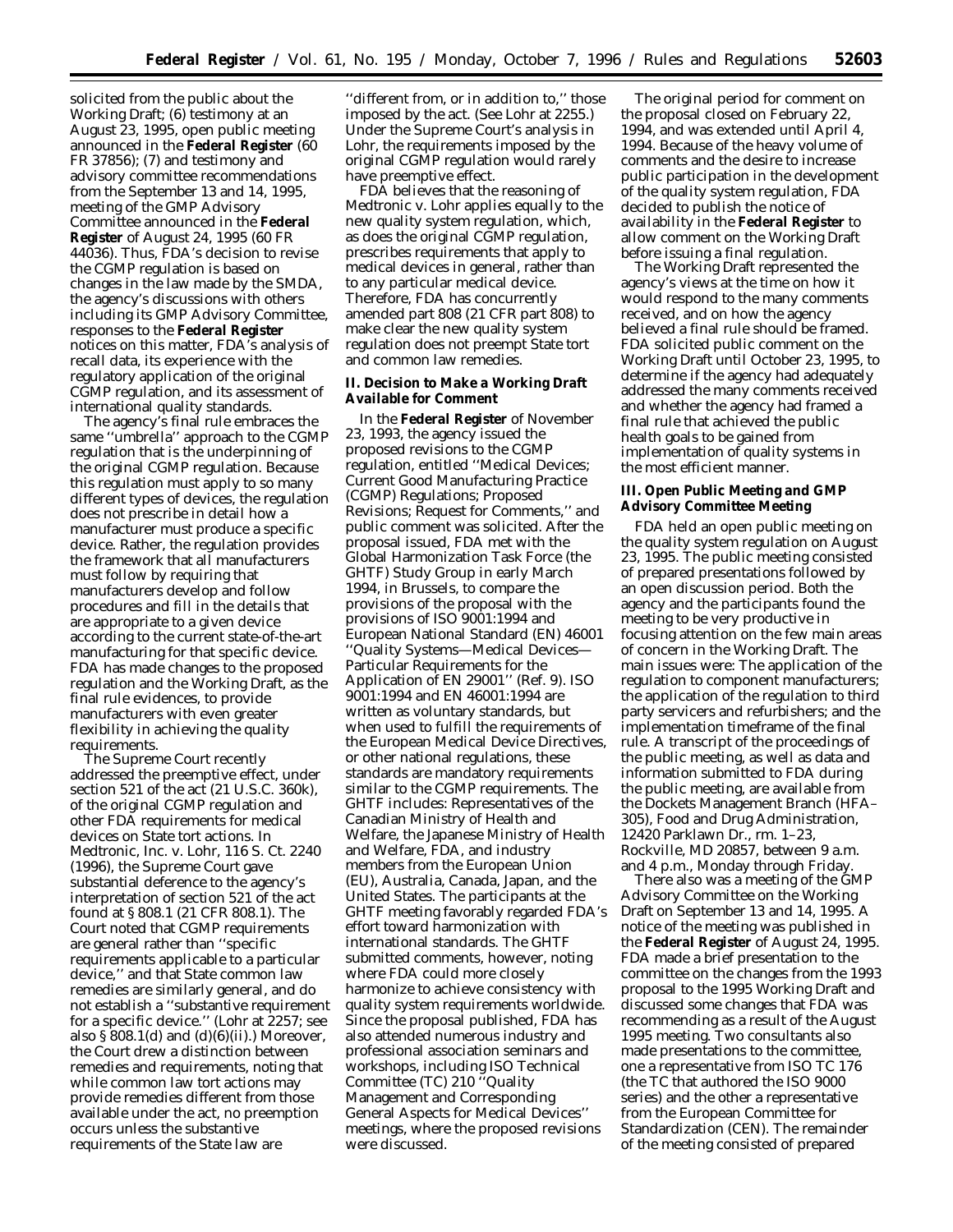presentations from the public and the committee's discussion on the main issues.

The overwhelming majority of the committee members believed that the Working Draft met the public health needs, gave manufacturers sufficient flexibility to comply with the regulation, and met the agency's goal of harmonizing the quality system requirements with those of other countries. The GMP Advisory Committee strongly supported FDA's recommendation, in response to the August 1995 public meeting, to not include component manufacturers under this final rule. However, the GMP Advisory Committee was clearly divided on several issues related to the proposed regulation of third party servicers and refurbishers. A transcript of the proceedings of the GMP Advisory Committee meeting, as well as data and information submitted to FDA during the meeting, are available from the Dockets Management Branch (address above).

After considering the written comments and the views expressed at meetings with the GHTF, at the August 1995 public meeting, and at the September 1995 GMP Advisory Committee meeting, FDA is publishing this final rule. A summary of changes from the July 1995 Working Draft to the final rule is contained at the end of this preamble.

#### **IV. Implementation of the Final Rule**

FDA has decided, in response to the many comments and concerns expressed about the need for more time to implement design controls, to implement the final rule in two stages. Under stage one, on June 1, 1997, approximately 1 year after this rule is published in the **Federal Register**, all elements of the final rule become effective. However, with respect to the design control requirements in § 820.30, as long as manufacturers are taking reasonable steps to come into compliance, FDA will implement a special 1-year transition program, with a midcourse review, during which official agency action will not be initiated, including FDA Form 483 observations, warning letters, or enforcement cases, based on failure to comply with § 820.30. Under stage two, beginning June 1, 1998, FDA will treat noncompliance with design control requirements in § 820.30 the same as noncompliance with other provisions of the CGMP regulation.

To prepare for stage one of this implementation plan, FDA intends to develop, by April of 1997, a strategy for inspecting the design control

requirements. Both industry and FDA field investigators will then be trained on this inspectional strategy for design controls during April and May 1997. Starting June 1, 1997, manufacturers will be inspected for compliance with all the new quality system requirements, including design controls, in the manner described in the inspectional strategy. However, as part of the transition program, from June 1, 1997, for a period of 1 year, although FDA will inspect firms for compliance with the design control requirements, the field will issue any observations to the manufacturer on a separate design control inspectional strategy report, not on FDA Form 483. The design control inspectional strategy report will be made a part of the manufacturer's establishment inspection report (EIR), but the observations relating to § 820.30 will not be included in any warning letters or regulatory actions during this initial 1-year period. FDA notes that it can, at any time, take action against unsafe or adulterated medical devices under different regulatory or statutory authorities. FDA wants to emphasize that *manufacturers are required to take reasonable steps to come into compliance with the design control requirements during the June 1, 1997, to June 1, 1998, period.*

FDA also emphasizes that this transition period relates only to the design control requirements of § 820.30, and that beginning June 1, 1997, the agency will issue observations on FDA Form 483's, issue warning letters, and take any necessary regulatory action for violations of all other provisions of the CGMP final rule. The time period from June 1, 1997, to June 1, 1998, is intended to allow both the industry and FDA field investigators time to become familiar with the design control requirements and the enforcement aspects of this new area.

Finally, as described elsewhere in this preamble, FDA intends to conduct a midcourse review of the new design control requirements during the transition year (June 1997 to June 1998). Specifically, the results of the first several months of design control inspections will be reviewed by early 1998. FDA will review all of the completed design control inspectional strategy reports that were given to manufacturers from between June 1, 1997, through December 1, 1997. The completed strategy reports will be reviewed with particular attention paid to clarity of information obtained, the appropriateness of the information collected with respect to the design control requirements, the appropriateness of the questions on the

inspectional strategy, the manner in which the investigators are writing out their observations, and any requirements that seem to be giving manufacturers a problem or where there might be misunderstandings as to what the regulation requires. FDA will then hold an open public meeting in early 1998 to discuss with industry these findings and to further explore any concerns industry might be having in implementing the new design control requirements. As a result of the midcourse review and open public meeting, FDA might hold additional workshops, meetings, and/or training sessions.

Any midcourse adjustments to the inspectional strategy will be instituted and made public by the spring of 1998. Also during this midcourse review, FDA will evaluate the information gathered at that point and determine if the design control requirements as written in this final rule are appropriate to obtain the goals expressed in this preamble. FDA will consider minor or even major changes, based on experience to date. Any necessary adjustments or proposed revisions will be published in the **Federal Register** and comments will be solicited as necessary during the spring of 1998. This implementation strategy is responsive to requests by industry for FDA to harmonize the quality system regulation's implementation with the mandatory date for implementation of the EU's Medical Device Directive, which is June 1998. However, if during the midcourse review of stage one it is determined that the industry and/or FDA needs more time to fully implement the design control requirements, FDA will publish an extension of the regulatory implementation date for design control requirements prior to June 1, 1998.

## **V. Response to Comments and Rationale for Changes**

Approximately 280 separate individuals or groups commented on the proposal published in the **Federal Register** of November 23, 1993, and approximately 175 separate individuals or groups commented on the Working Draft that was announced in a notice of availability published in the **Federal Register** on July 24, 1995. FDA made many changes in response to the comments. Most of the changes were made in response to specific comments, in response to comments for clarity, understanding, and readability, or to further harmonize FDA requirements with international standards, as many comments requested.

Numerous comments stated that industry was very pleased with FDA's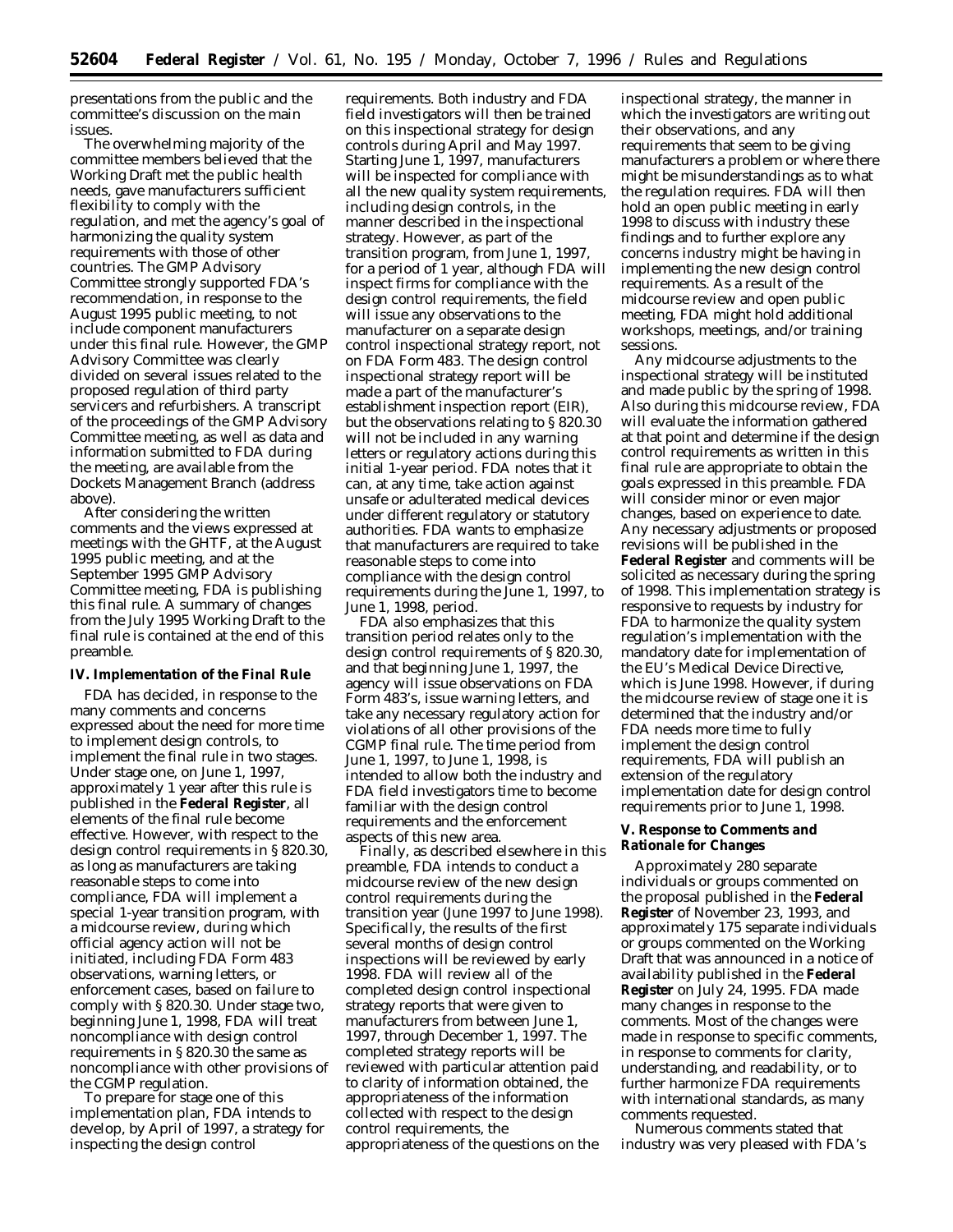Working Draft and the effort that was made to harmonize with ISO, as well as to engage industry in commenting on the Working Draft through the open public meeting and the GMP Advisory Committee meeting that were held in August and September 1995, respectively.

FDA's responses to the comments received on the proposal and the Working Draft, as well as explanations for the changes made, follow.

## *A. General Provisions (Subpart A)*

#### i. Scope (§ 820.1)

1. The title of the regulation, as reflected in this section, has been changed from the ''Current Good Manufacturing Practices (CGMP)'' regulation to the ''Quality System'' regulation. This revision follows the suggestion underlying many comments on specific provisions that FDA generally harmonize the CGMP requirements and terminology with international standards. ISO 9001:1994, ISO/CD 13485, and EN 46001 employ this terminology to describe the CGMP requirements. In addition, this title accurately describes the sum of the requirements, which now include the CGMP requirements for design, purchasing, and servicing controls. CGMP requirements now cover a full quality system.

FDA notes that the principles embodied in this quality system regulation have been accepted worldwide as a means of ensuring that acceptable products are produced. While the regulation has been harmonized with the medical device requirements in Europe, Australia, and Japan, as well as the requirements proposed by Canada, it is anticipated that other countries will adopt similar requirements in the near future.

FDA, however, did not adopt ISO 9001:1994 verbatim for two reasons. First, there were complications in dealing with the issue of copyrights and, second, FDA along with health agencies of other governments does not believe that for medical devices ISO 9001:1994 alone is sufficient to adequately protect the public health. Therefore, FDA has worked closely with the GHTF and TC 210 to develop a regulation which is consistent with both ISO 9001:1994 and ISO/CD 13485. FDA made several suggestions to TC 210 on the drafts of the ISO/CD 13485 document in order to minimize differences and move closer to harmonization. In some cases, FDA has explicitly stated requirements that many experts believe are inherent in ISO 9001:1994. Through the many years of experience enforcing and evaluating

compliance with the original CGMP regulation, FDA has found that it is necessary to clearly spell out its expectations. This difference in approach does not represent any fundamentally different requirements that would hinder global harmonization. In fact, numerous comments expressed their approval and satisfaction with FDA's effort to harmonize the quality system requirements with those of ISO 9001:1994 and ISO/CD 13485.

2. One comment suggested that the term ''purchasing'' in the scope be deleted because it could be interpreted to mean the purchase of finished medical devices by health care institutions and medical professionals, instead of the purchase of components and manufacturing materials as intended.

FDA agrees and has deleted the term ''purchasing'' throughout the regulation when used in this context.

3. Several comments suggested that § 820.1(a)(1) should not state that the regulation establishes the ''minimum'' requirements because it implies that compliance with the stated requirements may be insufficient. They asked that FDA delete the word ''minimum,'' to avoid having auditors search for additional requirements.

FDA does not believe that the provision would have required that manufacturers meet additional requirements not mandated by the regulation but has modified the section to clarify its intent by stating that the regulation establishes the ''basic'' requirements for manufacturing devices. The quality system regulation provides a framework of basic requirements for each manufacturer to use in establishing a quality system appropriate to the devices designed and manufactured and the manufacturing processes employed. Manufacturers must adopt current and effective methods and procedures for each device they design and manufacture to comply with and implement the basic requirements. The regulation provides the flexibility necessary to allow manufacturers to adopt advances in technology, as well as new manufacturing and quality system procedures, as they become available.

During inspections, FDA will assess whether a manufacturer has established procedures and followed requirements that are appropriate to a given device under the current state-of-the-art manufacturing for that specific device. FDA investigators receive extensive training to ensure uniform interpretation and application of the regulation to the medical device industry. Thus, the agency does not believe that FDA investigators will cite

deviations from requirements not contained in this part. However, as noted above, FDA has altered the language of the scope to make clear that additional, unstated requirements do not exist.

4. A few comments suggested eliminating the distinction between critical and noncritical devices, thus eliminating the need for distinct requirements for critical devices. Other comments disagreed, asserting that eliminating the distinction would increase the cost of production of lowrisk devices without improving their safety and effectiveness.

FDA agrees in part with the comments that suggest eliminating the distinction between critical and noncritical devices and has eliminated the term ''critical device'' from the scope, definitions, and regulation in §§ 820.65 *Critical devices, traceability* and 820.165 *Critical devices, labeling.* However, FDA has retained the concept of distinguishing between devices for the traceability requirements in § 820.65. As addressed in the discussion under that section, FDA believes that it is imperative that manufacturers be able to trace, by control number, any device, or where appropriate component of a device, that is intended for surgical implant into the body or to support or sustain life whose failure to perform when properly used in accordance with instructions for use provided in the labeling can be reasonably expected to result in a significant injury to the user.

The deletion of the terminology will bring the regulation in closer harmony with ISO 9001:1994 and the quality system standards or requirements of other countries.

Finally, FDA notes that eliminating the term ''critical device'' and the list of critical devices does not result in the imposition of new requirements. In fact the new regulation is less prescriptive and gives the manufacturer the flexibility to determine the controls that are necessary commensurate with risk. The burden is on the manufacturer, however, to describe the types and degree of controls and how those controls were decided upon. Such determinations are made in accordance with standard operating procedures (SOP's) established by the manufacturer.

5. In response to numerous comments, FDA has added the sentence ''If a person engages in only some operations subject to the requirements in this part, and not in others, that person need only comply with those requirements applicable to the operations in which he or she is engaged.'' This sentence was added to clarify the scope of the regulation and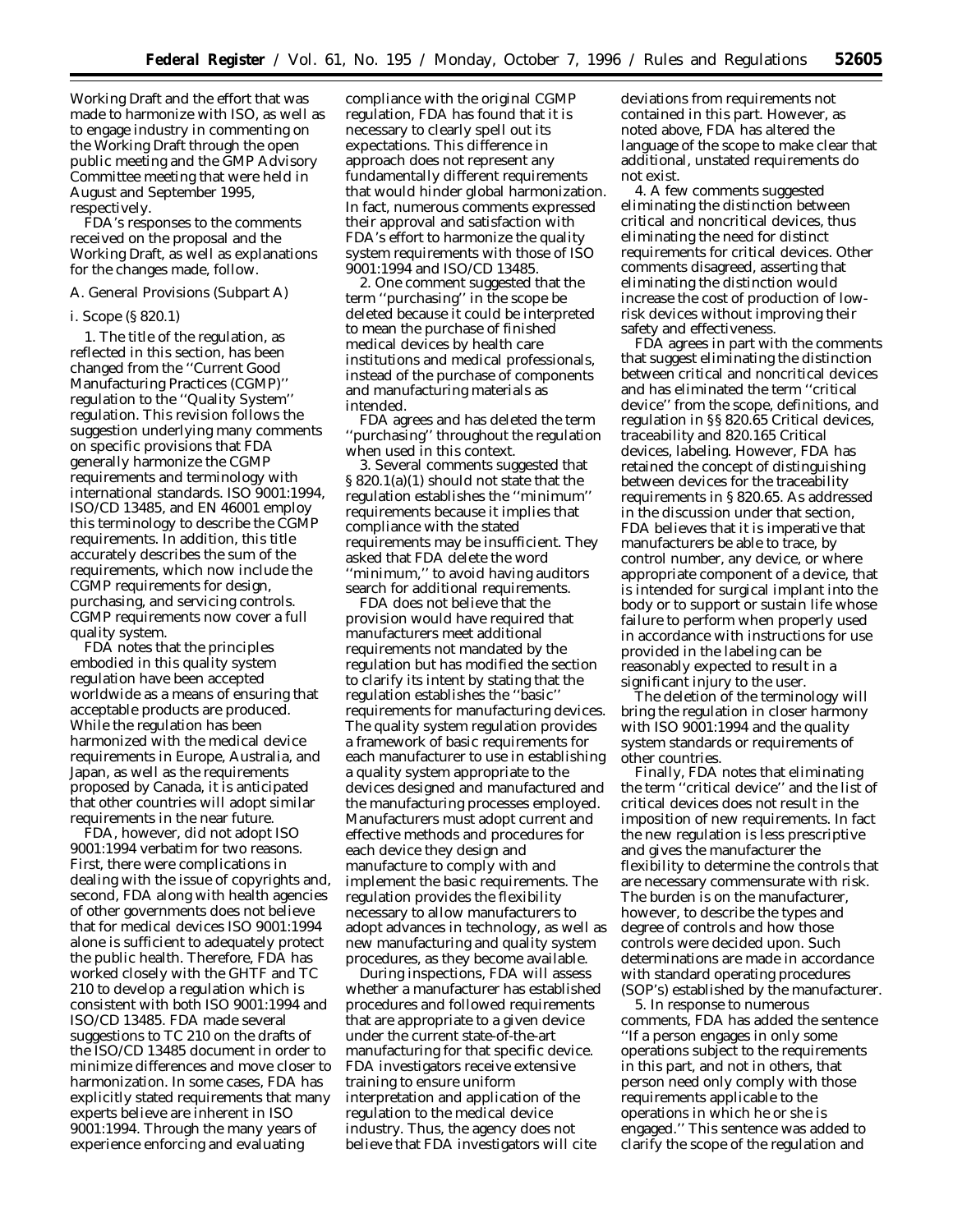the responsibility of those who fall under this regulation. The wording is the same as that used in the drug CGMP.

6. Several comments recommended that the short list of class I devices subject to design control requirements be deleted from the regulation and be placed in the preamble, to allow additions or deletions without requiring a change to the entire regulation. Others commented that the list of class I devices should be entirely eliminated to harmonize with Europe and Japan.

FDA disagrees that the list of devices subject to design control requirements should be deleted from the regulation. FDA has experienced problems or has concerns with the class I devices listed and has determined that design controls are needed for the listed devices. Further, placing the list in the regulation establishes the requirements related to those devices, and is convenient for use by persons who are not familiar with, or who do not have access to, the preamble. Further, FDA notes that individual sections of a regulation may be revised independent of the remainder of the regulation.

7. Numerous written comments and persons who testified at the August and September 1995 meetings stated that application of the regulation to component manufacturers would increase product cost, with questionable value added to device safety and effectiveness, and that many component suppliers would refuse to supply components or services to the medical device industry. This would be especially likely to occur, it was suggested, where medical device manufacturers account for a small fraction of the supplier's sales.

FDA believes that because of the complexity of many components used in medical devices, their adequacy cannot always be assured through inspection and testing at the finished device manufacturer. This is especially true of software and software-related components, such as microprocessors and microcircuits. Quality must be designed and built into components through the application of proper quality systems.

However, FDA notes that the quality system regulation now explicitly requires that the finished device manufacturer assess the capability of suppliers, contractors, and consultants to provide quality products pursuant to § 820.50 *Purchasing controls.* These requirements supplement the acceptance requirements under § 820.80. Manufacturers must comply with both sections for any incoming component or subassembly or service, regardless of the finished device

manufacturer's financial or business affiliation with the person providing such products or services. FDA believes that these purchasing controls are sufficient to provide the needed assurance that suppliers, contractors, and consultants have adequate controls to produce acceptable components.

Therefore, balancing the many concerns of the medical device industry and the agency's public health and safety concerns, FDA has decided to remove the provision making the CGMP regulation applicable to component manufacturers and return to the language in the original CGMP regulation. This approach was unanimously endorsed by the members of the GMP Advisory Committee at the September 1995 meeting. FDA will continue to focus its inspections on finished device manufacturers and expects that such manufacturers will properly ensure that the components they purchase are safe and effective. Finished device manufacturers who fail to comply with §§ 820.50 and 820.80 will be subject to enforcement action. FDA notes that the legal authority exists to cover component manufacturers under the CGMP regulation should the need arise.

8. One comment stated that proposed § 820.1(a)(2) should be revised to include the District of Columbia and the Commonwealth of Puerto Rico, as in the original CGMP regulation.

FDA agrees with the comment. These localities were inadvertently omitted and have been added to the regulation.

9. FDA added § 820.1(a)(3) on how to interpret the phrase ''where appropriate'' in the regulation, as recommended by the GMP Advisory Committee. This section is consistent with the statement in ISO/CD 13485.

10. Some comments on proposed § 820.1(c) recommended that the section be deleted as it already appears in the act. Others stated that the provision implies that FDA will subject devices or persons to legal action, regardless of the level of noncompliance. Still others suggested that only intentional violations of the regulation should give rise to regulatory action.

FDA disagrees with these comments. The consequences of the failure to comply, and the legal authority under which regulatory action may be taken, are included in the regulation so that the public may be fully apprised of the possible consequences of noncompliance and understand the importance of compliance. FDA notes that the agency exercises discretion when deciding whether to pursue a regulatory action and does not take enforcement action for every violation it encounters. Further, FDA generally provides manufacturers with warning prior to initiating regulatory action and encourages voluntary compliance. The agency also notes, however, that violations of this regulation need not be intentional to place the public at serious risk or for FDA to take regulatory action for such violations.

In response to the concerns regarding the tone of the section, however, the title has been changed. FDA has also deleted the specific provisions referenced in the proposed section with which the failure to comply would render the devices adulterated. The term ''part'' includes all of the regulation's requirements.

11. A few comments on proposed § 820.1(c)(2), now § 820.1(d), requested that the agency clarify what is meant by requiring that foreign manufacturers ''schedule'' an inspection. A few comments stated that FDA was adding new requirements for foreign manufacturers in this section. Others stated that the proposed language would prohibit global harmonization because it would limit third party audits in place of FDA inspections.

FDA has moved the provision related to foreign manufacturers into a separate section and has modified the language. The language in the regulation reflects the language in section 801(a) of the act (21 U.S.C. 381(a)). FDA disagrees that it is adding new requirements for foreign manufacturers in § 820.1(d) because the section recites the current requirement and standard used, and is consistent with current agency policy. The agency believes that it is imperative that foreign facilities be inspected for compliance with this regulation and that they be held to the same high standards to which U.S. manufacturers are held. Otherwise, the U.S. public will not be sufficiently protected from potentially dangerous devices, and the U.S. medical device industry will be at a competitive disadvantage.

FDA intends to continue scheduling inspections of foreign manufacturers in advance to assure their availability and avoid conflicts with holidays and shut down periods. However, the language pertaining to the ''scheduling'' of such inspections has been deleted to allow flexibility in scheduling methods.

FDA disagrees that, as written, the language would prohibit inspections by third parties. FDA may use third party inspections, as it uses other compliance information, in setting its priorities and utilizing its resources related to foreign inspections. In this regard, FDA looks forward to entering into agreements with foreign countries related to CGMP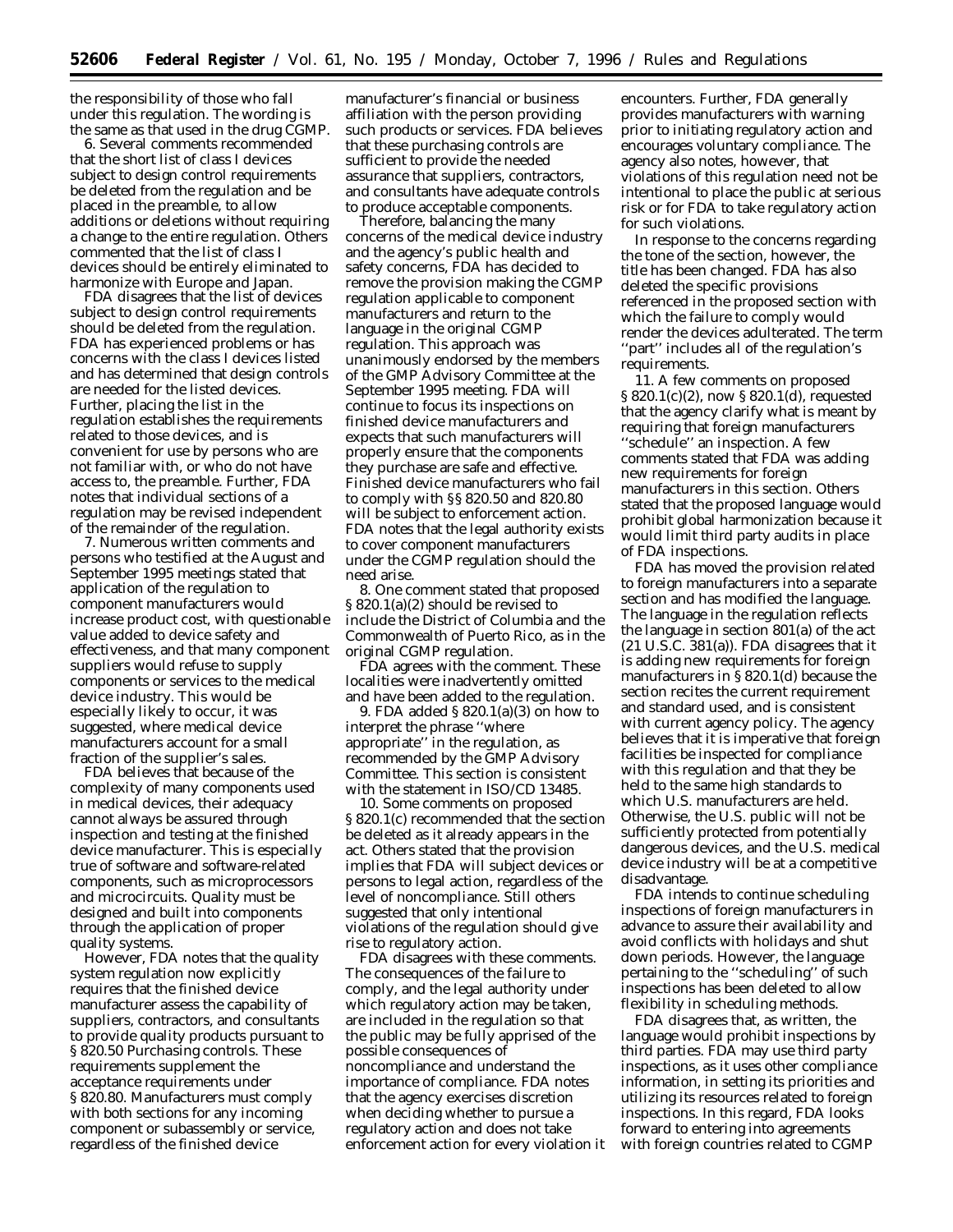inspections that would provide FDA with reliable inspectional information.

12. Two comments stated that the section on ''Exemptions or variances,'' now § 820.1(e), should require that FDA provide a decision on petitions within 60 days of receipt and state that the agency will take no enforcement action with respect to the subject of the petition until a decision is rendered. The comments said that the petition process is long, arduous, and not practical.

FDA disagrees with the comments. Currently, FDA is required by section  $520(f)(2)(B)$  of the act to respond within 60 days of receipt of the petition, unless the petition is referred to an advisory committee. When the 1978 CGMP regulation was published, there was a prediction that FDA would be overwhelmed with petitions for exemption and variance from the regulation. Over the past 18 years, since the CGMP regulation first became effective, FDA has only received approximately 75 petitions. It is FDA's opinion that few petitions have been received because of the flexible nature of the CGMP regulation. FDA has attempted to write the current regulation with at least the same degree of flexibility, if not more, to allow manufacturers to design a quality system that is appropriate for their devices and operations and that is not overly burdensome.

Guidelines for the submission of petitions for exemption or variance are available from the Division of Small Manufacturers Assistance (the DSMA). The petition guidelines state that FDA will not process a petition for exemption or variance while an FDA inspection of a manufacturer is ongoing. Until FDA has approved a petition for an exemption or variance, a manufacturer should not deviate from the requirements of this regulation. FDA must first have the opportunity to ensure that the manufacturer has established that an exemption or variance is warranted, to carry out its obligation of ensuring that devices are safe and effective.

13. Several comments stated that the proposed requirements are not necessary for all manufacturers, particularly small manufacturers with few employees and low-risk devices. Other comments stated that the documentation requirements are excessive.

FDA generally disagrees with these comments. The regulation provides the ''basic'' requirements for the design and manufacture of medical devices. And, as noted in the previous response, the requirements are written in general

terms to allow manufacturers to establish procedures appropriate for their devices and operations. Also, as discussed above, a manufacturer need only comply with those requirements applicable to the operations in which he or she is engaged. However, because the regulation requirements are basic, they will apply in total to most manufacturers subject to the regulation. The extent of the documentation necessary to meet the regulation requirements may vary with the complexity of the design and manufacturing operations, the size of the firm, the importance of a process, and the risk associated with the failure of the device, among other factors. Small manufacturers may design acceptable quality systems that require a minimum of documentation and, where possible, may automate documentation. In many situations, documentation may be kept at a minimum by combining many of the recordkeeping requirements of the regulation, for example, the production SOP's, handling, and storage procedures. When manufacturers believe that the requirements are not necessary for their operations, they may petition for an exemption or variance from all or part of the regulation pursuant to section  $520(f)(2)$  of the act.

In addition, FDA has added a variance provision in § 820.1(e)(2) under which the agency can initiate a variance when it is in the best interest of the public health. Under this provision, for instance, the agency may initiate and grant a variance to manufacturers of devices during times of product shortages, where the devices are needed by the public and may not otherwise be made available, if such manufacturers can adequately assure that the resulting devices are safe and effective. The agency envisions this provision as a bridge, providing a manufacturer with the time necessary to fulfill the requirements in the regulation while providing important and needed devices to the public. Thus, the variance would only be granted for a short period of time, and only while the devices remained necessary and in short supply. Under this provision, FDA will require a manufacturer to submit a plan detailing the action it is taking to assure the safety and effectiveness of the devices it manufactures and to meet the requirements of the regulation.

This agency initiated variance provision is in accordance with section 520(f) of the act which permits, but does not require, FDA to promulgate regulations governing the good manufacturing practices for devices and section 701(a) of the act (21 U.S.C.

371(a)), which permits FDA to promulgate regulations for the efficient enforcement of the act. Because the statute does not mandate that the agency establish any requirements for device CGMP's, the agency has the authority to determine that the manufacturers of certain devices need not follow every requirement of the regulation.

Further, the agency initiated variance provision is in keeping with the intent of Congress that FDA prevent hazardous devices from reaching the marketplace, H. Rept. 853, 94th Cong., 2d sess. 25– 26 (1976), and the general intent of the act that the agency undertake to protect the public health. The agency will only initiate such a variance where the devices are needed and may not otherwise be made available, and the manufacturer can assure the agency that its procedures are likely to be adequate and that it is actively pursuing full compliance. The variances will only be in effect for a limited time.

Section 820.1(e) has been modified to include the above addition, to reflect the title change of the regulation, and to provide the most current address for the DSMA.

#### ii. Definitions (§ 820.3)

14. Several comments were received regarding the definition of ''complaint.'' Comments generally believed that the definition was unclear and could be interpreted to include routine service requests, communications from customers unrelated to the quality, safety, or effectiveness of the device, and internal communications.

FDA agrees with the comments in part and has modified the definition to make clear that a communication would be considered a ''complaint'' only if the communication alleged some deficiency related to the identity, quality, durability, reliability, safety, effectiveness, or performance of the device after it is released for distribution. The definition is now very similar to the definition used in ISO/CD 13485.

The regulation addresses service requests and in-house indications of dissatisfaction under § 820.100 *Corrective and preventive action.* This section requires manufacturers to establish procedures to identify quality problems and process the information received to detect and correct quality problems. Information generated inhouse relating to quality problems should be documented and processed as part of this corrective and preventive action program.

With respect to service requests, § 820.200 *Servicing* states that a service report that represents an event which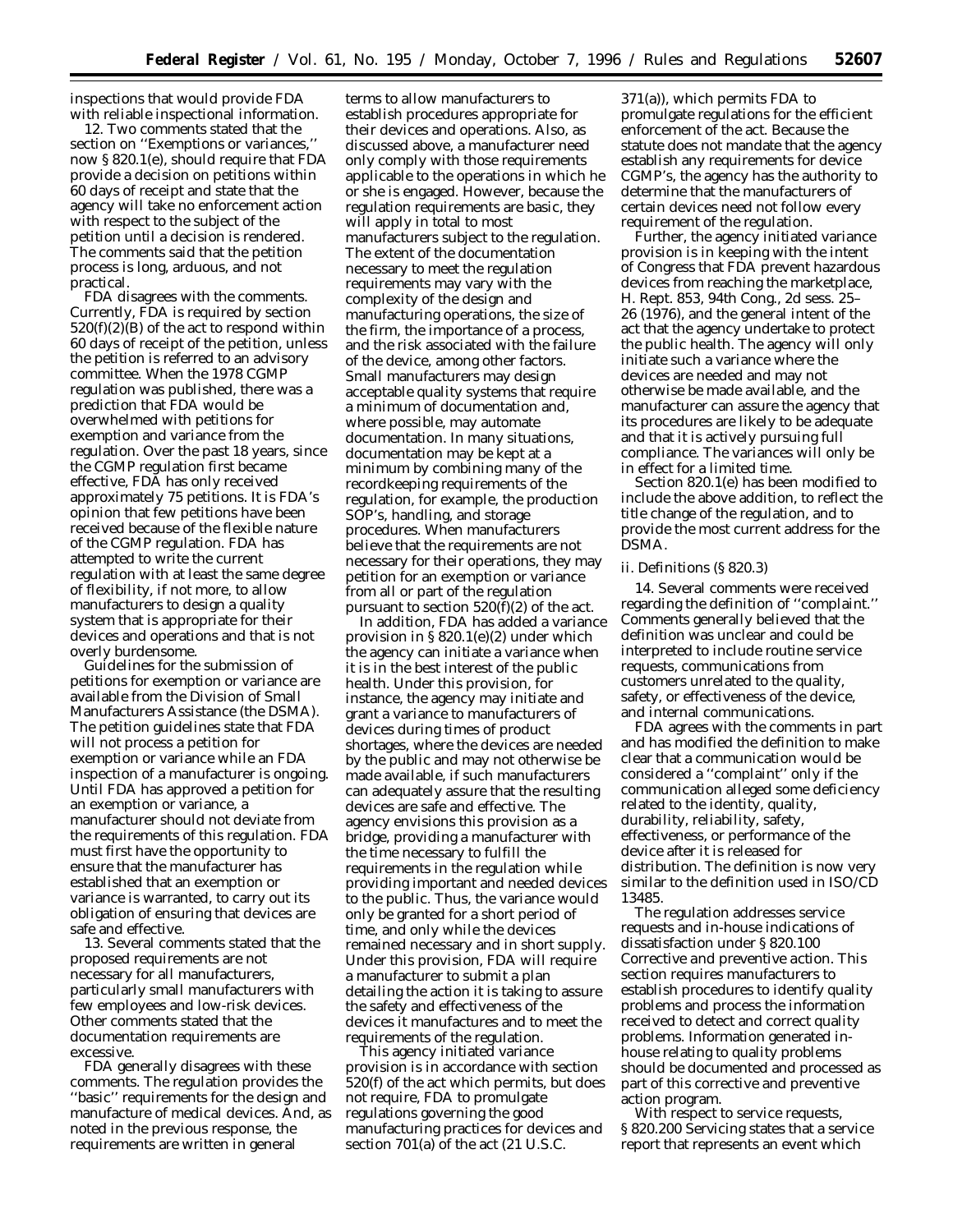must be reported to the FDA under part 803 or 804 (21 CFR part 803 or 804) shall automatically be considered a complaint. All other service reports must be analyzed for trends or systemic problems and when found, these trends or systemic problems must be investigated according to the provisions of § 820.100 *Corrective and preventive action.*

15. One comment suggested that the agency delete the phrase ''used during device manufacturing'' in the definition of ''component'' because it was confusing and may cause problems with certain aspects of distributor operations.

FDA agrees and has deleted the words ''used during device manufacturing'' from the definition because it was not intended to differentiate between distributors and manufacturers. Further, FDA deleted the term ''packaging'' to clarify that every piece of packaging is not necessarily a component. Only the materials that are part of the ''finished, packaged, and labeled device'' are considered to be components.

16. Several comments stated that the term ''complete history'' in the definition of ''control number'' should be clarified or deleted because it is unclear what a complete production history is, and the term could be construed to require full traceability for all component lots of any product containing a control number.

FDA agrees in part with the comments. The control number is the means by which the history of the device, from purchase of components and materials through distribution, may be traced, where traceability is required. The definition does not require that a manufacturer be able to trace the device whenever control numbers are used. In fact, the definition itself does not establish any requirements. The agency notes, however, that the manufacturer's traceability procedures should ensure that a complete history of the device, including environmental conditions which could cause the device to fail to conform to its specified requirements, can be traced and should facilitate investigation of quality problems and corrective action. FDA notes, however, that the level of detail required for this history is dependent on the nature of the device, its intended use, and its complexity. Therefore, FDA has removed the term ''complete'' in the definition for clarity and flexibility.

FDA has also amended the definition for added flexibility, to state that symbols may be used and has included the term ''unit'' for any device that is not manufactured as a lot or batch.

17. The definition of ''critical device'' has been deleted for the reasons discussed above.

18. Several comments stated that the term ''design history record'' should be changed because the acronym for the term is the same as that for device history record (the DHR). Other comments said the ''design history record'' should not need to contain documentation of a ''complete'' design history. One comment stated that the definition should allow reference to records containing the design history of the device. A few comments stated that the term should be deleted altogether because it is redundant with the definition of device master record (the DMR).

FDA agrees in part with these comments and has changed the term ''design history record'' to ''design history file.'' In addition, FDA has amended the provisions to require that the file describe the design history, as it may not be necessary to maintain a record of every step in the design phase, although the ''entire history'' should be apparent from the document. Section 820.30(j) further delineates what should be in the design history file (the DHF), specifically records sufficient to verify that the design was developed in accordance with the design and development plan and other applicable design requirements of the regulation.

FDA does not agree that the definitions of the DHF and the DMR are redundant. The DHF for each type of device should include, for example, the design and development plan, design review results, design verification results, and design validation results, as well as any other data necessary to establish compliance with the design requirements. The DMR should contain all of the procedures related to each type of device as required by this part and the most current manufacturing specifications of the device, once the design specifications have been transferred into production.

19. One comment on ''design input'' stated it was confused by the term ''requirements'' and wanted to know whose requirements are encompassed in this definition.

The term ''requirement'' is meant in the broadest sense, to encompass any internally or externally imposed requirements such as safety, customerrelated, and regulatory requirements. All of these requirements must be considered as design inputs. How these requirements are handled and dealt with is up to the manufacturer.

20. Two comments stated that the definition of ''design output'' should be revised because it is not necessary, and

would be burdensome, to keep records of and review the ''results of a design effort at each design phase and at the end.'' Other comments suggested that the design output definition should be restricted to physical characteristics of the device.

FDA agrees in part, but has not deleted the phrase ''results of a design effort at each design phase and at the end'' from the definition. The intent was not to dictate when design phases would occur. Such phases will be defined in the design and development plan. For example, a manufacturer may only have a few design phases for a new type of syringe. Thus, design output would be the results of those few efforts. The results of each design phase constitute the total design output. The definition has been amended, however, to clarify that the finished design output is the basis for the DMR.

FDA disagrees with the comments that suggest that the design output should be restricted to physical characteristics of the device. Design output is more than just the device specifications. Design output includes, among other things, the specifications for the manufacturing process, the quality assurance testing, and the device labeling and packaging. It is important to note that the design effort should not only control the design aspects of the device during the original development phase, but also all subsequent design and development activities including any redesign or design changes after the original design is transferred to production.

21. A few comments on the definition of ''design review'' stated that proposing solutions to problems is not part of the design review activity. Two other comments expressed concern that the definition would require that *each design review be ''comprehensive.''*

In response to the comments on the proper role of design review, FDA agrees that the design review participants are typically not responsible for establishing solutions, although they may do so in many small operations. The definition has been amended, but FDA wants to make clear that although the design review participants need not propose solutions, they should ensure that solutions to any identified problems are adequate and implemented appropriately.

Regarding the scope of design review, each design review need not be ''comprehensive'' for the entire design process but must be ''comprehensive'' for the design phase being reviewed. However, at the end of the design process when the design is transferred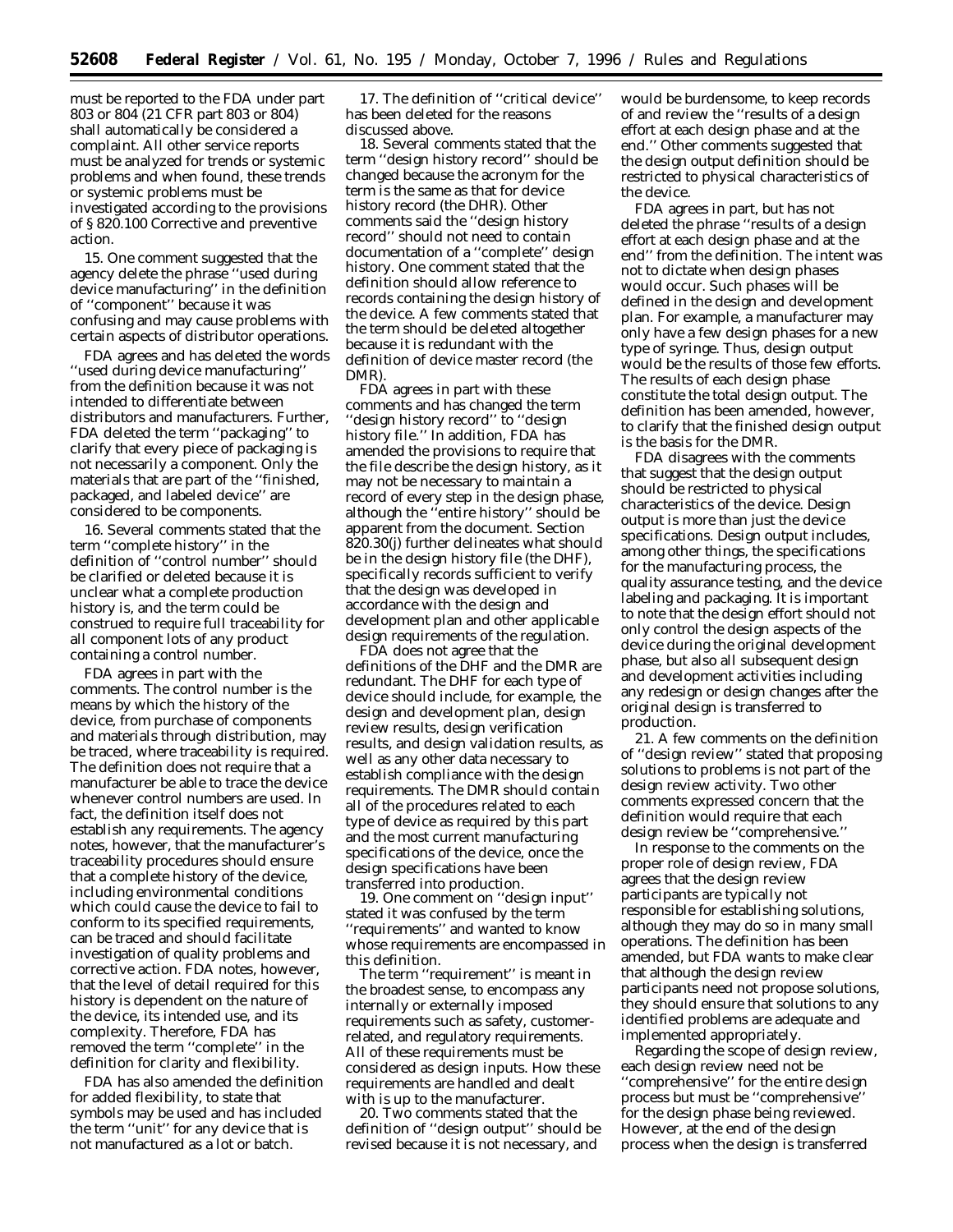to production, all aspects of the design process should have been reviewed.

A few other changes were made to harmonize with the definition in ISO 8402:1994 ''Quality—Vocabulary.''

22. Comments on the definition of ''device master record'' pointed out that the definition is not consistent with the requirements of § 820.181 *Device master record.* Other comments stated that the definition should allow reference to records. One comment stated that ''all'' procedures related to a specific finished device need not be included in the DMR, such as the procedures for the design and development, since they may be in the DHF.

FDA agrees in part with the comments that found the DMR definition and requirements to be inconsistent and has amended the definition to be consistent with the requirements set forth in § 820.181. FDA does not believe, however, that it is necessary to modify the definition to include the referencing of records because the DMR requirements in § 820.181 state that the DMR ''shall include or refer to the location of'' the required information. FDA agrees that the term ''all'' is not necessary and has deleted it in order to give manufacturers the necessary flexibility.

23. The definition for the term ''endof-life'' was added to the Working Draft because this term was used in the definitions for ''refurbisher'' and ''servicing'' to help distinguish the activities of refurbishing from those of servicing. FDA determined that such a distinction was necessary, due to comments and ongoing confusion regarding the difference between the two functions, and the different requirements applicable to the functions.

Many written comments and persons who testified at the August and September 1995 meetings stated that the term was confusing, unnecessary, and introduced many new legal and liability issues. FDA agrees with these comments and has deleted the term throughout the regulation. FDA has also deleted definitions for ''refurbisher'' and ''servicing'' for the reasons discussed below.

24. The few comments received on the definition of ''establish'' indicated a concern that the regulation requires too much documentation and is more onerous than ISO 9001 requirements.

FDA disagrees with the comments. The term ''establish'' is only used where documentation is necessary. FDA also notes that the quality system regulation is premised on the theory that adequate written procedures, which are implemented appropriately, will likely

ensure the safety and effectiveness of the device. ISO 9001:1994 relies on the same premise. The 1994 version of ISO 9001 broadly requires the manufacturer to ''establish, document, and maintain a quality system,'' which includes documenting procedures to meet the requirements.

The definition has been amended, however, in response to general comments received, to clarify that a ''document'' may be in writing or on electronic media, to allow flexibility for any type of recorded media.

25. FDA received comments questioning the inclusion of a device that is intended to be sterile, but that is not yet sterile, in the definition of ''finished device.'' A few comments stated that ''capable of functioning'' is ambiguous, and ''suitable for use'' is not necessary. Another comment requested that the term ''accessory'' be defined.

FDA disagrees with the comments, but has amended the definition for clarification. Since the 1978 CGMP regulation was promulgated, FDA has been repeatedly asked whether devices intended to be sold as sterile are considered subject to the CGMP requirements, even though they have not yet been sterilized. The agency had intended the new definition to make explicit the application of the regulation to the manufacture of sterile devices that have yet to be sterilized. Although FDA believes it should be obvious that such devices are subject to CGMP requirements, some manufacturers have taken the position that the regulation does not apply because the device is not ''finished'' or ''suitable for use'' until it has been sterilized.

To better clarify its intent, FDA has amended the definition to add that all devices that are capable of functioning, including those devices that could be used even though they are not yet in their final form, are ''finished devices.'' For example, devices that have been manufactured or assembled, and need only to be sterilized, polished, inspected and tested, or packaged or labeled by a purchaser/manufacturer are clearly not components, but are now in a condition in which they could be used, therefore meeting the definition of ''finished device.

The distinction between ''components'' and ''finished devices'' was *not* intended to permit manufacturers to manufacture devices without complying with CGMP requirements by claiming that other functions, such as sterilization, incoming inspection (where sold for subsequent minor polishing, sterilization, or packaging), or insertion of software, will take place. The public

would not be adequately protected in such cases if a manufacturer could claim that a device was not a ''finished'' device subject to the CGMP regulation because it was not in its ''final'' form.

The phrase ''for commercial distribution'' was deleted from the proposed definition of ''finished device'' because it is not necessary for a device to be in commercial distribution to be considered a finished device. Further, FDA notes that the term ''accessory'' is described in § 807.20(a)(5) (21 CFR 807.20(a)(5)).

26. Two comments on the definition of ''lot or batch'' requested that the definition be clarified: One to reflect that single units may be produced for distribution, the other to indicate that what constitutes a lot or a batch may vary depending on the context.

In response to the comments, FDA has modified the definition to make clear that a lot or batch may, depending on circumstances, be comprised of one finished device. Whether for inspection or for distribution, a lot or batch is determined by the factors set forth in the definition; of course, a manufacturer may determine the size of the lot or batch, as appropriate.

27. Several comments received on the definition of ''executive management'' objected that the definition is inconsistent with ISO 9001. Others thought that FDA should better define the level of management the term was intended to describe.

FDA agrees with both concerns and has modified the definition by deleting the second half, which appeared to bring executive authority and responsibility too far down the organization chart. The term was intended to apply only to management that has the authority to bring about change in the quality system and the management of the quality system. Although such management would clearly have authority over, for example, distribution, those who may have delegated management authority over distribution would not necessarily have authority over the quality system and quality policy. Accordingly, the definition has been modified to include only those who have the authority and responsibility to establish and make changes to the quality policy and quality system. It is the responsibility of top management to establish and communicate the quality policy. In addition, the term ''executive management'' has been changed to ''management with executive responsibility,'' to harmonize with ISO 9001:1994.

28. Several comments in response to the proposed definition of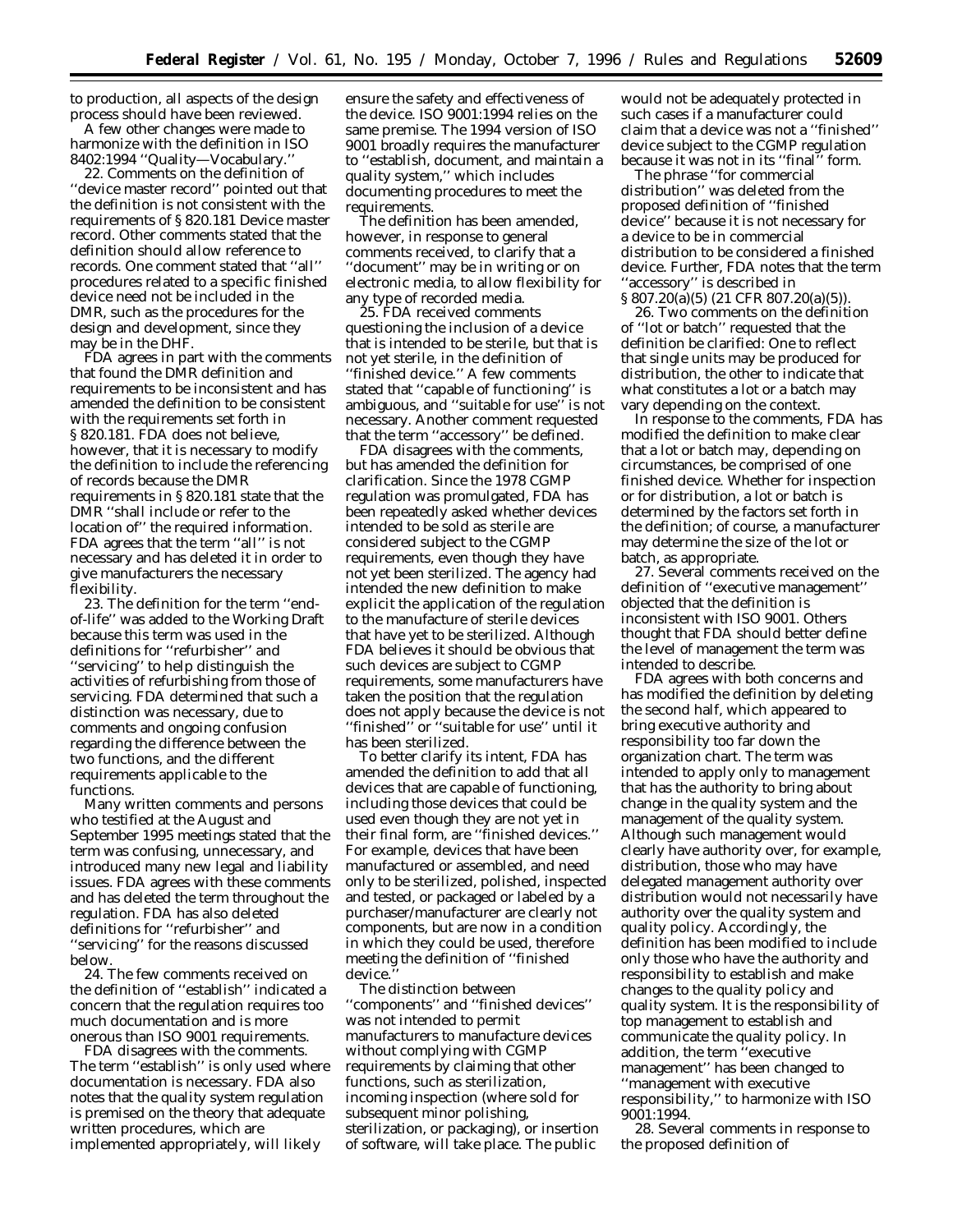''manufacturer'' stated that refurbishers and servicers should be added to the definition of a ''manufacturer.'' Other comments recommended adding the term ''remanufacturer.'' Other comments requested deletion of contract sterilizers, installers, specification developers, repackagers, relabelers, and initial distributors from the definition. One comment stated that the phrase ''processes a finished device'' should be explained in the definition of manufacturer.

FDA's Compliance Policy Guide (CPG) 7124.28 contains the agency's policy regarding the provisions of the act and regulations with which persons who recondition or rebuild used devices are expected to comply. This CPG is in the process of being revised in light of FDA's experience in this area. FDA is not including the terms ''servicer'' or ''refurbisher,'' as they relate to entities outside the control of the original equipment manufacturer, in this final regulation, even though it believes that persons who perform such functions meet the definition of manufacturer. Because of a number of competitive and other issues, including sharply divided views by members of the GMP Advisory Committee at the September 1995 meeting, FDA has elected to address application of the CGMP requirements to persons who perform servicing and refurbishing functions outside the control of the original manufacturer in a separate rulemaking later this year, with another opportunity for public comment.

FDA agrees that the term ''remanufacturing'' should be added to the definition of ''manufacturer'' and has separately defined the term. A remanufacturer is defined as ''any person who processes, conditions, renovates, repackages, restores, or does any other act to a finished device that significantly changes the finished device's performance or safety specifications, or intended use.''

However, FDA disagrees that contract sterilizers, installers, specification developers, repackagers, relabelers, and initial distributors should be deleted from the definition, primarily because all such persons may have a significant effect on the safety and effectiveness of a device and on the public health. All persons who perform these functions meet the definition of manufacturer, and therefore should be inspected to ensure that they are complying with the applicable provisions. For example, a specification developer initiates the design requirements for a device that is manufactured by a second party for subsequent commercial distribution. Such a developer is subject to design

controls. Further, those that perform the functions of contract sterilization, installation, relabeling, remanufacturing, and repacking have routinely been considered to be manufacturers under the original CGMP definition, and the agency has treated them as such by inspecting them to ensure that they comply with the appropriate portions of the original CGMP. By explicitly including them in the definition of ''manufacturer'' the agency has simply codified its longstanding policy and interpretation of the original regulation.

The phrase ''processes a finished device'' applies to a finished device *after* distribution. Again, this phrase has been part of the CGMP regulation definition of ''manufacturer'' for 18 years.

29. A number of comments on the definition of ''manufacturing material,'' and on other parts of the proposal containing requirements for ''manufacturing material,'' stated that while the control of manufacturing material is important, it need not be as extensive as required throughout the regulation. Other comments stated that the meaning of the phrase ''or other byproducts of the manufacturing process'' is unclear, and should be deleted. One comment suggested that the definition be modified to separate the definition from the examples.

FDA agrees that, depending on the manufacturing material and the device, the degree of control that is needed will vary. FDA believes that manufacturing materials must be assessed, found acceptable for use, and controlled. Therefore, the regulation requires manufacturers to assess, assure acceptability of, and control manufacturing materials to the degree necessary to meet the specified requirements. The agency notes that international standards such as ISO 8402:1994 include manufacturing material in their definition of ''product,'' to which all requirements apply, and notes that FDA has added the same definition in § 820.3(r) in its effort toward harmonization.

FDA amended the definition of manufacturing material to read ''a concomitant constituent, or a byproduct constituent produced during the manufacturing process'' to help clarify this definition. These terms refer to those materials or substances that naturally occur as a part of the material or during the manufacturing process which are intended to be removed or reduced in the finished device. For example, some components, such as natural rubber latex, contain allergenic proteins that must be reduced or

removed from the finished devices. The definition has been modified to include ''concomitant constituents'' to clarify the meaning.

In addition to clarifying the definition, FDA has deleted the specific examples. Therefore, FDA notes that cleaning agents, mold release agents, lubricating oils, latex proteins, and sterilant residues are just some examples of manufacturing materials.

30. The comments received on the definition for ''nonconforming'' conveyed a general sense that the definition was confusing, with various comments suggesting that different parts of the definition should be deleted and one suggesting that the definition be deleted altogether.

In response to these comments, the definition of ''nonconforming'' has been deleted. However, the definition from ISO 8402:1994 for ''nonconformity'' was added to ensure that the requirements in the regulation, especially those in §§ 820.90 *Nonconforming product* and 820.100 *Corrective and preventive action* are understood. FDA emphasizes that a ''nonconformity'' may not always rise to the level of a product defect or failure, but a product defect or failure will typically constitute a nonconformity.

31. Several comments requested various revisions to the definition of ''production'' to make it more clear, and one thought that it was a common term and should be deleted.

In response, FDA has deleted the definition for ''production'' because it should be commonly understood.

As noted in response to comments on the definition of manufacturing material, FDA has added a definition of ''product'' to conform to the definition in ISO 8402:1994 and to avoid the necessity of repeating the individual terms throughout the regulation. Whenever a requirement is not applicable to all types of product, the regulation specifically states the product(s) to which the requirement is applicable.

It should be noted that the regulation has acceptance requirements for incoming ''product'' and other requirements for ''product,'' which by definition includes manufacturing materials. Manufacturing materials should be controlled in a manner that is commensurate with their risk as discussed above. However, for manufacturing materials that are ''concomitant constituents,'' FDA realizes that incoming acceptance, identification, etc., may not be feasible. The important control measure for ''concomitant constituents'' is the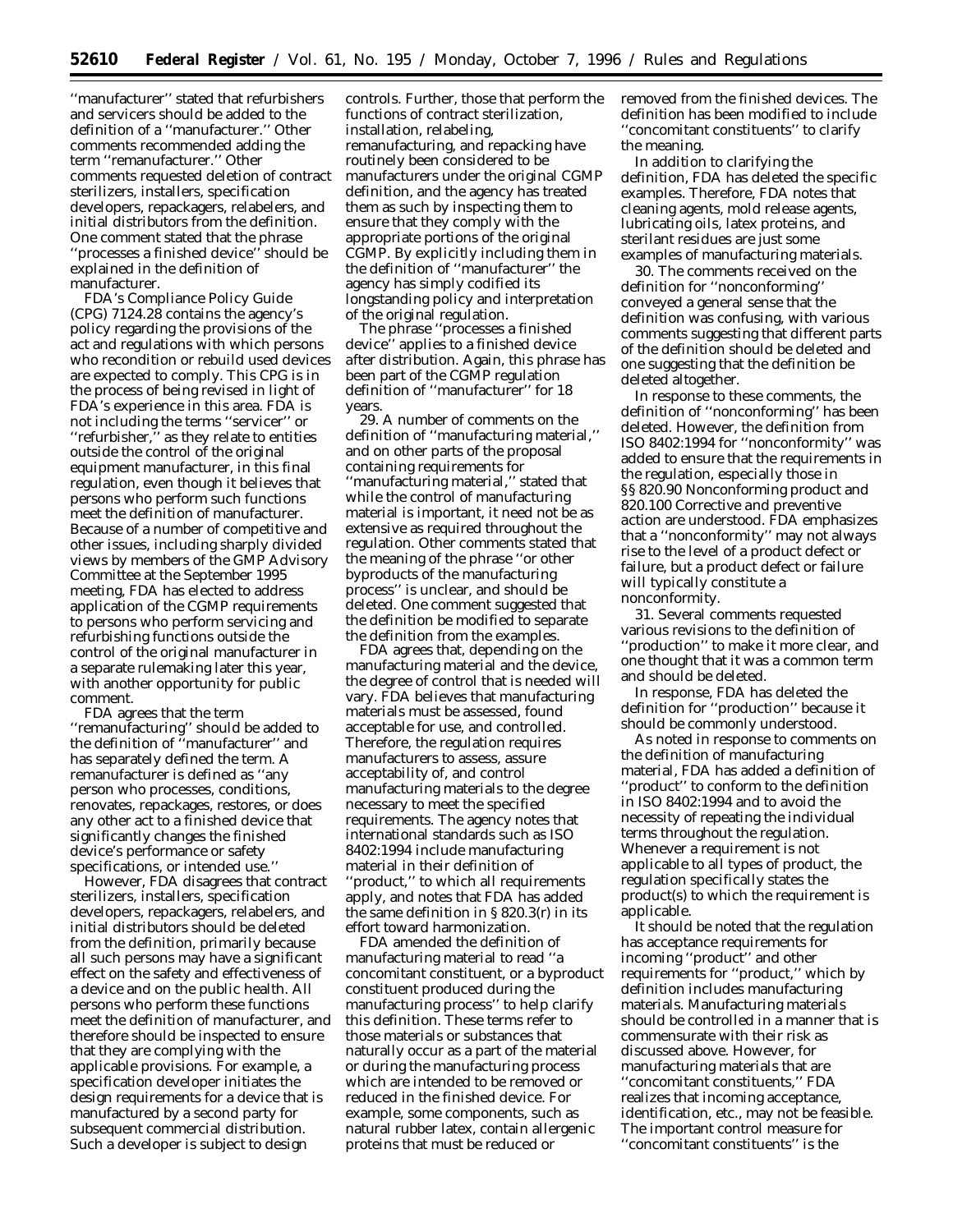reduction or removal requirement found in § 820.70(h).

32. A few comments stated that the definition of ''quality'' should be changed to be identical to ISO 8402. Others stated that the terminology adopted from ISO 8402, ''that bear on,'' is too broad and could cover every potential and imaginable factor. Still others wanted to add the phrase, ''as defined by the manufacturer'' to the end of the sentence.

FDA disagrees with the comments and believes that the definition is closely harmonized to that in ISO 8402:1994. FDA believes that the definition appropriately defines quality in the context of a medical device and believes that the phrase from ISO 8402:1994, ''stated and implied needs,'' has the same meaning as the phrase ''fitness-for-use, including safety and performance'' in the context of the Quality System regulation. Further, ''quality'' is not just ''defined by the manufacturer'' but is also defined by customer need and expectation.

33. Many comments received on the ''quality audit'' definition suggested that the definition should not state that it is an examination of the ''entire'' quality system because that would require that every audit include the ''entire'' quality system. Other comments on "quality audit'' stated that it is unclear what is meant by the last sentence of the proposed definition, namely, that '[q]uality audit' is different from \* \* \*

other quality system activities required by or under this part.

FDA agrees that while the quality audit is an audit of the ''entire'' quality system, audits may be conducted in phases, with some areas requiring more frequent audits than other areas, and that each audit need not review the whole system. The frequency of internal quality audits should be commensurate with, among other things, the importance of the activity, the difficulty of the activity to perform, and the problems found. To avoid any misunderstanding, the word ''entire'' before quality system has been deleted.

FDA emphasizes that if conducted properly, internal quality audits can prevent major problems from developing and provide a foundation for the management review required by § 820.20(c), "Management review.

In response to the confusion about the last sentence of the proposed definition, FDA has deleted the last sentence. The purpose of the sentence was to clarify that the internal audit requirement is different from, and in addition to, the requirements for establishing quality assurance procedures and recording results. On occasion, manufacturers

have attempted to prevent FDA investigators from reviewing such quality assurance procedures and results (for example, trend analysis results) by stating that they are part of the internal quality audit report and not subject to review during a CGMP inspection. FDA disagrees with this position. To clarify which records are exempt from routine FDA inspection, FDA has added § 820.180(c).

34. One comment said that the word ''executive'' should be deleted from the definition of ''quality policy'' because quality policy should be supported by all personnel, not just those in executive management. A few comments stated that ''formally expressed'' should be deleted because it is incompatible with the requirements in  $\S 820.20(a)$  and (c) which require that the quality policy be ''established.'' Other comments stated that the ''quality'' before ''intentions'' was tautological.

FDA agrees that all company personnel must follow the quality policy. However, the definition is intended to make clear that the quality policy must be established by top management. Therefore it has been retained. The term ''executive management'' has been modified to ''management with executive responsibility'' to be consistent with the revised ISO 9001:1994. FDA agrees with the remaining comments and has changed ''formally expressed'' to ''established'' for consistency and has deleted the ''quality'' before ''intentions.''

35. A few comments suggested using the definition of ''quality systems'' from ISO 8402 and 9001. Other comments on the definition of ''quality system'' said that the term ''quality management'' should be defined.

FDA agrees in part with the comments. The term ''specifications'' has been deleted to harmonize the definition with ISO 8402:1994. FDA does not agree that the term ''quality management'' must be defined. A definition can be found in ISO 8402:1994 that is consistent with FDA's use of the term.

36. Many comments on the definition of ''record'' were received. Some thought the term was too broad, giving FDA access to all documents and exceeding FDA's inspection authority. Others thought that the definition of ''record'' would tremendously increase the recordkeeping burden. Several comments recommended that FDA adopt the ISO definition.

The definition of ''record'' was deleted because it seemed to add more confusion than clarity. The definition was intended to clarify that ''records''

may include more than the traditional hardcopy procedures and SOP's, for example, plans, notes, forms, data, etc. FDA was trying to clarify that ''records'' could be written, electronic, optical, etc., as long as they could be stored and controlled. FDA could not adopt the ISO 8402:1994 definition because of how the term ''record'' is used in the act, which is broader than the ISO definition. Therefore, FDA will allow the act and case law to continue to define the term.

37. The definition in the Working Draft of ''refurbisher'' was deleted and will be addressed in the separate rulemaking described above.

38. FDA added the definition of ''remanufacturer'' to codify FDA's longstanding policy and interpretation of the original CGMP. The language is consistent with the 510(k) provisions and the premarket approval amendment/supplement requirements, because FDA has always considered remanufacturers in fact to be manufacturers of a new device.

39. Several comments on the definition of ''reprocessing'' requested clarification of the difference between that term and ''refurbishing.'' Several other comments on the definition of ''reprocessing'' stated that FDA should clarify that ''reprocessing'' is an activity performed before a device is distributed. Others commented that the term ''rework'' should be used instead of the term ''reprocessing,'' to be consistent with ISO terminology.

FDA agrees with the comments and has changed the term to ''rework,'' adopted the ISO 8402:1994 definition, and added that ''rework'' is performed according to specified DMR requirements before the device is released for distribution.

40. A few comments stated that including the term ''maintenance'' in the proposed definition of ''servicing'' implies that preventative maintenance would be subject to the regulation. Other comments said that it may not be desirable to return old devices or devices that have received field modifications to the original specifications. Therefore, the comments suggested deleting the last part of the definition that states that ''servicing'' is returning a device to its specifications.

FDA has deleted the definition of ''servicing'' and has not added a definition of ''servicer'' because this will be covered in the separate rulemaking discussed above. FDA notes, however, that servicing performed by manufacturers and remanufacturers is subject to the requirements in § 820.200 *Servicing.* These requirements are a codification of longstanding interpretations of the original CGMP,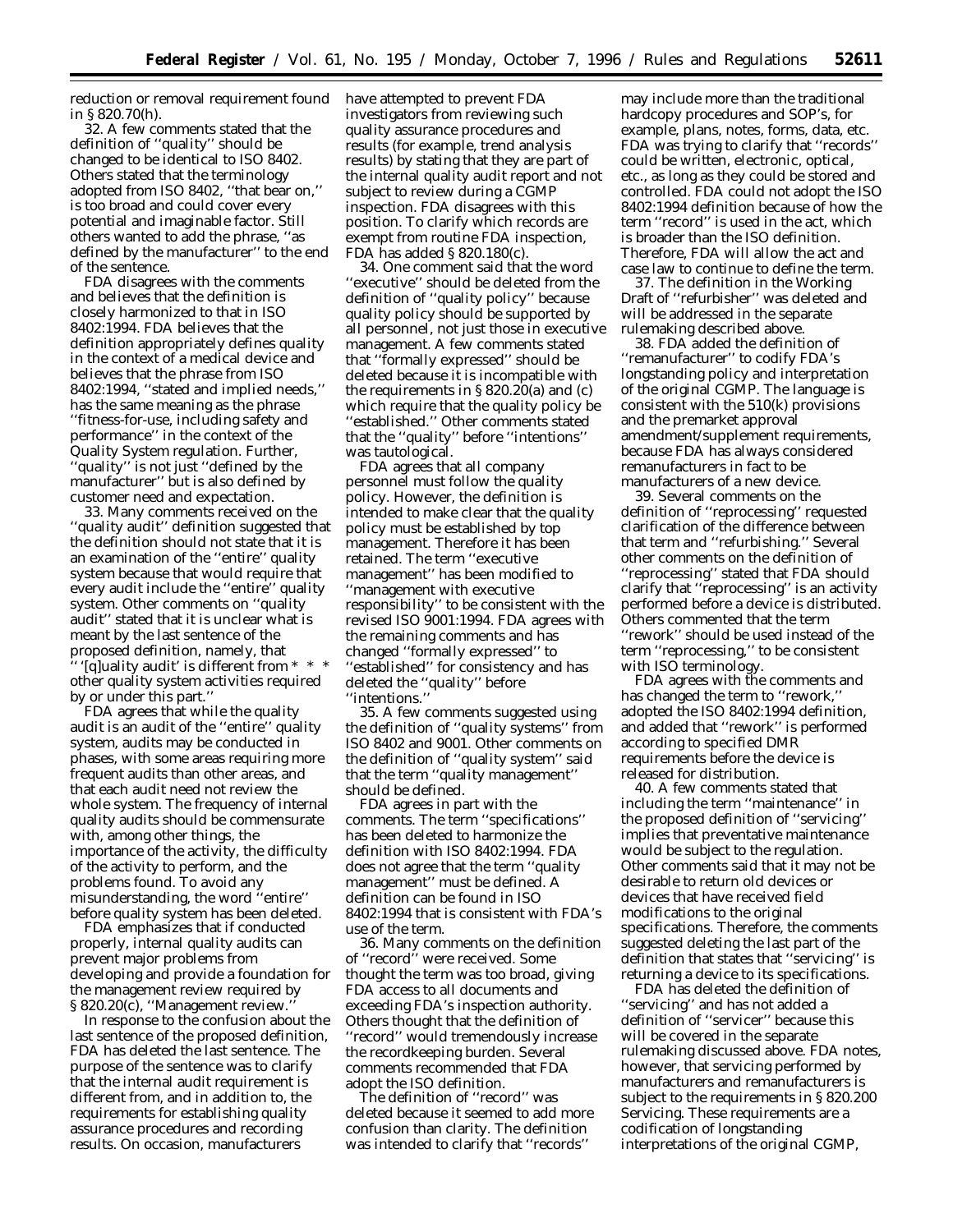§ 820.20(a)(3), and current agency policy.

41. Several comments were received on the proposed definition of ''special process.'' Many asked for clarification or adoption of the ISO definition. Some stated that it is impossible to completely verify processes in every instance.

FDA has deleted the definition because the term ''special process'' is no longer used in ISO 9001:1994, except in a note. FDA has, however, modified the requirements of the regulation to reflect that, in many cases, testing and inspecting alone may be insufficient to prove the adequacy of a process. One of the principles on which the quality systems regulation is based is that all processes require some degree of qualification, verification, or validation, and manufacturers should not rely solely on inspection and testing to ensure processes are adequate for their intended uses.

42. Several comments on the definition of ''specification'' suggested that the term should not apply to quality system requirements. One comment suggested that the phrase ''other activity'' be deleted because it is too broad. Another comment noted that the definition in ISO 9001 pertains to requirements, not only documents.

In response, FDA has amended the definition to make clear that it applies to the requirements for a product, process, service, or other activity. The reference to the quality system has been deleted. FDA disagrees that the definition is too broad and has not deleted the term ''other activity'' because a specification can be developed for anything the manufacturer chooses. FDA notes, however, that ISO 9001:1994 does not contain a definition for ''specification'' but uses the definition found in ISO 8402:1994.

43. Numerous comments were received on the definitions of ''validation'' and ''verification.'' Almost all stated that the two definitions overlapped and that there was a need to rewrite the definitions to prevent confusion. Many suggested that the ISO definitions be adopted. Others stated that there was a need to distinguish between design validation and process validation.

FDA agrees with the comments and has rewritten the two definitions to better reflect the agency's intent. FDA has adopted the ISO 8402:1994 definition of validation. ''Validation'' is a step beyond verification to ensure the user needs and intended uses can be fulfilled on a consistent basis. FDA has further distinguished ''process validation'' from ''design validation'' to

help clarify these two types of ''validation.'' The ''process validation'' definition follows from FDA's ''Guidelines on General Principles of Process Validation'' (Ref. 10). The definition for ''design validation'' is consistent with the requirements contained in § 820.30 *Design controls*.

The ISO 8402:1994 definition of ''verification'' has been adopted. ''Verification'' is confirmation by examination and provision of objective evidence that specified requirements for a particular device or activity at hand have been met.

## iii. Quality System (§ 820.5)

44. Several comments suggested that the requirement should be more general, in that the requirement that devices be safe and effective is covered elsewhere in the regulation. The comments recommended that the quality system requirements be harmonized with international standards and focus on requiring that a system be established that is appropriate to the specific device and that meets the requirements of the regulation.

FDA agrees in part with the comments and has modified the language as generally suggested by several comments to require that the quality system be ''appropriate for the specific medical device(s) designed or manufactured, and [] meet[] the requirements of this part.'' This is essentially the requirement of the original CGMP regulation with the added reference to design control.

The requirements that effective quality system instructions and procedures be established and effectively maintained are retained; however, they were moved to § 820.20(b)(3)(i). As previously noted, the quality system regulation is premised on the theory that the development, implementation, and maintenance of procedures designed to carry out the requirements will assure the safety and effectiveness of devices. Thus, the broad requirements in § 820.5 are in a sense the foundation on which the remaining quality system requirements are built.

## *B. Quality System Requirements (Subpart B)*

#### i. Management Responsibility (§ 820.20)

45. Several comments on § 820.20(a), ''Quality policy,'' related to the use of the term ''executive management.'' A few comments stated that quality system development and implementation are the responsibility of the chief executive officer, but how he or she chooses to discharge the responsibility should be

left to the discretion of the manufacturer. Other comments stated that the requirement that executive management ensure that the quality policy is understood is impossible and should be deleted or rewritten.

FDA agrees in part with the comments. In response to the comments, FDA has deleted the term ''executive management'' and replaced it with ''management with executive responsibility,'' which is consistent with ISO 9001:1994. Management with executive responsibility is that level of management that has the authority to establish and make changes to the company quality policy. The establishment of quality objectives, the translation of such objectives into actual methods and procedures, and the implementation of the quality system may be delegated. The regulation does not prohibit the delegation. However, it is the responsibility of the highest level of management to establish the quality policy and to ensure that it is followed. (See *United States* v. *Dotterweich,* 320 U.S. 277 (1943), and *United States* v. *Park,* 421 U.S. 658 (1975).)

For this reason, FDA disagrees that the requirement that management ensure that the quality policy is understood should be deleted. It is without question management's responsibility to undertake appropriate actions to ensure that employees understand management's policies and objectives. Understanding is a learning process achieved through training and reinforcement. Management reinforces understanding of policies and objectives by demonstrating a commitment to the quality system visibly and actively on a continuous basis. Such commitment can be demonstrated by providing adequate resources and training to support quality system development and implementation. In the interest of harmonization, the regulation has been amended to be very similar to ISO 9001:1994.

46. A few comments stated that the words ''adequate'' and ''sufficient'' should be deleted from § 820.20(b) ''Organization,'' as they are subjective and too difficult to define. One comment thought that the general requirements in the paragraphs are addressed by § 820.25 *Personnel.* Another comment stated that ''designed'' should be added prior to ''produced'' for consistency with the scope.

FDA agrees that the requirement for ''sufficient personnel'' is covered in §§ 820.20(b)(2), ''Resources,'' and 820.25 *Personnel,* both of which require manufacturers to employ sufficient personnel with the training and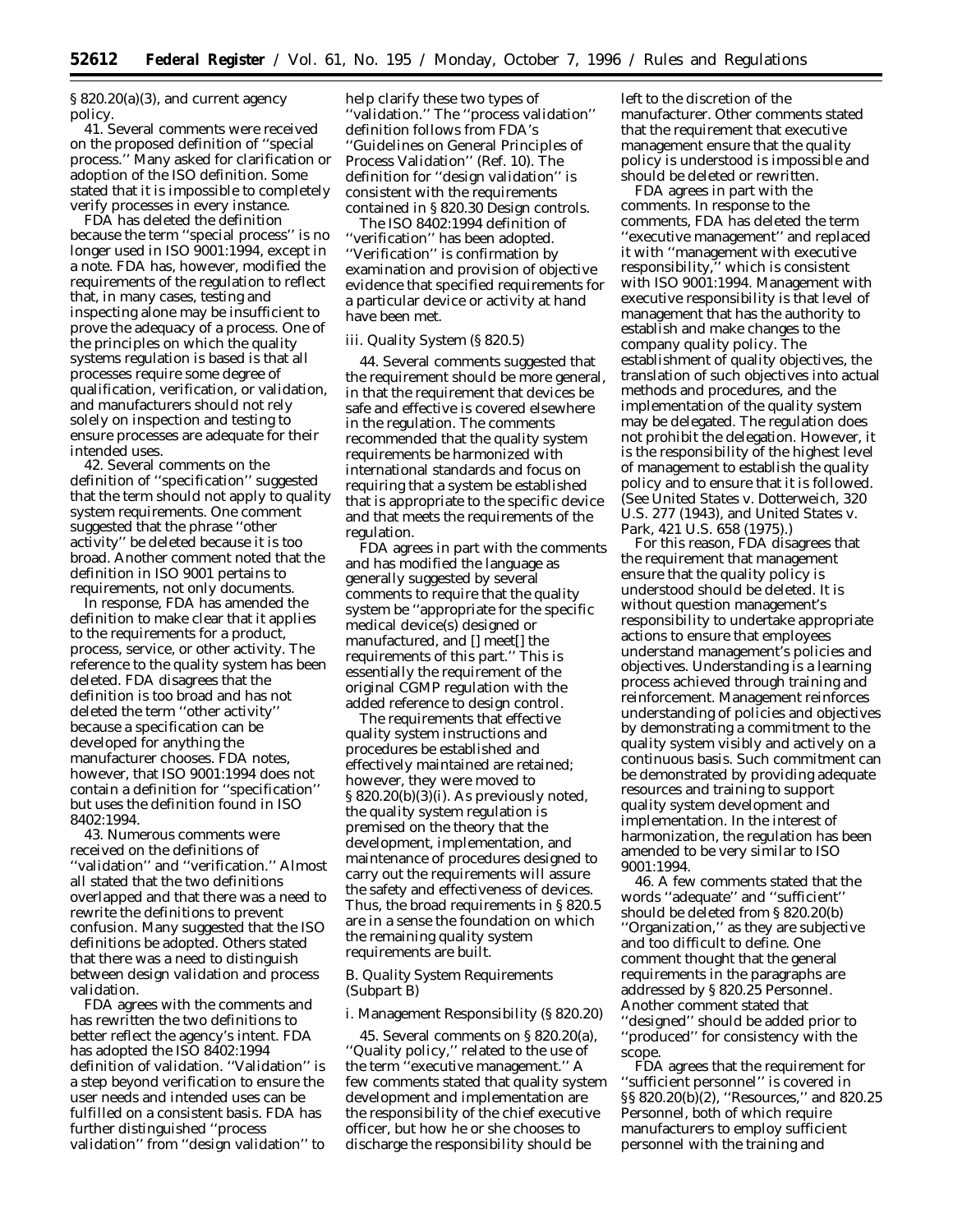experience necessary to carry out their assigned activities properly. The phrase is, therefore, deleted. However, FDA has retained the requirement for establishing an ''adequate organizational structure'' to ensure compliance with the regulation, because such an organizational structure is fundamental to a manufacturer's ability to produce safe and effective devices. The organizational structure should ensure that the technical, administrative, and human factors functions affecting the quality of the device will be controlled, whether these functions involve hardware, software, processed materials, or services. All such control should be oriented towards the reduction, elimination, or ideally, prevention of quality nonconformities. Further, the agency does not believe that the term is ambiguous. The organizational structure established will be determined in part by the type of device produced, the manufacturer's organizational goals, and the expectations and needs of customers. What may be an ''adequate'' organizational structure for manufacturing a relatively simple device may not be ''adequate'' for the production of a more complex device, such as a defibrillator. FDA has also added ''designed'' prior to ''produced'' to be consistent with the scope of the regulation.

47. A number of comments on proposed  $\S 820.20$  (b)(1)(i) through  $(b)(1)(v)$ , "Responsibility and authority,'' objected to the section, stating that it was too detailed and confusing and that the wording was redundant with other sections of the proposal.

FDA agrees generally with the comments in that the proposed paragraphs set forth examples of situations in which independence and authority are important. Therefore, the examples provided in  $\S 820.20$  (b)(1)(i) through  $(b)(1)(v)$  are deleted. However, FDA has retained the broad requirement that the necessary independence and authority be provided as appropriate to every function affecting quality. FDA emphasizes that it is crucial to the success of the quality system for the manufacturer to ensure that responsibility, authority, and organizational freedom (or independence) is provided to those who initiate action to prevent nonconformities, identify and document quality problems, initiate, recommend, provide, and verify solutions to quality problems, and direct or control further processing, delivery, or installation of nonconforming product. Organizational freedom or independence does not necessarily require a stand-alone group,

but responsibility, authority, and independence should be sufficient to attain the assigned quality objectives with the desired efficiency.

48. Several comments on proposed § 820.20(b)(2), "Verification resources and personnel,'' stated that requiring ''adequately'' trained personnel was subjective and that the section was not consistent with ISO 9001.

FDA agrees that the section is not consistent with ISO 9001, and has adopted the language used in ISO 9001:1994, section 4.1.2.2, ''Resources,'' and has renamed the section ''Resources.'' The provision is now a broad requirement that the manufacturer provide adequate resources for the quality system and is not restricted to the verification function. FDA acknowledges that § 820.25(a), ''General,'' requires that sufficiently trained personnel be employed. However, § 820.20(b)(2), ''Resources,'' emphasizes that *all* resource needs must be provided for, including monetary, supplies, etc., as well as personnel resources. In contrast, § 820.25(a) specifically addresses education, background, training, and experience requirements for personnel.

49. Comments on § 820.20(b)(3), ''Management representative,'' stated that the management representative should not be limited to ''executive'' management. A few comments stated that the appointment should be documented. In addition, a few comments from proposed § 820.5 stated that the terms ''effective'' and ''effectively'' should be defined.

The agency agrees that the responsibility need not be assigned to ''executive'' management and has modified the requirement to allow management with executive responsibility to appoint a member of management. When a member of management is appointed to this function, potential conflicts of interest should be examined to ensure that the effectiveness of the quality system is not compromised. In addition, in response to many comments, the requirement was amended to make clear that the appointment of this person must be documented, moving the requirement up from § 820.20(b)(3)(ii). The amended language is consistent with ISO 9001:1994. Further, FDA has amended this section to change ''executive management'' to ''management with executive responsibility'' for consistency with the definition.

The terms ''effective'' and ''effectively'' are no longer used in § 820.5 but "effectively" is found in § 820.20(b)(3)(i). FDA does not believe that these terms require a definition.

Instructions and procedures must be defined, documented, implemented, and maintained in such a way that the requirements of this part are met. If they are, they will be ''effective.''

50. A few comments stated that the improvement of the quality system is not a requirement under the act and the reference to such improvement in § 820.20(b)(3)(ii) should, therefore, be deleted.

FDA agrees in part with the comments and has deleted the requirement that the person appointed under this section provide information for improving the quality system. The provision implied that the manufacturer must go beyond the requirements of the regulation. FDA notes, however, that information collected in complying with §§ 820.20(b)(3)(ii) and 820.100 *Corrective and preventive action,* should be used not only for detecting deficiencies and for subsequent correction of the deficiencies but also to improve the device and quality system.

51. Many comments stated that the report required by § 820.20(c), ''Management review,'' should not be subject to FDA review, due to the same liability and self-incrimination concerns related to the internal audit.

FDA agrees in part with the comments. The proposed regulation did not state FDA's intentions with respect to inspectional review of the results of the required management review. After careful consideration of the comments, FDA agrees that it will not request to inspect and copy the reports of reviews required by § 820.20(c) when conducting routine inspections to determine compliance with this part. FDA believes that refraining from routinely reviewing these reports may help ensure that the audits are complete and candid and of maximum use to the manufacturer. However, FDA believes that it is important that the dates and results of quality system reviews be documented, and FDA may require that management with executive responsibility certify in writing that the manufacturer has complied with the requirements of § 820.20(c). FDA will also review the written procedures required by § 820.20(c), as well as all other records required under § 820.20.

52. A few comments stated that the management review should not be dictated by established review procedures because management level employees should be fully capable of reviewing documents without a written procedure.

As noted above, FDA has retained the requirement for establishing procedures to conduct the required management review in § 820.20(c). FDA believes that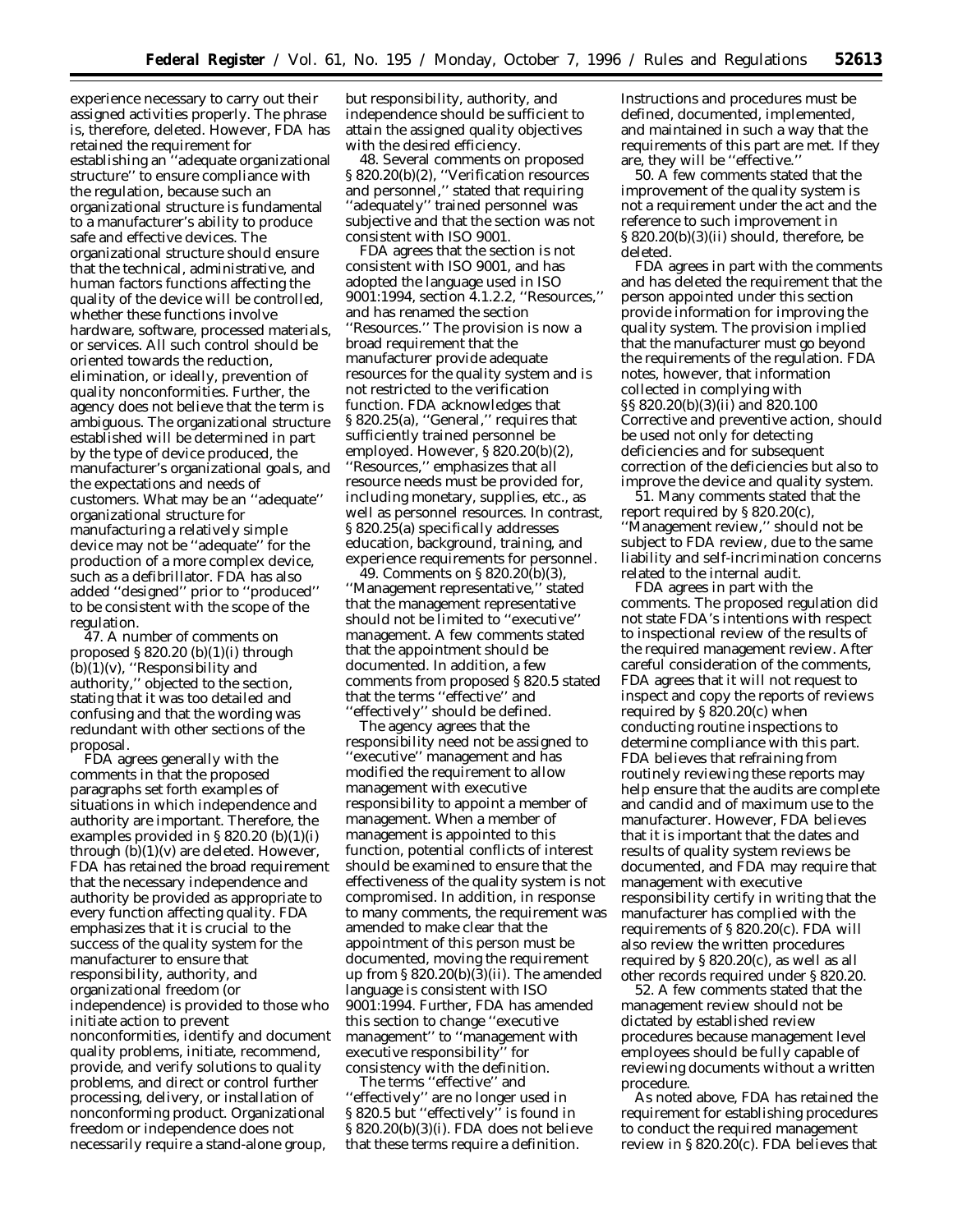a manufacturer can establish procedures flexible enough for management to vary the way in which a review is conducted, as appropriate. Procedures should require that the review be conducted at appropriate intervals and should be designed to ensure that all parts of the quality system are adequately reviewed. A manufacturer may, of course, develop procedures that permit review of different areas at different times, so long as such reviews are sufficient to carry out the objectives of this section. If there are known problems, for example, a ''sufficient frequency'' may be fairly frequent. Further, because FDA will not be reviewing the results of such reviews, FDA must be assured that this function will occur in a consistent manner.

53. A few comments stated that § 820.20(c) should be deleted because it duplicates the quality audit required by § 820.22.

FDA disagrees that § 820.20(c) duplicates the requirements in § 820.22. The purpose of the management reviews required by § 820.20(c) is to determine if the manufacturer's quality policy and quality objectives are being met, and to ensure the continued suitability and effectiveness of the quality system. An evaluation of the findings of internal and supplier audits should be included in the § 820.20(c) evaluation. The management review may include a review of the following: (1) The organizational structure, including the adequacy of staffing and resources; (2) the quality of the finished device in relation to the quality objectives; (3) combined information based on purchaser feedback, internal feedback (such as results of internal audits), process performance, product (including servicing) performance, among other things; and (4) internal audit results and corrective and preventive actions taken. Management reviews should include considerations for updating the quality system in relation to changes brought about by new technologies, quality concepts, market strategies, and other social or environmental conditions. Management should also review periodically the appropriateness of the review frequency, based on the findings of previous reviews. The quality system review process in § 820.20(c), and the reasons for the review, should be understood by the organization.

The requirements under § 820.22 *Quality audit* are for an internal audit and review of the quality system to verify compliance with the quality system regulation. The review and evaluations under § 820.22 are very focused. During the internal quality audit, the manufacturer should review all procedures to ensure adequacy and compliance with the regulation, and determine whether the procedures are being effectively implemented at all times. In contrast, as noted above, the management review under § 820.20(c) is a broader review of the organization as a whole to ensure that the quality policy is implemented and the quality objectives are met. The reviews of the quality policy and objectives  $(S 820.20(c))$  should be carried out by top management, and the review of supporting activities (§ 820.22) should be carried out by management with executive responsibility for quality and other appropriate members of management, utilizing competent personnel as decided on by the management.

54. Some comments suggested that the requirements in § 820.186(a) and (d) be moved to § 820.20 for clarity and to better align with the structure of ISO 9001:1994 and ISO/CD 13485.

FDA agrees and has moved the specific requirements from § 820.186 and rewritten them into new § 820.20 (d) and (e) for clarity, better organization, and closer harmonization. Therefore, § 820.20(d) is consistent with ISO 9001:1994, section 4.2.3, ''Quality planning,'' and § 820.20(e) is consistent with ISO 9001:1994, sections 4.2.1, ''General,'' and 4.2.2, ''Quality-system procedures.'' Section 820.20(e) discusses ''[a]n outline of the structure of the documentation used in the quality system.'' FDA believes that outlining the structure of the documentation is beneficial and, at times, may be critical to the effective operation of the quality system. FDA recognizes, however, that it may not be necessary to create an outline in all cases. For example, it may not be necessary for smaller manufacturers and manufacturers of less complicated devices. Thus, the outline is only required where appropriate.

## ii. Quality Audit (§ 820.22)

55. A few comments suggested that FDA delete the requirement that persons conducting the audit be ''appropriately trained'' from the second sentence of proposed § 820.22(a), because it is subjective and not consistent with ISO 9001.

FDA has deleted the requirement from § 820.22(a) because § 820.25 *Personnel* requires that such individuals be appropriately trained. Further, FDA has attempted to better harmonize with ISO 9001:1994, which does not explicitly state personnel qualifications in each provision. Similarly, in response to general comments suggesting better harmonization, FDA has added the

requirement that the audit ''determine the effectiveness of the quality system'' as required by ISO 9001:1994. This requirement underscores that the quality audit must not only determine whether the manufacturer's requirements are being carried out, but whether the requirements themselves are adequate.

56. Some comments stated that requiring ''individuals who do not have direct responsibility for the matters being audited'' to conduct the audits is impractical and burdensome, particularly for small manufacturers.

FDA disagrees with the comments. Both small and large manufacturers have been subject to the identical requirement since 1978 and FDA knows of no hardship, on small or large manufacturers, as a result. Small manufacturers must generally establish independence, even if it means hiring outside auditors, because the failure to have an independent auditor could result in an ineffective audit.

Manufacturers must realize that conducting effective quality audits is crucial. Without the feedback provided by the quality audit and other information sources, such as complaints and service records, manufacturers operate in an open loop system with no assurance that the process used to design and produce devices is operating in a state of control. ISO 9001:1994 has the same requirement for independence from the activity being audited.

57. Several comments claimed that the last sentence in proposed § 820.22(a), which required that followup corrective action be documented in the audit report, made no sense. The comments said that corrective action would be the subject of a followup report.

It was the agency's intent that the provision require that where corrective action was necessary, it would be taken and documented in a reaudit report. The provision has been rewritten to make that clear. New § 824.22 also clarifies that a reaudit is not always required, but where it is indicated, it must be conducted. The report should verify that corrective action was implemented and effective. Because FDA does not review these reports, the date on which the audit and reaudit were performed must be documented and will be subject to FDA review. The revised reaudit provision is consistent with ISO 9001:1994.

58. Many comments were received on proposed § 820.22(b) regarding the reports exempt from FDA review. Most of the comments objected to FDA reviewing evaluations of suppliers. FDA has decided not to review such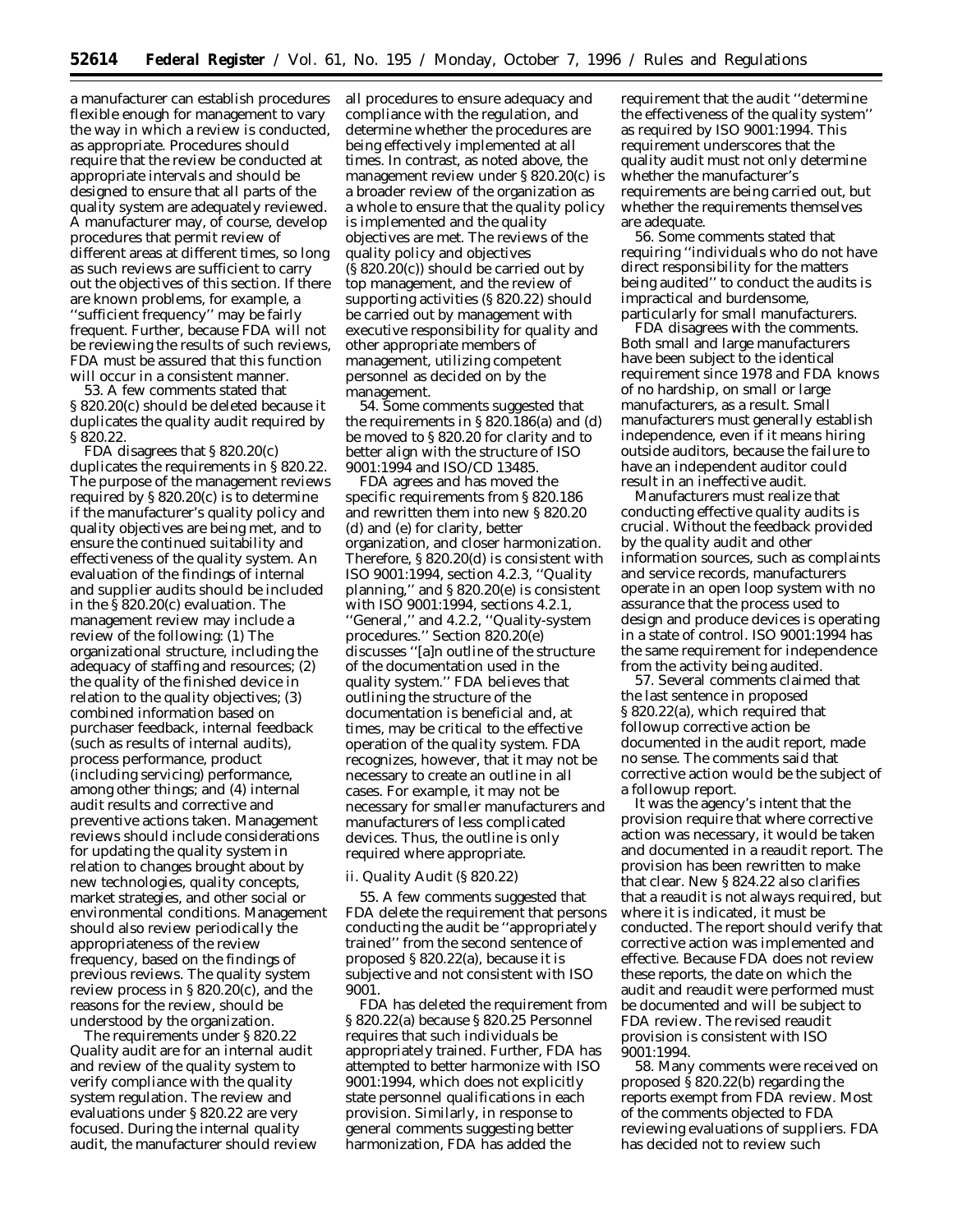evaluations at this time and will revisit this decision after the agency gains sufficient experience with the new requirement to determine its effectiveness. A thorough response to the comments is found with the agency's response to other comments received on § 820.50 *Purchasing controls.* FDA has moved the section regarding which reports the agency will refrain from reviewing from § 820.22(b) to new § 820.180(c), ''Exemptions,'' under the related records requirements. FDA believes this organization is easier to follow.

#### iii. Personnel (§ 820.25)

59. A few comments stated that the requirement in § 820.25 *Personnel* for the manufacturer to employ ''sufficient'' personnel should be deleted, because whether there are ''sufficient'' personnel is a subjective determination, and it is unnecessary to require it since the manufacturer will know how best to staff the organization. A few other comments stated that the provision should not base the personnel requirements on ensuring that the requirements of the regulation are ''correctly'' performed, because no manufacturer can ensure that all activities are performed correctly. Another comment stated that the term ''employ'' should be changed because personnel may include qualified temporaries, contractors, and others who may not typically be considered 'employees.'

FDA disagrees with the suggestions that the terms ''sufficient'' and ''correctly'' be deleted. Whether ''sufficient'' personnel are employed will be determined by the requirements of the quality system, which must be designed to ensure that the requirements of the regulation are properly implemented. In making staffing decisions, a manufacturer must ensure that persons assigned to particular functions are properly equipped and possess the necessary education, background, training, and experience to perform their functions correctly. However, FDA changed ''ensure'' to ''assure'' to address the concerns that people do make mistakes and management cannot guarantee that work is correctly performed all of the time. Further, FDA agrees that the manufacturer must determine for itself what constitutes ''sufficient'' personnel with proper qualification in the first instance. However, if the manufacturer does not employ sufficient personnel, or personnel with the necessary qualifications to carry out their functions, the manufacturer will be in violation of the regulation. FDA has

often found that the failure to comply with this requirement leads to other significant regulatory violations. FDA agrees with the comment that the term ''employ'' should be deleted so that the requirement covers all personnel who work at a firm.

60. In § 820.25(b), ''Training,'' FDA deleted the requirement that employees be trained ''by qualified individuals,'' because § 820.25(a) requires this. Several comments stated that FDA should add the requirement that the training procedure include the identification of training needs, to be consistent with the requirements in ISO 9001:1994 and ISO/CD 13485. Other comments stated that personnel need not be trained to the extent that they can quote chapter and verse of the regulation as long as they can adequately perform their assigned responsibilities. Several comments suggested deleting the requirements in the last two sentences in favor of a broad, general requirement that personnel be trained. A few comments stated that the last two sentences should be retained because they are crucial and sound requirements but that validation activities should be included with verification activities.

FDA amended the requirement so that the training procedure includes the identification of training needs. FDA deleted the requirement on understanding the CGMP requirements applicable to job functions to avoid the perception that personnel would need to know ''chapter and verse of the regulation.'' FDA notes, however, that a training program to ensure personnel adequately perform their assigned responsibilities should include information about the CGMP requirements and how particular job functions relate to the overall quality system. FDA further believes that it is imperative that training cover the consequences of improper performance so that personnel will be apprised of defects that they should look for, as well as be aware of the effect their actions can have on the safety and effectiveness of the device. In addition, FDA disagrees with comments that suggested that only ''personnel affecting quality'' should be required to be adequately trained. In order for the full quality system to function as intended, all personnel should be properly trained. Each function in the manufacture of a medical device must be viewed as integral to all other functions. FDA has reorganized the last two sentences, however, to place the requirements under § 820.25(b), ''Training,'' and has added validation activities as suggested by the comments.

61. Many comments objected to the proposed requirements of § 820.25(c), 'Consultants," stating that requiring a manufacturer to chose consultants that have sufficient qualifications and to keep records subject to FDA review of all consultants used, along with copies of their resumes and lists of previous jobs, would unreasonably interfere with the manufacturer's business activities and restrict the right of a manufacturer to hire consultants on any basis it chooses. Other comments said that a manufacturer's employment of a consultant has the same potential impact on the safety and effectiveness of medical devices as employment of any other contractor for services, and that consultants should, therefore, be covered by § 820.50 *Purchasing controls.*

FDA agrees in part with these comments. Although employing a consultant is a business decision, when a manufacturer hires consultants who do not have appropriate credentials, and manufacturing decisions are made based on erroneous or ill-conceived advice, the public suffers. Of course, the manufacturer is still ultimately responsible for following the CGMP requirements and will bear the consequences of a failure to comply. FDA notes that the use of unqualified consultants has led to regulatory action for the failure to comply with the CGMP regulation in the past. Thus, because of the significant impact a consultant can have on the safety and effectiveness of a device, FDA believes that some degree of control is required in the regulation.

The requirements are revised somewhat in response to comments, however, to reflect that it is not FDA's goal to dictate whom a manufacturer may use as a consultant, but instead to require that a manufacturer determine what it needs to adequately carry out the requirements of the regulation and to assess whether the consultant can adequately meet those needs. The requirements related to consultants have been added in § 820.50 *Purchasing controls* because a consultant is a supplier of a service.

#### *C. Design Controls (Subpart C)*

Since early 1984, FDA has identified lack of design controls as one of the major causes of device recalls. The intrinsic quality of devices, including their safety and effectiveness, is established during the design phase. Thus, FDA believes that unless appropriate design controls are observed during preproduction stages of development, a finished device may be neither safe nor effective for its intended use. The SMDA provided FDA with the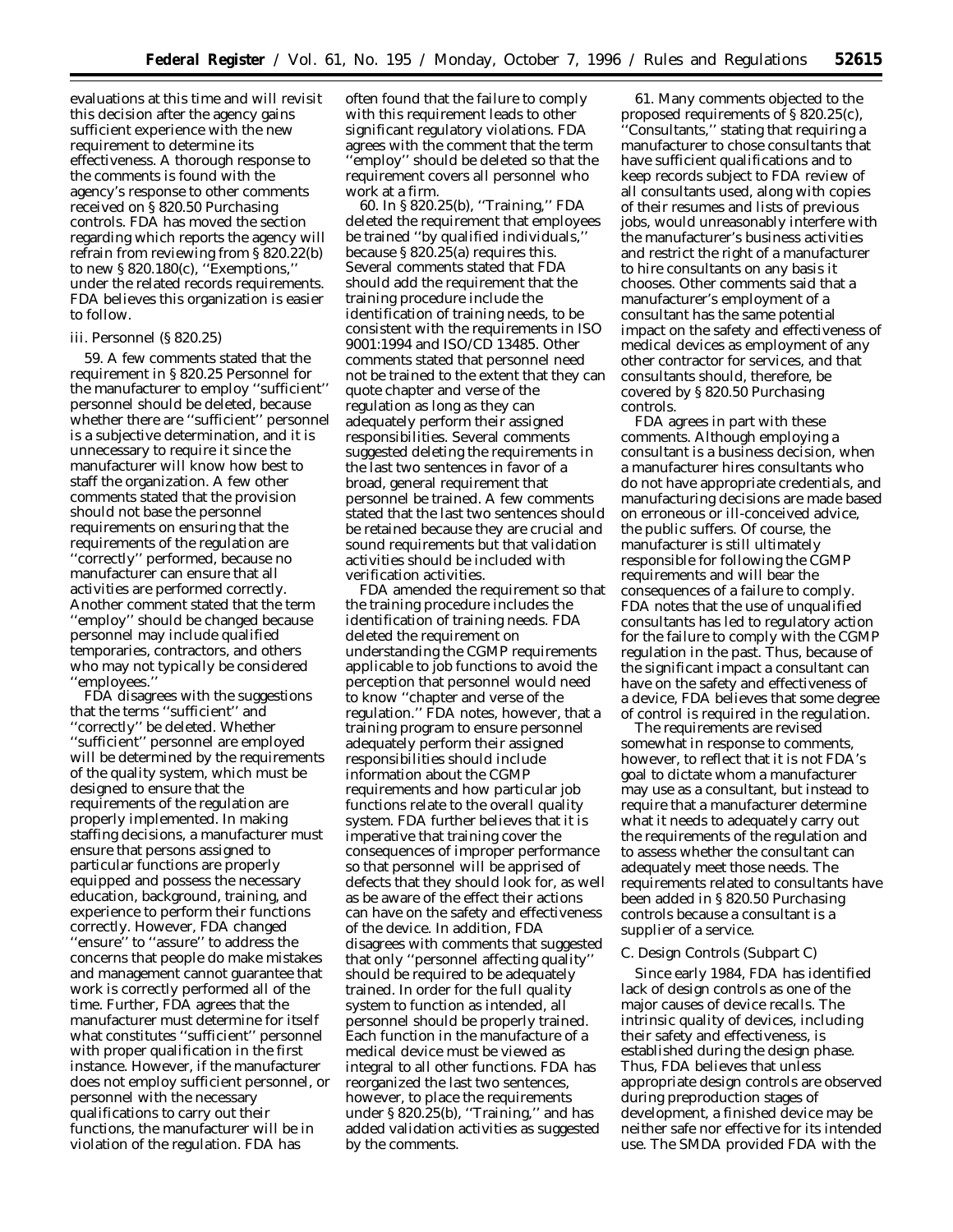authority to add preproduction design controls to the device CGMP regulation. Based on its experience with administering the original CGMP regulation, which did not include preproduction design controls, the agency was concerned that the original regulation provided less than an adequate level of assurance that devices would be safe and effective. Therefore, FDA has added general requirements for design controls to the device CGMP regulation for all class III and II devices and certain class I devices. FDA is not subjecting the majority of class I devices to design controls because FDA does not believe that such controls are necessary to ensure that such devices are safe and effective and otherwise in compliance with the act. However, all devices, including class I devices exempt from design controls, must be properly transferred to production in order to comply with § 820.181, as well as other applicable requirements. For most class I devices, FDA believes that the production and other controls in the new quality system regulation and other general controls of the act will be sufficient, as they have been in the past, to ensure safety and effectiveness.

62. Many comments were submitted in response to the addition of design control requirements in general, many questioning how these new requirements would be implemented and enforced. For instance, several comments stated that the design control requirements do not reflect how medical devices are actually developed, because the concept of a design rarely originates with the manufacturer, who may not become involved until relatively late in the design evolution. Others expressed concern that FDA investigators will second-guess design issues in which they are not educated or trained, and stated that investigators should not debate whether medical device designs are ''safe and effective.''

FDA agrees in part with the comments. The design control requirements are not intended to apply to the development of concepts and feasibility studies. However, once it is decided that a design will be developed, a plan must be established to determine the adequacy of the design requirements and to ensure that the design that will eventually be released to production meets the approved requirements.

Those who design medical devices must be aware of the design control requirements in the regulation and comply with them. Unsafe and ineffective devices are often the result of informal development that does not ensure the proper establishment and assessment of design requirements

which are necessary to develop a medical device that is safe and effective for the intended use of the device and that meets the needs of the user.

However, FDA investigators will not inspect a device under the design control requirements to determine whether the design is appropriate or 'safe and effective.'' Section  $520(f)(1)(a)$ of the act precludes FDA from evaluating the ''safety or effectiveness of a device'' through preproduction design control procedures. FDA investigators will evaluate the process, the methods, and the procedures that a manufacturer has established to implement the requirements for design controls. If, based on any information gained during an inspection, an investigator believes that distributed devices are unsafe or ineffective, the investigator has an obligation to report the observations to the Center for Devices and Radiological Health (CDRH).

63. Several comments expressed concern that the application of design controls would severely restrict the creativity and innovation of the design process and suggested that design controls should not apply too early in the design development process.

FDA disagrees with the comments. It is not the intent of FDA to interfere with creativity and innovation, and it is not the intent of FDA to apply the design control requirements to the research phase. Instead, the regulation requires the establishment of procedures to ensure that whatever design is ultimately transferred to production is, in fact, a design that will translate into a device that properly performs according to its intended use and user needs.

To assist FDA in applying the regulation, manufacturers should document the flow of the design process so that it is clear to the FDA investigator where research is ending and development of the design is beginning.

64. A few comments stated that design controls should not be retroactive and that ongoing design development should be exempted.

FDA agrees in part with the comments. FDA did not intend the design requirements to be retroactive, and § 820.30 *Design controls* will not require the manufacturer to apply such requirements to already distributed devices. When the regulation becomes effective on June 1, 1997, it will apply to designs that are in the design and development phase, and manufacturers will be expected to have the design and development plan established. The manufacturer should identify what stage a design is in for each device and will be expected to comply with the

established design and development plan and the applicable paragraphs of § 820.30 from that point forward to completion. If a manufacturer had a design in the *development stage* before June 1, 1997, and cannot comply with any particular paragraph of § 820.30, the manufacturer must provide a detailed justification as to why such compliance is not possible. However, designs will not have to be recycled through previous phases that have been completed. Manufacturers will be expected to comply in full by June 1, 1998. As stated earlier, FDA wants to emphasize that *it expects manufacturers to be in a reasonable state of compliance with the design control requirements from June 1, 1997, to June 1, 1998, because extra time was given to the industry for implementing design controls before the final regulation became effective.*

When changes are made to new or existing designs, the design controls of § 820.30 must be followed to ensure that the changes are appropriate and that the device will continue to perform as intended. FDA notes that the original CGMP regulation contained requirements for specification controls and controls for specification or design changes under § 820.100(a).

65. One comment asked how the proposed design controls would apply to investigational device exemption (IDE) devices, since devices under approved IDE's have been exempt from the CGMP regulation. Some comments suggested that any changes to the IDE regulation should be done in a separate rulemaking. Other comments stated that any change to the IDE regulation should be worded so that all of § 820.30 applies since the IDE process is supplying information in support of the design validation requirements but that all design requirements need not be completed prior to the start of the IDE because the clinical evaluation process often brings valuable information to the design project which may need to be incorporated into the design before design transfer.

The IDE regulation was published in 1976 and last updated in 1978, and has been in effect since that time. Devices being evaluated under IDE's were exempted from the original CGMP regulation because it was believed that it was not reasonable to expect sponsors of clinical investigations to ensure compliance with CGMP's for devices that may never be approved for commercial distribution. However, sponsors of IDE studies were required to ensure that investigational devices were manufactured under a state of control.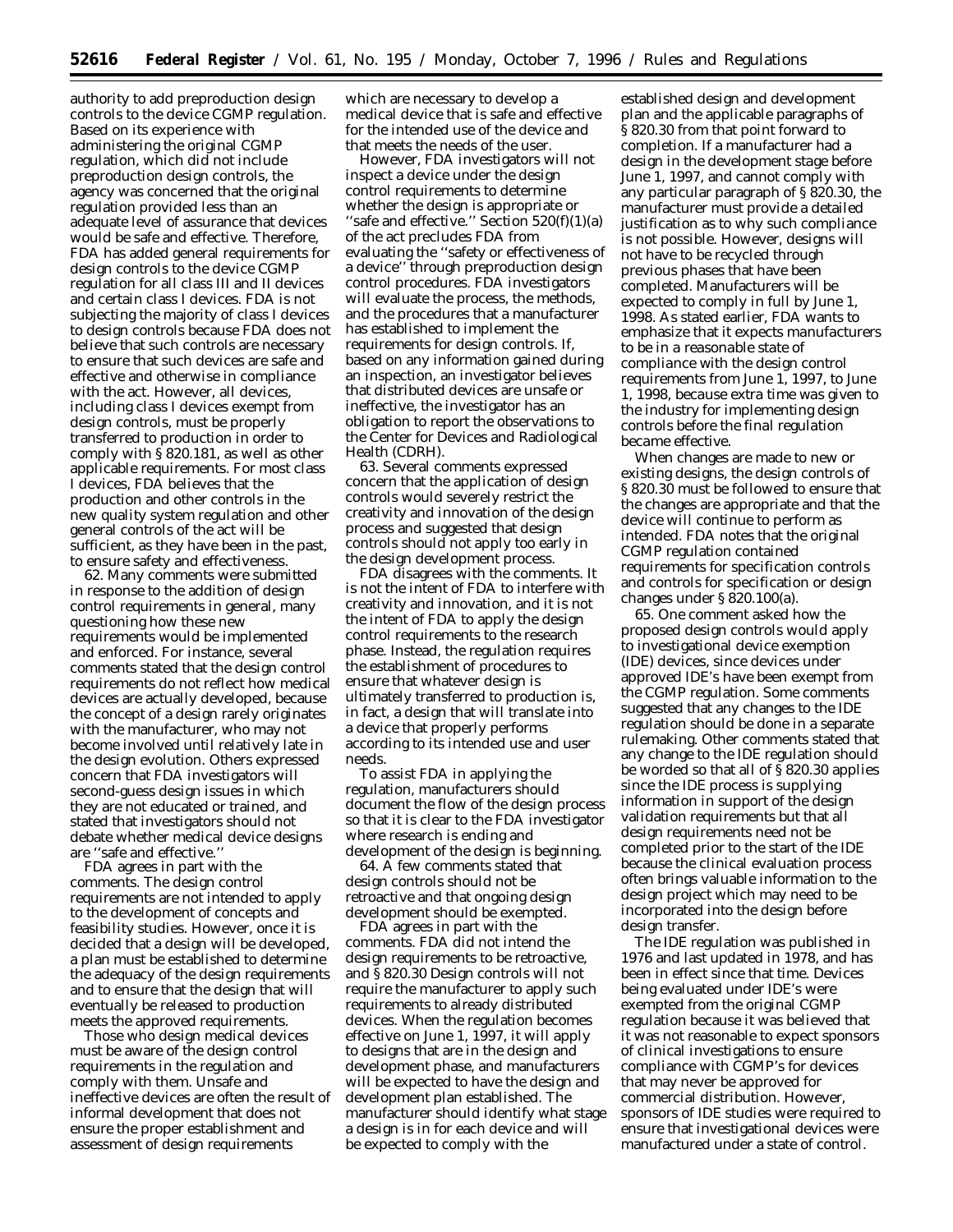With respect to the new regulation, FDA believes that it is reasonable to expect manufacturers who design medical devices to develop the designs in conformance with design control requirements and that adhering to such requirements is necessary to adequately protect the public from potentially harmful devices. The design control requirements are basic controls needed to ensure that the device being designed will perform as intended when produced for commercial distribution. Clinical evaluation is an important aspect of the design verification and validation process during the design and development of the device. Because some of the device design occurs during the IDE stage, it is logical that manufacturers who intend to commercially produce the device follow design control procedures. Were a manufacturer to wait until all the IDE studies were complete, it would be too late to take advantage of the design control process, and the manufacturer would not be able to fulfill the requirements of the quality system regulation for that device.

Therefore, FDA has concurrently amended the IDE regulation,

#### *812.1 Scope to state:*

(a)  $* * * An IDE approved under $812.30$ or considered approved under § 812.2(b) exempts a device from the requirements of the following sections of the Federal Food, Drug, and Cosmetic Act (the act) and regulations issued thereunder: \* \* \* good manufacturing practice requirements under section 520(f) *except for the requirements found in § 820.30, if applicable* (unless the sponsor states an intention to comply with these requirements under § 812.20(b)(3) or  $§ 812.140(b)(4)(v)$  and color additive requirements under section 721. (Emphasis added.)

FDA does not expect any new information in IDE applications as a result of this amendment, nor will FDA inspect design controls during bioresearch monitoring inspections. FDA is simply making a conforming amendment to the IDE regulation to make clear that design controls must be followed when design functions are undertaken by manufacturers, including design activity which occurs under an approved IDE. FDA will evaluate the adequacy of manufacturers' compliance with design control requirements in routine CGMP inspections, including preapproval inspections for premarket approval applications (PMA's).

66. Many written comments and oral comments at the August and September 1995 meetings recommended that, because design controls are a major addition to the regulation, the effective

date for design controls should be delayed until 18 months after publication of the final rule.

FDA has addressed these comments by extending the effective date of the regulation until June 1, 1997, and by the inspectional strategy described earlier.

67. A couple of comments suggested that FDA lacked the authority to establish the design control requirements.

FDA disagrees with the comments. The act and its legislative history make clear that FDA has the authority to impose those controls necessary to ensure that devices are safe and effective. The SMDA gave FDA explicit authority to promulgate design controls, including a process to assess the performance of a device (see section 520(f)(1)(A) of the act). The legislative history of the SMDA supports a ''*comprehensive* device design validation regulation.'' H. Rept. 808, 101st Cong., 2d sess. 23 (emphasis added). Congress stated that the amendment to the statute was necessary because almost half of all device recalls over a 5-year period were ''related to a problem with product design.'' Id. There is a thorough discussion on the evolution of and need for the design controls in the preamble to the November 23, 1993 (58 FR 61952), proposal.

68. A few comments objected to FDA requiring design controls for any class I devices in § 820.30(a).

FDA believes that, for the class I devices listed, design controls are necessary and has retained the requirements. Those relatively few devices, while class I, require close control of the design process to ensure that the devices perform as intended, given the serious consequences that could occur if their designs were flawed and the devices were to fail to meet their intended uses. In fact, some of the devices included on the list have experienced failures due to design related problems that have resulted in health hazards, injuries, or death. Further, verification, or even validation, cannot provide the assurance of proper design for some devices, especially those containing extensive software. Thus, all automated devices must be developed under the design control requirements.

69. Several comments stated that FDA has underestimated the complexity of a design project in requiring that the plans identify ''persons responsible for each activity'' in proposed § 820.30(b). One comment stated that ''define responsibility for implementation'' and ''activities shall be assigned'' were basically redundant requirements. A

few other comments stated that ISO 9001:1994 does not call for the design plans to be ''approved'' and that this requirement should be deleted because it would be burdensome.

FDA agrees in part with the comments and has revised § 820.30(b) to require the plan to describe or reference design activities and define responsibility for implementing the activities, rather than requiring that the plan identify each person responsible for carrying out each activity. In making this change, FDA notes that  $\S 820.20(b)(1)$  requires manufacturers to establish the appropriate responsibility for activities affecting quality, and emphasizes that the assignment of specific responsibility is important to the success of the design control program and to achieving compliance with the regulation. Also, the design and development activities should be assigned to qualified personnel equipped with adequate resources as required under § 820.20(b)(2). The requirements under § 820.30(b) were rewritten to be very similar to the requirements in ISO 9001:1994, sections 4.4.2 and 4.4.3. FDA does not agree that the design plan should not be ''approved.'' ISO 9001:1994, section 4.4.2 requires that the plan be ''updated,'' and section 4.4.3 requires that the plan be ''regularly reviewed.'' Therefore, the approval is consistent with ISO 9001:1994 and would not be unduly burdensome since the FDA does not dictate how or by whom the plan must be approved. The regulation gives the manufacturer the necessary flexibility to have the same person(s) who is responsible for the review also be responsible for the approval of the plan if appropriate.

70. A few comments stated that the proposed requirement to describe ''any interaction between or among different organizational and technical groups'' in § 820.30(b) for the design and development plan should be deleted because it is overly broad, unnecessary, and burdensome. One comment said that the communication expected between these groups should be clarified.

In response, FDA has amended the requirement as suggested by one comment so that the plan shall identify and describe the interfaces with different groups or activities that provide, or result in, input to the design process. Many organization functions, both inside and outside the design group, may contribute to the design process. For example, interfaces with marketing, purchasing, regulatory affairs, manufacturing, service groups, or information systems may be necessary during the design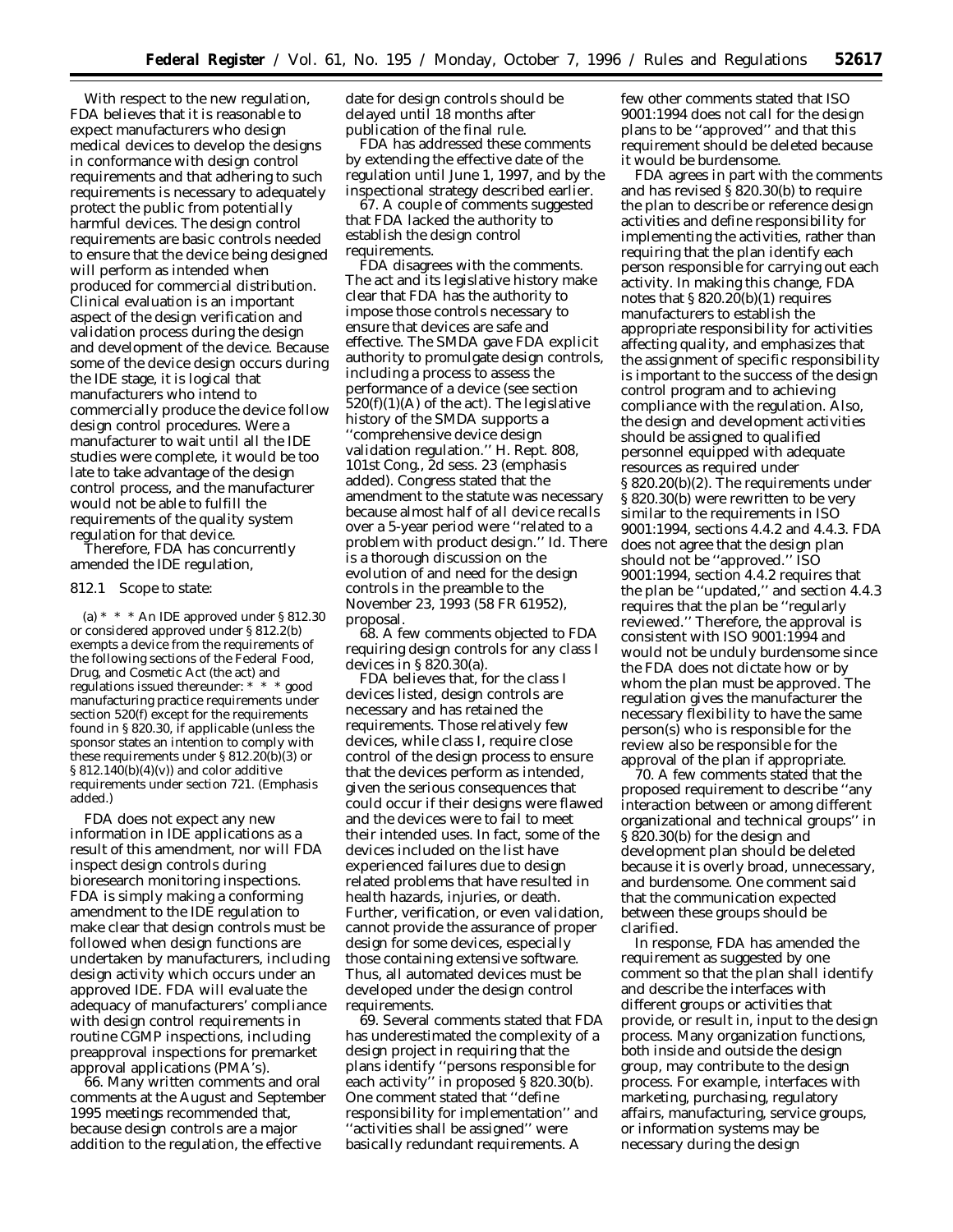development phase. To function effectively, the design plan must establish the roles of these groups in the design process and describe the information that should be received and transmitted.

71. One comment stated that the requirement in § 820.30(b) that manufacturers establish a design plan completely ignores the creative and dynamic process of designing by requiring a plan to have complete design and testing criteria established, with specifications, before the design process is started.

FDA disagrees with the comment. Section 820.30(b) does not require manufacturers to complete design and testing criteria before the design process begins. This section has been revised to state that ''plans shall be reviewed, updated, and approved as design and development evolves,'' indicating that changes to the design plan are expected. A design plan typically includes at least proposed quality practices, assessment methodology, recordkeeping and documentation requirements, and resources, as well as a sequence of events related to a particular design or design category. These may be modified and refined as the design evolves. However, the design process can become a lengthy and costly process if the design activity is not properly defined and planned. The more specifically the activities are defined up front, the less need there will be for changes as the design evolves.

72. One comment stated that the language contained in proposed § 820.30(c) should more closely match that of ISO 9001. Many other comments stated that the provision should not require the input requirements to ''completely'' address the intended use of the device because inputs could never ''completely'' address the intended use. Several comments stated that the requirement of ISO 9001 that ''incomplete, ambiguous or conflicting requirements shall be resolved with those responsible for imposing these requirements'' should be added to § 820.30(c), ''Design input,'' because it is important that the regulation identify the method of resolving conflicting information.

FDA agrees with the harmonization comment and has revised the language to incorporate the requirement of section 4.4.4, ''Design input,'' of ISO 9001:1994. FDA does not believe that it is necessary to have identical language to harmonize quality system requirements. ISO 9001:1994, section 4.4.1, ''General,'' requires that the manufacturer ''establish and maintain documented procedures to control and

verify the design of the product in order to ensure that the specified requirements are met.'' FDA's regulation, under § 820.30(a), imposes the same requirements.

Regarding the comments that input requirements cannot completely address the intended use of the device, FDA recognizes that the provision could be interpreted to impose a burden that may not always be possible to meet and has deleted the word ''completely.'' FDA did not intend the provision to suggest that a manufacturer must foresee every possible event.

FDA emphasizes, however, that the section requires the manufacturer to ensure that the design input requirements are appropriate so the device will perform to meet its intended use and the needs of the user. In doing this, the manufacturer must define the performance characteristics, safety and reliability requirements, environmental requirements and limitations, physical characteristics, applicable standards and regulatory requirements, and labeling and packaging requirements, among other things, and refine the design requirements as verification and validation results are established. For example, when designing a device, the manufacturer should conduct appropriate human factors studies, analyses, and tests from the early stages of the design process until that point in development at which the interfaces with the medical professional and the patient are fixed. The human interface includes both the hardware and software characteristics that affect device use, and good design is crucial to logical, straightforward, and safe device operation. The human factors methods used (for instance, task/ function analyses, user studies, prototype tests, mock-up reviews, etc.) should ensure that the characteristics of the user population and operating environment are considered. In addition, the compatibility of system components should be assessed. Finally, labeling (e.g., instructions for use) should be tested for usability.

FDA agrees with the comments, in that it is important that incomplete, ambiguous, or conflicting requirements be resolved with those responsible for imposing these requirements. Therefore, FDA has added the requirement that the procedures shall include a mechanism for addressing incomplete, ambiguous, or conflicting requirements. FDA notes that this must be done to ''ensure that the design requirements are appropriate and address the intended use of the device,'' as required under § 820.30(c).

73. A few other comments stated that ISO 9001:1994 does not call for the

design input to be ''approved'' and therefore, this requirement should be deleted because it would be burdensome.

FDA does not agree that the ''approval'' of design input requirements should be deleted, nor that the requirement is inconsistent with ISO. ISO 9001:1994, section 4.4.4, ''Design Input,'' requires that the design input requirements be ''reviewed by the supplier for adequacy.'' Therefore, the approval would not add any additional burden because FDA does not dictate how or by whom the design input requirements must be approved, thus giving the manufacturer the necessary flexibility to have the same person(s) who is responsible for the ''review for adequacy'' also be responsible for the approval, if appropriate. Further, it is important that the design input be assessed as early as possible in the development process, making this an ideal time in the device's design development to have a design review to ''approve'' the design input.

74. A few comments stated that the proposed requirement under § 820.30(c) that ''design input shall be reviewed and approved by a designated qualified individual'' should be deleted as it implies that one person must be designated to review and approve a design, and that there may not be one person who is qualified to assess all of the design input requirements. Addressing the same point, several comments suggested that the provision be revised to allow for more than one person to review and approve the design. One comment said that the FDA's requirement appears to be at odds with the team approach.

FDA agrees with the concern expressed by the comments and has modified the requirement to allow more than one individual to review and approve the design input. FDA endorses the team approach and believes that designs should be reviewed and evaluated by all disciplines necessary to ensure the design input requirements are appropriate.

75. Two comments stated that proposed § 820.30(c) should be reworded to focus on systems for assuring adequate design input, not on the input itself. One additional comment on this section said that the design input requirements should include not only the device's intended use and needs of the user, but the environmental limits of where it will be used.

FDA agrees that procedures for ensuring appropriate design controls are of the utmost importance and has modified the section to clarify that the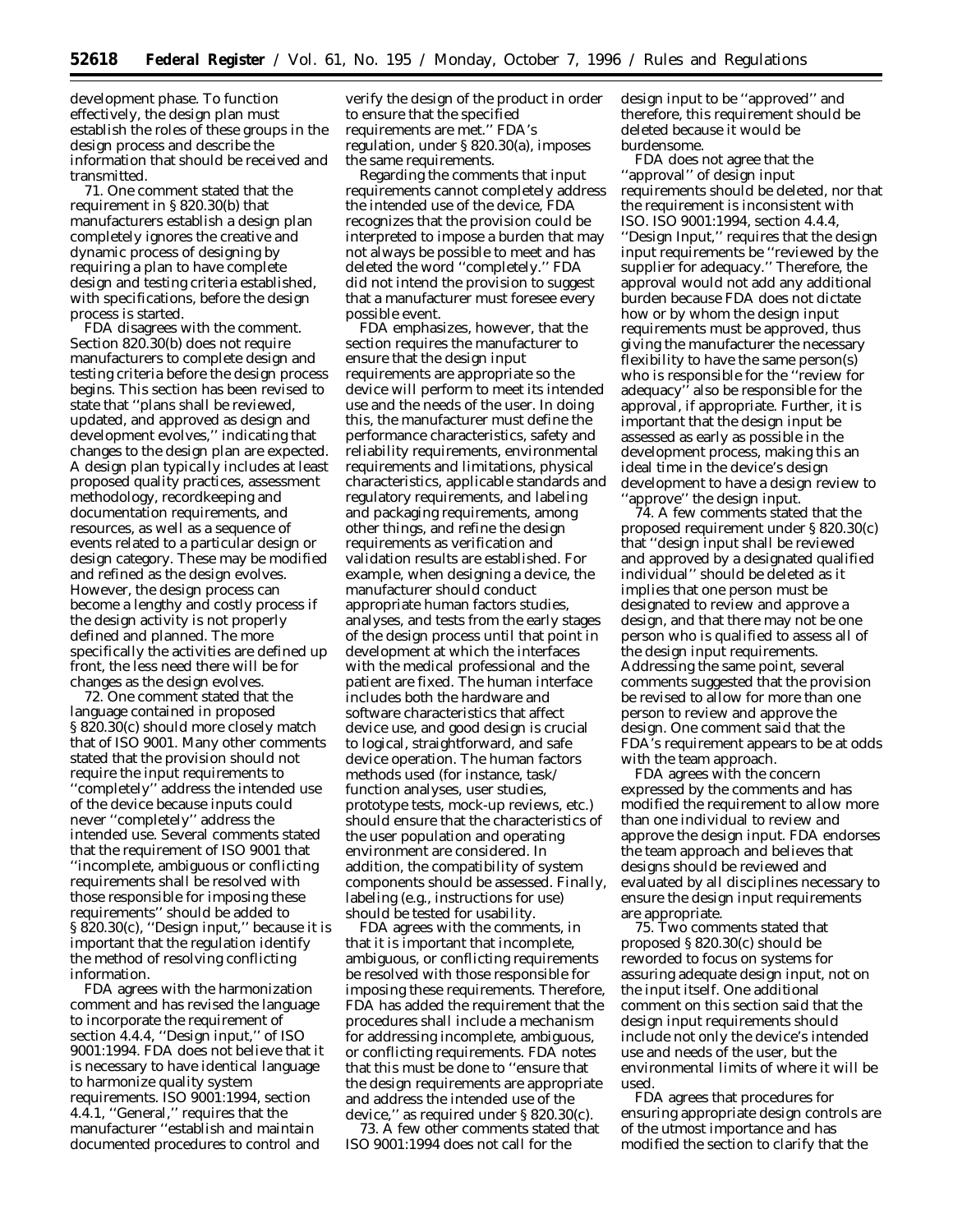manufacturer must establish and maintain procedures to ensure that the design requirements are properly addressed. FDA made this change to the other paragraphs as well, but notes that § 820.30(a), "General," requires the manufacturer to establish and maintain procedures to control the design of the device in order to ensure that specified design requirements are met. The sections that follow set forth some of the requirements for which procedures must be established. It should be emphasized that the input itself must also be appropriate; the requirement is for the procedures to be defined, documented, *and implemented.* Thus, if the input requirements related to a device fail to address the intended use of the device, for example, the manufacturer has failed to comply with the provision.

FDA also agrees with the additional comment but believes that identifying and establishing the environmental limits for safe and effective device operation is inherent in the requirements for ensuring that a device is appropriate for its intended use. Some factors that must be considered when establishing inputs include, where applicable, a determination of energy (e.g., electrical, heat, and electromagnetic fields), biological effects (e.g., toxicity and biocompatibility) and environmental effects (e.g., electromagnetic interference and electrostatic discharge).

76. Several comments stated that proposed § 820.30(f), ''Design output,'' should be rewritten or deleted because many of the requirements were already stated in proposed §§ 820.30(d), ''Design verification,'' and 820.30(e), ''Design review,'' and, if retained, should be reordered similar to ISO 9001.

FDA agrees in part with the comments and has rewritten the requirements of design output to be consistent with ISO 9001:1994, section 4.4.5, ''Design output,'' and reordered the sections to be consistent with ISO 9001:1994. FDA retained the provision, however, because it does not agree that the section is redundant with the sections on design verification, design validation, or design review. Design output are the design specifications which should meet design input requirements, as confirmed during design verification and validation and ensured during design review. The output includes the device, its labeling and packaging, associated specifications and drawings, and production and quality assurance specifications and procedures. These documents are the basis for the DMR. The total finished

design output consists of the device, its labeling and packaging, and the DMR.

77. One comment stated that the sentence ''Design output procedures shall ensure that design output meets the design input requirements'' is redundant with the requirement under design verification. Another comment asked what is meant by ''release.''

FDA agrees with the first comment and has deleted that sentence in § 820.30(d) but notes that the design output must be documented and expressed *in terms that can be verified* against the design input requirements.

Design output can be ''released'' or transferred to the next design phase at various stages in the design process, as defined in the design and development plan. The design output is reviewed and approved before release or transfer to the next design phase or production. The design output requirements are intended to apply to all such stages of the design process.

78. One small manufacturer commented that the problems that § 820.30(e), ''Design review,'' is meant to reveal involve coordination, cooperation, or communication difficulties among the members of an organization and that these difficulties do not exist in a small company. Therefore, the comment stated that the design review requirements should not apply to small manufacturers.

The purpose of conducting design reviews during the design phase is to ensure that the design satisfies the design input requirements for the intended use of the device and the needs of the user. Design review includes the review of design verification data to determine whether the design outputs meet functional and operational requirements, the design is compatible with components and other accessories, the safety requirements are achieved, the reliability and maintenance requirements are met, the labeling and other regulatory requirements are met, and the manufacturing, installation, and servicing requirements are compatible with the design specifications. Design reviews should be conducted at major decision points during the design phase.

For a large manufacturer, design review provides an opportunity for all those who may have an impact on the quality of the device to provide input, including manufacturing, quality assurance, purchasing, sales, and servicing divisions. While small manufacturers may not have the broad range of disciplines found in a large company, and the need to coordinate and control technical interfaces may be lessened, the principles of design

review still apply. The requirements under § 820.30(e) allow small manufacturers to tailor a design review that is appropriate to their individual needs.

79. One comment stated that the wording of proposed § 820.30(e) implies that only one design review is expected, and that design review should be conducted at several stages of product development. Several comments stated that to demand that every design review be conducted by individuals who do not have direct responsibility for design development is impractical, especially for small companies.

FDA agrees with the first comment and has rewritten the requirement to make clear that design reviews must be conducted at appropriate stages of design development, which must be defined in the established design and development plan. The number of design reviews will depend on the plan and the complexity of the device. FDA also amended the requirements so that the results of a design review include identification of the design, the date, and the individual(s) performing the review. Thus, multiple reviews can occur and the manufacturer must document what is being reviewed, when, and by whom.

FDA never intended to mandate that an individual without design responsibility conduct the design reviews and, to clarify its position, has rewritten the requirement. The requirement now states that the procedures shall ensure that each design review includes an individual(s) who does not have direct responsibility for the design stage being reviewed. This requirement will provide an ''objective view'' from someone not working directly on that particular part of the design project, to ensure that the requirements are met. In making this change, FDA also notes that it was not FDA's intention to prohibit those directly responsible for the design from *participating* in the design review.

80. One comment stated that as part of the systematic review of the adequacy of the device design, it is occasionally necessary to produce a prototype device and have it evaluated by a physician who is an expert in the area of the device's intended use. Thus, the comment stated that the regulation should be revised to allow a means for a manufacturer to ship a prototype device to a physician for evaluation. One comment questioned whether design verification and validation can be conducted using prototypes or machine shop models.

FDA regulations do not prohibit the shipment of prototypes for clinical or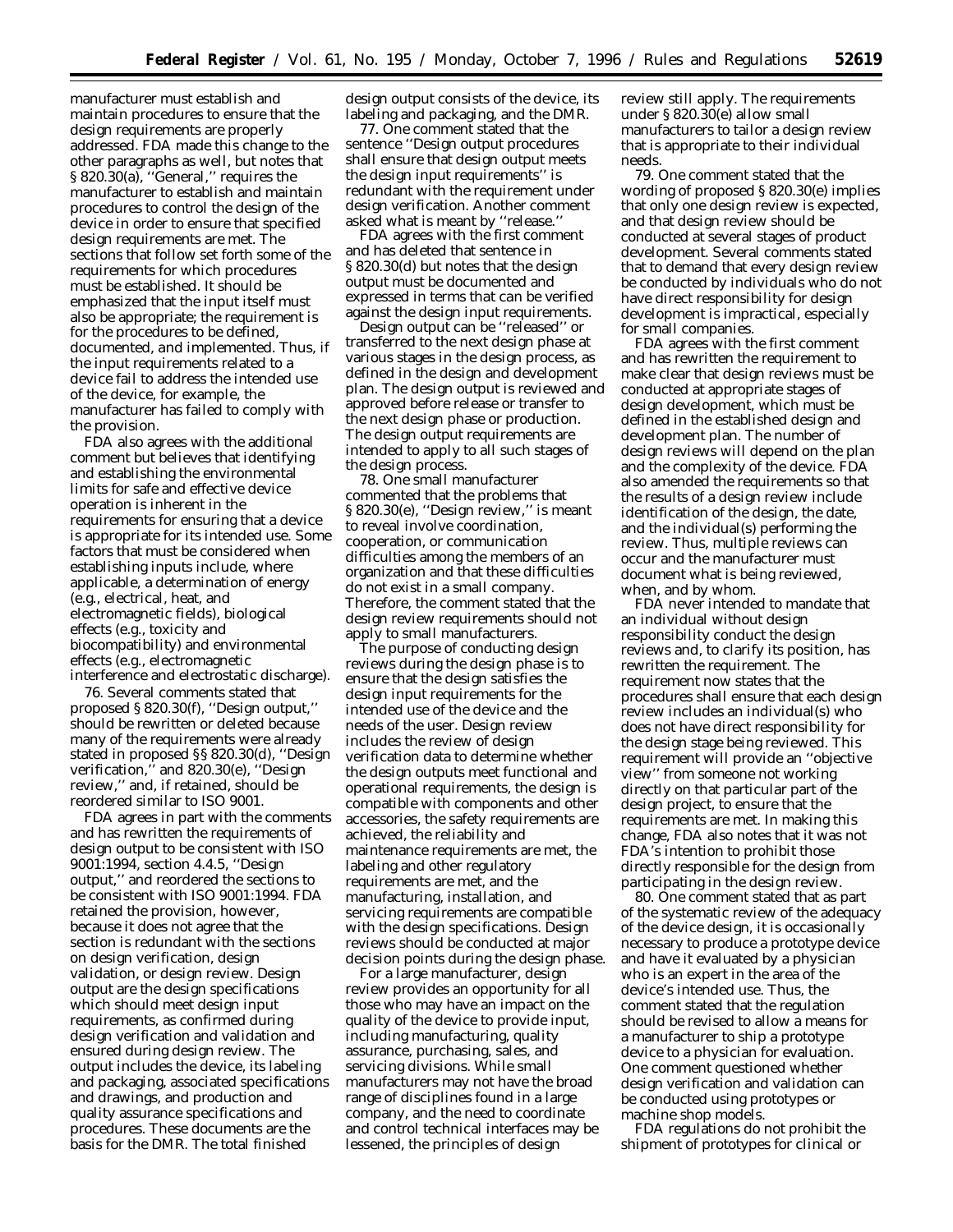other studies. Prototypes used in clinical studies involving humans may be shipped in accordance with the IDE provisions in part 812 (21 CFR part 812).

FDA understands that it is not always practical to conduct clinical studies on finished production units and, therefore, the use of prototypes in clinical studies is acceptable. When prototype devices are used on humans they must be verified as safe to the maximum extent feasible. Final design validation, however, cannot be done on prototypes because the actual devices produced and distributed are seldom the same as the research and development prototypes. The final verification and validation, therefore, must include the testing of actual production devices under actual or simulated use conditions.

81. A few comments stated that § 820.30(d), ''Design verification,'' should be rewritten and reordered similar to ISO 9001.

FDA agrees with the comments and has rewritten and reordered this section to be consistent with ISO 9001:1994. The language in revised § 820.30(f) and (g) incorporates the requirement of ISO 9001:1994, sections 4.4.7, ''Design verification,'' and 4.4.8, ''Design validation,'' respectively.

Under the revised provisions, the design must be verified and validated. It is important to note that design validation follows successful design verification. Certain aspects of design validation can be accomplished during the design verification, but design verification is not a substitute for design validation. Design validation should be performed under defined operating conditions and on the initial production units, lots, or batches, or their equivalents to ensure proper overall design control and proper design transfer. When equivalent devices are used in the final design validation, the manufacturer must document in detail how the device was manufactured and how the manufacturing is similar to and possibly different from initial production. Where there are differences, the manufacturer must justify why design validation results are valid for the production units, lots, or batches. Manufacturers should not use prototypes developed in the laboratory or machine shop as test units to meet these requirements. Prototypes may differ from the finished production devices. During research and development, conditions for building prototypes are typically better controlled and personnel more knowledgeable about what needs to be done and how to do it than are regular

production personnel. When going from laboratory to scale-up production, standards, methods, and procedures may not be properly transferred, or additional manufacturing processes may be added. Often, changes not reflected in the prototype are made in the device to facilitate the manufacturing process, and these may adversely affect device functioning and user interface characteristics. Proper testing of devices that are produced using the same methods and procedures as those to be used in routine production will prevent the distribution and subsequent recall of many unacceptable medical devices.

In addition, finished devices must be tested for performance under actual conditions of use or simulated use conditions in the actual or simulated environment in which the device is expected to be used. The simulated use testing provision no longer requires that the testing be performed on the *first three* production runs. However, samples must be taken from units, lots, or batches that were produced using the same specifications, production and quality system methods, procedures, and equipment that will be used for routine production. FDA considers this a critical element of the design validation. The requirement to conduct simulated use testing of finished devices is found in the original CGMP in § 820.160, as part of finished device inspection. This requirement has been moved to § 820.30(g) because FDA believes that simulated use testing at this point is more effective in ensuring that only safe and effective devices are produced. Manufacturers must also conduct such tests when they make changes in the device design or the manufacturing process that could affect safety or effectiveness as required in the original CGMP in § 820.100(a)(2). The extent of testing conducted should be governed by the risk(s) the device will present if it fails. FDA considers these activities essential for ensuring that the manufacturing process does not adversely affect the device.

Design validation may also be necessary in earlier stages, prior to product completion, and multiple validations may need to be performed if there are different intended uses. Proper design validation cannot occur without following all the requirements set forth in the design control section of the regulation.

82. Several comments stated that adequate controls for verification of design output are contained in proposed § 820.30(d), "Design verification," and repeated in proposed § 820.30(f), ''Design output.'' One comment stated that this section will place undue

burden on designers and require additional documentation which will add little value to a device's safety and effectiveness.

FDA disagrees with the comments. Revised § 820.30(f), ''Design verification,'' and § 820.30(g), ''Design validation,'' require verification and validation of the design output. Section 820.30(d), ''Design output,'' requires that the output be documented in a fashion that will allow for verification and validation. These sections thus contain different requirements that are basic to establishing that the design output meets the approved design requirements or inputs, including user needs and intended uses. All the requirements are essential to assuring the safety and effectiveness of devices. FDA does not believe that these requirements place undue burden on designers or require additional documentation with no value added. These basic requirements are necessary to assure the proper device performance, and, therefore, the production of safe and effective devices, and are acknowledged and accepted as such throughout the world.

83. Several comments stated that the term ''hazard analysis'' should be defined in reference to design verification. A couple of comments stated that the proposed requirement for design verification, to include software validation and hazard analysis, where applicable, was ambiguous, and may lead an FDA investigator to require software validation and hazard analysis for devices in cases where it is not needed. One comment stated that FDA should provide additional guidance regarding software validation and hazard analysis and what investigators will expect to see. Another comment stated that by explicitly mentioning only software validation and hazard analysis, FDA was missing the opportunity to introduce manufacturers to some powerful and beneficial tools for better device designs and problem avoidance.

FDA has deleted the term ''hazard analysis'' and replaced it with the term ''risk analysis.'' FDA's involvement with the ISO TC 210 made it clear that ''risk analysis'' is the comprehensive and appropriate term. When conducting a risk analysis, manufacturers are expected to identify possible hazards associated with the design in both normal and fault conditions. The risks associated with the hazards, including those resulting from user error, should then be calculated in both normal and fault conditions. If any risk is judged unacceptable, it should be reduced to acceptable levels by the appropriate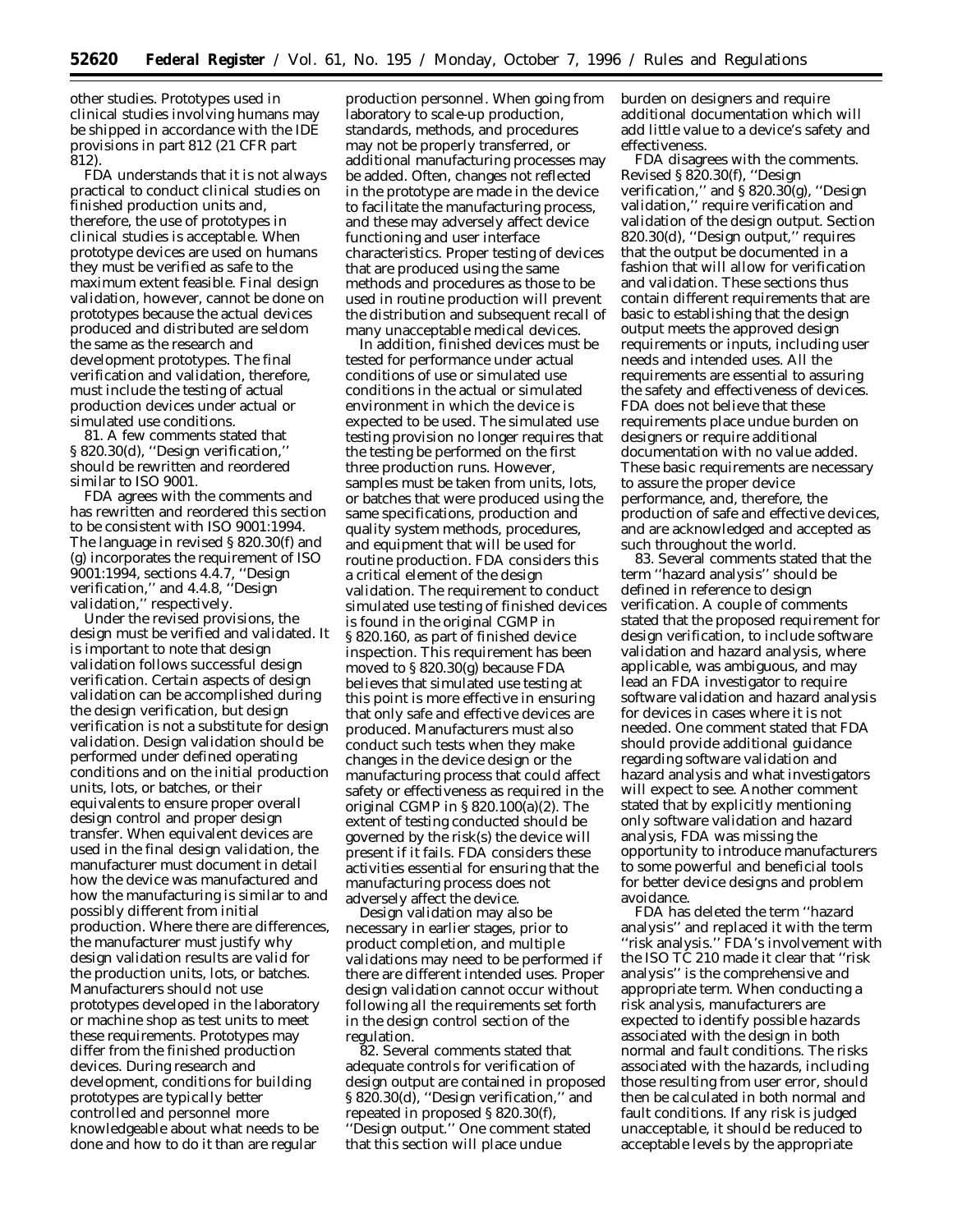means, for example, by redesign or warnings. An important part of risk analysis is ensuring that changes made to eliminate or minimize hazards do not introduce new hazards. Tools for conducting such analyses include Failure Mode Effect Analysis and Fault Tree Analysis, among others.

FDA disagrees with the comments that state the requirement is ambiguous. Software must be validated when it is a part of the finished device. FDA believes that this control is always needed, given the unique nature of software, to assure that software will perform as intended and will not impede safe operation by the user. Risk analysis must be conducted for the majority of devices subject to design controls and is considered to be an essential requirement for medical devices under this regulation, as well as under ISO/CD 13485 and EN 46001. FDA has replaced the phrase ''where applicable'' with ''where appropriate'' for consistency with the rest of the regulation.

FDA believes that sufficient domestic and international guidelines are available to provide assistance to manufacturers for the validation of software and risk analysis. For example, ''Reviewer Guidance for Computer Controlled Medical Devices Undergoing 510(k) Review,'' August 1991; ''A Technical Report, Software Development Activities,'' July 1987; and ISO–9000–3 contain computer validation guidance. Further, FDA is preparing a new ''CDRH Guidance for the Scientific Review of Pre-Market Medical Device Software Submissions.'' Regarding guidance on ''risk analysis,'' manufacturers can reference the draft EN (prEN) 1441, ''Medical Devices— Risk Analysis'' standard and the work resulting from ISO TC 210 working group No. 4 to include ISO/CD 14971, ''Medical Devices—Risk Management— Application of Risk Analysis to Medical Devices.''

FDA disagrees that it is missing the opportunity to introduce manufacturers to some powerful and beneficial tools for better device designs and problem avoidance because the manufacturer must apply current methods and procedures that are appropriate for the device, to verify and validate the device design under the regulation. Therefore, FDA need not list all known methods for meeting the requirements. A tool that may be required to adequately verify and validate one design may be unnecessary to verify and validate another design.

84. One comment stated that for some design elements it may be more appropriate to reference data from

another prior experimentation rather than conduct new testing, and that the requirement to list verification methods should be modified.

FDA agrees in part with the comment. The revised language of § 820.30(f) will permit the use of data from prior experimentation when applicable. When using data from previous experimentation, manufacturers must ensure that it is adequate for the current application.

85. ''Design transfer,'' now § 820.30(h), has been revised in response to the many comments objecting to the requirements in the proposed section on ''Design transfer.'' Specifically, the proposed requirement for testing production units under actual or simulated use conditions was rewritten and moved to current § 820.30(g), ''Design validation.''

FDA again emphasizes that testing production units under actual or simulated use conditions prior to distribution is crucial for ensuring that only safe and effective devices are distributed and FDA has therefore retained the requirement. ISO 9001:1994 discusses this concept in notes 12 and 13. As noted above, it is not always possible to determine the adequacy of the design by successfully building and testing prototypes or models produced in a laboratory setting.

The requirement for testing from the first three production lots or batches has been deleted. While FDA believes that three production runs during process validation (process validation may be initiated before or during design transfer) is the accepted standard, FDA recognizes that all processes may not be defined in terms of lots or batches. The number three is, however, currently considered to be the acceptable standard. Therefore, although the number requirement is deleted, FDA expects validation to be carried out properly in accordance with accepted standards, and will inspect for compliance accordingly.

Revised § 820.30(h) now contains a general requirement for the establishment of procedures to ensure that the design basis for the device is correctly translated into production methods and procedures. This is the same requirement that is contained in § 820.100(a) of the original CGMP regulation.

86. A few comments stated that the proposed requirements for ''Design release'' would prohibit the release of components, partial designs, and production methods before the design was final because the requirements mandate a review of all drawings, analysis, and production methods

before allowing the product to go into production. Several comments stated that the proposed section on ''Design release'' was a duplication of requirements in other paragraphs of § 820.30 and should be deleted.

FDA did not intend the requirements for ''Design release'' to prohibit manufacturers from beginning the production process until all design activities were completed. The intent of the requirement was to ensure that all design specifications released to production have been approved, verified, and validated before they are implemented as part of the production process. This requirement is now explicitly contained in § 820.30(d).

FDA agrees in part with the second set of comments and has moved the requirement that design output be reviewed and approved to current § 820.30(d), ''Design output.'' The remainder of the requirements have been deleted.

87. Several comments on § 820.30(i), ''Design changes,'' stated that it is unnecessary to control all design changes and to do so would inhibit change and innovation.

FDA disagrees with the comments. Manufacturers are not expected to maintain records of all changes proposed during the very early stages of the design process. However, all design changes made after the design review that approves the initial design inputs for incorporation into the design, and those changes made to correct design deficiencies once the design has been released to production, must be documented. The records of these changes create a history of the evolution of the design, which can be invaluable for failure investigation and for facilitating the design of future similar products. Such records can prevent the repetition of errors and the development of unsafe or ineffective designs. The evaluation and documentation should be in direct proportion to the significance of the change. Procedures must ensure that after the design requirements are established and approved, changes to the design, both pre- production and post-production are also reviewed, validated (or verified where appropriate), and approved. Otherwise, a device may be rendered unable to properly perform, and unsafe and ineffective. ISO 9001:1994, section 4.4.9, similarly provides that ''all design changes and modifications shall be identified, documented, reviewed, and approved by authorized personnel before their implementation.''

Note that when a change is made to a specification, method, or procedure, each manufacturer should evaluate the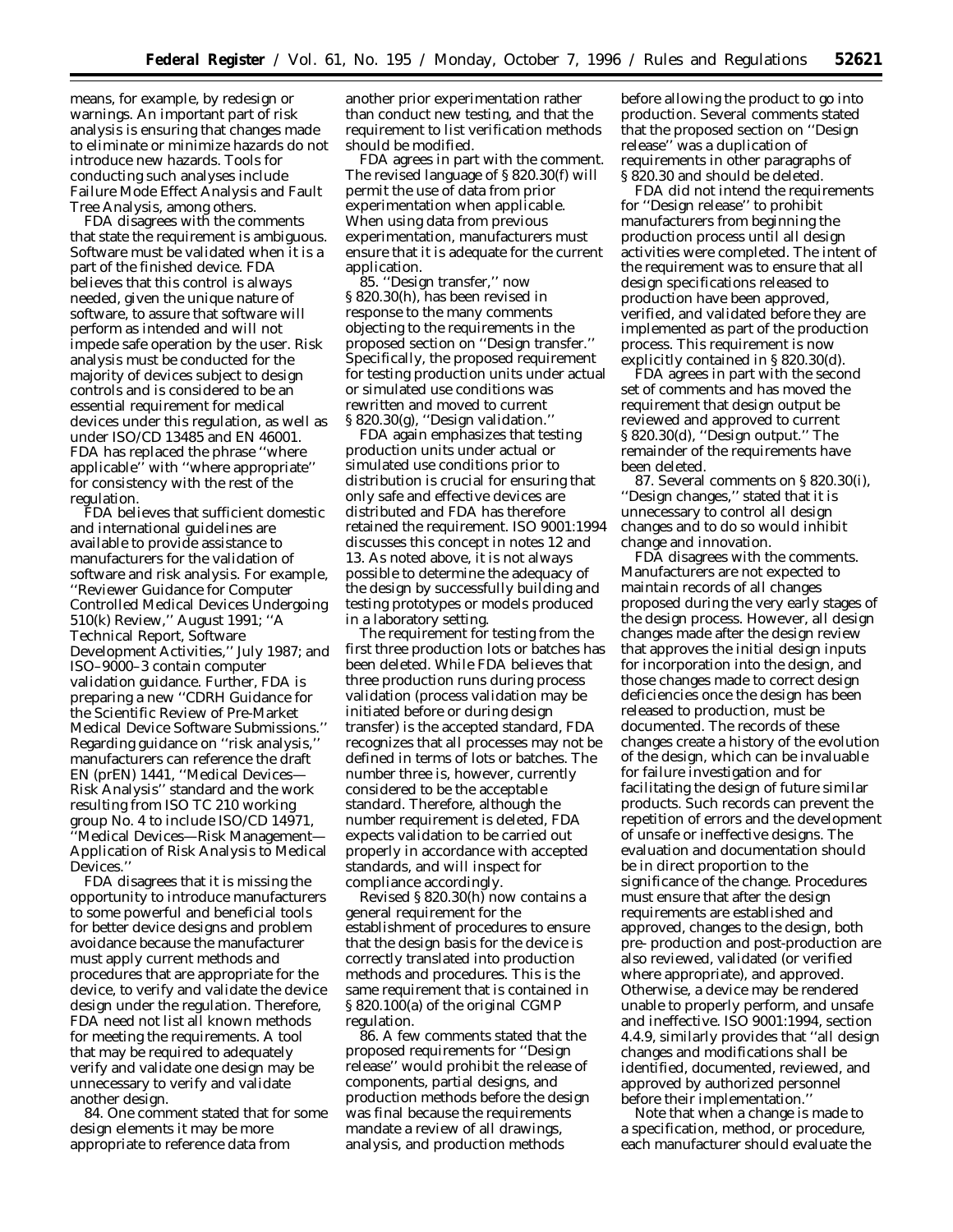change in accordance with an established procedure to determine if the submission of a premarket notification  $(510(k))$  under  $\S 807.81(a)(3)$  $(21$  CFR 807.81(a)(3)), or the submission of a supplement to a PMA under § 814.39(a) (21 CFR 814.39) is required. Records of this evaluation and its results should be maintained.

88. Several comments recommended that only changes after design validation and design transfer to full-scale production need to be documented.

FDA disagrees with the comments. The safety and effectiveness of devices cannot be proven by final inspection or testing. Product development is inherently an evolutionary process. While change is a healthy and necessary part of product development, quality can be ensured only if change is controlled and documented in the development process, as well as the production process. Again, manufacturers are not expected to maintain records of changes made during the very early stages of product development; only those design changes made after the approval of the design inputs need be documented. Each manufacturer must establish criteria for evaluating changes to ensure that the changes are appropriate for its designs.

89. One comment on proposed § 820.30(i), ''Design changes,'' stated that validation of design changes is not always necessary and the regulation should provide for other methods to be used. FDA agrees with the comments and has amended the requirement to permit verification where appropriate. For example, a change in the sterilization process of a catheter will require validation of the new process, but the addition of more chromium to a stainless steel surgical instrument may only require verification through chemical analysis. Where a design change cannot be verified by subsequent inspection and test, it must be validated.

90. Many comments noted that the acronym for proposed design history record (DHR) was the same as that of ''device history record'' (DHR), and suggested that the name of the ''design history record'' be changed. Several comments stated that the requirements of the ''design history record'' should be deleted because they were redundant with the requirements of the ''device master record.''

FDA agrees with the first set of comments and has changed the name to 'design history file.'

FDA disagrees with the second set of comments. The DMR contains the documentation necessary to produce a device. The final design output from the design phase, which is maintained or

referenced in the DHF, will form the basis or starting point for the DMR. Thus, those outputs must be referred to or placed in the DMR. The total finished design output includes the final device, its labeling and packaging, and the DMR that includes device specifications and drawings, as well as all instructions and procedures for production, installation, maintenance, and servicing. The DHF, in contrast, contains or references all the records necessary to establish compliance with the design plan and the regulation, including the design control procedures. The DHF illustrates the history of the design, and is necessary so that manufacturers can exercise control over and be accountable for the design process, thereby maximizing the probability that the finished design conforms to the design specifications.

91. A few comments stated that the proposed requirements in § 820.30(j) for the design history record should allow a single design history record for each device family or group having common design characteristics.

FDA agrees with the comments. The intent of the DHF is to document, or reference the documentation of, the activities carried out to meet the design plan and requirements of § 820.30. A DHF is, therefore, necessary for each type of device developed. The DHF must provide documentation showing the actions taken with regard to each type of device designed, not generically link devices together with different design characteristics and give a general overview of how the output was reached.

92. Some comments stated that the requirement that the DHF contain ''all'' records necessary to demonstrate that the requirements are met should be deleted because not ''all'' efforts need documentation.

FDA received similar comments on almost every section of the regulation that had the word ''all.'' The proposed requirement does not state that *all* records must be contained in the DHF, but that all records necessary to demonstrate that the requirements were met must be contained in the file. FDA has deleted the word ''all'' but cautions manufacturers that the complete history of the design process should be documented in the DHF. Such records are necessary to ensure that the final design conforms to the design specifications. Depending on the design, that may be relatively few records. Manufacturers who do not document all their efforts may lose the information and experience of those efforts, thereby possibly requiring activities to be duplicated.

#### *D. Document Controls (Subpart D)*

93. One comment stated that subpart D of part 820 should be titled ''Document Controls,'' instead of the proposed ''Document and Record Controls'' because the ''record'' requirements are addressed in subpart M. One comment stated that removal of obsolete or unneeded documents should be performed to maintain the integrity of the product configuration and the quality system. The comment suggested adding a requirement for a verification step for document distribution and removal to ensure this important element of a quality system is performed correctly. A few comments stated that proposed § 820.40 should be rewritten to be similar to ISO 9001 and to delete the requirement that documents be ''accurate'' because the comments feared that typographical errors would be considered violations.

FDA agrees with the first comment and has changed the title accordingly. FDA agrees in part with the second comment. The verification of document distribution and removal is very important and can directly affect the quality of a product. Section 820.40, which requires that the manufacturer establish and maintain procedures to control all documents, including those that are obsolete and/or to be removed, requires that the removal (or prevention of use) of obsolete documents be verified. FDA agrees in part with the last set of comments and has rewritten the section, following ISO 9001:1994, to be a general requirement for procedures to control documents that are required under the regulation. The procedures established must, among other things, ensure control of the accuracy and usage of current versions of the documents and the removal or prevention from use of obsolete documents, as well as ensure that the documentation developed is adequate to fulfill its intended purpose or requirement. FDA retained the requirement that the procedures ensure that documents meet the requirements of the regulation because that is the purpose of controlling the documents. FDA deleted the term ''accurate'' but notes that a typographical error can change the meaning of a document and have undesirable consequences.

94. Several comments on proposed § 820.40(a), ''Document approval and issue,'' as well as other sections throughout the regulation, suggested that the term ''signature'' be replaced by the term ''identification.'' Such a change would allow for electronic or computerized identification in lieu of formal written signatures. Other comments stated that ''or stamps''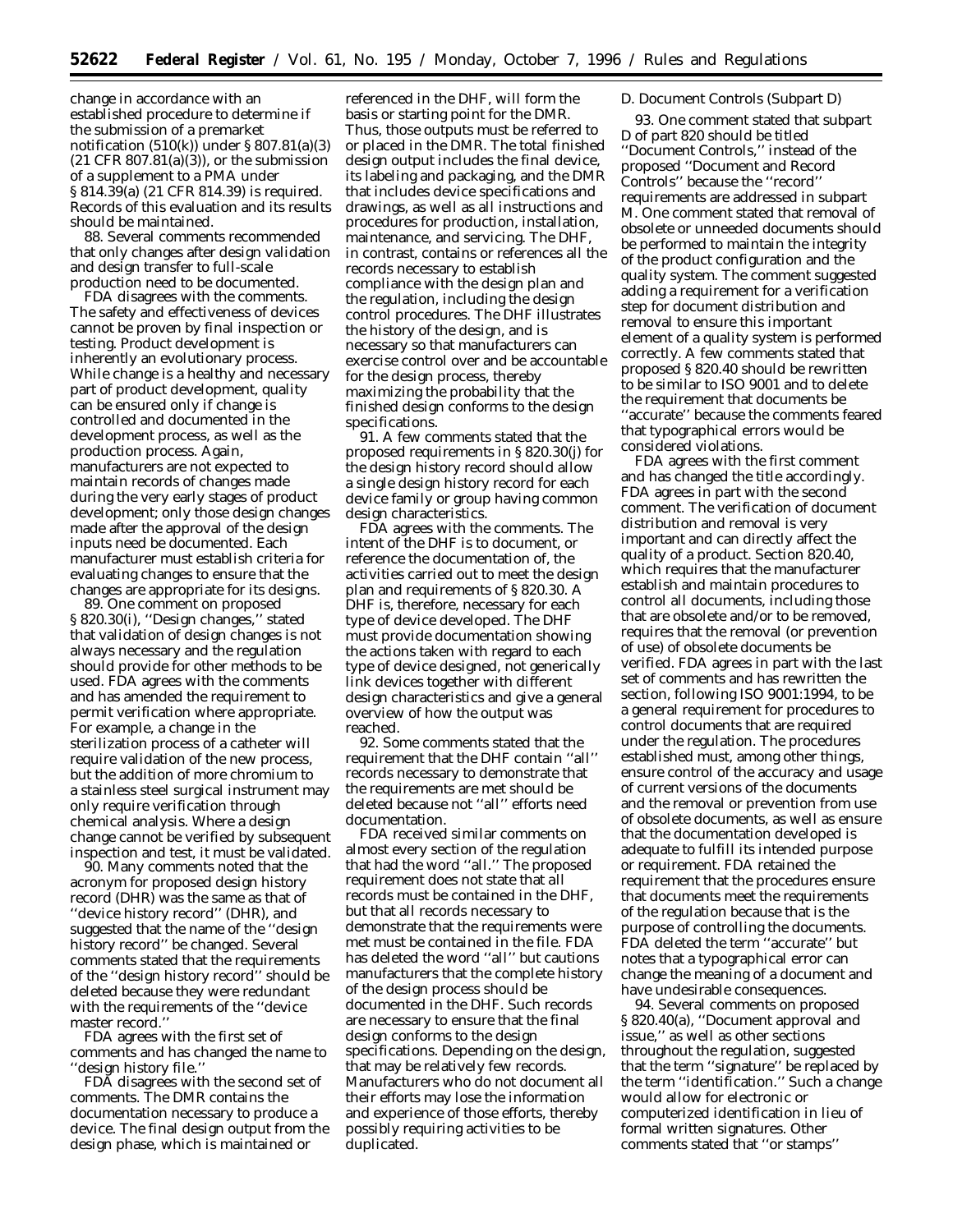should be added after ''signature'' since they are legally recognized in some foreign countries.

FDA is aware that many documentation systems are now maintained electronically, and is in the process of developing an agency-wide policy that will be implemented through rulemaking on the use of electronic signatures. The agency identified several important issues related to the use of such signatures, including how to ensure that the identification is in fact the user's ''signature.'' These issues are discussed in FDA's ANPRM on the use of electronic signatures, published in the **Federal Register** on July 21, 1992 (57 FR 32185), and the proposed regulation published in the **Federal Register** on August 31, 1994 (59 FR 45160). Therefore, FDA has not revised the regulation to use the term ''identification,'' but notes that the quality system regulation's use of the term ''signature'' will permit the use of whatever electronic means the agency determines is the equivalent of a handwritten signature. FDA recommends that manufacturers use the two **Federal Register** documents as guidance until the regulation is finalized. FDA has not added the term ''or stamps'' to the regulation; however, stamps could be acceptable if the manufacturer has a formal procedure on how stamps are used in place of handwritten signatures. The procedure would have to address many of the same issues addressed in the electronic signature **Federal Register** documents, most importantly how the stamps would be controlled and how the manufacturer would ensure that the stamp was in fact the user's ''signature.''

95. Several comments stated that proposed § 820.40(b), ''Document distribution,'' should be rewritten to be consistent with ISO 9001.

In response, FDA has deleted the section. The requirements for making documents available at all appropriate locations (ISO 9001:1994, section 4.5.2(a)) and the requirements for promptly removing obsolete documents (ISO 9001:1994, section 4.5.2(b)) have been moved, in revised form, to § 820.40(a). In response to comments, FDA has added that obsolete documents, in lieu of being promptly removed from points of use, may be ''otherwise prevented from unintended use.''

96. Several comments suggested major changes to proposed § 820.40(c), ''Documentation changes.'' Some stated that the requirements should be revised to be consistent with ISO 9001. Others stated that the requirements related to validation should be rewritten and

moved to another section under this part, because § 820.40(c) should only address document changes, not device changes. Several comments stated that the reference to determining whether a 510(k) or PMA supplement is required after making changes to a device should be deleted because it is covered under different parts of the act and regulations. One comment stated that the requirement in § 820.40(c) for changes to be ''approved by individuals in the same functions/organizations that performed the original review and approval, unless specifically designated otherwise'' is unrealistic and does not reflect the way things are done in real life.

FDA agrees with many of the comments and has substantially rewritten § 820.40(c), now designated as § 820.40(b), to relate specifically to changes to a document. The requirements are now very similar to the ISO 9001:1994 requirements in section 4.5.3. FDA has retained the requirement that the approved changes must be communicated in a timely manner to appropriate personnel. FDA has had many experiences where manufacturers made corrections to documents, but the changes were not communicated in a timely manner to the personnel utilizing the documents. The result of these untimely communications was the production of defective devices.

In addition, FDA has moved the requirement for validating production and process changes to § 820.70(b), ''Production and process changes,'' and notes that changes to the design specifications, at any time during the lifetime of the design of the device, must conform to the requirements in § 820.30(i), ''Design changes.''

FDA has also deleted the sentence referencing 510(k)'s and PMA supplements because FDA believes this is covered elsewhere, but notes that this sentence is in the preamble above for § 820.30(i).

FDA disagrees that the requirement for changes to be ''approved by an individual(s) in the same function or organization that performed the original review and approval, unless specifically designated otherwise'' should be deleted and notes that this is a requirement of ISO 9001:1994 as well. The intent of the requirement is to ensure that those who originally approved the document have an opportunity to review any changes because these individuals typically have the best insight on the impact of the changes. The requirement is flexible, however, because it permits the manufacturer to specifically designate individuals who did not perform the

original review and approval to review and approve the changes. To designate such individuals, the manufacturer will need to determine who would be best suited to perform the function, thus ensuring adequate control over the changes. In this way, review and approval will not be haphazard.

97. One comment on proposed § 820.40(d), ''Documentation change record,'' stated that this section should be deleted because the other paragraphs of § 820.40 adequately cover the proposed requirements. Two comments suggested replacing the section with the requirements of section 4.5.2 of ISO 9001.

FDA has deleted § 820.40(d) and placed the revised requirements in paragraphs (a) and (b) of this section. The general requirement of § 820.40 now requires the manufacturer to establish adequate procedures to control all documents required by part 820. The procedures must cover the requirements listed in § 820.40 (a) and (b). Thus, the manufacturer must establish a procedure for ensuring that only the current and approved version of a document is used, achieving the objective of the ''Master list or equivalent document control procedure,'' required in ISO 9001:1994, section 4.5.2.

The other requirement in § 820.40(d), ''Document change record,'' was to maintain a record of changes, to include a description of the changes, among other things. FDA has retained this requirement and has moved it into § 820.40(b), ''Document changes,'' because the agency believes this information to be important and useful when investigating and performing corrective or preventive actions.

FDA believes § 820.40 on *Document controls* now adequately harmonizes with ISO 9001:1994, sections 4.5.1, 4.5.2, and 4.5.3.

## *E. Purchasing Controls (Subpart E)*

98. One comment stated that the proposed CGMP regulation omits any discussion of contract reviews, such as that contained in ISO 9001, section 4.3. Rather than leaving these procedures to the interpretations of individual manufacturers and investigators, the comment stated that FDA should explicitly state its general policy regarding contract reviews in the regulation.

FDA agrees with the concepts underlying the contract review requirements of ISO 9001:1994, but believes these principles are already reflected in requirements in the regulation, such as §§ 820.50 *Purchasing controls* and 820.160 *Distribution.*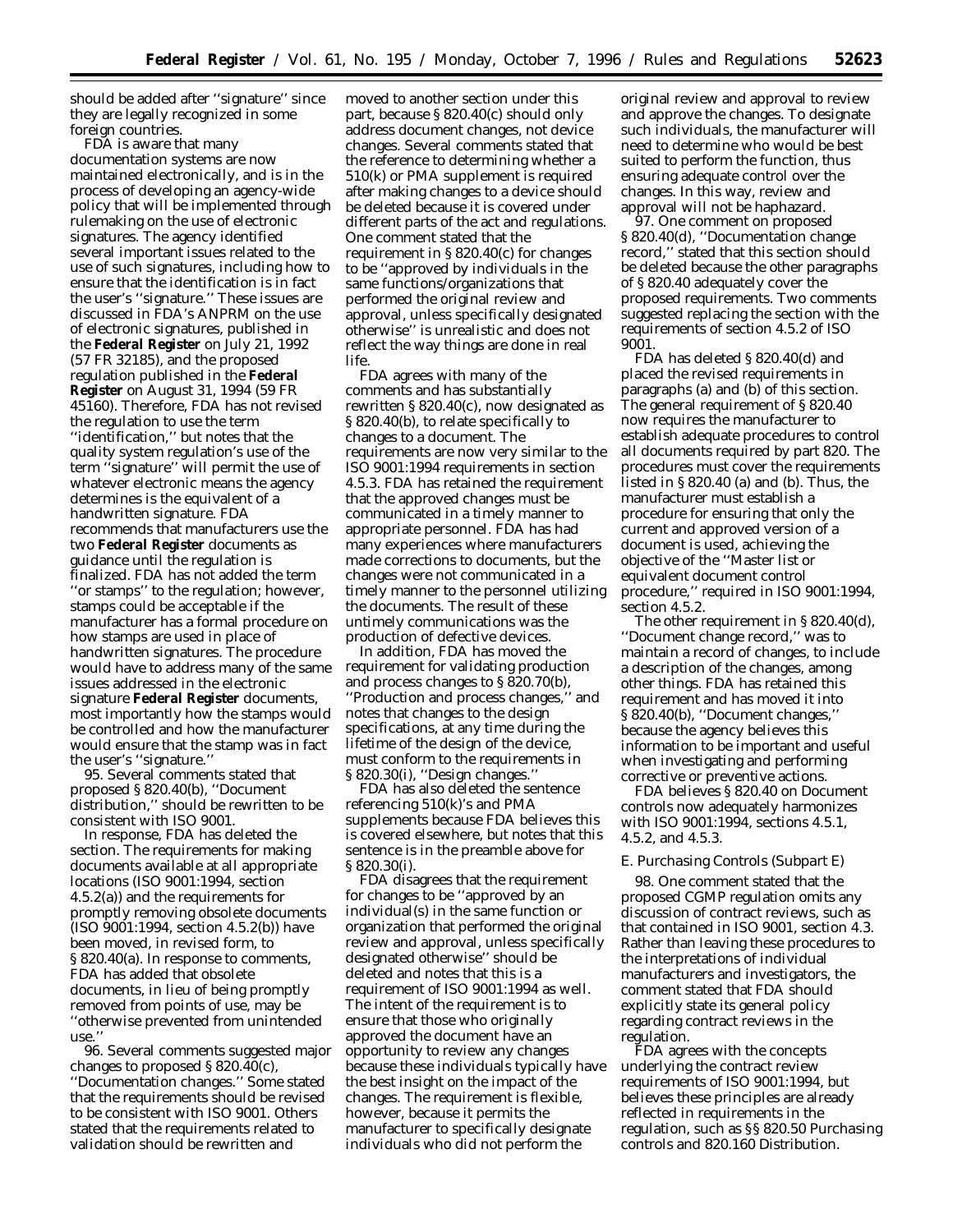Therefore, the agency has not added a separate section on contract review.

99. One comment stated that the requirements in § 820.50 amount to overregulation. The comment stated that components are purchased by providing a specification sheet. They are then inspected upon receipt, and defective components are returned. According to the comment, under § 820.50, the manufacturer would be required to spend more time on paperwork, and product would still have to be inspected upon receipt. Another comment stated that the cost of the quality assurance documentation program is going to be significantly higher for a company that runs a Just In Time (JIT) program than what FDA estimated.

FDA disagrees with the comments. The failure to implement adequate purchasing controls has resulted in a significant number of recalls due to component failures. Most of these were due to unacceptable components provided by suppliers. Since FDA is not regulating component suppliers, FDA believes that the explicit addition to CGMP requirements of the purchasing controls of ISO 9001:1994 is necessary to provide the additional assurance that only acceptable components are used. To ensure purchased or otherwise received product or services conform to specifications, purchasing must be carried out under adequate controls, including the assessment and selection of suppliers, contractors, and consultants, the clear and unambiguous specification of requirements, and the performance of suitable acceptance activities. Each manufacturer must establish an appropriate mix of assessment and receiving acceptance to ensure products and services are acceptable for their intended uses. The specifications for the finished device cannot be met unless the individual parts of the finished device meet specifications. The most efficient and least costly approach is to ensure that only acceptable products and services are received. This means that only suppliers, contractors, and consultants that meet specifications should be used.

The regulation has been written to allow more flexibility in the way manufacturers may ensure the acceptability of products and services. Under the requirements, manufacturers must clearly define in the procedures the type and extent of control they intend to apply to products and services. Thus, a finished device manufacturer may choose to provide greater in-house controls to ensure that products and services meet requirements, or may require the supplier to adopt measures necessary to

ensure acceptability, as appropriate. FDA generally believes that an appropriate mix of supplier and manufacturer quality controls are necessary. However, finished device manufacturers who conduct product quality control solely in-house must also assess the capability of suppliers to provide acceptable product. Where audits are not practical, this may be done through, among other means, reviewing historical data, monitoring and trending, and inspection and testing.

After evaluation of all of the comments on § 820.50, FDA has decided to change the wording of § 820.50(a) and adopt the wording of ISO 9001:1994 to make clear that manufacturers have flexibility in determining the degree of assessment and evaluation necessary for suppliers, contractors, and consultants. Thus the degree of supplier control necessary to establish compliance may vary with the type and significance of the product or service purchased and the impact of that product or service on the quality of the finished device. In addition, the requirement for manufacturers to establish assessment criteria has been deleted but the evaluation still must include a description how the assessment was made (according to what criteria or objective procedure) and the results must be documented. Each manufacturer must now define the type and extent of control it will exercise over suppliers, contractors, and consultants. This is consistent with the 1994 version of ISO 9001.

Thus, FDA believes that the flexibility of the regulation will allow manufacturers to implement JIT procedures without additional cost. In fact, the new regulation is more conducive to JIT practices by permitting the assessment or evaluation of product or services up front, thereby lessening the degree of in-house control that may be necessary.

100. Several comments said that it was unclear what FDA meant by the phrase ''or held by other persons under contract conform to specifications'' and that this phrase should be deleted.

FDA agrees with the comments and has deleted the phrase. The phrase was intended to mean product and services which were purchased or processed in some manner by other organizations. Section 820.50 now applies to 'purchased or otherwise received product and services'' to convey this meaning. FDA emphasizes that the requirements apply to all product and service received from outside of the finished device manufacturer, whether payment occurs or not. Thus, a

manufacturer must comply with these provisions when it receives product or services from its ''sister facility'' or some other corporate or financial affiliate. ''Otherwise received product'' would include ''customer supplied product'' as in ISO 9001:1994, section 4.7, but would not apply to ''returned product'' from the customer.

101. One comment stated that ''manufacturing materials'' should be deleted from the first sentence of the introductory text of the proposed § 820.50, as the assessment of the manufacturers of manufacturing materials would be a monumental task.

FDA disagrees with the comment. The first sentence of the introductory text of § 820.50 is rewritten to be a general requirement that each manufacturer must establish procedures to ensure that received product and services (purchased or otherwise received) conform to specified requirements. All manufacturers are expected to apply controls to manufacturing materials appropriate to the manufacturing material, the intended use, and the effect of the manufacturing materials on safety and effectiveness. For example, the procedures necessary to ensure that a mold release agent conforms to specified requirements may be less involved than the procedures for controlling latex proteins. The provision allows the manufacturer the flexibility of establishing the procedures to meet its needs and to ensure that the product conforms to specified requirements.

102. One comment said that FDA should delete the last sentence of the introductory text of proposed § 820.50 because it is unnecessary for manufacturers to develop specifications for services that are unrelated to product or process quality, and because the terms ''service'' and ''other persons'' lack definition. Other comments stated that ''all'' should be deleted in the general requirement.

FDA disagrees with the comments. First, as used in the regulation, ''service'' means parts of the manufacturing or quality system that are contracted to others, for example, plating of metals, testing, and sterilizing, among others. Second, FDA believes that all suppliers of such services must be assessed and evaluated, just like a supplier of a product. As always, the degree of control necessary is related to the product or service purchased. FDA has, however, deleted the term ''provided by other persons'' because it was unnecessary. FDA did not delete the word ''all'' because, as discussed above, component manufacturers are not subject to this regulation, so it is the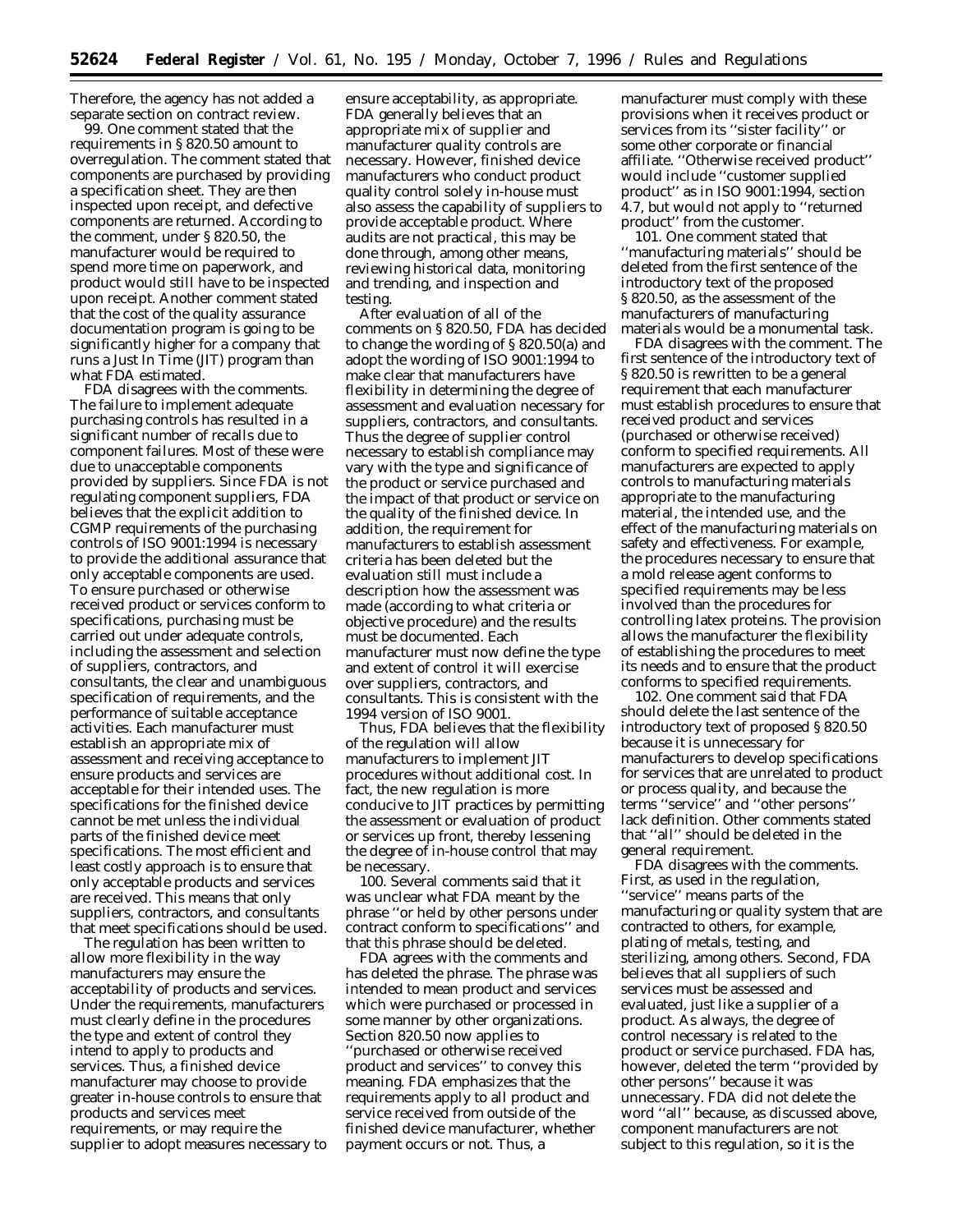finished device manufacturer who is responsible for ''all'' product and services.

103. One comment stated that many suppliers of components to the medical device industry have their quality systems certified to an ISO 9000 standard by an independent third party auditor, and that such registration of component manufacturers should be considered in vendor assessment plans.

FDA agrees in part with the comment in that certification may play a role in evaluating suppliers, but cautions manufacturers against relying solely on certification by third parties as evidence that suppliers have the capability to provide quality products or services. FDA has found during inspections that some manufacturers who have been certified to the ISO standards have not had acceptable problem identification and corrective action programs. Therefore, the initial assessment or evaluation, depending on the type and potential effect on device quality of the product or service, should be a combination of assessment methods, to possibly include third party or product certification. However, third party certification should not be relied on exclusively in initially evaluating a supplier. If a device manufacturer has established confidence in the supplier's ability to provide acceptable products or services, certification with test data may be acceptable.

104. Some comments stated that consultants should not be included in the regulation at all. Others stated that it was not consistent with ISO 9001.

FDA added ''consultants'' to § 820.50(a) in response to the comments from § 820.25(c). FDA disagrees that ''consultants'' should be deleted because over the years FDA has observed that a surprising number of firms hire consultants who have no particular expertise in the area in which the firm is seeking assistance. Section 820.50 addresses this problem by ensuring that a consultant's capability for the specific tasks for which he or she is retained be assessed and documented. Further, FDA does not believe this requirement is inconsistent with ISO 9001:1994 because ISO uses the term ''subcontractor.'' The term ''subcontractor'' includes consultants.

105. One comment said that requiring evaluation of potential suppliers, contractors, and consultants ''on the basis of their ability to meet requirements'' is vague and should be clearly defined.

FDA disagrees that the phrase is vague. Suppliers, contractors, and consultants selected by manufacturers of medical devices should have a

demonstrated capability of providing products and services that meet the requirements established by the finished device manufacturer. The capability of the product or service suppliers should be reviewed at intervals consistent with the significance of the product or service provided and the review should demonstrate conformance to specified requirements.

106. One comment questioned the usefulness of § 820.50, given that the requirements under § 820.80 *Receiving, in-process, and finished device acceptance,* require manufacturers to establish and maintain procedures for acceptance of incoming components.

The intent of § 820.50 is to ensure that device manufacturers select only those suppliers, contractors, and consultants who have the capability to provide quality product and services. As with finished devices, quality cannot be inspected or tested into products or services. Rather, the quality of a product or service is established during the design of that product or service, and achieved through proper control of the manufacture of that product or the performance of that service. Section 820.50 thus mandates that products be manufactured and services be performed under appropriate quality assurance procedures. Finished device manufacturers are required under § 820.50 to establish the requirements for, and document the capability of, suppliers, contractors, and consultants to provide quality products and services.

Section 820.80 is specific to a device manufacturer's acceptance program. While finished device manufacturers are required to assess the capability of suppliers, contractors, and consultants to provide quality products and services, inspections and tests, and other verification tools, are also an important part of ensuring that components and finished devices conform to approved specifications. The extent of incoming acceptance activities can be based, in part, on the degree to which the supplier has demonstrated a capability to provide quality products or services. An appropriate product and services quality assurance program includes a combination of assessment techniques, including inspection and test.

107. Several comments stated that it was not clear how a manufacturer could evaluate an off-the-shelf component that is purchased from a distributor rather than directly from its manufacturer, and stated that it would not be helpful to audit the distributor.

FDA agrees that auditing a distributor would not meet the intent of § 820.50.

Manufacturers should remember that the purpose of assessing the capability of suppliers is to provide quality products and to provide a greater degree of assurance, beyond that provided by receiving inspection and test, that the products received meet the finished device manufacturer's requirements. The agency recognizes that finished device manufacturers may not always be able to audit the supplier of a product. In such cases, the manufacturer must apply other effective means to assure that products are acceptable for use.

108. Many comments from both domestic and foreign firms in response to proposed § 820.22(b) said that making supplier audit reports subject to FDA review would have a major adverse impact on the relationships between the finished device manufacturers and their suppliers and service providers. Some stated that the requirement would cause suppliers to refuse to sell components to medical device manufacturers, especially suppliers who provide only a small part of their production to device manufacturers. Others said that this policy is not consistent with FDA's policy for internal audits.

FDA recognizes that quality audits of suppliers have a significant and demonstrated value as a management tool for corrective action, quality improvement, and overall assurance of component and service quality, and does not seek to undermine their value. Therefore, based on the concerns raised by the comments, FDA will not review supplier audit reports during a routine FDA inspection for compliance with part 820, as noted in § 820.180(c), ''Exceptions.'' The audit procedures, the evaluation procedures, and documents other than the supplier audit reports themselves that demonstrate conformance with § 820.50 will be subject to review by an FDA investigator.

109. One comment stated that it was unclear what is meant by the requirement to specify ''quality requirements'' that must be met by suppliers, contractors, and consultants, as stated in § 820.50(a).

The term ''quality requirements'' means the quality control and quality assurance procedures, standards, and other requirements necessary to assure that the product or service is adequate for its intended use. FDA does not believe the term is unclear.

110. Several comments on proposed § 820.50(b), "Purchasing forms, suggested that the term ''forms'' be replaced by ''data.'' Other comments stated that use of the term would not allow electronic data exchange. One comment stated that the use of an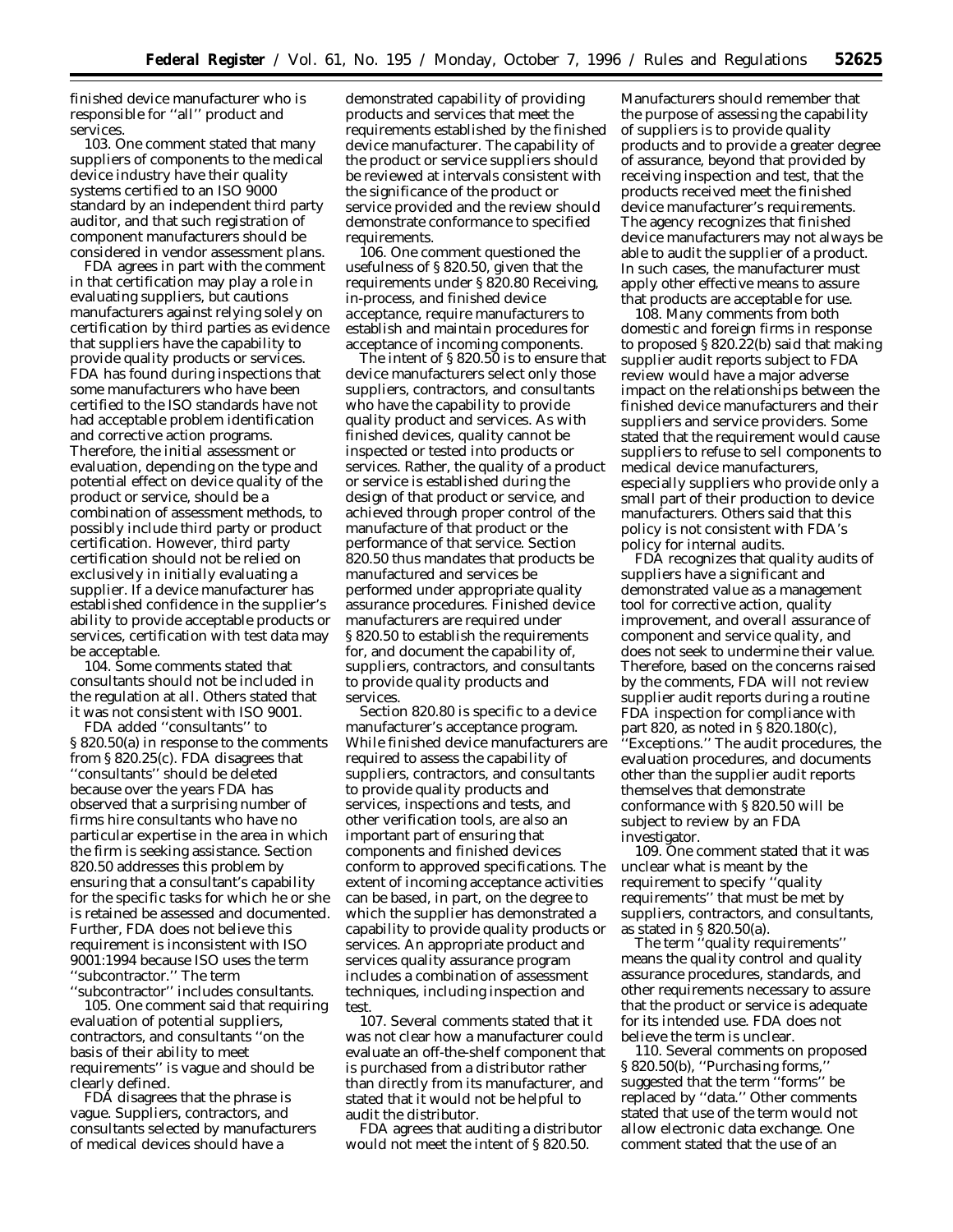exclusive form for purchasing is unnecessary and redundant, and that it is unduly burdensome to require detailed documentation on those commonly available items such as fasteners. The comment stated that it is common practice to use prints or drawings to fulfill the purpose of the form.

FDA agrees in part with the comments, but does not believe that § 820.50(b) prohibits the use of drawings or prints, assuming that the documents contain data clearly describing the product or service ordered, and that the specified requirements are met. However, § 820.50(b) has been rewritten and now requires manufacturers to establish purchasing ''data.'' This provides manufacturers with the flexibility to use both written and electronic means to establish purchasing information.

111. One comment stated that the inclusion of an additional provision mandating that suppliers notify manufacturers of any change in their product or service places an undue burden on suppliers and inhibits their ability to make minor adjustments within the parameters of agreed upon specifications and quality requirements. Many other comments stated that the requirement in § 820.50(b) is feasible only for components that are custom made for the manufacturer, and is meaningless for off-the-shelf components purchased from distributors. Other comments stated that the requirement is part of the original CGMP regulation and experience has shown that suppliers are not willing to supply device manufacturers with such information. A few other comments stated that ''any'' should be deleted because the term is too broad and could result in burdensome reporting of variables which are irrelevant to the continued performance or specifications of the product or service.

FDA agrees in part with the comments and has amended the requirement to state that such agreement should be obtained ''where possible.'' FDA still believes that this change information is very important to the manufacturer, and that the manufacturer should obtain information on changes to the product or service. Where a supplier refuses to agree to provide such notification, depending on the product or service being purchased, it may render him an unacceptable supplier. However, where the product is in short supply and must be purchased, the manufacturer will need to heighten control in other ways.

FDA has also deleted the term ''any'' to give manufacturers the flexibility to

define in the agreement the types of changes that would require notification.

112. One comment stated that § 820.50(b) should incorporate a provision that would allow manufacturers to cite published standards in purchasing forms as one suitable method for specifying purchased item quality requirements.

FDA believes the addition is unnecessary, because the regulation permits manufacturers to clearly describe or reference requirements. A reference could be to a standard.

113. One comment stated that it is unclear whether the requirement for a signature to approve purchasing documents pertains to approval of the form used for purchasing or approval of the individual purchasing transaction. The comment also stated that a signature approval by transaction is not practical for firms using electronic document transmittals.

FDA has rewritten the requirement to be more clear. The requirement is for approval of purchasing data or information on the purchasing document used to purchase a product or service. Thus, each manufacturer must review and approve the purchasing data before release of the data. Approval of each purchasing transaction is not required. FDA addressed the use of electronic signatures in response to another comment, and notes that FDA is in the process of developing an agencywide policy on the use of electronic signatures.

114. One comment stated that purchasing is carried out verbally in many small firms, without the use of component-specific purchasing forms, and that the regulation should be revised to allow such verbal purchasing to continue.

FDA disagrees with the comment. About 15 percent of the recalls each year are due to unacceptable purchased products. Many of these products are unacceptable because the finished device manufacturer did not properly describe the product. The requirements for purchased products and services must be documented to ensure that the supplier, contractor, and consultant provide a product or service which conforms to specified requirements. This requirement, and the goal it seeks to achieve, are applicable to both small and large companies.

115. One comment stated that the requirement that purchasing forms spell out the specifications for manufacturing materials in all cases is excessive, and that the need for specifications should be based on the criticality of and risk associated with the use of the specific manufacturing material.

FDA agrees that the specifications for many manufacturing materials may be so well established that the trade name of the product may be sufficient to describe the material needed. For other materials, specific written specifications may be necessary to ensure that the desired materials are received. The extent of the specification detail necessary to ensure that the product or service purchased meets requirements will be related to the nature of the product or service purchased, taking into account the effect the product or service may have on the safety or effectiveness of the finished device, among other factors. The term ''specification'' has been replaced with the term ''specified requirements'' to better reflect the intent of the requirement.

116. FDA has deleted the last two sentences of § 820.50(b) in the Working Draft and has replaced them with a reference to § 820.40, the general document control provision. This does not change the requirement but simply eliminates any confusion about the reviews and approvals being duplicative.

## *F. Identification and Traceability (Subpart F)*

#### i. Identification (§ 820.60)

117. A few comments on proposed §§ 820.60 *Identification and traceability* and 820.65 *Critical device, traceability* stated that the two sections should be rewritten to delete the distinction between critical and noncritical devices. Some stated they should be consistent with ISO.

FDA agrees in part with the comments and has rewritten § 820.60 to be consistent with ISO 9001:1994 and broad enough to allow the manufacturer the flexibility needed to identify product by whatever means described by the required procedure. The term ''critical device'' has also been deleted, and traceability is addressed solely in § 820.65.

118. One comment stated that manufacturing materials should be deleted from § 820.60, as the requirements are excessive and not economically justifiable with regard to such materials.

FDA disagrees with the comment. The purpose of § 820.60 is to ensure that all products, including manufacturing materials used in the manufacture of a finished device, are properly identified. This requirement is intended to help prevent inadvertent use or release of unacceptable product into manufacturing. It is as important that the proper manufacturing materials be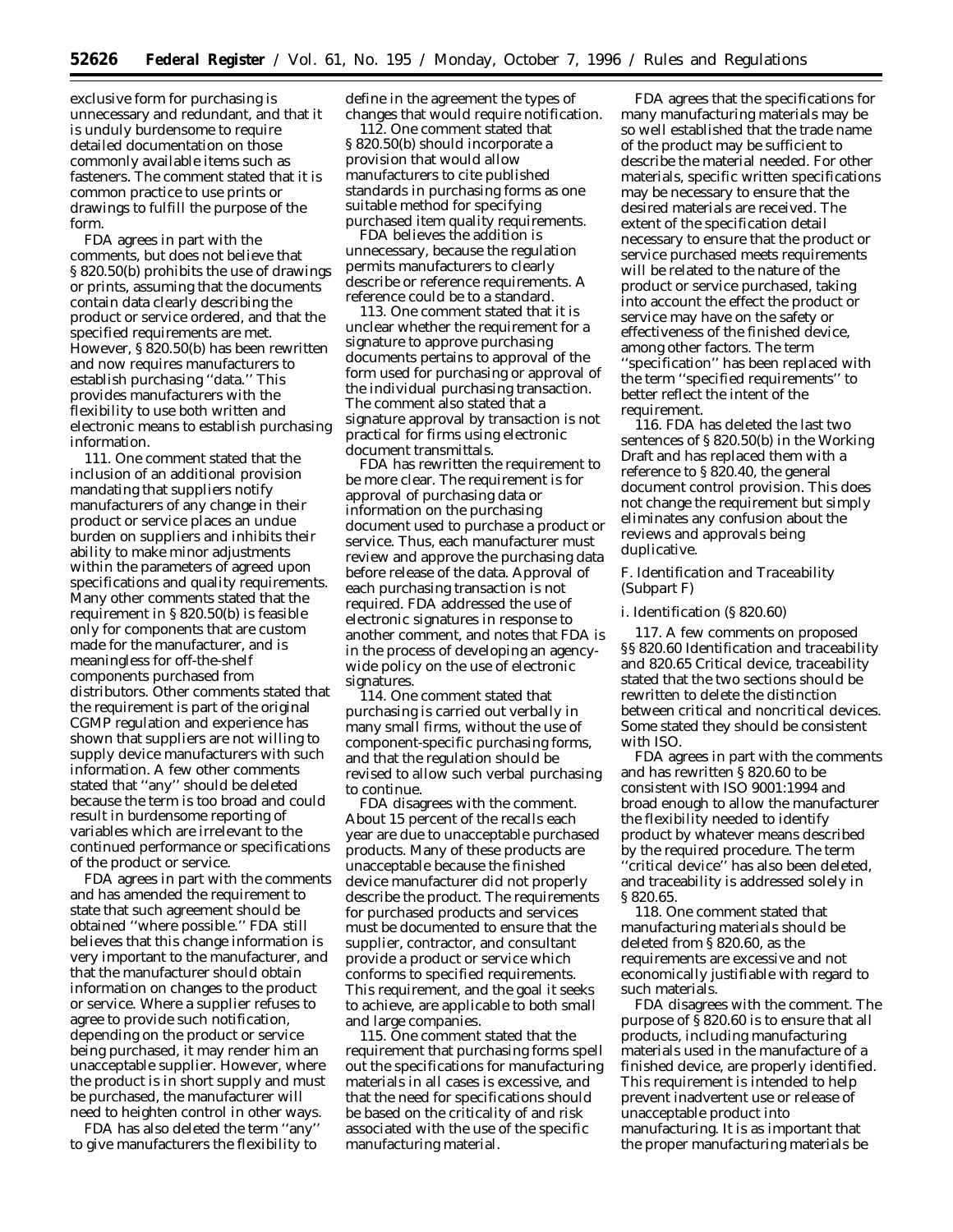used as it is that the proper component be used.

119. A few comments thought that § 820.60 *Identification* in the Working Draft was redundant with § 820.86 *Acceptance status.*

FDA disagrees with the comments. Section 820.60 only requires that product be identified but says nothing about the acceptance status of that product. Section 820.86 requires that the acceptance status be identified so that inadvertent use of product does not occur. The manufacturer may choose to set up a system by which the identification required by § 820.60 can also show the acceptance status required by § 820.86, but this is up to the manufacturer.

#### ii. Traceability (§ 820.65)

120. A few comments stated that proposed § 820.65 *Critical devices, traceability* implies that traceability requirements exist for all devices. Several other written comments and oral testimony at the August and September 1995 meetings stated that the wording of the Working Draft was too broad, vague, and ambiguous, and in effect would require that all devices be traced.

As noted above, FDA has deleted the critical device terminology. Section 820.65 is now entitled *Traceability* and uses the definition from the original CGMP of a critical device to provide the necessary clarity and delineation for this requirement. Thus, traceability is required for the critical devices listed in the **Federal Register** notice of March 17, 1988 (53 FR 8854). However, FDA is using the definition of critical device in the requirement of § 820.65, rather than a reference to the 1988 list of critical devices, because that list has not been updated since 1988 and there are no plans to revise that list. Therefore, it is imperative that manufacturers use the definition within the requirement of § 820.65 to determine if a particular device needs to be traced; it may not be sufficient to rely solely on the 1988 list. Manufacturers may find it advantageous to provide unit, lot, or batch traceability for devices for which traceability is not a requirement to facilitate control and limit the number of devices that may need to be recalled due to defects or violations of the act.

It is important that the traceability requirements in part 820 are not confused with the Medical Device Tracking regulation in part 821 (21 CFR part 821). The *tracking regulation* is intended to ensure that tracked devices can be traced from the device manufacturing facility to the person for whom the device is indicated, that is,

the patient. Effective tracking of devices from the manufacturing facility, through the distribution network (including distributors, retailers, rental firms and other commercial enterprises, device user facilities, and licensed practitioners) and, ultimately, to any person for whom the device is intended is necessary for the effectiveness of remedies prescribed by the act, such as patient notification (section 518(a) of the act (21 U.S.C. 360h(a)) or device recall (section 518(e).) In contrast, the *traceability provision* requires that a device that meets the definition of a ''critical device'' can be traced from the manufacturing facility only to the ''initial consignee'' as discussed in § 820.160 *Distribution.*

121. Another comment on proposed § 820.65 stated that critical device component traceability could be interpreted to be required for almost all electronic components and other components in a critical device. The comment stated that the extent of component traceability should be left to the manufacturer's discretion, since it is an economic risk decision. Several comments stated that component traceability should only be required ''where appropriate,'' that all ''critical device'' components do not require traceability to comply with the act.

FDA disagrees that the traceability determination should be based solely on economic risk. As noted in the preamble to the November 23, 1993, proposal (58 FR 61964), where traceability is important to prevent the distribution of devices that could seriously injure the user, traceability of components must be maintained so that potential and actual problem components can be traced back to the supplier. The revised requirement mandates traceability of components ''where appropriate'' as recommended by the GMP Advisory Committee and limited by the discussion in the scope, § 820.1(a)(3). The critical component definition in the original CGMP regulation may be used as guidance. However, to carry out the requirement of the revised provision, the manufacturer should perform risk analysis first on the finished device, and subsequently on the components of such device, to determine the need for traceability. FDA believes that the extent of traceability for both active and inactive implantable devices should include *all* components and materials used when such products could cause the medical device not to satisfy its specified requirements. ISO/CD 13485 also requires that the manufacturer's agents or distributors maintain records of distribution of medical devices with regard to traceability and that such

records be available for inspection. This requirement is found in § 820.160 *Distribution* of this regulation and is consistent with the requirements in § 820.151 of the original CGMP.

While FDA understands that traceability entails additional cost, the agency notes that, if a product recall is necessary, more devices would be subject to recall if units, lots, or batches of specific devices are not traceable, with associated higher recall costs to the manufacturer.

## *G. Production and Process Controls (Subpart G)*

## i. Production and Process Controls (§ 820.70)

122. A few comments stated that the requirements in proposed § 820.70(a) *General* are similar to those in ISO 9001, but that ISO 9001 makes clear that the requirements apply only ''where applicable'' and where deviations from device specifications would ''directly affect quality.'' The comments suggested that FDA similarly employ such language to avoid being too restrictive and overly burdensome.

The requirements in § 820.70(a) are intended to ensure that each manufacturer produces devices that conform to their specifications. Thus, where any deviations from specifications could occur during manufacturing, the process control procedures must describe those controls necessary to ensure conformance. Those controls listed in the regulation may not always be relevant; similarly others may be necessary. For example, where deviations from device specifications could occur as a result of the absence of written production methods, procedures, and workmanship criteria, such production controls are required. Thus, FDA has retained the provision, but revised it slightly to conform with the original CGMP requirements in § 820.100(b)(1).

As noted, the process control requirements apply when any deviation from specifications could occur. FDA believes that such deviations must be controlled, and that linking the requirements to deviations that directly affect quality is inappropriate and subjective, and that it could lead to the manufacture of potentially dangerous devices through the lack of control of processes known to directly affect a device's specifications. Therefore, the provision has not been restricted in this manner. FDA has, however, revised the requirements to state ''Where process controls are needed they shall include:'' to make it clear that a manufacturer only has to comply with the requirements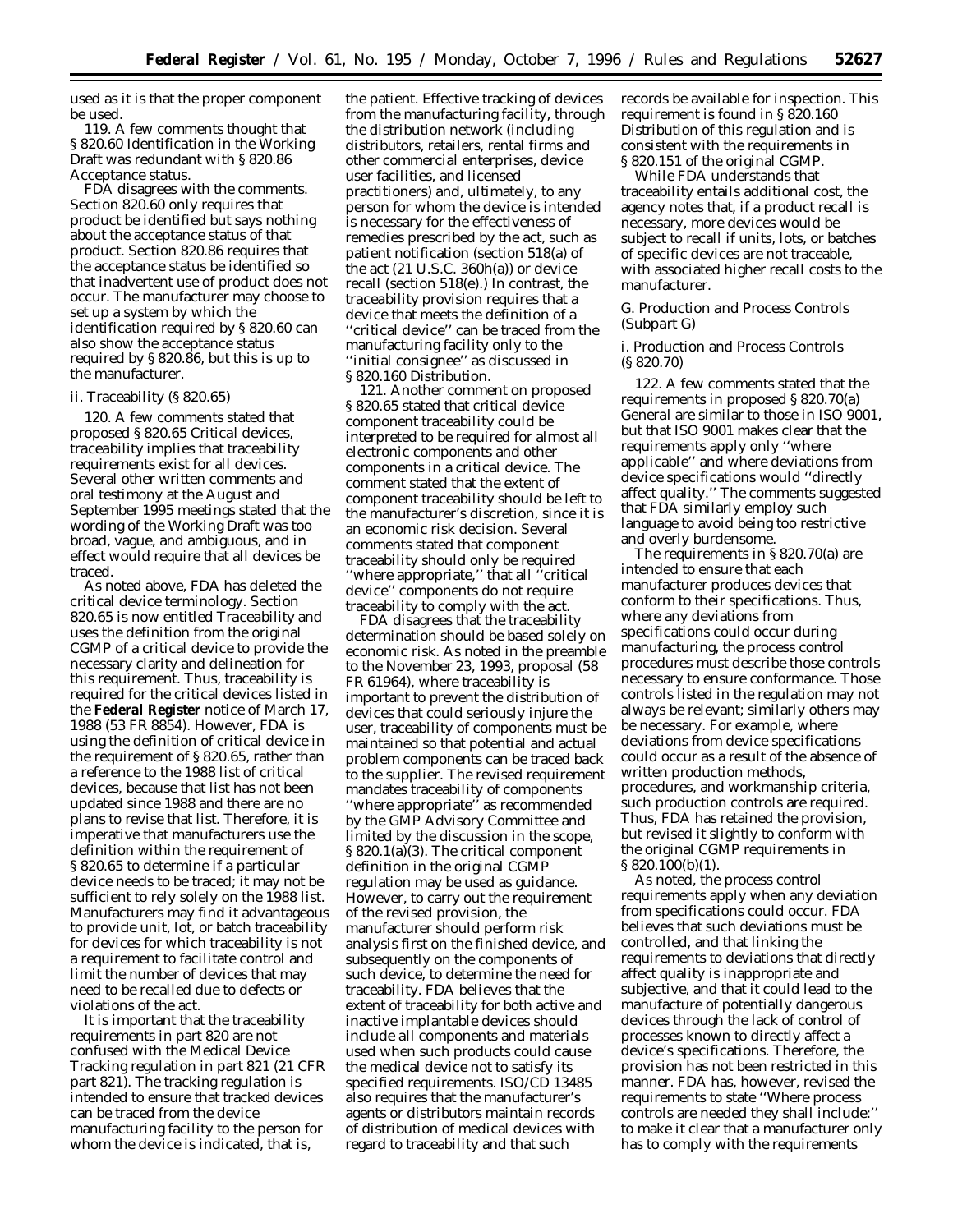stated in § 820.70 (a)(1) through (a)(5) if the general criteria described in § 820.70(a) have been met.

123. One comment stated that the second sentence of proposed § 820.70(a) was too restrictive, in that some processes can be accomplished by adequately trained personnel without the use of procedures.

FDA disagrees with the comment because the establishment of procedures is necessary to ensure consistency in manufacture. The procedures may be tailored under the requirement to cover only those controls necessary to ensure that a device meets its specifications. FDA notes that the deletion of the word ''all'' does not alter the requirements. The first sentence in the general requirement also serves to tie the production and process controls to the design and development phase where many of these controls are originally established in order for the device to conform to its design specifications.

In addition to these changes, FDA has added the requirement that production processes be ''monitored'' because a manufacturer must monitor a controlled process to ensure that the process remains in control.

124. FDA deleted the requirement for process controls related to ''installation and servicing'' from proposed § 820.70  $(a)(1)$  and  $(a)(2)$  in response to comments. Such control is adequately assured by the requirements in §§ 820.170 *Installation* and 820.200 *Servicing.* FDA amended § 820.70(a)(3) in response to some comments that were confused about compliance with ''applied reference standards.'' The term ''applied'' was replaced with ''specified'' to make it clear that the manufacturer must comply with reference standards or codes which he or she has specified in the DMR. FDA has also deleted ''and process control procedures'' because that requirement is inherent in § 820.70(a), ''General.'' FDA amended  $$820.70(a)(5)$  by adding ''identified and approved'' in response to comments and to clarify that the ''representative samples'' have to be identified and deemed appropriate before they are used as reference standards.

125. One comment believed that there is no longer a requirement that process changes be validated. Other comments on the Working Draft § 820.70(b) stated the requirement was still confusing with respect to ''unless inspection and test fully verifies,'' and when the ''approval'' was to occur.

Revised § 820.70(b), ''Production and process changes,'' addresses the requirement for production and process changes to be ''verified or where

appropriate validated according to § 820.75.'' This requirement for validation was moved from § 820.40(c), in revised form, to § 820.70. Verification was added to give the manufacturer the flexibility to verify changes that can be tested and inspected because FDA believes that validation is not always necessary. FDA has provided guidance on when changes should be validated in its ''Guideline on General Principles of Process Validation.'' The agency notes that wherever changes may influence a validated process, the process must be revalidated as described in § 820.75. A few examples of processes that must be validated include sterilization, molding, and welding.

FDA has deleted the last part in § 820.70(b) of the Working Draft about approving changes and has replaced it with ''Changes shall be approved in accordance with § 820.40.'' This does not change the requirement but simply refers back to § 820.40 because this requires the same review and approval. This was done to eliminate any confusion about the reviews and approvals being duplicative.

126. The EU Commission and others stated that environmental conditions only affect the quality of certain devices and that the requirements should, therefore, be limited in their application. Other comments stated that the requirements in proposed § 820.70(b), ''Environmental control,'' were not consistent with the requirements in the original CGMP, § 820.46. Another comment requested that FDA delete the reference to ''facilities'' inspection and limit the requirement to review of the control system, as contained in the original CGMP regulation.

FDA has amended the requirements now in § 820.70(c) to apply only where environmental conditions could ''reasonably be expected to have an adverse effect on product quality.'' The requirements for procedures to ensure control of conditions, periodic inspection of control systems, and documentation and review of results are similar to the original CGMP requirements. However, the specific list of conditions to be considered for control, which was carried over from the original CGMP regulation to the proposal, was deleted in response to a comment from the GHTF that the list would be better suited for a guidance document. FDA agrees that it is not necessary to give examples of conditions that may need controlling in a regulation, and notes that lighting, ventilation, temperature, humidity, air pressure, filtration, airborne contamination, and static electricity are

among many conditions that should be considered for control.

FDA reworded the requirement to make it clear that the inspection must be of the control system. FDA also added that the inspection of the control system(s) shall include ''any necessary equipment,'' e.g., pumps, filters, measurement equipment, etc. The sufficiency of facilities is covered in a new § 820.70(f), ''Buildings,'' that requires that buildings be of suitable design and contain sufficient space to allow for the proper manufacture of devices. Section 820.70(f) is worded similarly to the original CGMP regulation § 820.40, and is intended to achieve the same objectives as that section.

127. One comment stated that the last sentence of proposed § 820.70(b), ''Environmental control,'' should be deleted because it is redundant with the audits required in § 820.22(a). Another comment said that environmental conditions are currently reviewed via internal audit, which an FDA investigator cannot review.

FDA disagrees with the comments. The inspection and review of environmental control systems are routine quality assurance functions that are part of the production quality assurance program. The audits required by § 820.22(a) are audits of the quality system, conducted to ensure the adequacy of and conformance with the quality system requirements. The requirement to conduct a quality audit is in addition to other provisions in the regulation which require that a manufacturer review its specific controls to ensure the requirements are met. FDA may review the activities and results of environmental control system inspections.

128. The GHTF commented that the requirements of proposed § 820.70(c), ''Cleaning and sanitation,'' should be placed in guidance.

After careful consideration, FDA agrees that a separate section on cleaning and sanitation is unnecessary. The objective of proposed § 820.70(c) is adequately met through the requirement of § 820.70(e), ''Contamination control,'' and § 820.70(a), the general process control procedure requirement. Contamination control must include establishing and maintaining adequate cleaning procedures and schedules, if such control is necessary to meet manufacturing process specifications. In addition, § 820.25 *Personnel* requires that employees have a thorough understanding of their job functions, which would include a requirement that the appropriate employees comprehend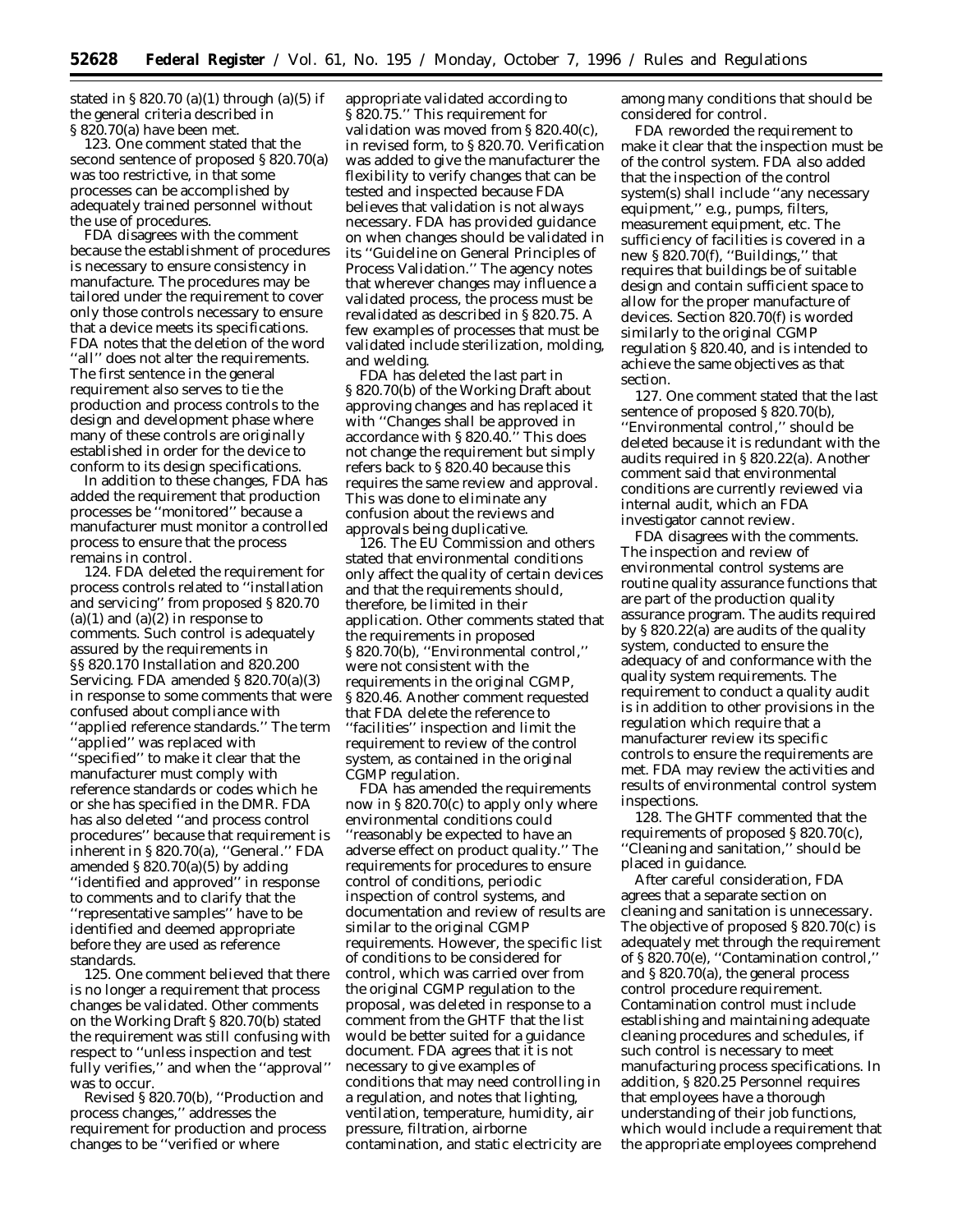the cleanliness and sanitation procedures.

129. The GHTF and others commented that the requirements of proposed § 820.70 (d)(1) through (d)(3) should be deleted and placed in guidance because they are redundant with the first sentence in proposed § 820.70(d), ''Personnel health and cleanliness.

FDA agrees with the comments and has deleted § 820.70 (d)(1) through (d)(3). FDA has also rewritten the section, now entitled ''Personnel,'' to require procedures to achieve the desired result, rather than dictate the means to achieve the result. The section as rewritten provides the manufacturer with more flexibility and is consistent with ISO/CD 13485. Under this section, a manufacturer's requirements must not permit unclean or inappropriately clothed employees, or employees with medical conditions, to work with devices where such conditions could reasonably be expected to have an adverse effect on product quality. The procedures must also address acceptable clothing, hygiene, and personal practices, if contact between personnel and product or environment could reasonably be expected to have an adverse effect on product quality.

FDA also added the requirement, from ISO/CD 13485, that personnel who are working temporarily (such as maintenance and cleaning personnel) under special environmental conditions (such as a clean room) be appropriately trained or supervised by someone trained to work in such an environment.

130. One comment stated that the requirements of § 820.70(e), ''Contamination control,'' should be deleted and placed in guidance. Another comment stated that the reference to manufacturing materials should be deleted because it is redundant with § 820.70(g), ''Equipment.''

FDA has rewritten the section to delete the specific references to contaminants that probably gave rise to the suggestion that the section would be more appropriate as guidance. The section now contains a broad requirement for the establishment of procedures to prevent contamination of equipment or product by any substance that could reasonably be expected to have an adverse effect on product quality. Again, this revision adds flexibility.

FDA disagrees with the comment that manufacturing materials should be deleted from this section. Section 820.70(e) requires procedures to ensure that manufacturing materials do not become contaminated. Section

820.70(g), in contrast, establishes requirements related solely to the equipment used in the manufacturing process, and § 820.70(h), ''Manufacturing material,'' addresses requirements for the removal or limitation of manufacturing materials. Thus, § 820.70 (g) and (h) are distinct and are intended to achieve different objectives.

131. The only two comments received on proposed § 820.70(f), ''Sewage and refuse disposal,'' recommended that it be deleted because it was unnecessary and/or covered by other Federal regulations.

Section 820.70(f) has been deleted because the requirements are adequately covered in the current requirements under § 820.70(e), ''Contamination control,'' and § 820.70(c), ''Environmental control.'' Under these sections, sewage, trash, byproducts, chemical effluvium, and other refuse that could affect a device's safety, effectiveness, or fitness-for-use must be adequately controlled.

132. Two comments stated that the requirement related to equipment in § 820.70(g) should ensure that equipment meets ''specified requirements,'' not be ''adequate for its intended use,'' because intended use is determined during the design phase, and because it is easier to assess whether equipment meets specified requirements.

From these comments, FDA can see that the requirement should be revised because it may have been misinterpreted. The requirement is reworded as suggested. Under the requirement, the equipment must be appropriately designed to facilitate maintenance, adjustment, cleaning, and use. It must also meet the requirements that are necessary to ensure its proper functioning for the manufacture of the device.

133. A few comments stated that not all equipment requires maintenance, and the requirement for a maintenance schedule in § 820.70(g)(1) should be revised to make that clear. The GHTF recommended that the second sentence of proposed  $\S 820.70(g)(1)$ , which required that the maintenance schedule be posted or readily available, be deleted and placed in guidance.

FDA agrees that not all equipment may require maintenance and notes that the general requirement of § 820.70(a) requires process control procedures that describe only those controls which are necessary. Therefore, FDA did not revise the requirement.

FDA has deleted the requirement that the maintenance schedule be posted or readily available. Section 820.70(g),

which directs a manufacturer to ensure that equipment meets specified requirements, requires that the manufacturer ensure that maintenance is carried out on schedule to comply with the requirement. To satisfactorily meet this requirement, FDA expects that the schedule will be posted on or near the equipment to be maintained, or otherwise made readily available to appropriate personnel. Deletion of the requirement, however, permits the manufacturer added flexibility in complying with this section.

134. Several comments stated that § 820.70(g)(2), ''Inspection,'' and (g)(3), ''Adjustment,'' should be deleted and placed in guidance because the requirements are adequately covered in § 820.70(g)(1). Another comment stated that the requirement for limitations or tolerances to be ''visibly posted on or near equipment'' should be deleted.

FDA believes that to adequately ensure that equipment continues to meet its specifications, and to ensure that inherent limitations and allowable tolerances are known, these requirements are imperative. FDA notes inherent limitations and allowable tolerances must be visibly posted on or near equipment *or* made readily available to personnel to allow the manufacturer the flexibility to utilize any system to make sure that the limitations or tolerances are readily available to the personnel that need them. Both  $\S 820.70(g)(2)$  and  $(g)(3)$  are requirements in the original CGMP regulation and the agency has found them to be useful and necessary.

135. One comment stated that requiring the removal of manufacturing material to be documented in proposed § 820.70(g)(4), ''Manufacturing material,'' would result in impossible requirements, such as the requirement to document how much cutting oil is lost during a metal removing operation, such as drilling. Others commented that the requirement needs to be amended to clarify that only manufacturing materials that have an adverse effect or that are unwanted need to be removed or limited.

FDA disagrees with the first comment because § 820.70(g)(4) (now § 820.70(h)) only requires that the fact that manufacturing material was removed or reduced be documented, not how much was removed or how much was lost due to processing. This requirement is carried over from the original CGMP regulation, § 820.60(d). FDA has amended the section, however, to clarify that this requirement is necessary ''Where a manufacturing material could reasonably be expected to have an adverse effect on product quality.'' FDA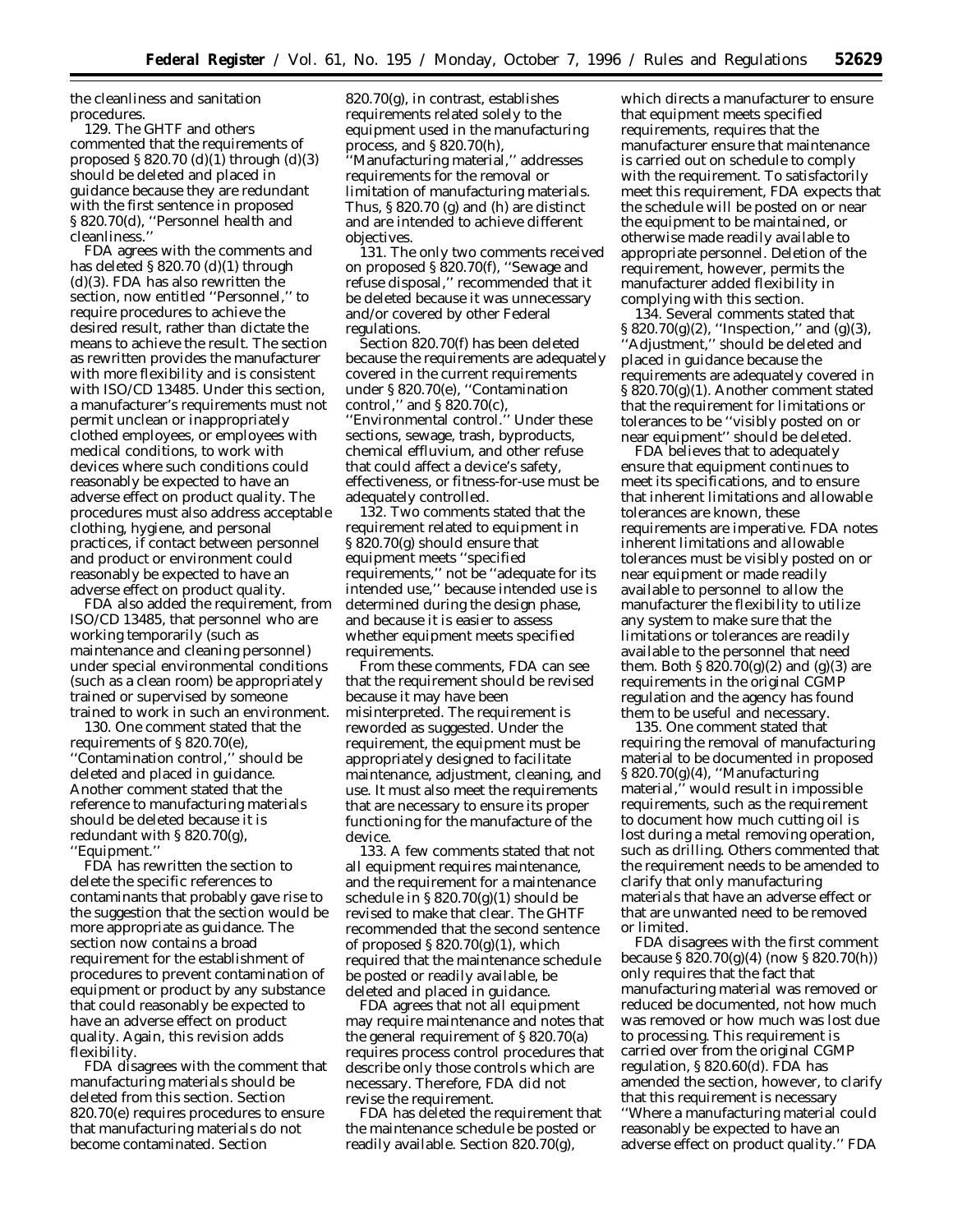purposefully qualifies the general requirement by that which adversely affects ''*product quality*'' (product as defined in  $\S 820.3(r)$  and limits the requirement for removal or reduction to ''an amount that does not adversely affect the *device's quality.*''

136. One comment on § 820.70(h), ''Automated processes,'' (now § 820.70(i)), stated that the section should be revised to reflect that software used in such systems must be validated for ''its intended use,'' not simply validated. Another comment stated that most companies buy software currently available on the market and do not make changes to the software. It was recommended that § 820.70(h) allow for use of outside personnel for validation runs and not necessarily require the development of a software validation procedure. One comment suggested that the section should allow verification rather than validation of off-the-shelf software. Several comments on ''automated processes'' stated that the term ''data processing systems'' was unclear and its inclusion rendered the requirement too broad. Others asked for clarification of ''automated data processing systems.''

FDA has modified the requirement to mandate validation for the intended use of the software. In addition, the requirement that the software be validated by individuals designated by the manufacturer has also been deleted to make clear that validation may be performed by those other than the manufacturer. However, whether the manufacturer designates its own personnel or relies on outside assistance to validate software, there must be an established procedure to ensure validation is carried out properly.

FDA has maintained the requirement for validation because the agency believes that it is necessary that software be validated to the extent possible to adequately ensure performance. Where source code and design specifications cannot be obtained, ''black box testing'' must be performed to confirm that the software meets the user's needs and its intended uses.

FDA emphasizes that manufacturers are responsible for the adequacy of the software used in their devices, and activities used to produce devices. When manufacturers purchase ''off-theshelf'' software, they must ensure that it will perform as intended in its chosen application.

FDA has amended the requirement to state ''When computers or automated data processing systems are used as part of production or the quality system,'' for clarification. Software used in

production or the quality system, whether it be in the designing, manufacturing, distributing, or tracing, must be validated.

ii. Inspection, Measuring, and Test Equipment (§ 820.72)

137. A few comments stated that it is unclear what is meant by the requirement in proposed § 820.84 *Inspection, measuring, and test equipment* that equipment be capable of producing ''valid results.'' The comments stated that such equipment may be ''suitable for its intended purpose'' and still not always ''produce valid results.''

FDA believes that the term ''valid results'' is commonly understood and notes that it has been in the original CGMP regulation under § 820.61 for 18 years. The requirement is for the equipment to work properly, thereby providing ''valid results.''

FDA renumbered § 820.84 as § 820.72 in response to comments that stated these requirements were more appropriate under subpart G Production and Process Controls. FDA revised the requirement in new § 820.72(a),

''Control of inspection, measuring, and test equipment,'' to make clear that the procedures must also ensure that the equipment is maintained and moved the requirement that the procedure include provisions for handling, preservation and storage of equipment from § 820.84(d) in the Working Draft to § 820.72(a). FDA deleted the term ''test software'' that was in § 820.84(e) because FDA believes that ''test software'' is now covered under ''electronic inspection and test equipment" in  $\S$ 820.72(a).

138. A few comments stated that the last sentence in proposed § 820.84(a), ''Calibration,'' is unnecessary because the requirement for trained personnel is redundant with § 820.25(a) *Personnel.* A few comments stated that FDA should identify what must be remedied in proposed § 820.84(a).

FDA agrees that the requirement for trained personnel is redundant and has deleted this sentence from § 820.72(b), ''Calibration.'' FDA has also added to this section the requirement that the calibration procedure include provisions for remedial action to 'reestablish the limits and to evaluate whether there was any adverse effect on the device's quality'' to clarify this remedial action requirement and its relationship to the requirements in § 820.100 *Corrective and preventive action.*

139. Several comments stated that § 820.84(b), "Calibration standards,"

should allow for the use of international standards.

FDA agrees and has rewritten the section, now § 820.72(b)(1), "Calibration standards,'' to allow the use of international standards. The standards used must be generally accepted by qualified experts as the prevailing standards.

140. FDA has deleted the requirement in proposed § 820.84(c), now § 820.72(b)(2), "Calibration records," that calibration records be ''maintained by individuals designated by the manufacturer'' because, on further reflection, the agency believes such a requirement is unnecessary. As long as the required procedures and records are maintained and displayed or readily available as required, the objective of the section, ensuring that calibration is performed and acceptable, will be met. FDA did add ''equipment identification'' to the list of items that had to be documented in response to a comment that requested clarification in this regard, so that equipment is clearly identified in the calibration records even if the records are not displayed on or near the particular piece of equipment.

141. Two comments suggested deleting proposed § 820.84(d) because they believed it was unnecessary to establish procedures to maintain equipment, because most manufacturers simply store equipment in protective covers.

As already noted, FDA has moved the requirement for establishing maintenance procedures into the general requirement in § 820.72. FDA has retained the requirement because some equipment requires special handling, preservation, and storage. For example, the temperature and humidity of a room may affect the equipment and procedures would need to be established taking those factors into account.

142. Several comments stated that proposed § 820.84(e), ''Facilities,'' should be deleted because it is redundant with the requirements under § 820.70(g) and the general requirements of proposed § 820.84(a).

FDA agrees that revised § 820.84(a), which is now § 820.72(a), would require procedures to ensure that equipment is protected from adjustments that could invalidate the calibration, in that the section requires procedures to ensure that equipment is properly maintained. The procedures that require equipment to be routinely calibrated, inspected, and checked, will also ensure that improperly calibrated equipment is not used. Therefore, FDA has deleted proposed § 820.84(e).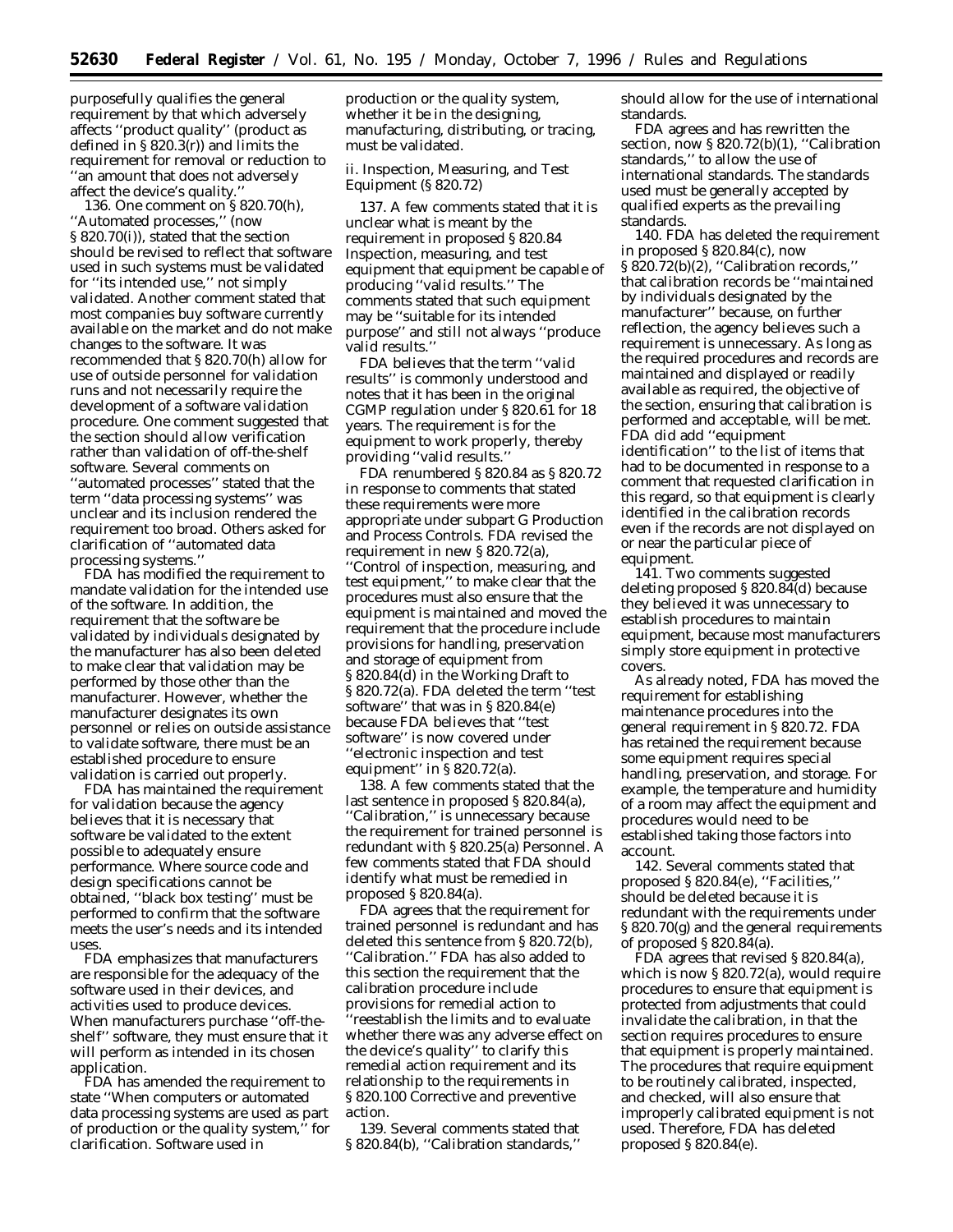## iii. Process Validation (§ 820.75)

143. A few comments on proposed § 820.75 *Special processes* stated that the meaning of the term ''special processes'' was unclear. Other comments stated that FDA should provide examples of processes that would be considered ''special processes.'' Several comments stated the term ''fully verified'' was unclear and should be deleted.

In response to the comments, the term ''special processes'' has been dropped from the regulation and the term ''process validation'' is defined in § 820.3(z)(1). The section now requires that when a process ''cannot be fully verified by subsequent inspection and test, the process shall be validated with a high degree of assurance. \* \* \*'' Examples of such processes include sterilization, aseptic processing, injection molding, and welding, among others. The validation method must ensure that predetermined specifications are consistently met. The new § 820.75, entitled ''Process validation,'' is consistent with ISO 9001:1994, section 4.9, including the terminology ''fully verified.'' FDA does not believe this terminology is unclear since it has been used in ISO 9001:1987 and 1994 and explained in several guidance documents.

FDA amended this section by removing the requirement for the signature of the individual(s) performing the process and placing the signature requirement on the approval of the validation where FDA believes it is more important and appropriate. FDA also added that ''where appropriate, the major equipment validated'' must be documented. Depending on the process that is validated, it may be necessary to document the person performing the process or the equipment or both in order to have adequate controls on the process.

144. Several comments were received on proposed § 820.75(a)(1) through (a)(4) that stated that the requirements were redundant with other parts of the regulation and should be modified or deleted.

FDA disagrees with the comments and believes that, due to the importance of process validation and correct performance of the validated process, the requirements are necessary. The requirements have been rearranged in the revised section.

145. Comments on the first sentence of proposed § 820.75(b) stated that it was unclear and unrealistic. Other comments stated that the requirement for continuous monitoring is not practical or necessary.

In response to the comments, FDA has revised the requirements. Section 820.75(b) applies to the performance of a process *after* the process has been validated. In contrast, § 820.75(a) relates to the initial validation of the process. FDA deleted the term ''continuous'' because the agency concurs that monitoring can be accomplished at a determined interval and frequency depending on the type of validated process being monitored and controlled. FDA notes that the interval and frequency should be periodically evaluated for adequacy, especially during any evaluation or revalidation that occurs in accordance with the requirements in new § 820.75(c).

New § 820.75(b)(1), which was proposed § 820.75(c) of the Working Draft, requires that validated processes be performed by a qualified individual(s). FDA notes that § 820.75(b)(1) is similar to the requirements under § 820.25 *Personnel* but emphasizes that validated processes must not only be performed by personnel with the necessary education, background, training, and experience for their general jobs but must be performed by personnel qualified for those particular functions. Revised § 820.75(b)(2), which was proposed § 820.75(d) of the Working Draft, contains the amended documentation requirements for validated processes, to include the monitoring and control methods and data. FDA notes that it is always ''appropriate'' to document the equipment used in the process where the manufacturer uses different equipment on different manufacturing lines. To investigate a problem with the device, the manufacturer will need to know which equipment was used, since the problem could be with the equipment itself. The same holds true for the individual(s) performing the process.

Section 820.75(c) contains requirements on process revalidation in response to several comments and concerns on when revalidation activities were necessary. FDA believes that the new arrangement of § 820.75 should clarify the requirement.

#### *H. Acceptance Activities (Subpart H)*

i. Receiving, In-Process, and Finished Device Acceptance (§ 820.80)

146. One comment stated that the emphasis on testing and inspection in proposed § 820.80 completely ignores the quality goals, the benefit of requiring purchasing controls, and statements made in the preamble of the proposal reflecting FDA's negative opinion about manufacturers relying solely on testing

and inspection. A few comments on the Working Draft stated that ''acceptance activities'' should be defined as inspections, tests, or other verification activities so that the regulation does not require all of these activities but gives the manufacturer the flexibility to choose the appropriate method.

FDA agrees with the comments and has replaced the term ''inspection and test'' with ''acceptance activities'' in § 820.80. Further, FDA now defines ''acceptance activities'' to include inspections, test, or other verification activities, such as supplier audits.

147. One comment stated that recordkeeping is a significant cost factor in the operation of a total quality system, and that the revised CGMP regulation should not add cost through duplication of documentation. The comment said recording all quantitative data is inappropriate and of little value.

FDA agrees that unnecessary duplication of documentation should be avoided. FDA believes that the quality system regulation requires the minimum documentation necessary to ensure that safe and effective devices are designed and produced. FDA similarly believes that maintaining records of results of acceptance activities is imperative to ensure that nonconforming product is not inadvertently used or distributed. FDA has, however, deleted from § 820.80(a) the requirement for recording the results of inspections and testing because § 820.80(e) requires that the results of acceptance activities be recorded. The requirement in § 820.80(a) was therefore unnecessary. Further, the regulation does not specify quantitative data but simply requires that the results be recorded. FDA believes that it is essential for the manufacturer to maintain records which provide evidence that the product has gone through the defined acceptance activities. These records must clearly show whether the product has passed or failed the acceptance activities according to the defined acceptance criteria. Where product fails to pass acceptance activities, the procedures for control of nonconforming product must be implemented, to include investigations where defined. If the acceptance records are not clear about how the product failed, then the manufacturer may end up duplicating the acceptance activities in order to perform appropriate investigations.

148. Several comments stated that proposed § 820.80(b), ''Receiving inspection and testing,'' did not allow for urgent use of incoming items. The comments said that urgent use should be permitted if forward traceability is maintained so that recall and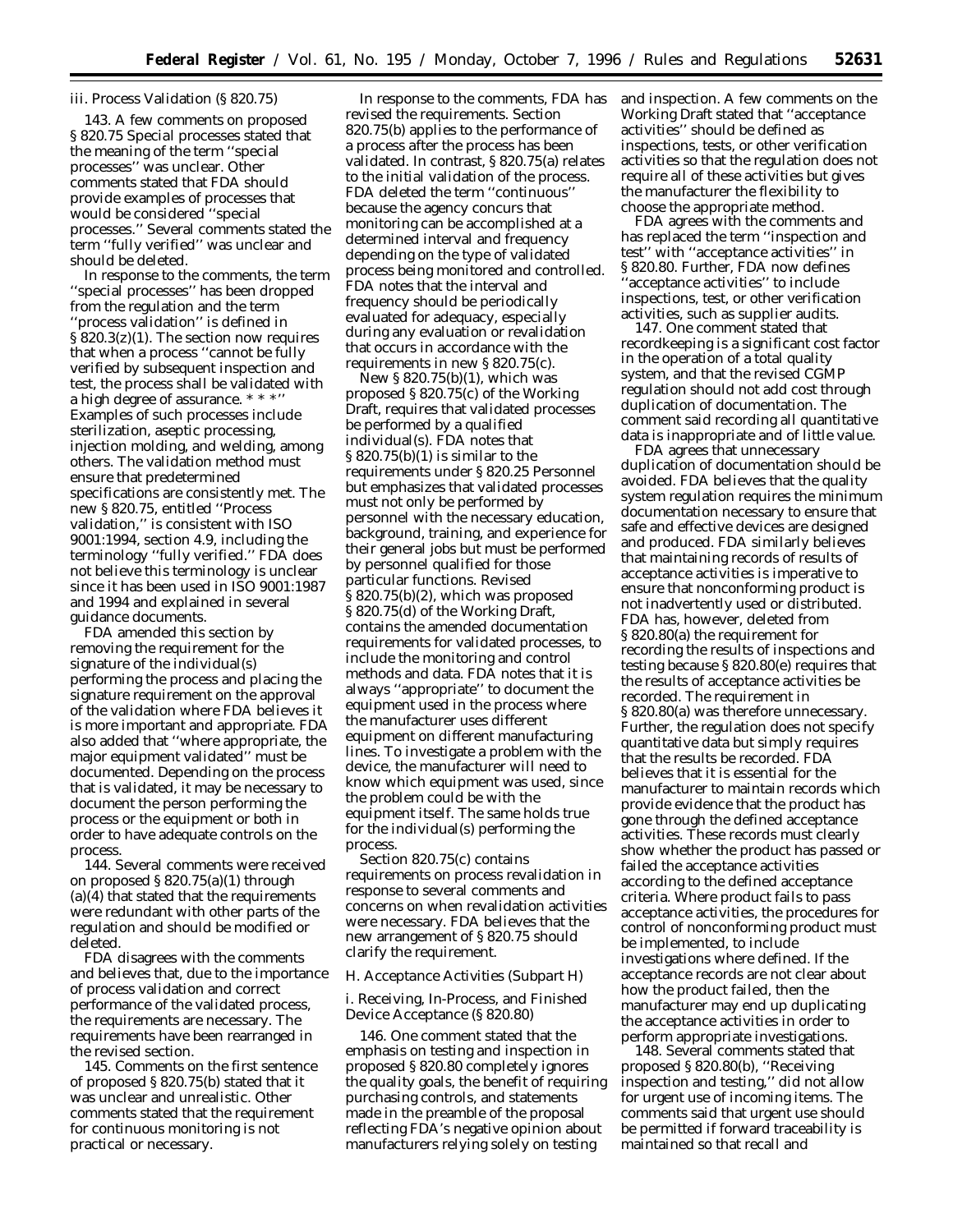replacement is possible if the material is subsequently found to be nonconforming. One comment stated that the requirements in proposed § 820.80(b) were too specific and did not allow flexibility.

FDA agrees in part with the comments. FDA has permitted manufacturers to use incoming items that had not yet been proven acceptable for use, provided that the manufacturer maintained control of the unapproved items and could retrieve the product that contained the unapproved items *before* distribution. Therefore, the requirement that product ''shall not be used or processed until \* \* \* verified'' has been deleted from § 820.80(b), now entitled ''Receiving acceptance activities.'' However, FDA emphasizes that while the product can be used in production prior to verification, it *cannot* be distributed prior to verification. FDA does not permit the distribution of unapproved product through an urgent use provision, because all finished devices must comply with § 820.80(d), ''Final acceptance activities,'' before

In addition to the changes noted above, FDA has deleted the requirement that ''individual(s) designated by the manufacturer shall accept or reject incoming'' product. FDA does not believe this requirement is necessary in § 820.80(b) because § 820.80(e) requires that the identification of the individual(s) conducting the acceptance activities be recorded.

they are released for distribution.

149. Several comments stated that an absolute requirement under proposed § 820.80(c), ''In-process inspection and testing,'' for in-process testing was inconsistent with the preamble, which stated that an appropriate mix of controls should be established. Other comments stated that in-process inspection and testing is unnecessary if the process is validated and the devices are subject to final inspection. A few comments on the Working Draft stated that the term ''held'' was too restrictive and was not consistent with the requirements and the preamble discussion for § 820.80(b).

FDA agrees with the comments in part, but believes that § 820.80 as now written, with the inclusion of ''where appropriate,'' does not mandate inprocess inspection and testing. FDA acknowledges that in-process acceptance activities may not be necessary or possible for every device, for example, medical socks. Further, the requirement states that in-process product must be *controlled* until the required inspection and test, or other verification activities, have been

performed. This will permit manufacturers to use, under defined conditions and procedures, product that has not *completed* the acceptance activities described in § 820.80(b) and (c). This does not means that manufacturers can ignore the requirements in § 820.80(b) and (c) because these requirements must be completed in order to comply with § 820.80(d), which must be satisfied before devices are released for distribution.

150. FDA received a similar comment on proposed § 820.80(d), ''Final inspection and test,'' which said that the provision requires finished device inspection for all devices, without defining what inspection is expected. The comment suggested that § 820.80(d) could be interpreted to require actual product inspection, which has been shown to be ineffective as a means of controlling product quality. One comment stated that signatures should not be the only approved method for identification of the individual(s) responsible for release. The comment stated that use of inspection stamps and initials should be allowed.

FDA has rewritten § 820.80(d) to require that manufacturers establish and maintain procedures for finished device acceptance to ensure that each production run, lot, or batch of finished devices meets specified requirements. Manufacturers have the flexibility to choose a combination of methods, including finished device inspection and test, provided such methods will accomplish the required result.

FDA believes that it is important for the person responsible for release to have personally documented and dated that release. This can be accomplished through use of an inspection stamp, if the stamp is controlled as discussed above under § 820.40 *Document controls.* Therefore, FDA has retained the requirement for a signature.

151. Several comments on proposed § 820.80(e), "Inspection and test records,'' stated that manufacturers should not be required to record the use of general equipment in inspection and test records, because this requirement would be burdensome to large manufacturers who use many common pieces of equipment. A few comments stated that the record requirements under § 820.80(e) are overly prescriptive and go well beyond ISO 9001's comparable requirements. The comments stated that recordkeeping should be specified by the manufacturer in the spirit of ISO 9001, and should include only the minimum records necessary to show that finished device

inspections are performed in accordance with established procedures.

FDA agrees that it may not be necessary to document every piece of equipment used in acceptance activities. The requirement, renamed ''Acceptance records,'' now provides that equipment used shall be documented ''where appropriate.'' For some critical operations and testing, identification of the equipment used will be imperative for proper investigations into nonconforming product.

The requirements, as revised, are similar to those in ISO 9001:1994. As discussed above, certain information must be captured on acceptance records for the records to be useful in evaluating nonconformance. Through many years of experience, FDA has determined what it believes to be a minimum requirement for these records. Section 820.80(e) reflects that determination.

#### ii. Acceptance Status (§ 820.86)

152. Several comments on proposed § 820.86, ''Inspection and test status,'' stated that the section was not flexible enough to allow identification of the inspection and test status of product by various means, because the requirement was for the status to be ''visible.'' One comment questioned why ''component acceptance'' was addressed separately.

FDA agrees that the inspection and test status may be identified by any method that will achieve the result, which might include acceptable computerized identification, markings, etc. The section has been rewritten to reflect this intent, has been renamed ''Acceptance status,'' and is now consistent with ISO 9001:1994. FDA also agrees that ''component acceptance'' is covered by ''manufacturing'' and has deleted the term.

153. FDA has deleted proposed § 820.86(b) which required that records identify those responsible for release of the product, because the agency believes that the records required by § 820.80(e) will identify those responsible for release of product.

## *I. Nonconforming Product (Subpart I)*

154. FDA has rewritten § 820.90 *Nonconforming product* to utilize the term ''product'' throughout, as defined in § 820.3(r), for both shorthand purposes and consistency with ISO 9001:1994.

155. One comment suggested deleting the term ''inadvertently'' and adding the word ''distributed'' before ''installed'' in § 820.90(a). Several written comments and persons who testified at the August and September 1995 meetings stated that § 820.90(a) should be written so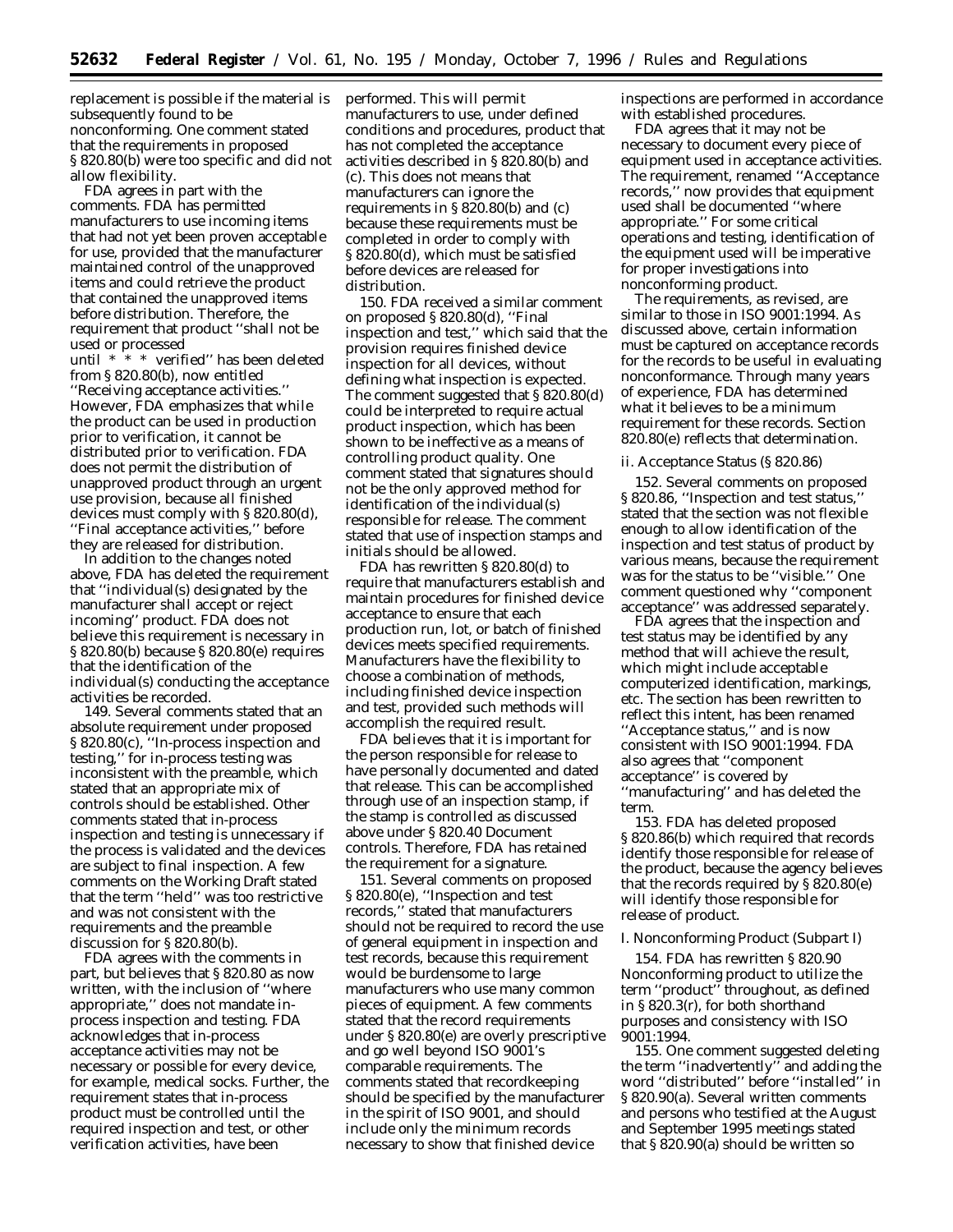that it is not interpreted to require investigations for every nonconformance. A few comments stated that the term ''provide for'' was too broad and unclear. Other comments stated that the requirement to ''ensure'' nonconforming product was ''not used or distributed'' was inconsistent with the provisions in § 820.90(b) which allowed for concessions under certain circumstances. One comment stated that the requirement that persons responsible for nonconforming product be ''notified'' should be deleted because it is overly burdensome and not needed in all cases.

FDA has reworded the general requirement for procedures to control nonconforming product and has deleted the term ''inadvertently.'' FDA has also added the requirement that the procedures provide for the ''evaluation'' of nonconforming product because evaluation is key to protecting against recurring nonconformance. The addition is consistent with ISO 9001:1994.

FDA has further revised § 820.90 in response to the comments on the Working Draft. First, the manufacturer must establish procedures to ''control'' nonconforming product. Second, the procedures shall ''*address* the identification, documentation, evaluation, segregation, and disposition of nonconforming product,'' which gives the manufacturers the flexibility to define how they are going to ''control'' products that are nonconforming. Third, the evaluation process addressed in the procedure ''shall include a determination of the need for an investigation.'' Therefore, the procedures will need to set forth the manufacturer's SOP on when investigations will take place and provisions for trending and/or monitoring the situation in the future. Fourth, FDA added "The evaluation and any investigation shall be documented,'' which would include the explanations for not performing investigations and how nonconformances will be trended and/or monitored. Further, the phrase ''is not used or distributed'' has been deleted to be consistent with § 820.90(b).

FDA disagrees that the notification requirement should be deleted. Where some person or organization is responsible for nonconformances, they must be notified to ensure that future nonconformances are prevented. This requirement is also in ISO 9001:1994, section 4.13.1.

156. FDA has rewritten § 820.90(b)(1), ''Nonconformity review and disposition,'' to make clear that the section requires procedures that define

the responsibility for review and authority for disposition of nonconforming product and that set forth the review and disposition process. FDA believes that proper disposition of nonconforming product is essential for ensuring the safety and effectiveness of devices. Manufacturers have made determinations that nonconforming product may be used which have resulted in defective devices being distributed. Thus, although it may be appropriate at times to use nonconforming products, the disposition process must be adequately controlled.

The revision requires that disposition and justification for concessions be documented. FDA believes that the justification should be based on scientific evidence, which a manufacturer should be prepared to provide upon request. Concessions should be closely monitored and not become accepted practice. This section is consistent with ISO 9001:1994, section 4.13.2.

Several comments on the Working Draft stated that the term ''concession'' should be deleted because it is confusing. FDA has rewritten the sentence to ensure the meaning of this requirement is clear. The sentence now reads, ''Documentation shall include the justification for the use of nonconforming product and the signature of the individual(s) authorizing the use.''

157. Several comments were received on proposed § 820.90(b)(2). One comment stated that the requirement should allow for other types of disposition besides reprocessing. One comment suggested replacing the term ''reinspection'' with ''evaluation,'' to allow for greater flexibility in verification methods. Many comments suggested that the requirement for identification of reprocessed product should be deleted because they believed it would cause the consumer to forego purchasing the product. Several comments requested that the term ''rework'' be used instead of ''reprocessing'' to harmonize terminology with ISO standards.

FDA agrees in part with the comments. FDA, as noted in the definition section, has substituted the term ''rework'' and the ISO 8402:1994 definition for the term ''reprocessing'' in response to the comments. FDA believes that the revised § 820.90(b)(1) clearly allows for other methods of disposition besides rework. Section 820.90(b)(2), which governs rework when it is chosen as a method of disposition, has been revised as requested by replacing the term ''reinspection'' with

''reevaluation.'' The change will allow manufacturers the flexibility to inspect or use other verification activities.

FDA has also deleted the requirement for identification of reworked product from this section because FDA believes that it is adequately covered in §§ 820.60 *Identification* and 820.86 *Acceptance status*.

Other minor changes made to the section include requiring that a determination of any adverse effect of the rework upon the product be made, whether there is ''repeated'' rework or not. FDA's intent is that such a determination be made with any rework, given the potential harmful effect rework could have on the product. The change harmonizes § 820.90 with ISO/CD 13485. In addition, the sentence requiring a ''complete reinspection'' for reworked product was deleted because the section already requires retesting and reevaluation of reworked product. FDA has also substituted ''current'' for ''original or subsequently modified'' approved specifications for clarity. The requirements as written are consistent with the original CGMP requirements in §§ 820.115 and 820.116.

## *J. Corrective and Preventive Action (Subpart J)*

158. A few comments suggested revising proposed § 820.100 *Corrective and preventive action* to require procedures for implementing corrective and preventive action, consistent with ISO 9001. One comment stated that the procedures should provide for an initial halt of distribution of suspect products or tight control and action concerning products already distributed before taking the long term action listed in this section.

FDA agrees that it is essential that the manufacturer establish procedures for implementing corrective and preventive action and has revised § 820.100(a) accordingly. The procedures must include provisions for the remaining requirements in the section. These procedures must provide for control and action to be taken on devices distributed, and those not yet distributed, that are suspected of having potential nonconformities.

159. Other comments stated that the degree of remedial action should be commensurate with the risk associated with a product failure.

FDA agrees that the degree of corrective and preventive action taken to eliminate or minimize actual or potential nonconformities must be appropriate to the magnitude of the problem and commensurate with the risks encountered. FDA cannot dictate in a regulation the degree of action that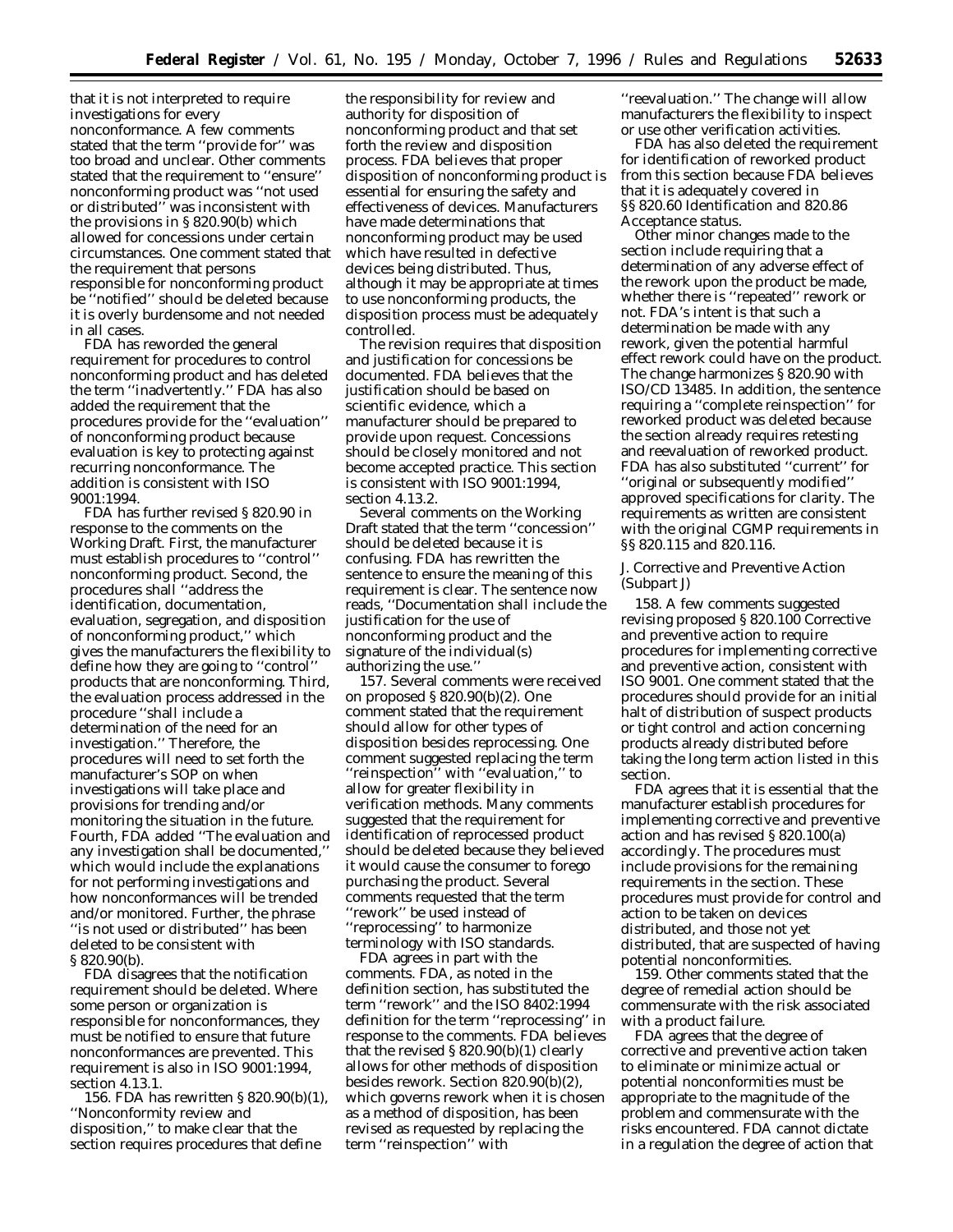should be taken because each circumstance will be different, but FDA does expect the manufacturer to develop procedures for assessing the risk, the actions that need to be taken for different levels of risk, and how to correct or prevent the problem from recurring, depending on that risk assessment.

FDA emphasizes that any death, even if the manufacturer attributes it to user error, will be considered relevant by FDA and will have a high risk potentially associated with it. User error is still considered to be a nonconformity because human factors and other similar tools should have been considered during the design phase of the device. FDA acknowledges that a manufacturer cannot possibly foresee every single potential misuse during the design of a device, but when the manufacturer becomes aware of misuse, the corrective and preventive action requirements should be implemented to determine if redesign of the device or labeling changes may be necessary.

160. Several comments on proposed § 820.100(a)(1) stated that requiring a manufacturer to analyze ''all'' processes, work operations, and other factors listed, is excessive and unrealistic. Some comments stated that there should not be a requirement to conduct an analysis for ''potential causes'' of nonconformances. A few comments stated that including ''quality audits'' in the list was inconsistent with the FDA policy of not reviewing internal audits. A few comments stated that the requirement that the analysis include ''trend analysis'' should be modified because it places unnecessary emphasis on only one statistical method or tool. Other comments stated that statistical tools are not always necessary and that the requirement should be modified.

FDA agrees in part with the comments. It was not FDA's intent to require that processes unrelated to an existing nonconformity be analyzed. Instead,  $$820.100(a)(1)$  requires an analysis of those items listed that could be related to the problem. To prevent confusion, the word ''all'' has been deleted. The requirement is similar to that of ISO 9001:1994, section 4.14.3(a).

The inclusion of ''quality audits'' as a valuable feedback mechanism for the manufacturer does not conflict with FDA's policy of not reviewing internal quality audits. Internal audits are valuable and necessary tools for the manufacturer to evaluate the quality system. The audit reports should be used to analyze the entire quality system and provide feedback into the system to close the feedback loop, so that corrective or preventive actions can

be taken where necessary. FDA will review the corrective and preventive action procedures and activities performed in conformance with those procedures without reviewing the internal audit reports. FDA wants to make it clear that corrective and preventive actions, to include the documentation of these activities, which result from internal audits and management reviews are not covered under § 820.180(c).

FDA has further revised the requirement to delete the reference to trend analysis in response to the comments. The provision now requires that ''appropriate statistical methodology'' be employed where necessary to detect recurring quality problems. This revision is made because there may be other statistical tools available beyond ''trend analysis.'' FDA emphasizes that the *appropriate* statistical tools must be employed when it is necessary to utilize statistical methodology. FDA has seen far too often the misuse of statistics by manufacturers in an effort to minimize instead of address the problem. Such misuse of statistics would be a violation of this section.

FDA has retained the requirement for analysis to identify ''potential causes of nonconforming product,'' however, because FDA believes this is an important aspect of preventive action. FDA notes that ISO 9001:1994, section 4.14.1, specifically acknowledges that corrective and preventive actions are associated with actual and *potential* nonconformities.

161. Several comments stated that proposed § 820.100(a)(2) was redundant with requirements in § 820.198 *Complaints*.

FDA agrees in part with the comments and has written the section to require investigation of the cause of nonconformities relating to process, product, and the quality system, consistent with ISO 9001:1994, section 4.14.2(b). The requirement in this section is broader than the requirement for investigations under § 820.198, because it requires that nonconforming product discovered before or after distribution be investigated to the degree commensurate with the significance and risk of the nonconformity. At times a very indepth investigation will be necessary, while at other times a simple investigation, followed by trend analysis or other appropriate tools will be acceptable. In addition, in contrast to § 820.198, the requirement in this section applies to process and quality system nonconformities, as well as product nonconformities. For example, if a

molding process with its known capabilities has a normal 5 percent rejection rate and that rate rises to 10 percent, an investigation into the nonconformance of the process must be performed.

162. One comment stated that proposed § 820.100(a)(3) should not require identification of action necessary to correct ''other quality problems.'' Another stated that the section should be harmonized with ISO. One comment thought that the requirement should be to identify action to correct problems identified by ''trend analysis.''

FDA agrees that harmonization is important and has harmonized the terminology (and intent) of the section with ISO 9001:1994, sections 4.14.2(c) and 4.14.3(b). However, FDA disagrees that the section should not require identification of action necessary to correct ''other quality problems'' because the objective of § 820.100 is to correct and prevent poor practices, not simply bad product. Correction and prevention of unacceptable quality system practices should result in fewer nonconformities related to product. Therefore, this section addresses problems within the quality system itself. For example, it should identify and correct improper personnel training, the failure to follow procedures, and inadequate procedures, among other things.

FDA also disagrees with the suggestion to link the requirement in § 820.100(a)(3) to trend analysis and has deleted the reference to trend analysis in § 820.100(a)(1) to give the manufacturer the flexibility to use whatever method of analysis is appropriate.

163. FDA has revised § 820.100(a)(4) to reflect that preventive, as well as corrective, action must be verified or validated. The section is now consistent with ISO 9001:1994, sections 4.14.2(d) and 4.14.3(c). Two comments stated that the definitions of validation and verification cause confusion here, but FDA believes that these concerns should be resolved with the amended definitions under § 820.3 (z) and (aa).

164. FDA has also revised § 820.100(a)(5) in the same manner, to relate the requirements to preventive action. This section is consistent with ISO 9001:1994, section 4.14.1, third paragraph.

165. One comment suggested that proposed  $\S 820.100(a)(6)$  be revised to reflect that minor quality problems may not need to be disseminated to those directly responsible for ensuring quality and to be reviewed by management.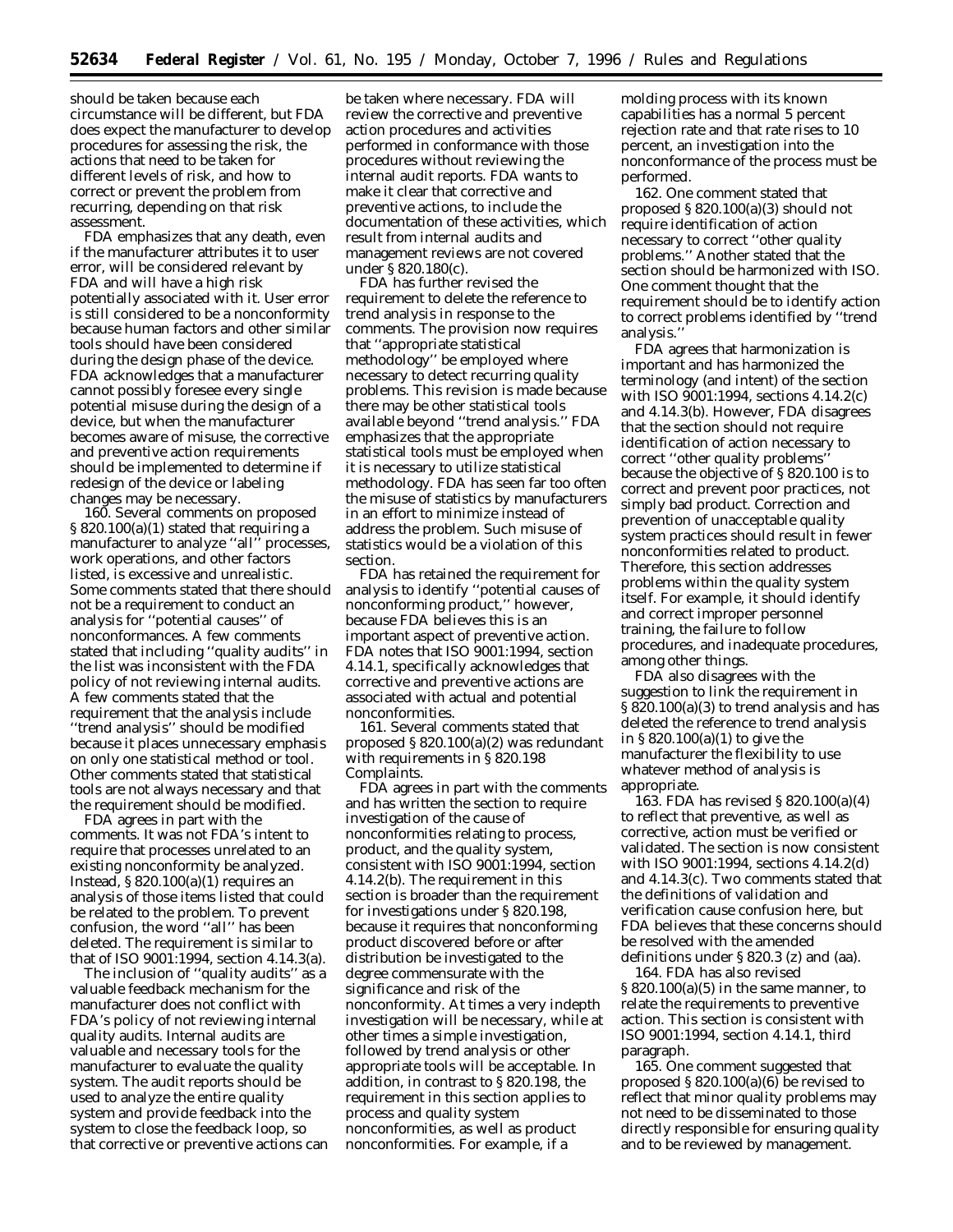FDA agrees in part with this comment. The revised  $\S 820.100$  (a)(6) and (a)(7) require that procedures ensure that information is disseminated to those directly responsible for assuring quality or the prevention of such problems, and provide for submitting relevant information on identified quality problems, as well as corrective and preventive actions, for management review. This revision should address the concern raised by the comment because only certain information need be directed to management. The manufacturer's procedures should clearly define the criteria to be followed to determine what information will be considered ''relevant'' to the action taken and why. FDA emphasizes that it is always management's responsibility to ensure that all nonconformity issues are handled appropriately. This section is now consistent with ISO 9001:1994, section 4.14.3(d).

166. Two comments stated that the records required under § 820.100(b) should be treated as part of the internal audit.

FDA disagrees with these comments because this information is directly relevant to the safety and effectiveness of finished medical devices. FDA has the authority to review such records and the obligation to do so to protect the public health. Comparable information and documentation is reviewed by the FDA under the requirements of the original CGMP, §§ 820.20 (a)(3) and (a)(4) and 820.162. Manufacturers will be required to make this information readily available to an FDA investigator, so that the investigator may properly assess the manufacturer's compliance with these quality system requirements.

## *K. Labeling and Packaging Control (Subpart K)*

#### i. Device Labeling (§ 820.120)

167. Several comments on proposed § 820.162 *Device labeling* stated that the section should be deleted and placed in guidance because it is unnecessary and redundant with requirements under §§ 820.80 and 820.86. A few comments stated that the section should be changed to be the same as that in the original CGMP regulation, under §§ 820.120 and 820.121. Another comment stated that labeling and packaging requirements should be in subpart K of part 820 and handling, storage, distribution, and installation requirements should be in subpart L of part 820 because labeling and packaging functionally occur before distribution and installation.

FDA believes that the section, as written, is consistent with the

requirements in the original CGMP. Section 820.120 relates specifically to labeling and its requirements are in addition to those in both §§ 820.80 and 820.86. Further, FDA believes that the degree of detail in this section is necessary because these same requirements have been in place for 18 years, yet numerous recalls every year are the result of labeling errors or mixups. FDA therefore believes that more, not less, control is necessary.

FDA has reordered the subparts but notes that the handling and storage requirements apply throughout the production process.

168. One comment stated that ''to maintain labeling integrity and to prevent labeling mixups'' should be deleted from the general requirement because the requirements are detailed in the following sections. Other comments stated that all labels need not be affixed to the device and others stated that ''legible and affixed'' may not be appropriate for all implantable devices.

FDA agrees with the comments and has revised the requirements accordingly.

169. A few comments stated that what is now § 820.120(b), ''Labeling inspections,'' should allow automated readers to be used in place of a ''designated individual(s)'' to examine the labeling.

FDA disagrees with the comments because several recalls on labeling have been attributed to automated readers not catching errors. The requirement does not preclude manufacturers from using automated readers where that process is followed by human oversight. A ''designated individual'' must examine, at a minimum, a representative sampling of all labels that have been checked by the automated readers. Further, automated readers are often programmed with only the base label and do not check specifics, such as control numbers and expiration dates, among other things, that are distinct for each label. The regulation requires that labeling be inspected for these items prior to release.

170. FDA has amended § 820.120(b) to add ''any'' to additional processing instructions in response to a comment for clarity. FDA has amended § 820.120(d) to include ''The label and labeling used for each production unit, lot, or batch shall be documented in the DHR'' in response to comments questioning whether the labeling used should be recorded in the DMR or the DHR. FDA also amended § 820.120(e) by adding ''or shall accompany the device through distribution'' and deleting ''itself or its label'' for clarity.

171. A few comments on proposed § 820.165 *Critical devices, labeling* stated that this section should be deleted to eliminate any distinction between critical and noncritical devices.

FDA agrees in part and has deleted § 820.165, but has added the requirement on control numbers to § 820.120(e).

#### ii. Device Packaging (§ 820.130)

172. Two comments on proposed § 820.160 *Device packaging* stated that the section should be changed to allow manufacturers to use third parties, if desired, for packaging. Another comment stated that it is very difficult if not impossible to protect from intentional damage, such as tampering.

FDA agrees with the comments and has changed the requirement, now in § 820.130, accordingly. FDA believes, however, that any intentional tampering would not be covered because the requirement states ''during customary conditions.''

## *L. Handling, Storage, Distribution, and Installation (Subpart L)*

## i. Handling (§ 820.140)

173. One comment on proposed § 820.120 *Handling* suggested that the procedures be ''designed to prevent,'' rather than be established to ''ensure that,'' problems delineated in the section do not occur. The comment stated that the word ''prevent'' would add clarity, without compromising the meaning of the sentence. Another comment stated that the handling procedures should apply ''prior to distribution,'' not during ''any stage of handling.'' One comment stated that the requirement does not cover the need for special precautions in handling used devices which may be contaminated, and that this is an important issue covered by ISO/CD 13485.

FDA does not believe that § 820.120, now § 820.140, as written is unclear. The procedures are expected to ensure that mixups, damage, deterioration, contamination, or other adverse effects do not occur. FDA amended the requirement, however, to remove ''any stage of'' so it reads ''during handling.'' The requirement continues to apply to all stages of handling in which a manufacturer is involved, which may in some cases go beyond initial distribution.

The comparable provision in ISO/CD 13485 states, ''If appropriate, special provisions shall be established, documented and maintained for the handling of used product in order to prevent contamination of other product, the manufacturing environment and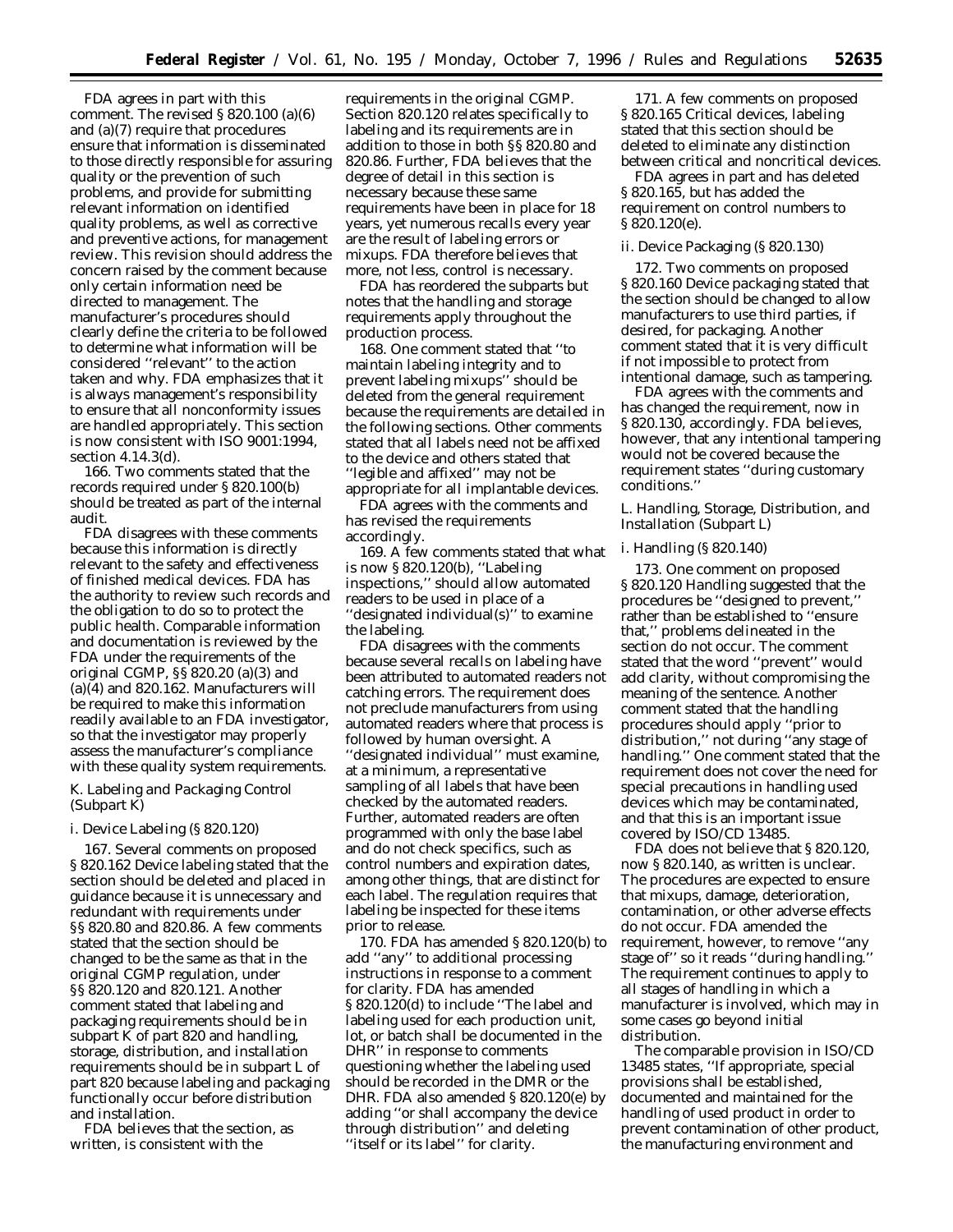personnel.'' FDA agrees with this requirement and has therefore added the term ''contamination'' to §§ 820.140 *Handling* and 820.150 *Storage.*

## ii. Storage (§ 820.150)

174. Two comments stated that proposed § 820.122 *Storage* should be amended to be similar to ISO 9001, and that the rest of the requirements should be deleted and included in a guidance document. One comment stated that the term ''obsolete'' should be deleted because, although a device may no longer be sold, thereby making it obsolete, the components for that device may still be stored for customer support of the existing devices.

FDA agrees that § 820.122, now § 820.150, could be more consistent with ISO 9001 and has revised the section to harmonize with ISO 9001:1994. FDA has not deleted the term ''obsolete.'' FDA understands that a device may no longer be sold, but that parts and subassemblies may still be required for customer support; therefore, those components or subassemblies are not ''obsolete.'' FDA's intent in this requirement is to ensure that only the appropriate product be used or distributed.

FDA has deleted the requirement that control numbers or identifications be legible and visible because it believes the requirement is inherent in § 820.150(a), which requires the manufacturer to establish procedures to prevent mixups. To do this, a manufacturer must ensure that product can be properly identified.

175. A comment stated that restricting access to designated areas through the use of keys, bar code readers, or other means, should be sufficient to meet the intent of the requirement in proposed § 820.122(b), without the need for written procedures for authorizing receipt.

FDA has not deleted the requirement for procedures, now in § 820.150(b), to authorize receipt of product because the agency believes that strict control over product in storage areas and stock rooms results in decreased distribution of nonconforming product. Thus, even where locked storage rooms are utilized, the procedures should detail, among other things, who is permitted access and what steps should be followed prior to removal.

#### iii. Distribution (§ 820.160)

176. A few comments on proposed § 820.124 *Distribution* stated that there are times when ''first in, first out'' inventory procedures may not be in the best interest of the customer. The comments said that especially when

expiration dating is defined and labeled, a ''first in, first out'' system should not be required. The GHTF and other EU comments stated that if a new section ''Contract review,'' similar to ISO 9001:1994, section 4.3 was not added to the regulation, the requirement that ''purchase orders are reviewed to ensure that ambiguities and errors are resolved before devices are released for distribution'' should be added to this section.

FDA agrees with the comments. FDA has amended the requirement in § 820.160 to state that the procedures must ensure that ''expired devices or devices deteriorated beyond acceptable fitness for use'' are not distributed. FDA has also added the sentence on reviewing purchase orders.

177. A few comments on proposed § 820.124(b) stated that class I devices should be exempt, or that the requirement should apply only to critical devices, because all devices do not require control numbers. Other comments stated that the term ''consignee'' should be defined, or the word ''primary'' should be added before ''consignee'' for clarity.

FDA agrees in part with the comments and in § 820.160(b) has added the term ''initial'' before ''consignee'' to make clear that the requirement for maintaining distribution records extends to the first consignee. FDA has retained the word ''consignee'' and notes that it is a person to whom the goods are delivered. FDA has also clarified § 820.160(b)(4) by requiring ''Any control number(s) used.'' Therefore, if the manufacturer is required by § 820.65 to have control numbers, these must be recorded along with any control numbers voluntarily used. Logically, control numbers are used for traceability so they should be recorded in the DHR distribution records. FDA disagrees, however, that the requirement to maintain distribution records should not apply to class I devices. The information required by this section is basic information needed for any class of product in order to conduct recalls or other corrective actions when necessary.

## iv. Installation (§ 820.170)

178. Several comments received on proposed § 820.126, *Installation* stated that not all devices require installation. Several comments on the Working Draft asked that, ''The results of the installation inspection shall be made available to FDA upon request'' be deleted because this was redundant with FDA's access to these documents under § 820.180.

FDA agrees with the first set of comments. As discussed in § 820.1, the installation requirements only apply to devices that are capable of being installed. However, to further clarify the requirements in § 820.170, FDA has made clear that the requirement applies to ''devices requiring installation.'' FDA also agrees that the sentence on document availability is redundant with § 820.180 for all records and has deleted the sentence.

179. Several comments raised the issue of applying the regulation requirements to third party installers.

FDA has rewritten § 820.170. Persons who install medical devices have been regulated under the original CGMP under § 820.3(k) which describes a manufacturer as one who ''assembles or processes a finished medical device,'' and continue to be regulated under this quality system regulation under § 820.3(o). Section 820.152 *Installation* of the original CGMP discussed the manufacturer or its authorized representative and persons other than the manufacturer's representative. This regulation eliminates that terminology. Under the revised requirement in § 820.170(a), the manufacturer establishes installation and inspection instructions, and where appropriate test procedures. The manufacturer distributes the instructions and procedures with the device or makes them available to person(s) installing the device. Section 820.170(b) requires that the person(s) installing the device follow the instructions and procedures described in § 820.170(a) and document the activities described in the procedures and instructions to demonstrate proper installation.

The revised provisions in § 820.170(b) explicitly require that the installation be performed according to the manufacturer's instructions, regardless of whether the installer is employed by or otherwise affiliated with the manufacturer. Section 820.170(b) requires records to be kept by whomever performs the installation to establish that the installation was performed according to the procedures. Such records will be available for FDA inspection. FDA does not expect the manufacturer of the finished device to maintain records of installation performed by those installers not affiliated with the manufacturer, but does expect the third party installer or the user of the device to maintain such records.

FDA believes that making these requirements explicit in the regulation is necessary to ensure that devices are safe and effective, and that they perform as intended after installation. FDA notes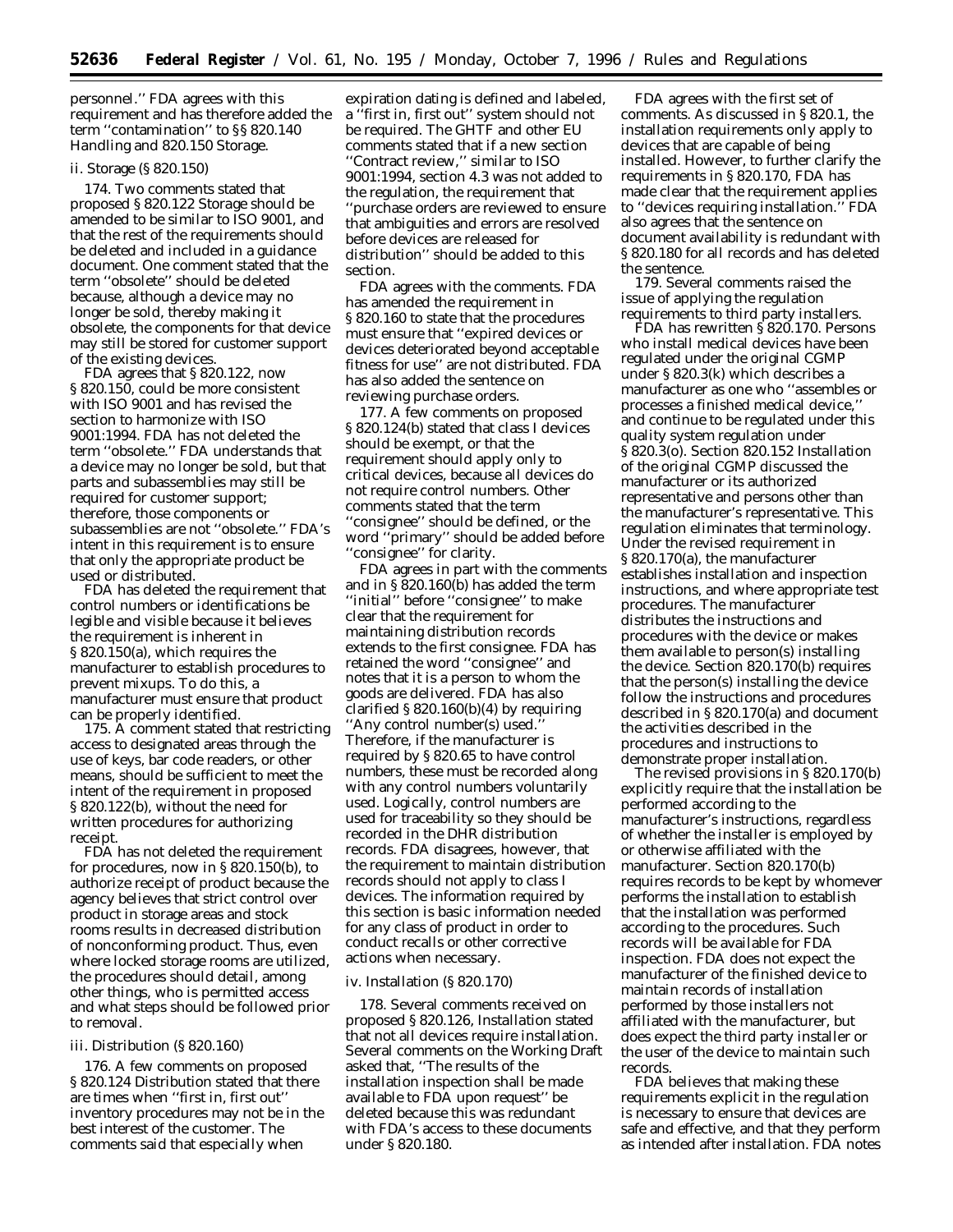again that installers are considered to be manufacturers under the original CGMP regulation and that their records are, and will continue to be, subject to FDA inspections when the agency deems it necessary to review such records.

#### *M. Records (Subpart M)*

#### i. General Requirements (§ 820.180)

180. Several comments under § 820.180 *General requirements* suggested that FDA delete the requirement that records be stored to allow ''rapid retrieval'' because a reasonable time frame should be allowed. One comment stated that the wording of the section needed to be amended to allow records to be located in different places, especially for foreign manufacturers and distributors. Two comments stated that the requirement should be qualified by ''subject to conflicting legal requirements in other countries'' because some countries have ''blocking statutes'' that would prohibit the release of some information. One comment stated that wherever the word ''all'' appeared in the requirements, FDA should remove it.

FDA has rearranged this section, and notes that records must be kept in a location that is ''reasonably accessible'' to both the manufacturer and FDA investigators, and that records must be made ''readily available.'' FDA expects that such records will be made available during the course of an inspection. If the foreign manufacturer maintains records at remote locations, such records would be expected to be produced by the next working day or 2, at the latest. FDA has clarified that records can be kept at other than the inspected establishment, provided that they are made ''readily available'' for review and copying. This should provide foreign manufacturers and initial distributors the necessary flexibility.

FDA has not qualified § 820.180 in response to the comments on the ''blocking statues'' because if manufacturers want to import medical devices into the United States, then they must comply with applicable statutory and regulatory requirements, including part 820. The records section of this regulation is essentially the same as that of the original CGMP and FDA has not found these ''blocking statutes'' to present a problem. Further, countries increasingly realize the importance of a global market, thus FDA does not anticipate this issue to be a problem in the future.

In response to the comment on the term ''all'', FDA notes that where a requirement exists for ensuring that records are maintained in a certain

fashion, a manufacturer must keep *all* records subject to the regulation in that manner. The revised section makes clear that it is ''all records required'' by the regulation to which the section's requirements pertain.

181. A few comments on § 820.180(b), ''Record retention period,'' stated that the section should be amended because all quality records may not be tied to a specific device; therefore, such quality records may not need to be maintained over the lifetime of a device. A few comments stated that the retention period requirement is unclear and burdensome, while others stated that the period should be left to the manufacturer to define. One comment suggested the deletion of the requirements related to photocopying records in proposed § 820.180(b) because it is technology that is not necessarily being used.

FDA believes that all records should be retained for a period equivalent to the design and expected life of the device, but in no case less than 2 years, whether the records specifically pertain to a particular device or not. The requirement has been amended to make clear that all records, including quality records, are subject to the requirement. FDA believes this is necessary because manufacturers need all such records when performing any type of investigation. For example, it may be very important to access the wording of a complaint handling procedure at the time a particular complaint came in when investigating a trend or a problem that extends to several products or over an extended period of time. Further, FDA does not believe that allowing the manufacturer to define the retention period will serve the public's best interest with regard to safety concerns and hazard analysis.

In response to the comment on photocopying, FDA has deleted the last two sentences. The agency believes that this requirement is outdated and does not necessarily reflect the technology being utilized today. Section 820.180 requires that records be readily available for inspection and copying by FDA, and FDA will interpret ''copying'' to include the printing of computerized records, as well as photocopying.

182. One comment on proposed § 820.180(c) stated that all quality audit reports should be subject to FDA review and public disclosure. A few other comments stated that for a management representative to certify that ''corrective action has been taken'' would be difficult because some corrective actions are long term and may not be completed at the time of certification.

FDA disagrees with the comment that quality audit reports should be subject to FDA review for the reasons given in the preamble of the original CGMP regulation, published in the **Federal Register** on July 21, 1978 (43 FR 31508), and believes that the disclosure of the audit reports themselves would be counterproductive to the intent of the quality system. FDA has added § 820.180(c), "Exceptions," to address which records FDA, as a matter of policy, will not request to review or copy during a routine inspection; such records include quality audit reports. FDA may request an employee in management with executive responsibility to certify in writing that the management reviews, quality audits, and supplier audits (where conducted) have been performed, among other things. FDA may also seek production of these reports in litigation under applicable procedural rules or by inspection warrant where access to the records is authorized by statute. Again, FDA emphasizes that its policy of refraining from reviewing these reports extends only to the specific reports, not to the procedures required by the sections or to any other quality assurance records, which will be subject to review and copying.

FDA agrees with the comments on the timing of corrective actions and has amended the certification requirement to state ''corrective action has been undertaken.''

## ii. Device Master Record (DMR) (§ 820.181)

183. A few comments on proposed § 820.181 *Device master record* stated that the requirement for a ''qualified'' individual to prepare the DMR should be deleted because it is unclear or redundant with the requirements in § 820.25.

FDA has not deleted the requirement for the DMR to be prepared, dated, and approved by a qualified individual because the agency believes this is necessary to assure consistency and continuity within the DMR. The section is consistent with the original CGMP, § 820.181. FDA has, however, substituted the phrase ''prepared and approved in accordance with § 820.40'' to be consistent with the requirements already in § 820.40 and to eliminate any redundancy.

184. Two comments on § 820.181(a) stated that ''software design specifications'' should not be included in the DMR because these documents will be located in the DHF. Another comment requested that the requirement that the DMR contain ''software source code'' information be amended because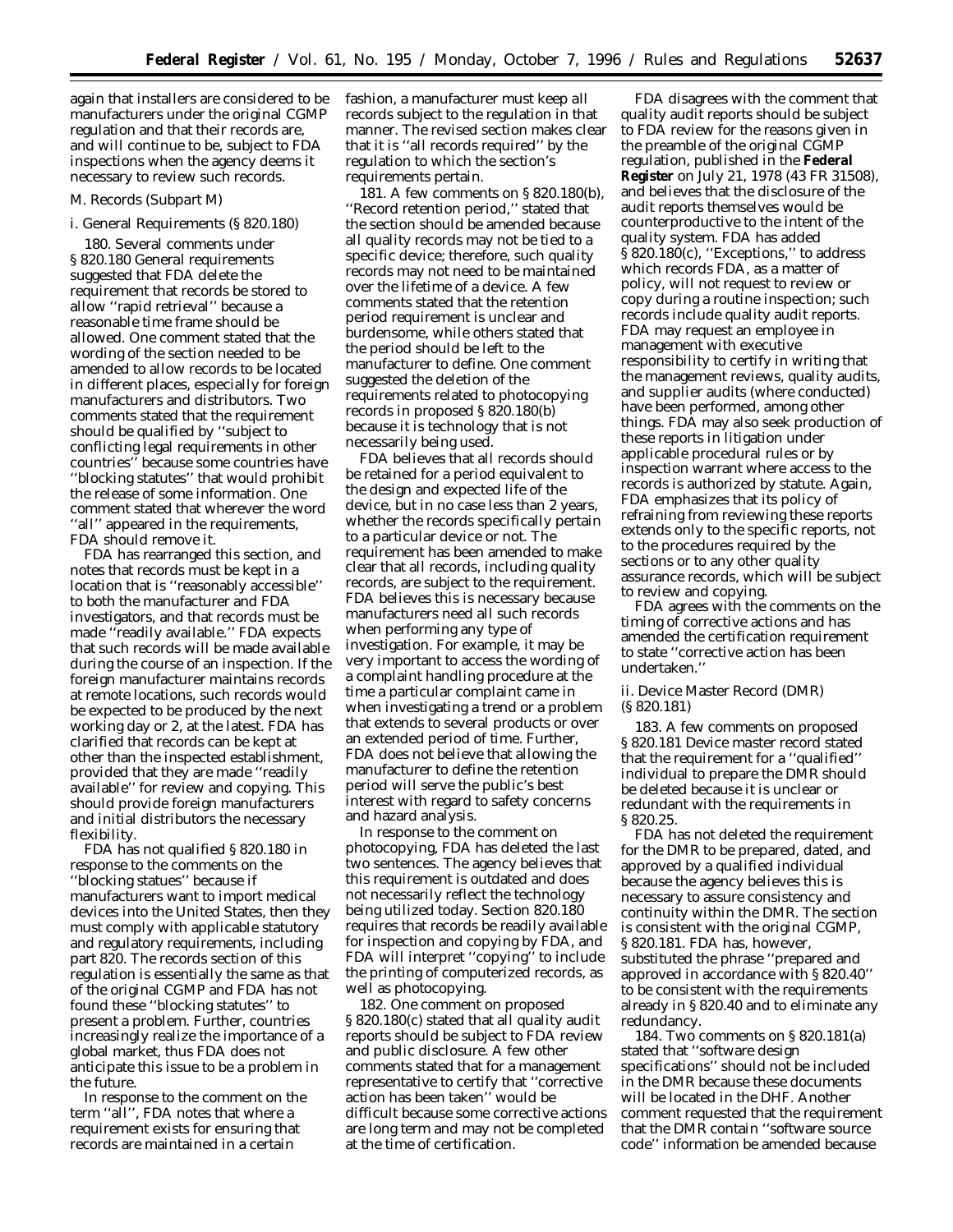source codes for commercialized software will not be available to the device manufacturers. Another comment stated that the source code should not be in the DMR because it will already be in the DHF.

FDA deleted the reference to ''software source code'' because this is already covered with the requirement for ''software specifications.'' The final software specifications should be transferred into production. Therefore, the final software specification for the particular device or type of device should be located or referenced in the DMR, while any earlier version should be located or referenced in the DHF. FDA believes that it is more important for manufacturers to construct a document structure that is workable and traceable, than to worry about whether something is contained in one file as compared to another. The DMR is set up to contain or reference the procedures and specifications that are current on the manufacturing floor. The DHF is meant to be more of a historical file for utilization during investigations and continued design efforts.

185. One comment on § 820.181(c) stated that the DMR should not contain quality system documents, but rather the quality control documents related to the specific device. Three comments stated that validation and verification information belongs in the DHF, not the DMR.

FDA agrees in part with the comments and has revised the section to clarify that the quality records required in the DMR relate to the specific current design, not the more general requirements of the quality system, which are addressed under new § 820.186. However, the comments are incorrect that all validation and verification information is related solely to design. There are requirements for validation and verification pertaining to device processing that may be better kept in the DMR instead of the DHF. The documentation of such verification and validation activities relating to processes that are performed for several different devices or types of devices can be placed or referenced in the location that best suits the manufacturer. Again, it is more important that the manufacturer store and retrieve information in a workable manner, than keep such information in particular files.

186. FDA notes that the regulation contains a few requirements which apply ''where appropriate'' or ''at appropriate stages.'' FDA emphasizes that the procedures that the manufacturer places in the DMR must clearly define the requirements the

manufacturer is following and when particular activities are appropriate. The manufacturer will have failed to comply with the requirements of the section if the procedures simply state that the review or activity occurs at ''appropriate stages.''

The same principle applies for every section of this regulation, which is written to be flexible enough to cover the manufacture of all types of devices. Manufacturers must adopt quality systems appropriate for their specific products and processes. In establishing these procedures, FDA will expect manufacturers to be able to provide justifications for the decisions reached.

## iii. Device History Record (§ 820.184)

187. One comment on § 820.184 stated that labeling should not be required in the DHR because it is already required in the DMR. Another comment stated that some devices have 25 or more labels and that only the primary identification labels are necessary in the DHR. One comment stated the requirement should be amended because it explicitly requires that dates and quantities for each batch be in the DHR, while only implying through the general requirement that the DHR must also contain the batch test data.

FDA agrees that it may not be necessary to include all labeling used in the DHR. However, FDA continues to believe, as it explained in the preamble to proposed regulation published in the **Federal Register** on November 23, 1993 (58 FR 61952 at 61968), that increased control over labeling is necessary due to the many labeling errors resulting in recalls. Therefore, FDA has retained a requirement related to labeling in the DHR, but revised it to make it less burdensome. The requirement was amended to ''the primary identification label and labeling'' which is consistent with that contained in the original CGMP regulation, § 820.185. FDA believes that the requirement that the DHR contain the primary label and labeling used for each production unit, coupled with the labeling controls in § 820.120, should help to ensure that proper labeling is used and, hopefully, decrease the number of recalls due to improper labeling.

FDA agrees with the last comment and has added in § 820.184 ''(d) The acceptance records which demonstrate the device is manufactured in accordance with the DMR'' to explicitly state the requirement to avoid any confusion.

188. FDA has deleted the requirement for the DHR to be ''readily accessible and maintained by a designated

individual(s)'' because it believes that the objective of that requirement is met through §§ 820.40 *Document controls* and 820.180 *General requirements.*

FDA has also added ''device identification'' to the requirement under § 820.184(f) because it believes that any identification or control number used should be documented in the DHR to facilitate investigations, as well as corrective and preventive actions. FDA notes that this provision does not add any requirement for identification or traceability not already expressed in §§ 820.60 and 820.65.

#### iv. Quality System Record (§ 820.186)

189. Several comments stated that the regulation should more closely harmonize with ISO 9001:1994. A few comments stated that the regulation should include the requirements for a quality manual. One comment stated that general quality system procedures and instructions should not be required in the DMR because the DMR is device specific, and many quality system procedures are not tied to a particular device.

FDA agrees in part with these comments and has developed new § 820.186 *Quality system record.* This section separates the procedures and documentation of activities that are not specific to a particular type of device from the device specific records.

## v. Complaint Files (§ 820.198)

190. Two comments on proposed § 820.198 *Complaint files* stated that the requirements were very detailed and that much of the language should be placed in a guidance document.

FDA disagrees with the comments. These requirements are essentially the same as the original CGMP requirements under § 820.198, and 18 years of experience with these requirements shows that many manufacturers still do not understand and properly handle complaints. Therefore, FDA believes that the amount of detail in § 820.198 is appropriate and necessary. In an effort to make the requirements more clear, however, the section has been reorganized to better illustrate how complaint information should be handled.

Section 820.198(a) sets forth the general requirement for establishing and maintaining a complaint handling procedure and includes a few items that the procedure needs to address. Section 820.198(b) discusses the initial review and evaluation of the complaints in order to determine if complaints are ''valid.'' It is important to note that this evaluation is not the same as a complaint investigation. The evaluation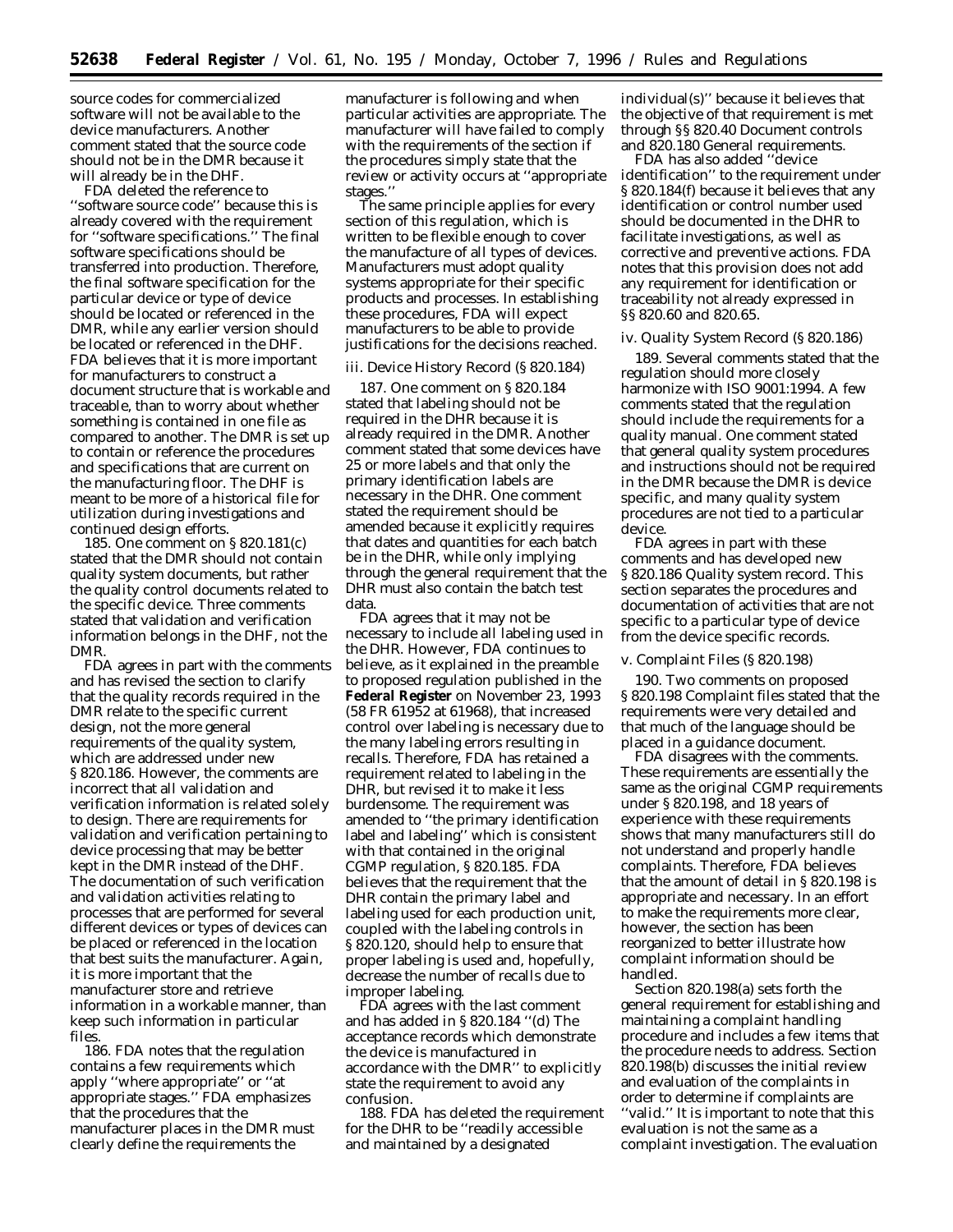is performed to determine whether the information is truly a complaint or not and to determine whether the complaint needs to be investigated or not. If the evaluation decision is not to investigate, the justification must be recorded. Section 820.198(c) then describes one subset of complaints that must be investigated, but explains that duplicative investigations are not necessary. In cases where an investigation would be duplicative, a reference to the original investigation is an acceptable justification for not conducting a second investigation. Section 820.198(d) describes another subset of complaints that must be investigated (those that meet the MDR criteria) and the information that is necessary in the record of investigation of those types of complaints. Section 820.198(e) sets out the type of information that must be recorded whenever complaints are investigated. The information described in § 820.198 (e)(1) through (e)(5) would most likely be attained earlier in order to perform the evaluation in § 820.198(b). This information need not be duplicated in the investigation report as long as the complaint and investigation report can be properly identified and tied together. Section 820.198 (e)(1) through (e)(5) are considered to be basic information essential to any complaint investigation. If there is some reason that the information described in § 820.198(e) cannot be obtained, then the manufacturer should document the situation and explain the efforts made to ascertain the information. This will be considered to be acceptable as long as a reasonable and good faith effort was made. For example, a single phone call to a hospital would not be considered by FDA to be a reasonable, good faith effort to obtain information. Section 820.198(f) is the same as § 820.198(d) of the original CGMP, where the manufacturing facility is separate or different from that of the formally designated complaint handling unit. In such cases, it is important that the facility involved in the manufacturing of the device receive or have access to complaint and investigation information. In order to give manufacturers the flexibility of using computer or automated data processing systems, the term ''reasonably accessible,'' from § 820.180, is used. Section 820.198(g) is the complaint recordkeeping requirement for distributors. In order to give manufacturers the same flexibility as described in § 820.198(f), FDA has included ''reasonably accessible'' in § 820.198(g).

Throughout § 820.198, when there is reference to the MDR regulation or to the types of events that are reportable under the MDR regulation, this section simply refers to events or complaints that ''represent an event which is required to be reported to FDA under part 803 or 804 of this chapter.''

191. A few comments on § 820.198(a) stated that the section should allow for more than one ''formally designated unit'' to handle complaints, especially for large corporations where it would not be feasible or beneficial for all divisions to have a single complaint handling unit. A few other comments stated that § 820.198(a)(2) on oral complaints should be deleted because it is too subjective.

FDA disagrees with these comments. Large corporations may have different complaint handling units for different product types or different manufacturing establishments. However, there should be only one formally designated complaint handling unit for each product type or establishment. If a corporation chooses to operate with different complaint handling units for products and/or establishments, the manufacturer must clearly describe and define its corporate complaint handling procedure to ensure consistency throughout the different complaint handling units. A system that would allow multiple interpretations of handling, evaluating, categorizing, investigating, and following up, would be unacceptable. Each manufacturer should establish in its procedures which one group or unit is ultimately responsible for coordinating all complaint handling functions.

FDA also disagrees that the requirement that oral complaints be documented upon receipt should be deleted. A December 1986 General Accounting Office (GAO) report entitled ''Medical Devices; Early Warning of Problems Is Hampered by Severe Underreporting,'' (Ref. 11) showed that approximately 83 percent of the hospitals report complaints orally. FDA believes that these oral complaints must be captured in the complaint handling process.

192. FDA, as noted above, has added to § 820.198(c) the phrase ''unless such investigation has already been performed for a similar complaint and another investigation is not necessary'' to clarify that duplicative investigations are not required if the manufacturer can show that the same type of failure or nonconformity has already been investigated.

193. Several comments on proposed § 820.198(b), now § 820.198(d), stated that the evaluation of complaints

pertaining to death, injury, or hazard to health should be removed from this section because it is redundant with the MDR regulation. Several other comments on § 820.198(b) stated that complaints pertaining to death, injury, or hazard to health need not be maintained separately, as long as they are identified.

FDA disagrees that the requirements are redundant, but believes that they expressly state what is expected in the handling of this type of complaint information. The requirements have been moved to a separate section, § 820.198(d).

FDA agrees with the second set of comments and has revised the section to permit such complaints to be ''clearly identified.'' This will give a manufacturer flexibility in choosing a means of ensuring that these types of complaints can be immediately recognized and segregated for purposes of prioritizing and meeting other requirements.

FDA has substituted the term ''promptly'' for the term ''immediately'' to be more consistent with the new MDR regulation timeframes. FDA has also clarified that § 820.198 (d)(1) through (d)(3) are in addition to the information that must be recorded in § 820.198(e).

194. A few comments on proposed § 820.198 (c) and (d) stated that FDA should make clear that some of the requirements will not always be applicable. For example, the comments stated that a record of corrective action cannot be made if such action is not required, and is not taken.

Where corrective action is not necessary and is not taken, it cannot be documented. The section was revised to make that clear. As stated in the preamble to the proposal (58 FR 61952 at 61968), the manufacturer's procedures should clearly identify when corrective action will be taken.

In addition, FDA combined provisions in § 820.198 (c) through (e) to eliminate redundancy and added the requirement that the records include any device identification, as well as control number used, to facilitate corrective and preventive actions. FDA has also deleted the term ''written'' in § 820.198(e) to be consistent with FDA's statements on electronic and computer systems.

195. FDA deleted the requirements in proposed § 820.198(f) in response to comments because it agrees that it is not necessary to repeat the requirements of the MDR regulation in the quality system regulation. Section 820.198(a) requires that all complaints be evaluated to determine whether they are subject to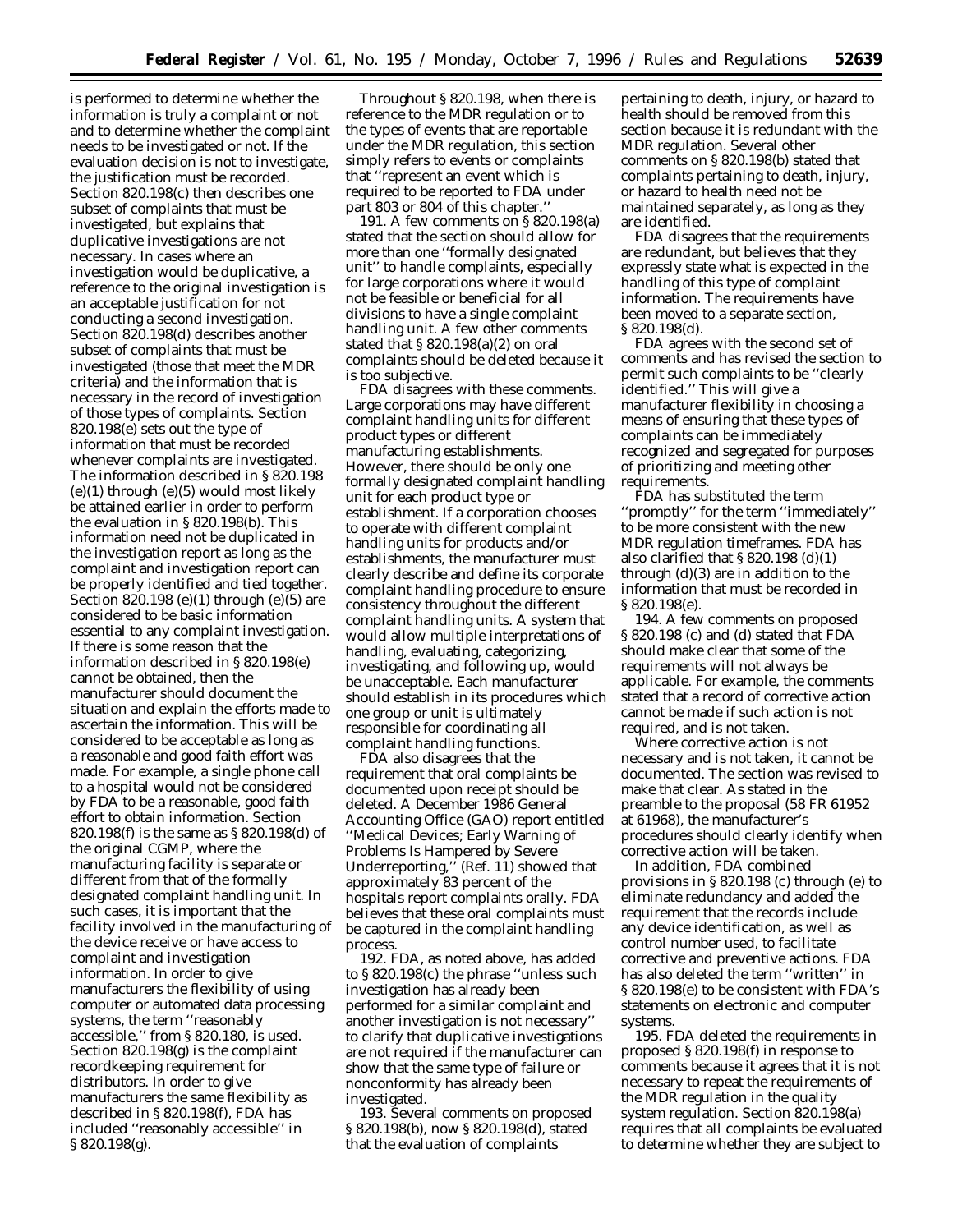the requirements of the MDR regulation under part 803 or 804.

196. A few comments on proposed § 820.198(g), now § 820.198(f), stated that duplicate records are not needed in this age of computer systems, and that the requirement as written would be counterproductive.

FDA agrees with the comments and has rewritten the section to allow the complaints and records of investigation to be reasonably accessible at the formally designated complaint unit and the manufacturing site, where these locations are distinct. A manufacturer's procedures must ensure that the manufacturing site is alerted to complaints concerning devices produced at that site.

197. Several comments on proposed § 820.198(h), now § 820.198(g), stated that the requirement is unnecessary, given that FDA can inspect a foreign manufacturer that imports devices, and is burdensome.

FDA has revised the section to permit the records to be reasonably accessible, similar to § 820.198(f), which should alleviate any burden. However, the agency must have access to these records in the United States.

198. Several comments on proposed § 820.198 (i) and (j) stated that the requirements should be deleted because they are redundant with the MDR requirements in part 803.

FDA disagrees that all of the requirements in § 820.198 (i) and (j) are redundant. The requirement that procedures ensure that complaints are processed uniformly and in a timely manner, and evaluated to determine whether they are reportable under part 803 or 804, has been moved up to § 820.198(a). These are basic requirements for complaint handling. If the complaint is determined to be of the type subject to part 803 or 804, those requirements apply. The requirements of parts 803 and 804 are not repeated in this regulation. FDA has deleted § 820.198(j).

### *N. Servicing (Subpart N)*

199. Numerous comments were received on the servicing requirements that were proposed. Many of these comments dealt with competitive issues between manufacturers that perform or contract out their own servicing and third party service organizations. The comments received, as well as the recommendations from the GMP Advisory Committee, were split on many issues. Therefore in this regulation, FDA has chosen to codify only longstanding requirements for servicing performed by original manufacturers and remanufacturers.

The requirements in § 820.200 are similar to those in ISO 9001:1994, with some supplemental requirements for clarification on monitoring service reports, on the relationship of service reports and complaints, and on the type of information FDA believes is essential in any service report. As described above in the definition section of this preamble, a separate rulemaking will specify and clarify the requirements for third party service organizations.

200. Other comments on proposed § 820.200(a) stated that it is impractical to return a used device to its original specifications because a certain amount of wear and tear should be expected, without detriment to the safety and effectiveness of the device. Several comments on § 820.200(a) stated that the term ''records'' should be replaced by ''reports,'' to be consistent with ISO 9001.

FDA agrees and has revised the requirements in § 820.200(a) to be similar to the requirements in ISO 9001:1994 as recommended by comments at the GMP Advisory Committee meeting to require that the servicing instructions and procedures ensure that the device will meet ''specified requirements'' for the device's intended use. FDA is aware that with use and age, a device may be serviced to function as intended, but may not meet original specifications.

FDA agrees with the comments and has modified the language in § 820.200(b), (c), and (d) to use the term 'service reports.

201. A few comments on proposed § 820.200(b), "Service report evaluation,'' questioned whether full corrective action was necessary for every service report and whether service calls need to be handled as complaints only when there is a death, injury, or hazard to safety.

FDA has rewritten this section into § 820.200(b) and (c) to clarify the agency's intent and to use terms consistent with those used in § 820.198. Section 820.200(b) now states that ''Each manufacturer shall analyze service reports with appropriate statistical methodology in accordance with § 820.100." Full corrective action may not be required for every service report. However, if the analysis of a service report indicates a high risk to health, or that the frequency of servicing is higher than expected, the remainder of the corrective and preventive action elements are applicable, in accordance with the corrective and preventive action procedures established under § 820.100.

Section 820.200(c) provides that when a service report ''represents an event

which must be reported to FDA under part 803 or 804 of this chapter,'' it is automatically considered by FDA to be a complaint that must be handled according to § 820.198. FDA emphasizes that this provision is not intended to limit ''complaints'' to MDR reportable events.

202. FDA has also added in § 820.200(d) the requirements for recording the name of the device, any device identification(s) and control number(s) used, as well as test and inspection data, because FDA believes such documentation in the service report will facilitate investigations. This additional documentation provision does not add any requirement for identification or traceability not already expressed in §§ 820.60 and 820.65. Therefore, § 820.200(d) as amended focuses on the type of information that should be captured on the service report instead of where the information should be sent.

#### *O. Statistical Techniques (Subpart O)*

203. FDA amended § 820.250(a) to be consistent with the requirements in ISO 9001:1994, section 4.20.

204. Several comments on § 820.250(b) stated that the provision as written seems to require the use of sampling plans, and that every manufacturer does not necessarily use sampling plans. Another comment stated that sampling plans are not often used during reviews of nonconformities, quality audits, or complaints, and that these examples should, therefore, be deleted. Two other comments questioned the meaning of ''regularly reviewed.''

FDA's intent was not to require the use of sampling plans, but to require that where they are used, they should be written and valid. Section 820.250 was revised to make that clear. Sampling plans are not always required, but any time sampling plans are used, they must be based on a valid statistical rationale. Further, FDA acknowledges that the most common use of sampling plans is during receiving acceptance, and has deleted the examples. FDA has also clarified the review requirement by stating ''to ensure that when changes occur the sampling plans are reviewed.''

**VI. Summary of Changes From the July 1995 Working Draft to the Final Rule and Rationale**

**Note:** Minor changes to improve grammar, readability, and clarity, as well as changes in terminology and organization for the sake of consistency throughout the regulation, are not listed.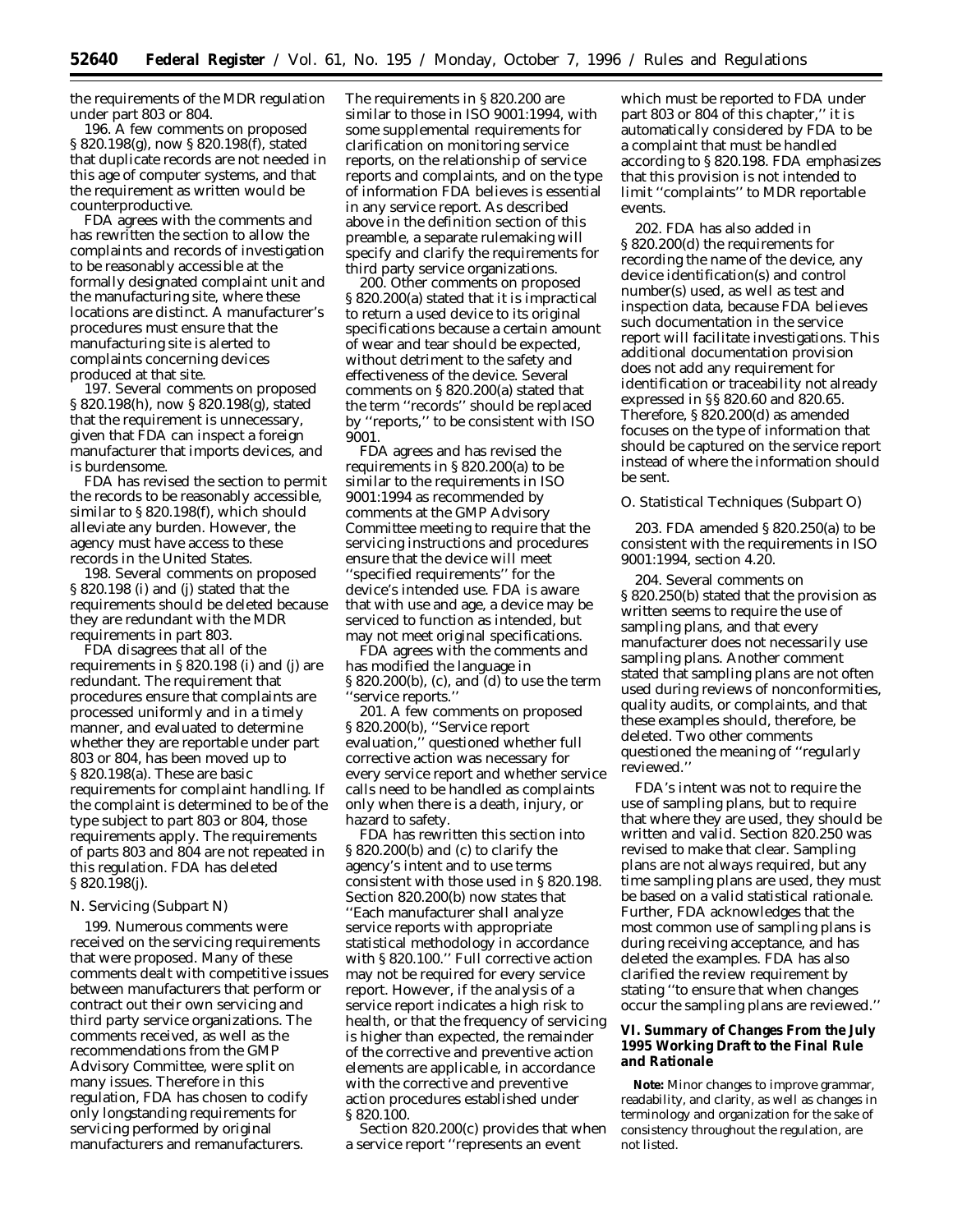## *A. Section 820.1 Scope*

1. Inserted sentence, ''If a manufacturer engages in only some operations subject to the requirements in this part, and not in others, that manufacturer need only comply with those requirements applicable to the operations in which it is engaged'' for further clarification of the scope in response to many comments.

2. Amended sentence on component manufacturers to read, ''This regulation does not apply to manufacturers of components or parts of finished devices, but such manufacturers are encouraged to use appropriate provisions of this regulation as guidance'' as a result of the many written comments and oral testimony at the August and September 1995 meetings.

3. Inserted sentence on how to interpret the phrase ''where appropriate'' in the regulation, as recommended by the GMP Advisory Committee. This sentence is consistent with International Organization for Standards (ISO)/CD 13485— ''Application of Quality Systems to Medical Devices.''

## *B. Section 820.3 Definitions*

4. Amended the definition of *Complaint* by inserting ''after it is released for distribution'' in response to comments for clarification and to harmonize with ISO/CD 13485.

5. Amended the definition of *Component* by deleting ''packaging'' for clarification that every piece of packaging is not necessarily a component, only the materials that are part of the ''*finished, packaged, and labeled device*.''

6. Amended the definition of *Design output* to clarify its relationship with the Device Master Record.

7. Amended the definition of *Design review* to delete ''and propose the development of solutions'' in order to allow the manufacturer the flexibility to determine whom the appropriate person(s) is to propose solutions.

8. Deleted the definition of *End of life* in response to the many written comments and oral testimony at the August and September 1995 meetings.

9. Amended the definition of *Manufacturer* to delete component manufacturers and to remove the terms ''*servicer*'' and ''*refurbisher*.'' The obligations of servicers and refurbishers will be addressed in a separate rulemaking later this year. The terms ''*installation*'' and ''*remanufacturing*'' were added to codify longstanding FDA policy and interpretations of the original CGMP regulation.

10. Amended the definition of *Manufacturing material* in response to comments requesting clarification and separation of examples.

11. Deleted the definition of *Record* to avoid confusion. *Record* will continue to be defined by the act and case law.

12. Removed the definition of *Refurbisher* for reasons discussed in paragraph 28, section V.A. of this document.

13. Inserted the definition of *Remanufacturer* for reasons discussed in paragraph 28, section V.A. of this document, and made the language consistent with that of the 510(k) provision and the PMA amendment/ supplement requirements.

14. Changed the term *Reprocessing* to *Rework* and adopted a definition consistent with ISO 8402 Quality Management and Assurance Vocabulary Standard in response to comments for closer harmonization of terminology.

15. Removed the definition of *Servicing*, and *Servicer* which was proposed to the GMP Advisory Committee, for reasons discussed above.

16. Amended the definition of *Validation* as recommended by the GMP Advisory Committee for further clarity by delineating the terms validation, process validation, and design validation.

17. Amended the definition of *Verification* for further clarity in response to comments and to more closely harmonize with ISO 8402.

#### *C. Section 820.5 Quality System*

18. Deleted the requirements in § 820.5(a) and (b) because these requirements are now found in § 820.20.

## *D. Section 820.20 Management Responsibility*

19. Moved the requirements from § 820.186 and rewrote into new § 820.20(d) and (e) for clarity, better organization, and closer harmonization with ISO/CD 13485.

## *E. Section 820.25 Personnel*

20. Inserted the phrase, ''establish procedures for identifying training needs'' in § 820.25(b) in response to comments to add this requirement and to harmonize with the requirement in ISO/CD 13485.

21. Deleted the sentence in § 820.25 on understanding the ''CGMP requirements applicable to their job function'' to provide manufacturers with the flexibility to appropriately train personnel.

## *F. Section 820.30 Design Controls*

22. Amended the requirements in *Design and development planning* for clarity and to more closely harmonize with ISO/CD 13485.

23. In § 820.30(c), inserted the sentence, ''The procedures shall include a mechanism for addressing incomplete, ambiguous, or conflicting requirements'' in response to comments to add this requirement and to harmonize with the requirement in ISO/CD 13485.

24. In § 820.30(d), deleted the sentence, ''Design output procedures shall ensure that design output meets the design input requirements'' because this was redundant with the requirement in § 820.30(f) *Design verification*.

25. Amended § 820.30(e) *Design review* to clarify that the procedures shall ensure that an independent person is included in design reviews.

26. Section 820.30(f) *Design verification and validation* was split into two paragraphs, (f) *Design verification* and (g) *Design validation* and the requirements were separated between the two paragraphs, in response to many written comments and oral testimony at the August and September 1995 meetings and to improve clarity and consistency with ISO/CD 13485.

27. Amended the requirement for § 820.30(i) *Design changes* to add the phrase ''before their implementation'' due to an inadvertent omission in the July 1995 Working Draft.

#### *G. Section 820.50 Purchasing Controls*

28. Deleted the last two sentences in § 820.50(b) and inserted ''Purchasing data shall be approved in accordance with *§ 820.40*'' because the last two sentences were redundant with the requirements in § 820.40.

#### *H. Section 820.65 Traceability*

29. Substituted the definition of critical device from the original CGMP for the phrase ''where necessary to ensure the protection of the public health,'' in response to many comments requesting clarification as to when traceability is necessary.

30. Added ''where appropriate'' for the traceability of components in response to the recommendation of the GMP Advisory Committee, the written comments, and to harmonize with ISO/ CD 13485.

## *I. Section 820.70 Production and Process Controls*

31. Inserted ''identified and approved" in  $\S 820.70(a)(5)$  before ''representative samples'' to clarify that the samples have to be established and deemed appropriate before they are used as a standard.

32. Substituted in § 820.70(b) ''where appropriate validated according to § 820.75" for "unless inspection and test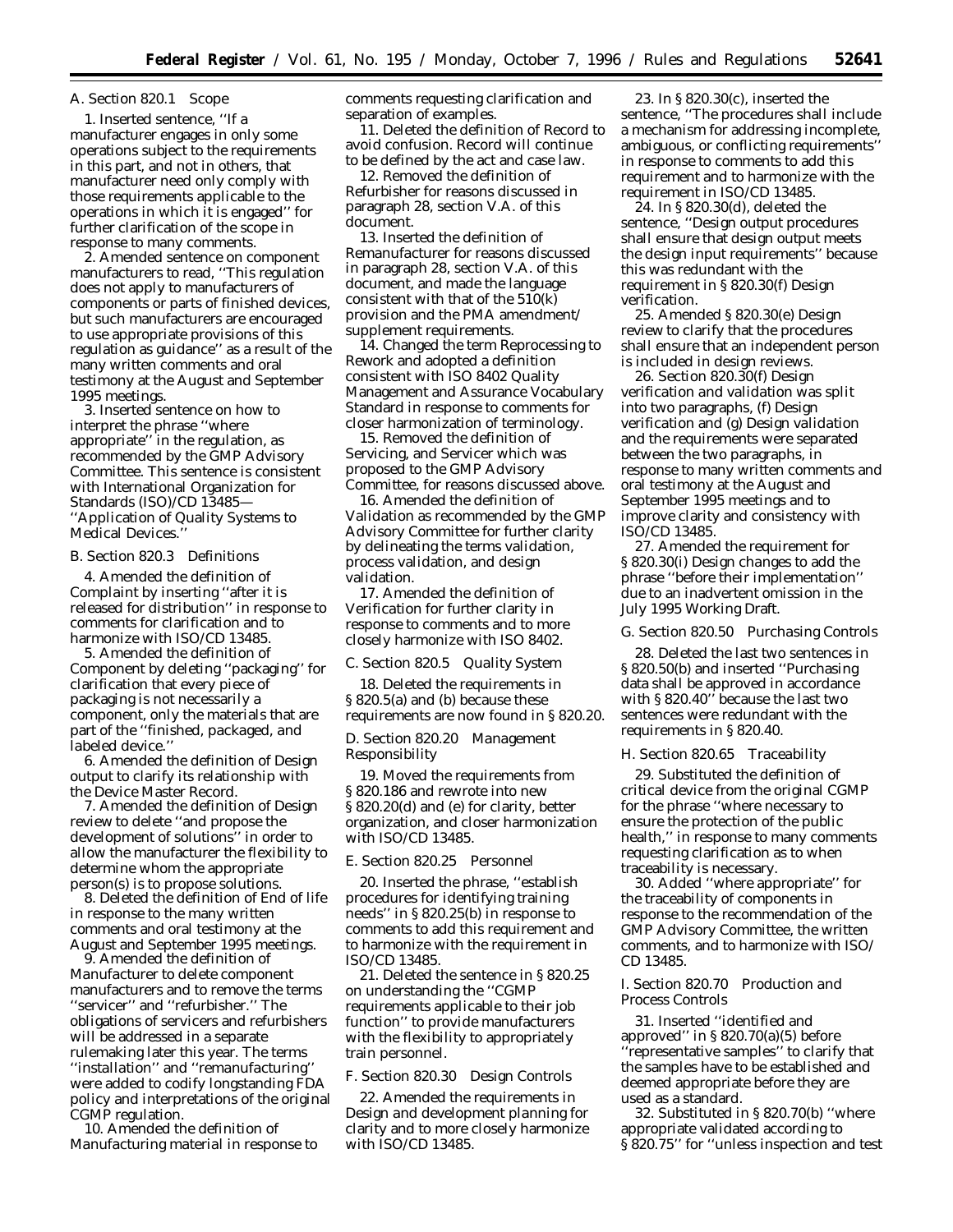fully verifies the results of the changes'' because it was redundant with the requirements set forth in § 820.75.

33. Amended the requirement in § 820.70(c) to apply only ''Where environmental conditions could reasonably be expected to have an adverse effect on product quality,'' in response to comments and to be consistent with the original CGMP requirements.

34. Amended the requirements in § 820.70(d) and (e) to include ''could reasonably be expected to have an adverse effect on product quality'' to consistently qualify when these provisions are appropriate.

35. Amended the requirement in § 820.70(h) to apply only ''Where a manufacturing material could reasonably be expected to have an adverse effect on product quality,'' in response to comments and to be consistent with the original CGMP requirements.

36. Rearranged the wording in § 820.70(i) to clarify "automated data processing systems.''

## *J. Section 820.72 Inspection, Measuring, and Test Equipment*

37. Renumbered § 820.84 as § 820.72 for better organization because *Inspection, measuring, and test equipment* requirements are more appropriate under Subpart G— Production and Process Controls than under Subpart H—Acceptance Activities.

38. Section 820.72(b) ''Calibration standards'' and (c) ''Calibration records'' were reorganized as paragraphs(1) and (2), respectively under paragraph (b) ''Calibration.''

39. Amended § 820.72(b) to include provisions for remedial action to ''reestablish the limits and to evaluate whether there was any adverse effect on the device's quality'' in response to comments which questioned whether this was adequately covered under § 820.100.

40. Section 820.84(d), ''Maintenance,'' is reorganized into § 820.72(a) ''Control of inspection, measuring, and test equipment'' and ''test software'' is deleted because it is considered to be covered under ''electronic inspection and test equipment'' in the general requirement.

#### *K. Section 820.75 Process Validation*

41. Section 820.75(a) is amended for clarity. The phrase ''with a high degree of assurance'' was deleted from the definition of ''Validation'' and added as a requirement under process validation.

42. Section  $820.75(b)(2)$  was amended to state ''where appropriate, the

individual(s) performing the process or the major equipment used'' in response to comments requesting that flexibility be given to the manufacturer to determine when these items needed to be documented.

43. Section 820.75 (c) and (d) were redesignated as paragraphs (b)(1) and (b)(2) for better organization and flow.

44. Section 820.75(c) was added to address comments and concerns on when revalidation activities were necessary.

## *L. Section 820.80 Receiving, Inprocess, and Finished Device Acceptance*

45. Section 820.80(c) was amended to add ''where appropriate'' to reinforce the discussion in the preamble that inprocess testing is not always necessary depending upon the type of device and the manufacturing set-up.

## *M. Section 820.90 Nonconforming Product*

46. Amended the requirement in § 820.90(a) to include, ''The evaluation of nonconformance shall include a determination of the need for an investigation \* \* \*. The evaluation and any investigation shall be documented.'' in response to many written comments and oral testimony at the August and September 1995 meetings on whether every nonconformance had to be investigated.

47. Amended the requirement in § 820.90(b)(1) to read, "Documentation shall include the justification for use of nonconforming product'' in response to several comments confused about the meaning of the term ''concession.''

48. In § 820.90(b)(2), substituted the term ''rework'' for the term ''reprocessing'' for reasons described in the definitions section.

49. Deleted the sentence, ''Reprocessed product shall be clearly identified during reprocessing, and shall be subjected to reevaluation'' in § 820.90(b)(2) because the requirement was redundant with the requirements in §§ 820.60 *Identification* and 820.86 *Acceptance status*.

## *N. Section 820.100 Corrective and Preventive Action*

50. Amended § 820.100(a)(7) to clarify what information is to be submitted to management for review.

### *O. Section 820.120 Device Labeling*

51. Inserted ''where appropriate'' before ''use'' in § 820.120(a) because every device may not have a label directly affixed to the device itself (e.g. implantable devices).

52. Inserted the sentence, ''The label and labeling used for each production unit, lot, or batch shall be documented in the DHR'' into § 820.120(d) in response to comments questioning whether the labeling used should be recorded in the device master record or the device history record.

## *P. Section 820.160 Distribution*

53. Inserted the requirement in § 820.160 "that purchase orders are reviewed to ensure that ambiguities and errors are resolved before devices are released for distribution'' in response to the GHTF comments and other EU comments that the regulation did not address the requirements in ISO 9001, section 4.3, ''Contract Review.''

#### *Q. Section 820.170 Installation*

54. Amended the installation requirements for clarity and deleted the last sentence in § 820.170(b), ''The results of the installation inspection shall be made available to FDA upon request'' because this sentence is redundant with the requirements in § 820.180 for all records.

## *R. Section 820.181 Device Master Record (DMR)*

55. In § 820.181 deleted the phrase ''dated, and signature of the qualified individual(s) designated by the manufacturer'' and inserted ''and approved in accordance with § 820.40'' to be consistent with the requirements already in § 820.40.

56. In § 820.181 deleted the phrase ''and software source code for customized software'' because comments stated that this was already covered with the requirement for ''software specifications.''

#### *S. Section 820.186 Quality System Record (QSR)*

57. Amended the requirement in § 820.186 by adding the sentence,

The QSR shall include, or refer to the location of, procedures and the documentation of activities required by this part that are not specific to a particular type of device(s), including but not limited to the records required by § 820.20. Each manufacturer shall ensure that the QSR is prepared and approved in accordance with  $\S 820.40.$ 

Deleted the requirements in § 820.186(a) through (d) because those requirements are now found in § 820.20. This change was in response to comments and suggestions made by the GHTF for further harmonization with ISO/CD 13485 and for clarity.

## *T. Section 820.198 Complaint Files*

58. In § 820.198 deleted the terminology ''pertaining to death,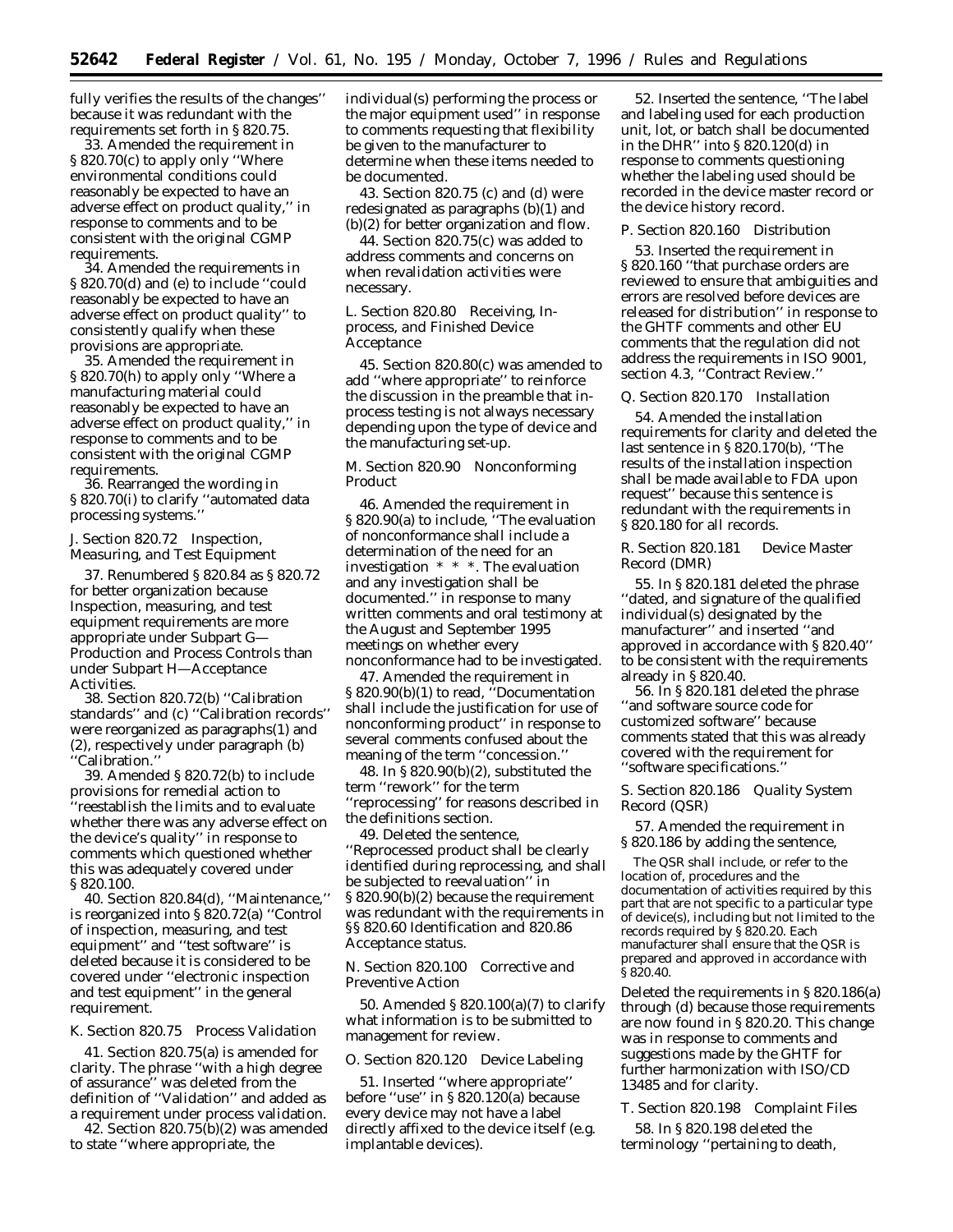injury, or any hazard to safety'' throughout this section and inserted ''an event which must be reported to the FDA under part 803 or 804 of this chapter'' to reference the MDR regulation.

59. Added the phrase ''unless such investigation has already been performed for a similar complaint and another investigation is not necessary'' in § 820.198(c) in response to comments which thought a second investigation was always mandated by this requirement.

60. Amended § 820.198(d) by changing the word ''immediately'' to ''promptly'' to be consistent with the new MDR regulation. Added, ''In addition to the information required by § 820.198(e)," to clarify that an investigation under § 820.198(d) was to include requirements under paragraphs  $(d)(1)$  through  $(d)(3)$  and under paragraphs  $(e)(1)$  through  $(e)(8)$ .

61. Substituted the phrase ''*reasonably accessible*'' for ''*concurrently maintained*'' in § 820.198 (f) and (g) as recommended by the GMP Advisory Committee to clarify FDA's intent of allowing these records to be available in other media forms besides the hard copies which were previously required.

#### *U. Section 820.200 Servicing*

62. Amended § 820.200(a) to adopt language consistent with ISO/CD 13485, which was suggested at the GMP Advisory Committee meeting, in order to clarify the requirement and further harmonize.

63. Deleted the last two sentences in § 820.200(a) on providing information to third party servicers since this industry will be addressed in a separate rulemaking, as discussed above.

64. Section 820.200(d) was amended for clarity and to focus on the service report and what type of information should be captured on the report instead of where the information should be sent.

## *V. Section 820.250 Statistical Techniques*

65. Amended § 820.250(b) by inserting the phrase, ''to ensure that when changes occur the sampling plans are reviewed'' in response to comments for clarification on when the plans needed to be reviewed.

#### **VII. Environmental Impact**

The agency has determined under 21 CFR  $25.\overline{24(a)}(8)$  and (a)(10) that this action is of a type that does not individually or cumulatively have a significant effect on the human environment. Therefore, neither an environmental assessment nor an

environmental impact statement is required.

## **VIII. Intergovernmental Partnership**

The agency has analyzed this rulemaking in accordance with the principles and criteria set forth in Executive Order 12875, ''Enhancing the Intergovernmental Partnership'' and in the Unfunded Mandates Reform Act of 1995 (Pub. L. 104–4). Executive Order 12875 states that no agency or executive department shall issue any regulation that is not required by statute and that creates a mandate upon a State, local, or tribal government unless the Federal Government supplies funds necessary to comply with the mandate, or the agency provides the Office of Management and Budget (OMB) a description of the agency's consultation with affected State, local, and tribal governments, the nature of their concerns, any written communications submitted to the agency by such units of government, and the agency's position supporting the need to issue the regulation containing the mandate. Executive Order 12875 does not apply to this final rule because the regulatory requirements are not generally applicable to government facilities but to finished device manufacturers. The agency notes, however, that the membership of the advisory committee established to review this regulation and make recommendations to the agency on the feasibility and reasonableness of the regulation (GMP Advisory Committee) must include three members who are officers or employees of any State or local government or of the Federal Government, and that in 1995 this committee included two State government representatives and one Federal Government representative.

The agency has also examined the consistency of this final rule with the Unfunded Mandates Reform Act of 1995. The Unfunded Mandates Reform Act requires (in section 202) that agencies prepare an assessment of anticipated costs and benefits before proposing any rule that may result in an annual expenditure by State, local, and tribal governments, in the aggregate, or by the private sector, of \$100 million (adjusted annually for inflation). FDA believes that the private sector expenditures for this rule fall below \$100 million annually but nonetheless, due to uncertainties of these estimates, the agency has prepared for the private sector an assessment of anticipated costs and benefits for the 1993 proposed rule and this final rule as described in section IX. of this document.

## **IX. Economic Impact**

#### *A. Summary*

FDA has examined the impacts of the final rule under Executive Order 12866 and the Regulatory Flexibility Act (Pub. L. 96–354). Executive Order 12866 directs agencies to assess all costs and benefits of available regulatory alternatives and, when regulation is necessary, to select regulatory approaches that maximize net benefits (including potential economic, environmental, public health and safety, and other advantages; distributive impacts; and equity). The agency believes that this final rule is consistent with the regulatory philosophy and principles identified in the Executive Order. As explained in detail below, FDA finds that this final rule has an estimated total annual incremental cost of \$81.9 million to the U.S. industry and an estimated average annual benefit of from \$180 million to \$220 million in lives saved and is economically significant under Executive Order 12866. Consequently, the agency has completed this full regulatory flexibility analysis which demonstrates that this rule is consistent with the principles set forth in the Executive Order and the Regulatory Flexibility Act, and also with the Unfunded Mandates Reform Act as described in section VIII. of this document. This analysis, together with the preamble published in the **Federal Register** and supporting analysis and materials, constitutes a final regulatory flexibility analysis. In addition, this document has been reviewed by OMB as an economically significant regulatory action under Executive Order 12866.

The detailed data for this analysis were developed by Eastern Research Group, Inc. (ERG), under contract to FDA and their two reports: ''Economic Analysis of the Proposed Revisions to the Good Manufacturing Practices Regulation for Medical Devices,'' and ''Addendum to the Final Report'' are on file at the Dockets Management Branch (HFA–305), Food and Drug Administration, 12420 Parklawn Dr., rm. 1–23, Rockville, MD 20857.

The objective of this rule is to reduce the number of fatalities and injuries attributable to defective medical devices. FDA finds that private market incentives do not adequately reduce the risk of design-related device failures because neither physicians nor consumers have all of the information needed to make adequate judgments of product quality and legal tort remedies are slow, inefficient, and extremely costly.

The changes to the CGMP regulation will require manufacturers to extend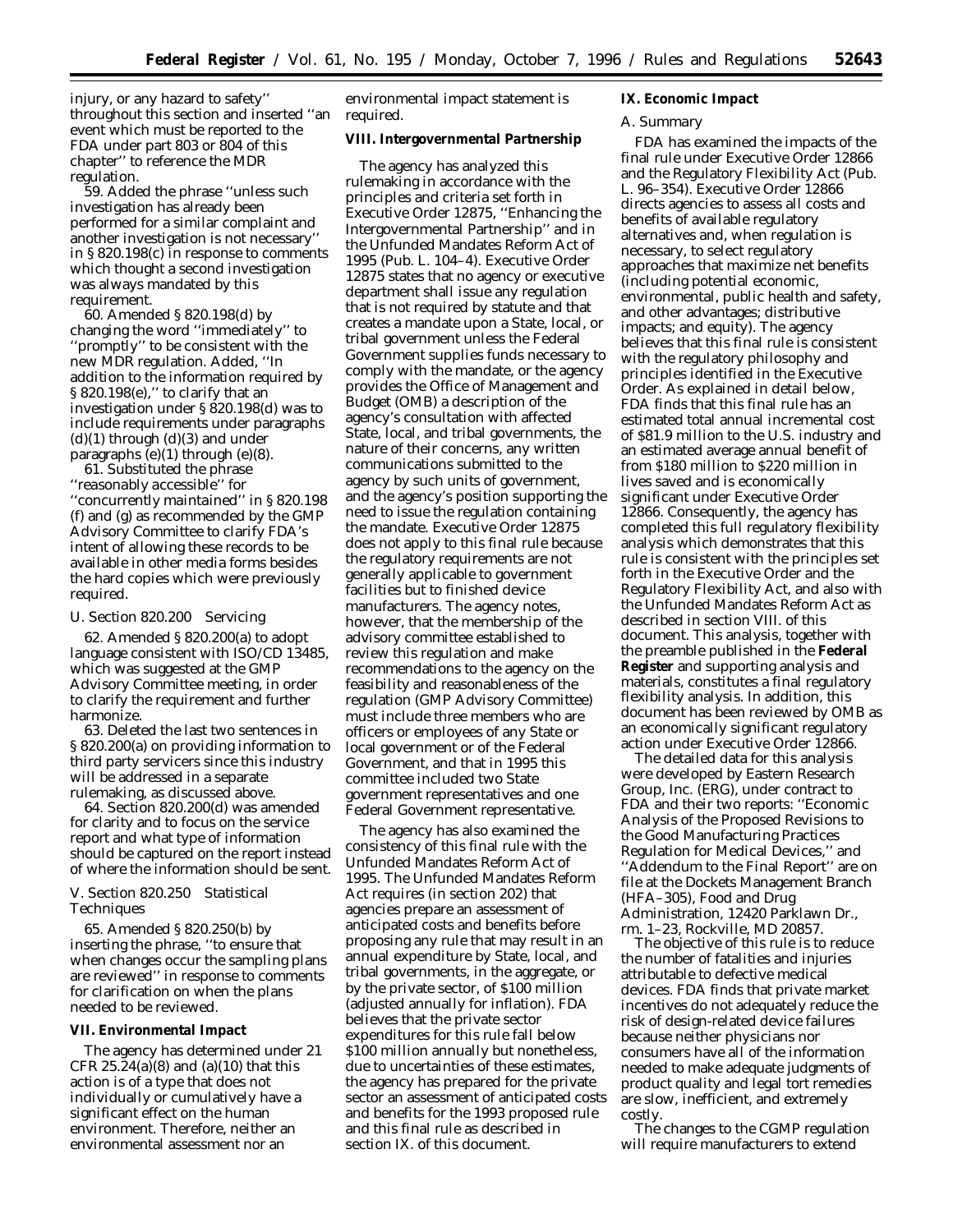their quality systems to include several new areas, such as design and purchasing, and to clarify or expand selected existing requirements. Several of the changes to the regulation make it more consistent with ISO 9001:1994 quality standards. The rule will affect all medical device establishments engaged in the design, manufacture, contract sterilization, and packaging of medical devices.

This analysis presents the costs and benefits of the final CGMP rule and reflects the differences between the proposed and final regulation. The complete methodology and preliminary economic analysis was presented in the November 1993 ERG report, ''Economic Analysis of Proposed Revisions to the Good Manufacturing Practices Regulation for Medical Devices''. While the proposed rule covered component manufacturers, the cost of compliance for such manufacturers was inadvertently omitted from the November 1993 ERG report. However, FDA has decided not to cover component manufacturers, therefore most of the preliminary analysis remains valid (e.g., estimates of labor and resource requirements, level of compliance, and number of firms remain the same for the final analysis, except where noted).

Based on the ERG study, the total annual incremental costs to the U.S. industry of the final CGMP regulation are estimated to be about \$81.9 million. These costs are more than offset, however, by benefits to public health and by economic benefits to the medical device industry. FDA estimates that the benefits to public health will include 36 to 44 fewer deaths and 484 to 677 fewer serious injuries per year, which are attributed to design-related device failures. Studies on the value of a statistical-life have reported estimates ranging from \$1.6 million to \$8.5 million.1 Assuming an economic value of \$5 million per fatality avoided, the monetary value of saving 36 to 44 lives each year will be \$180 to \$220 million. Therefore, the value of the public health benefits of preventing deaths alone easily exceeds the cost of compliance even without estimating benefits from a reduced number of serious injuries. Moreover, additional economic benefits to medical device establishments will result from cost savings due to fewer design-related product recalls, better product quality, and greater productivity. In addition, medical device establishments exporting to the EU will greatly benefit from the harmonization of the CGMP regulation with the ISO 9001:1994 quality standards. Because the EU is adopting ISO 9001:1994 as a basis for its medical device manufacturing quality system, the harmonization of the two quality requirements will eliminate the need for device manufacturers to maintain different quality systems for each market.

FDA supports the international harmonization of standards and regulations governing medical devices and the eventual mutual recognition of CGMP inspections between major device markets. While full achievement of this goal is still in the future, the harmonization of quality standards is an important first step.

FDA believes in a step wise approach toward harmonization and eventual mutual recognition. For CGMP inspections or Quality System Conformity Assessments, these goals comprise four basic steps. First, the harmonization of quality system requirements is a fundamental building block of all future work in this area. FDA believes that by working with the GHTF, specifically Study Group #3 of the GHTF, it has developed a final rule that incorporates the harmonized quality system requirements which are recognized around the world. Second is the harmonization of regulatory auditing or compliance inspections. This work is currently underway in the GHTF in Study Group #4, which has developed one draft document entitled ''Guidelines For Regulatory Auditing Quality Systems of Medical Device Manufacturers,'' expected to be

finalized in 1997. The third step is for harmonization of the policy, interpretation, and regulatory consequences of noncompliance with the quality system requirements in this rule and in counterpart requirements of other countries. Underlying these activities is an ongoing need for confidence building between the parties working towards mutual recognition. FDA believes that this regulation will provide a sound foundation for the goal of mutual recognition of inspections, a goal that will benefit industry, as well as the agency. The Health Industry Manufacturers Association has stated that reciprocity for quality assurance inspections could save the medical device industry millions of dollars as well as provide significant savings to governments.2

For individual establishments, the economic impact of the regulation will depend on a number of factors, such as the level of current compliance, the type of activities performed at the establishment, and the nature of the product. On average, the smaller establishments will bear a relatively greater economic burden.

## *B. Industry Profile*

Firms in the medical device industry are heterogeneous. They vary in size, product type, product and process technology, and rate of new product introductions. There are over 7,000 medical device establishments involved in the production of approximately 4,000 different types of devices (Table 1). Sixty-two percent of these establishments are very small (fewer than 20 employees), while 27 percent are of medium-size (20 to 99 employees), 7 percent are large (100 to 249 employees), and 4 percent are very large (250 or more employees). These size categories were developed to reflect size categories within the medical device industry and differ from the Small Business Administration definition. Under the Small Business Administration definition, over 98% of all establishments would be small.

## TABLE 1.—DISTRIBUTION OF AFFECTED ESTABLISHMENTS BY EMPLOYMENT SIZE

|                       |                    | Employment size <sup>2</sup> |                       |                        |                      |
|-----------------------|--------------------|------------------------------|-----------------------|------------------------|----------------------|
| Type of establishment | Total <sup>1</sup> | Small<br>$(1 - 19)$          | Medium<br>$(20 - 99)$ | Large<br>$(100 - 249)$ | Very large<br>(2250) |
|                       | 5.415              | 3,323                        | 1.414                 | 415                    | 265                  |
|                       | 419                | 257                          | 109                   | 32                     | 20                   |
|                       | 541                | 352                          | 162                   | 27                     |                      |
|                       | 828                | 538                          | 248                   | 41                     |                      |

1Fisher, A.; Chestnut, L.; and Violette, D. (1989). ''The Value of Reducing Risks of Death: A Note on New Evidence.'' *Journal of Policy Analysis and Management, 8* (pp. 88–100).

2 Gilmartin, R.V. (1992). ''The Benefits of

Cooperation for Industry and Regulators Alike: A Global Perspective.'' Presented at the Third Annual Global Medical Device Conference, October 2.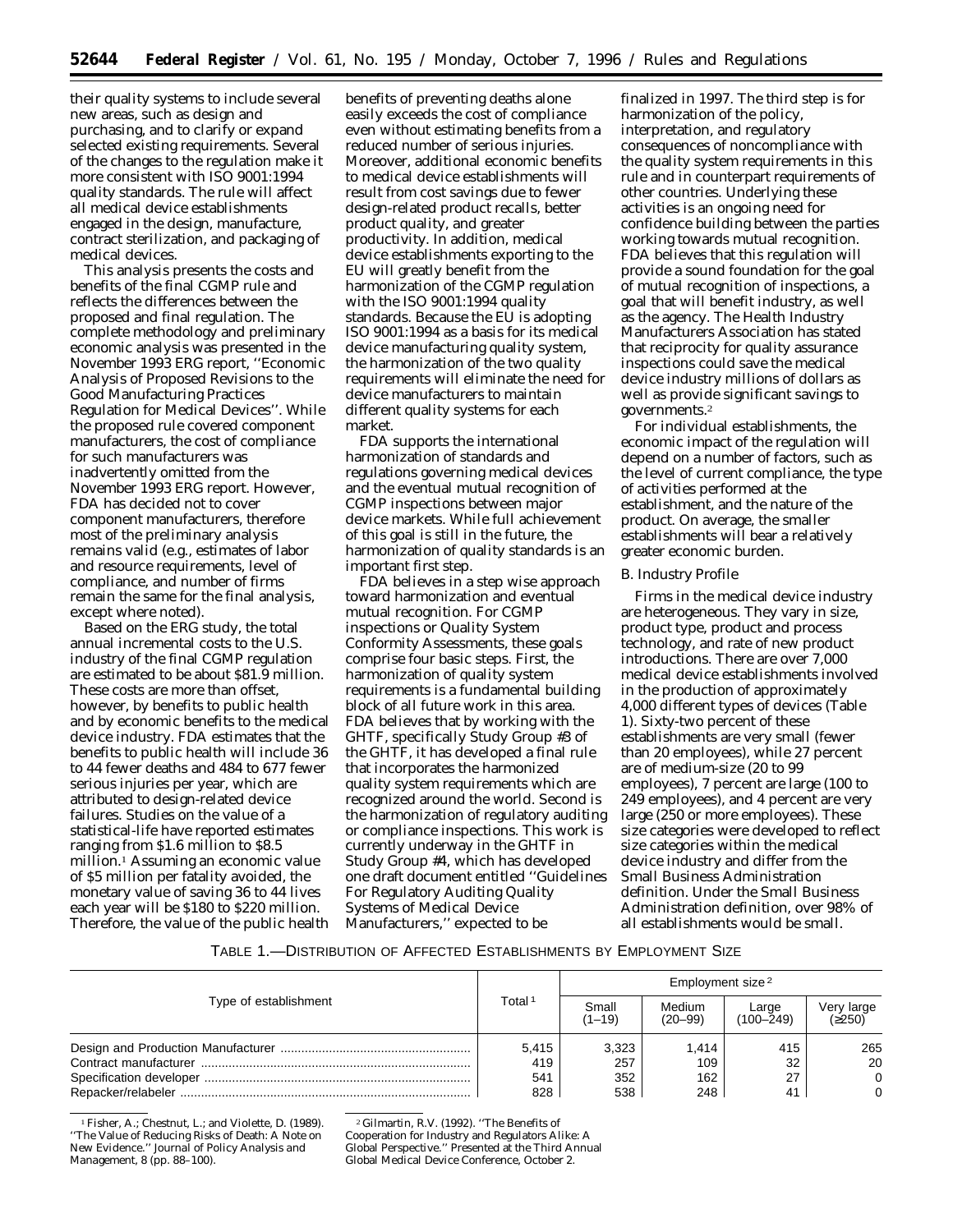|                       |                    | Employment size <sup>2</sup> |                       |                    |                      |  |
|-----------------------|--------------------|------------------------------|-----------------------|--------------------|----------------------|--|
| Type of establishment | Total <sup>1</sup> | Small<br>$(1 - 19)$          | Medium<br>$(20 - 99)$ | Large<br>(100–249) | Very large<br>(≥250) |  |
| Contract sterilizer   | 34                 | 22                           | 10                    |                    |                      |  |
| Total                 | 7,237              | 4.492                        | 1,943                 | 517                | 285                  |  |

## TABLE 1.—DISTRIBUTION OF AFFECTED ESTABLISHMENTS BY EMPLOYMENT SIZE—Continued

1Based on data from FDA's Registration and Listing Branch, 1992, adjusted to reflect 13 percent not required to register and 6 percent exempt from CGMP requirements. 2ERG (1993), Section 3.

## *C. Comments to November, 1993 Proposed Changes to the CGMP Regulation*

A small percentage of the public comments on the November 1993 proposed regulation addressed the economic impact analysis. The majority of these comments made very general, nonspecific observations and therefore cannot be addressed directly. Many of these comments stated that FDA underestimated the regulatory burden that the proposed CGMP regulation would place on medical device manufacturers. Others stated that their companies would expend more than the per establishment estimated costs; some discussed the hiring of additional personnel to address the compliance requirements.

In developing the cost estimates for the 1993 proposal, ERG attempted to describe the labor hours (and associated costs) needed to achieve an acceptable minimum level of compliance with each requirement. These estimates took into account the incremental labor and capital resources that would be needed to progress from the existing compliance level to the new level required by the proposal. For individual establishments, the economic impact of the CGMP regulation would depend on a number of factors, such as the level of current compliance, the type of activities performed, and the nature of the product. Not surprisingly, those establishments that currently undertake relatively few of the activities to be required would incur greater compliance costs than the averages presented.

In the final rule, FDA has eliminated or modified several requirements to give medical device establishments greater flexibility in selecting compliance methods. In general, the words ''where appropriate'' were added to many requirements to make them less prescriptive and allow establishments to determine if or when they are appropriate for their product. For example, in § 820.65 *Traceability,* the final requirement allows the

manufacturer to identify which components require traceability. In addition, many procedures may not need to be changed, only documented. To further minimize compliance costs, FDA intends to provide additional guidance materials. The DSMA currently offers guidance materials and regional seminars on CGMP matters.

## 1. Health Industry Manufacturers Association (HIMA)

HIMA commented that FDA understated the costs for personnel training, maintenance of new systems, documentation revisions, and operational costs.

ERG agrees that it did not fully address the initial training requirements in the cost analysis for the proposed CGMP regulation. New costs for initial training were included in the cost analysis for the final CGMP regulation. However, the existing CGMP regulation requires periodic training of personnel. Therefore no incremental costs for periodic training were estimated.

ERG did not change its cost estimate for quality system maintenance and procedure revisions. Estimates were made for the incremental compliance costs associated with an annual review of each new procedure, but these procedures would be revised only sporadically and probable estimates of their future costs would be small and could not be reasonably quantified.

ERG recognized that companies will incur incremental costs to use new procedures. Although a separate estimate of these operational costs was not made, they were incorporated into the estimates of the individual requirements where applicable.

## 2. Other General Comments

Some manufacturers of low-risk devices and some that have never experienced a product recall or MDR event questioned the merit and benefits of applying design controls to all products. In the proposed and final CGMP regulation, FDA exempted almost all class I devices because the public health benefits gained did not exceed

the costs of implementation. However, FDA believes that all class II and III devices should be covered because their failure could adversely affect public health. Even firms with excellent past records put their consumers at future risk if their design systems are inadequate. ERG estimates that strict compliance to the final CGMP regulation will avert about 43 deaths and over 600 serious injuries per year. In addition, the literature on quality systems consistently states that firms implementing such systems, which begin with design controls, report cost savings in the long-run.

A number of comments argued that the proposed CGMP regulation would slow product innovation and increase health care costs. FDA believes that the gains from improvements in quality control and greater efficiencies will lessen the impact on both innovation and health care costs and will not lower the innovation rate for products with significant medical benefit. Manufacturers will also avoid the costs of most design-related medical device recalls. ERG estimated that designrelated recalls cost industry approximately \$40 million per year. Health care spending overall will also decrease as deaths, injuries and malfunctions from medical device failures decrease.

Some comments suggested that the proposed CGMP regulation would hurt the domestic medical device industry's competitiveness and encourage companies to move their operations to foreign countries. FDA has sought to harmonize the final CGMP regulation with ISO 9001:1994 and ISO/CD 13485. Some comments had stated they would like to see even greater harmonization in the final regulation. The harmonization of regulatory requirements will benefit medical device establishments because they will be able to maintain a single regulatory compliance program. The harmonization of CGMP requirements is also a first step in developing mutual recognition agreements between U.S. and foreign governments. An FDA sponsored survey of innovative medical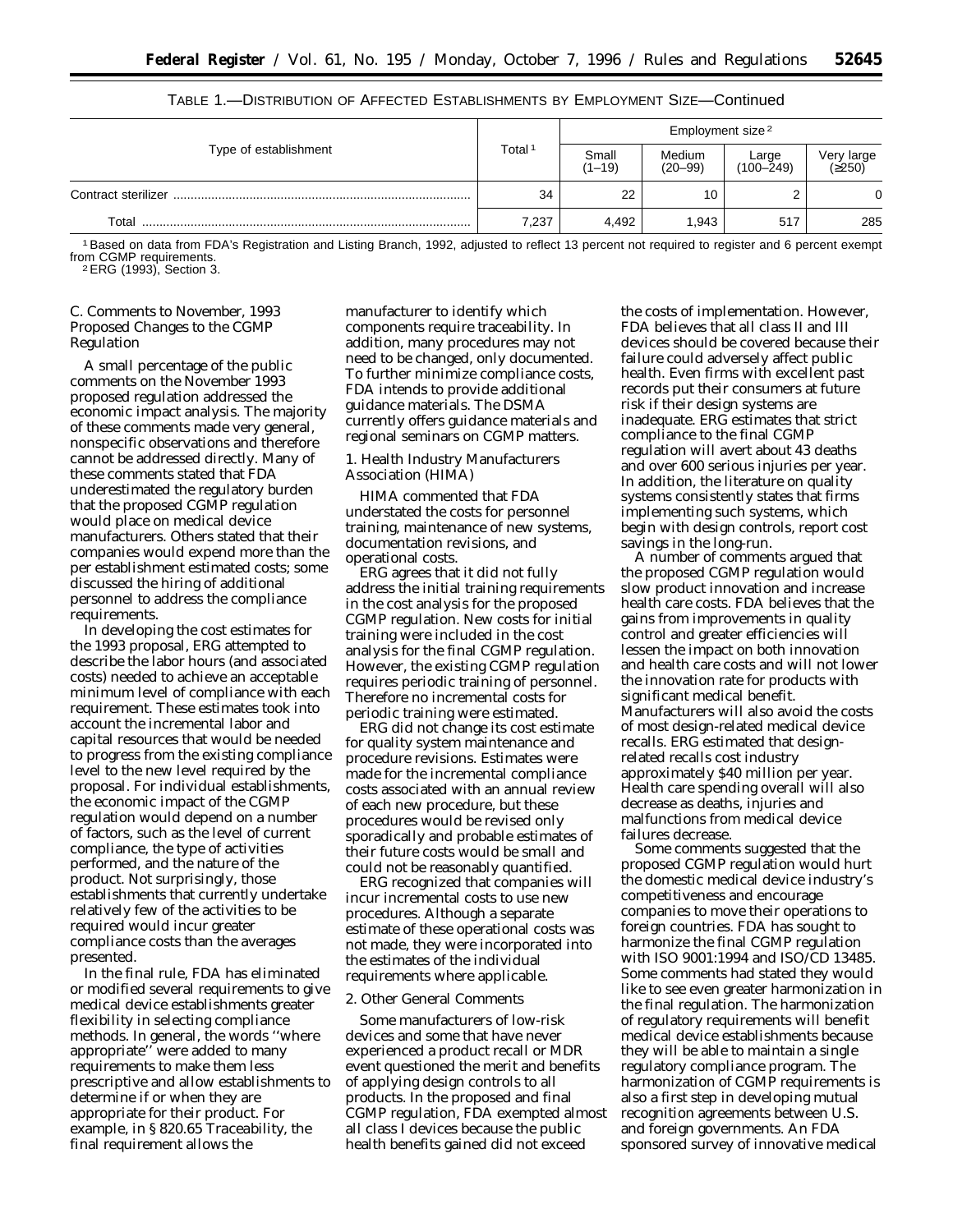device companies found that nearly 65 percent of them sold their products outside the United States, including 40 percent of the small and 70 percent of the medium-sized companies.3 Thus, a majority of firms should benefit from harmonization efforts. Since foreign firms exporting their products to the United States must comply with the U.S. CGMP regulation, they will incur essentially the same incremental costs to comply with the final CGMP regulation as domestic establishments.

## 3. Small Business Concerns

Some comments representing small businesses were concerned about the increase in procedural and documentation requirements. The procedures and paperwork requirements will be simpler for small medical device establishments relative to larger firms. Further, small businesses can reduce compliance costs by using FDA guidance and training materials, industry-generated guidance, and other technical assistance that is available. FDA is preparing an extensive range of technical support regarding the final CGMP regulation, including guidance documents, workshops, and other materials and presentations.

Several small businesses argued that the regulatory costs fall disproportionately on small business, hindering industry growth. The regulatory requirements apply equally to whoever is designing and developing new devices. However, the vast majority of firms are small and medium in size and these firms are least likely to have such design control procedures already in place. As a result, their incremental costs may be higher. Nevertheless, because procedures reflect the complexity of the processes they guide, small and medium-sized establishments should incur proportionately lower gross compliance costs for those activities than larger establishments.

## 4. Section 820.22 Quality audit

Some comments believed that requiring quality audits to be performed by individuals without direct responsibility for the matters being audited poses a severe burden for small business. This requirement is already present in the original CGMP regulation and thus was not addressed in the economic analysis of the final regulation.

5. Section 820.25 Personnel

Comments stated that the requirement to maintain files on consultants was

onerous and interfered with manufacturers' selection processes. FDA modified this requirement and moved it to § 820.50 *Purchasing,* in the final CGMP regulation. Companies will now be required to verify that consultants meet specified requirements and define the type and extent of control they will exercise over them. The incremental compliance costs were judged to be negligible.

## 6. Section 820.30 Design control

Comments believed that the requirement stipulating that devices be sampled from three production runs before a device is released for routine distribution was too prescriptive and burdensome. FDA has modified the requirement in the final rule to require design validation of initial production units, lots, or batches, or their equivalent. This modification should give manufacturers greater flexibility in implementing this requirement.

Some comments from small businesses were critical of the requirement that independent personnel perform design reviews and stated that they will have to hire outside engineers for this task. In the final rule FDA allows greater flexibility and states that the independent personnel can be individual(s) who do not have direct responsibility for the design stage being reviewed. Thus, staff personnel (including engineers working on other components of the device and nonengineering personnel) can perform design reviews.

## 7. Section 820.40 Document control

Some comments believed that the cost of implementing documentation systems and other paperwork was understated. However, ERG's estimates included the incremental compliance costs for formalizing a written document control procedure and ERG considered paperwork requirements in its estimation. The final rule also extends document control requirements to the design phase and cost estimates for these requirements were added to the economic assessment.

Most companies consider document control procedures to be essential and have realized some benefits from such procedures, typically in the form of efficiency gains and avoided documentation mixups. These potential benefits were not quantified.

#### 8. Section 820.50 Purchasing control

Comments questioned the need to establish the quality of materials purchased from long-established suppliers or from new suppliers of small quantities of components. Historical

records, however, even for suppliers of small quantities, can be used to assess a supplier's quality. Supplier audits are not mandated in the CGMP regulation, but may be a useful tool in assessing a supplier's capabilities. Cost estimates for auditing from one- half to four new suppliers per year for small to very large establishments were included in the economic assessment.

9. Section 820.80 Receiving, inprocess, and finished device acceptance

One comment believed that requiring manufacturers to retain the quantitative results of testing was excessive. The final rule stipulates that ''the results'' of acceptance activities are to be recorded, but does not specify that all quantitative results must be recorded. Because this requirement is consistent with current industry practices, incremental costs were not assigned to this section.

## 10. Section 820.90 Nonconforming product

Comments noted that identifying a product as ''reprocessed'' has a negative impact on sales. (FDA now uses the term ''reworked''.) This language was revised in the final rule to clarify that reworked devices need to be identified as such at the manufacturing facility to avoid mixups. No costs were estimated for this requirement.

#### *D. Industry Costs*

ERG estimated the total annual incremental cost of the final rule at \$81.9 million. This includes \$9.5 million in one-time costs that were annualized over 5 years at a 10 percent discount rate. Table 2 lists the most costly of the new requirements.

Costs were based on the incremental tasks each manufacturer must perform to achieve compliance. ERG retained most of the methodology and data from the proposed rule to estimate the costs of the final rule. Where applicable, costs were estimated for additional or changed final requirements. Also, the distribution of costs across establishment size was modified to reflect new information on the rate of product innovation.4 The rates of innovation per year used for this analysis are: 0.4 percent for small, 1.3 percent for medium-sized, 2.6 percent for large, and 6.5 percent for very large establishments.

<sup>3</sup>ERG (1994). *FDA Survey of Establishments Introducing New Medical Devices.* (Task Order 3, Contract No. 223–91–8100.)

<sup>4</sup>ERG (1994). *FDA Survey of Establishments Introducing New Medical Devices.* (Task Order 3, Contract No. 223–91–8100).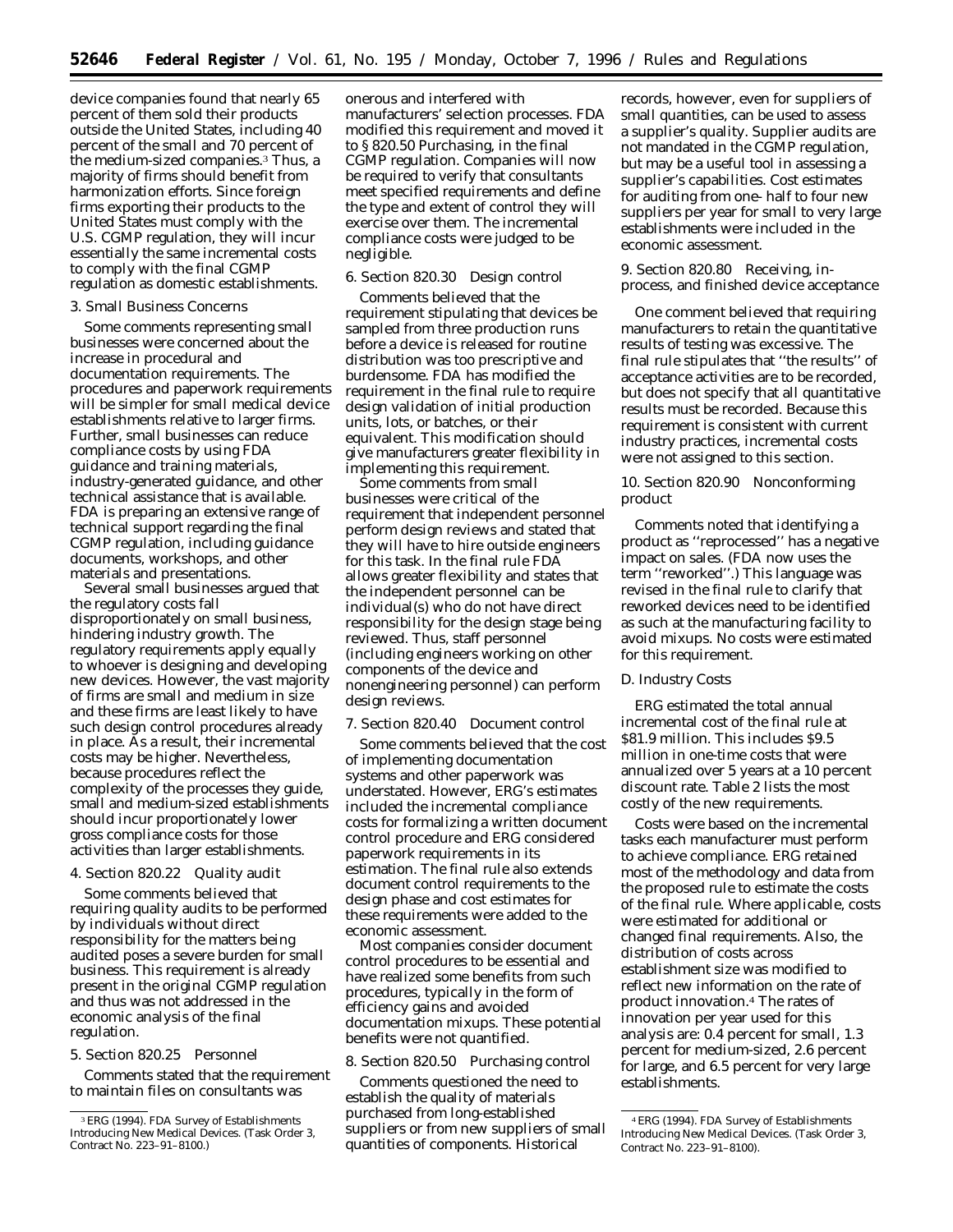| TABLE 2.-TOTAL COMPLIANCE COSTS, BY MOST COSTLY INCREMENTAL TASKS |  |
|-------------------------------------------------------------------|--|
|-------------------------------------------------------------------|--|

[\$ millions]

|                   |              |       | Annual   |            |
|-------------------|--------------|-------|----------|------------|
| Incremental tasks | annualized 1 | Labor | Nonlabor | annualized |
| Design Controls:  |              |       |          |            |
|                   | NA.          | 18.2  | 27.4     | 45.6       |
|                   | NA           | 6.2   | ΝA       | 6.2        |
|                   | NA           | 4.0   | NA       | 4.0        |
|                   | NA.          | 1.2   | NA       | 1.2        |
| Other:            |              |       |          |            |
|                   | 0.5          | 4.7   | ΝA       | 5.2        |
|                   | 0.6          | 1.9   | 0.9      | 3.4        |
|                   | NA           | 2.2   | NA       | 2.2        |
|                   | NA.          |       | NA       | 1.1        |
|                   | 8.4          | 4.6   | 0.0      | 13.0       |
|                   | 9.5          | 44.1  | 28.3     | 81.9       |

1One-time costs annualized over 5 years at discount rate of 10 percent.

NA=Not Applicable.

Note: Totals may not add due to rounding.

Source: ERG (1996), Section 4.

The great majority of costs for all size establishments will be associated with the establishment of design controls for new products. Therefore, the more innovative establishments will experience greater compliance costs than the less innovative establishments. The estimated annual design control costs total \$57.5 million, which represents 70 percent of the total annual incremental costs of compliance. The most costly task within the design control category is design verification (\$45.6 million), which includes design validation. Other costly tasks are design review (\$6.2 million), which encompasses conducting and documenting design reviews; design changes (\$4.0 million), which includes documenting and maintaining design change procedures; and design and development planning (\$1.2 million), which includes documenting and maintaining plans for device design and

development. The requirement for extending the quality system audit (\$5.2 million) and the evaluation of suppliers and contractors (\$3.4 million) are also relatively high cost items.

The estimated total cost of compliance for the final rule (\$81.9 million) is \$2.6 million less than the estimated cost of the November 1993 proposed rule (\$84.5 million). Some cost increases were due to added requirements for increased documentation. However, these cost increases were offset partly by a decrease of \$0.5 million from the modification of some requirements (e.g. §§ 820.65 *Traceability* and 820.160 *Distribution*). The remaining changes resulted from changes in assumptions or new information about cost and compliance rates in design control and supplier audits and from new information regarding product innovation rates across establishment size.

The projected average cost per establishment (see Table 3) varies substantially across industry sectors and establishment size categories. As expected, the average incremental costs are largest for establishments that design medical devices: design and production manufacturers and specification developers. For these two sectors, the average per establishment costs are \$15,994 for design and production manufacturers and \$14,767 for specification developers. Actual per establishment costs will vary substantially depending on the product type, design complexity, innovation rate, and level of design control currently in place. The average incremental costs for the other three sectors are significantly lower: \$3,554 for contract manufacturer, \$1,995 for repacker/relabeler, and \$2,040 for contract sterilizer.

TABLE 3.—AVERAGE TOTAL ANNUALIZED 1 COSTS PER ESTABLISHMENT BY TYPE AND SIZE

[Dollars]

| Establishment type | Small (1-19) | Medium<br>$(20 - 99)$ | Large<br>$(100 - 249)$ | Very large<br>(2250) | All    |
|--------------------|--------------|-----------------------|------------------------|----------------------|--------|
|                    | 11.085       | 25.800                | 22.748                 | 12,258               | 15,994 |
|                    | 9.927        | 24.052                | 20,583                 | <b>NA</b>            | 14.767 |
|                    | 2,357        | 4,027                 | 5.802                  | 10.678               | 3.554  |
|                    | 1.471        | 2.588                 | 3.969                  | <b>NA</b>            | 1.995  |
|                    | 1,491        | 2,621                 | 3.999                  | <b>NA</b>            | 2.400  |

1One-time costs annualized over 5 years at a discount rate of 10 percent.

NA=Not Applicable.

Source: ERG (1996), Section 6.

Because average current compliance rates tend to vary directly with establishment size and there are

relatively few large and very large establishments (7 and 4 percent of all medical device establishments,

respectively), the largest share of the costs are incurred by small establishments, \$35.2 million (43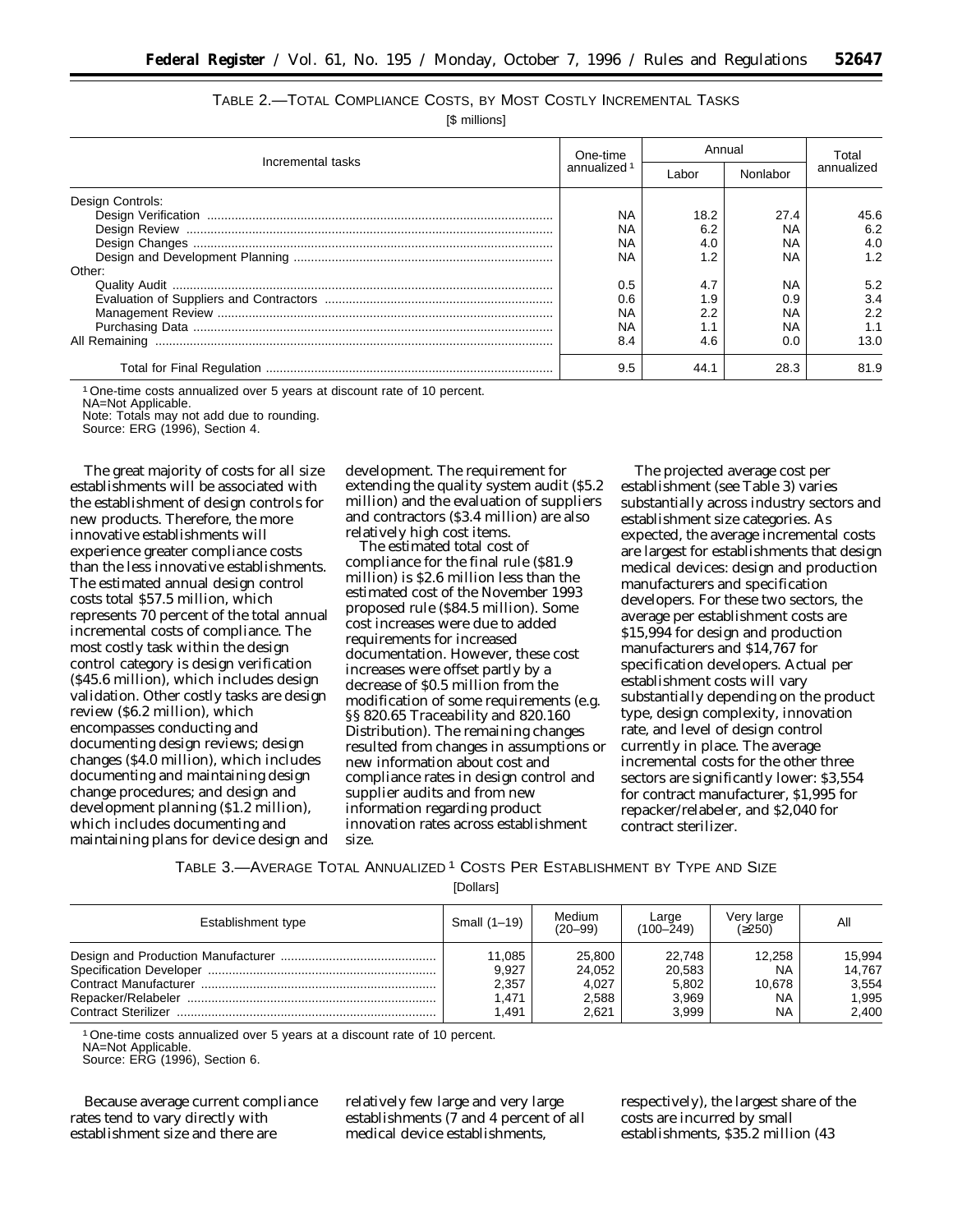percent) and medium-size establishments, \$34.5 million (42 percent), while the smallest share is incurred by very large establishments, \$3.4 million (4 percent) (see Table 4).

## TABLE 4.—TOTAL ANNUALIZED COSTS BY SIZE CATEGORY

[\$ millions]

| Establishment size<br>annualized <sup>1</sup> |     | Annual |          | Total      |  |
|-----------------------------------------------|-----|--------|----------|------------|--|
|                                               |     | Labor  | Nonlabor | annualized |  |
| Small (1-19)                                  | 4.9 | 18.2   | 12.1     | 35.2       |  |
| Medium (20-99)                                | 3.0 | 18.2   | 13.3     | 34.5       |  |
| Large (100-249)                               | I.C | 5.     | 2.8      | 8.8        |  |
| Very large $(≥250)$                           |     | 2.6    | 0.1      | 3.4        |  |
| All establishments                            | 9.5 | 44.1   | 28.3     | 81.9       |  |

1One-time costs annualized over five years at discount rate of 10 percent. Note: Totals may not add due to rounding.

Source: ERG (1996), Section 4.

## *E. Benefits From Proposed Changes to the CGMP Regulation*

ERG used the methodology and data from the proposed rule to estimate the benefits of the final CGMP regulation. Adjustments to the number and distribution of MDR's were made based on updated numbers of closed cases. Also, more reliable estimates of industry savings from avoided design-related recalls were incorporated.

The changes to the CGMP regulation will provide public health benefits to medical device users and economic benefits to the medical device industry. Based on its review of medical device recalls over the 4-year period 1988 to 1991, FDA has estimated that 30 percent of all medical device product recalls are due to inadequate design controls. It is extremely difficult to judge how many

of these recalls could reasonably have been avoided, but ERG judged that a majority would have been prevented if manufacturers had fully implemented the CGMP design control requirements.

1. Public Health Benefits

ERG used the MDR database to estimate the public health benefits of the final CGMP regulation. There were over 41,600 MDR's submitted to FDA in 1991; 97 percent of these MDR's are closed (i.e., a review of the case is completed). Of these closed cases, FDA determined that 9.3 percent of the fatalities and 12.4 percent of the serious injuries were due to device failures. The bulk of the remaining incidents were due to user problems, but also include cases where cause could not be clearly established. To estimate the total

number of deaths and serious injuries for 1991 by cause, the 1988–1991 averages of device recalls were used. To estimate the number of deaths and serious injuries due to design-related causes, ERG assumed that the percent of MDR's that were design-related was the same as that for recalls (30 percent).<sup>5</sup> Based on these assumptions, medical devices contributed to an estimated 49 fatalities and 663 serious injuries in 1991 due to design-related problems in class II and III devices (see Table 5). To correct for the substantial under reporting of MDR's, ERG made an upward adjustment in the number of MDR's of 20 percent for fatalities and 40 percent for serious injuries. The number of estimated fatalities adjusted for underreporting of MDR's would be 59, with 929 serious injuries.

TABLE 5.—NUMBER OF DESIGN-RELATED REPORTS AND ESTIMATED AVOIDED DEATHS AND SERIOUS INJURIES

| <b>Fatalities</b> |           |       | Serious Injuries |           |        |
|-------------------|-----------|-------|------------------|-----------|--------|
| Class II          | Class III | Total | Class II         | Class III | Total  |
| 555               | 475       | 1.030 | 4,391            | 11.794    | 16,185 |
| 105               | 59        | 164   | 330              | 1.881     | 2.211  |
| 32                | 18        | 49    | 99               | 564       | 663    |
| 23                | 13        | 36    | 72               | 412       | 484    |
| 38                | 21        | 59    | 139              | 790       | 929    |
| 28                | 15        | 43    | 101              | 576       | 677    |

1Assumes 30 percent of device-related MDR's are design-related, based on FDA recall data.

2Total number of fatalities and injuries increased by 20 and 40 percent, respectively, to adjust for under-reporting.

Source: ERG (1996), Section 5.

To develop an approximate idea of the preventability of these incidents, ERG convened a panel of industrial engineers and regulatory specialists with extensive experience in the design of medical devices. The panel examined a random sample of 100 design-related medical device recalls and judged

whether implementation of design controls could have prevented the recall. ERG found that the expected value of their judgments implied that proper design controls would have prevented about 73 percent of these recalls. Assuming the same preventability ratio for design-related MDR events, ERG calculated that the proposal would prevent about 36 to 43 deaths and 484 to 677 serious injuries per year, depending on the degree of MDR underreporting.

To verify the reasonableness of the estimates, FDA examined an alternative method of estimating the number of

<sup>5</sup>There is no code in the MDR database to identify design-related events.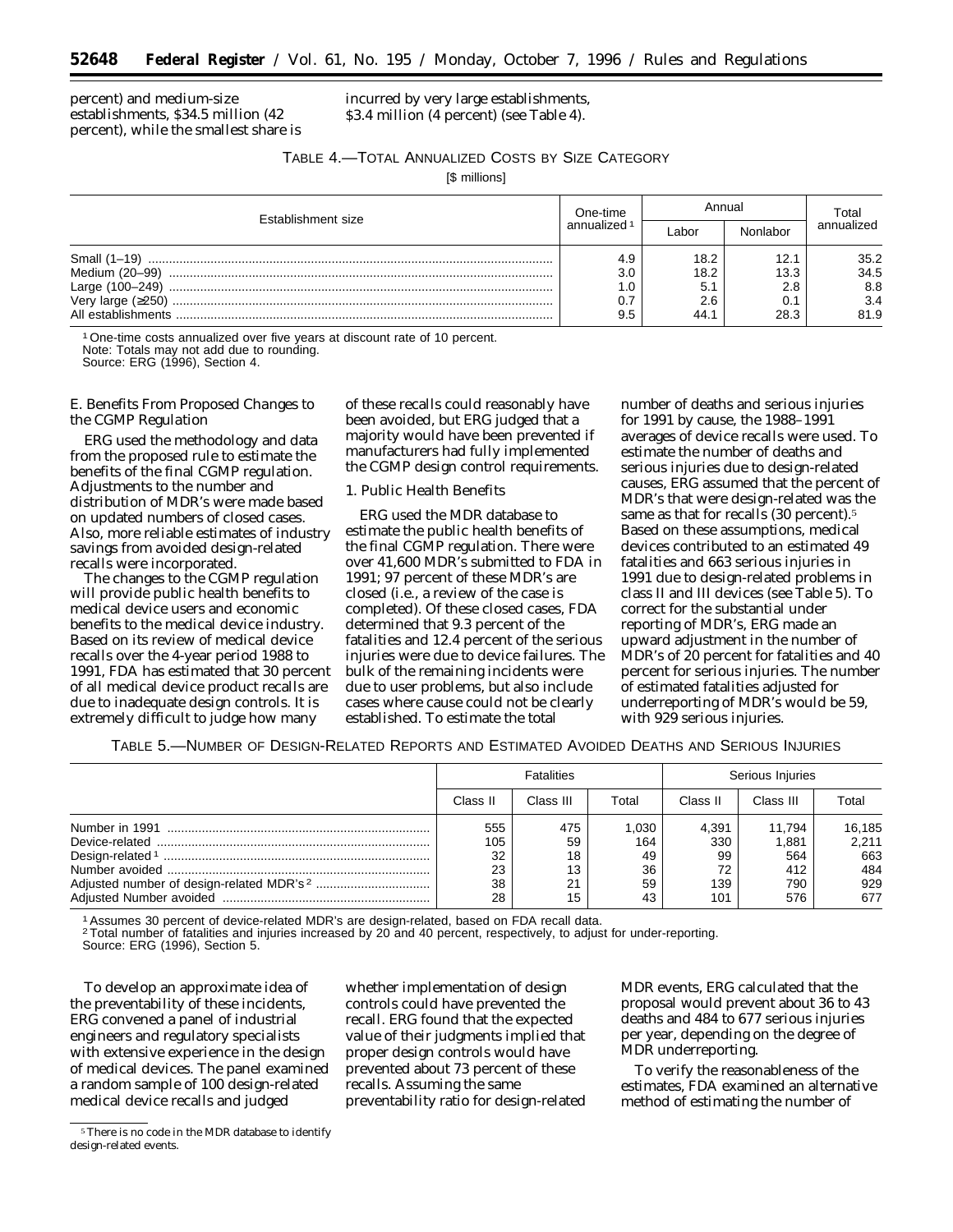fatalities caused by design-related failures. For this calculation, 3 years of design-related recalls were assumed linked to MDR fatalities that occurred for these devices 1 year before or 3 months after the date of the recall. This approach, which provides a conservative estimate because not all relevant fatalities and subsequent MDR's would occur during this limited time period, found that about 60 deaths per year were due to design-related device failures. If 73 percent of such incidents could be avoided through compliance with the proposed CGMP regulation, 44 deaths per year would be prevented.

These estimates of the public health benefits from fewer design-related deaths and serious injuries represent FDA's best projections, given the limitations and uncertainties of the data and assumptions. The above numbers, however, do not capture the quality of life losses to patients who experience less severe injuries than those reported in MDR's, who experience anxiety as a result of treatment with an unreliable medical device, or who experience inconvenience and additional medical costs because of device failure.

Medical device malfunctions are substantially more numerous than deaths or injuries from device failures and also represent a cost to society. Malfunctions represent a loss of product and an inconvenience to users and/or patients. Additionally, medical device malfunctions burden medical personnel with additional tasks, such as repeating treatments, replacing devices, returning and seeking reimbursement for failed devices, and providing reports on the circumstances of medical device failures. No attempt was made to quantify these additional costs.

#### 2. Industry Benefits

The medical device industry would gain substantial economic benefits from the proposed changes to the CGMP regulation in three ways: Cost savings from fewer recalls, productivity gains from improved designs, and efficiency gains for export-oriented manufacturers who would now need to comply with only one set of quality standards.

An average of 359 medical device recall events per year were reported to FDA over the period 1988 to 1991. As stated above, FDA estimates that designrelated deficiencies contributed to 30 percent of those recall events annually. Applying the 73 percent recall preventability factor, ERG projects that there would be 67 fewer recalls of class II and III devices each year under the final CGMP regulation (see Table 6). Based on data from a recent survey of

recall costs, 67 fewer recalls implies that the industry would avoid roughly \$29 million worth of recall expenses per year by complying with the final CGMP regulation.6

TABLE 6.—NUMBER OF AVOIDED DE-SIGN-RELATED RECALL EVENTS BY CLASS OF DEVICE

#### [FY 1988–FY 1991]

| Device class | Average<br>number<br>of design-<br>related<br>recall<br>events <sup>1</sup> | Number<br>of avoid-<br>ed de-<br>sign-relat-<br>ed recall<br>events <sup>2</sup> |
|--------------|-----------------------------------------------------------------------------|----------------------------------------------------------------------------------|
| Ш<br>ш       | 15<br>80<br>12                                                              | ΝA<br>58<br>9                                                                    |
| All Devices  | 107                                                                         |                                                                                  |

1Office of Compliance and Surveillance,

<sup>2</sup> ERG estimates based on random sample of 100 design-related recalls.

Source: ERG (1996), Section 5.

ERG also found that the design control requirements in the final CGMP regulation would require manufacturers to integrate their design and production operations and that most industry experts believe that this change would lead to better quality products, more efficient engineering, lower manufacturing costs, and reduced product development time. These savings, however, could not be quantified.

Still another benefit of the revised regulation relates to the harmonization of the final CGMP regulation with the ISO 9001:1994 international standard. This change would especially benefit export-oriented establishments, because they would need to meet only one set of quality standards. ERG could not derive quantitative measures of this benefit. However, 65 percent of innovative medical device companies export their products, thus a majority should benefit from harmonization of CGMP regulation between major trading partners.7

## *F. Economic and Small Business Impact*

The ability of medical device establishments to pass on the added cost of the final regulation will determine the economic impact to the industry. The diversity of medical devices

precludes any easy characterization of their product markets. Under the current medical care system, however, the demand for many medical devices tends to be price inelastic because they are often prescribed by physicians and frequently paid for by third parties. Thus, small price increases have not typically prompted significant declines in industry sales. Nonetheless, competitive pressures have increased substantially under new health care cost-containment measures. Therefore, to examine the potential effect of the costs of compliance on the industry's competitive structure, ERG calculated the maximum impact on industry average prices and products, using extreme scenarios. Financial data characterizing the scope of FDAregulated medical device establishments are not available. To make estimates of the regulatory impact on price and profits, ERG used a combination of census and Dun and Bradstreet data (see ERG (1993) for methodology). ERG assumed that the firms characterized in these data sources had the same size and product distribution, and introduced new products at the same rate as the population of FDA-regulated establishments. While the validity of these assumptions is uncertain, it was the only data available to measure regulatory impact. ERG presents two extreme scenarios, the first reflects the magnitude of the potential impact on product prices if all costs were passed forward. The second demonstrates the maximum drop in profits if no costs were passed forward. In reality, some combination of these scenarios will occur.

Based on the assumption that all costs of compliance are passed through to the end user, with no loss in sales and no offset for avoided recalls or other industry productivity gains, ERG found that the average increase in the price of medical devices would be less than 0.13 percent. Estimated price increases ranged from 0.04 percent for X-Ray Apparatus and Tubes (SIC 3844) to 0.34 percent for Dental Equipment and Supplies (SIC 3843) (see Table 7). The maximum price increase was calculated using aggregate compliance costs as a percentage of the value of shipments. The price increases calculated by size of establishment suggest that small establishments will be under greater pressure to increase prices. The cost of compliance represented an average of 1.36 percent of the value of shipments for small establishments and 0.01 percent for very large establishments. These differences in impacts by size reflect the finding that small

<sup>6</sup> Design-related medical device recalls cost the industry approximately \$40 million annually. (Eastern Research Group, Inc. (1994). *FDA Survey of Medical Device Recall Costs.* (Task Order 3, Contract Number 223–91–8100).

<sup>7</sup>ERG (1994). *FDA Survey of Establishments Introducing New Medical Devices.* (Task Order 3, Contract No. 223–91–8100.)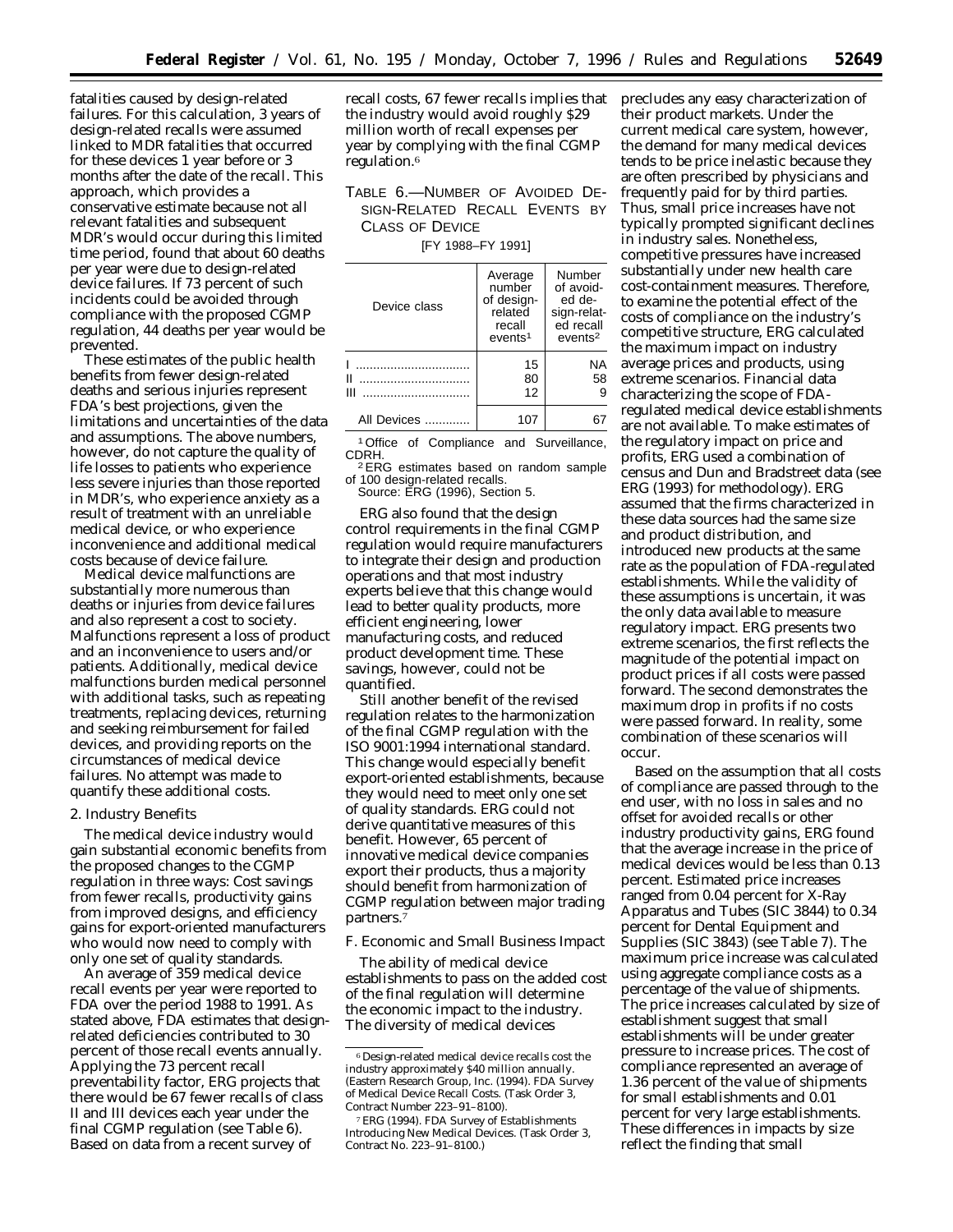establishments have lower current compliance than large establishments.

To estimate the potential impact of compliance costs on medical device industry profits, ERG calculated aftertax compliance costs as a percentage of after-tax income for each medical device SIC (see Table 7). Again, no adjustments were made for avoided recalls or expected productivity gains. If manufacturers have no ability to increase prices to offset the increase in compliance costs, this estimate represents an upper bound of the potential effect on entity income. Under these circumstances, the medical device sectors could incur reductions in income ranging from about 0.81 percent (SIC 3845, Electromedical Equipment) to about 4.27 percent (SIC 3843, Dental Equipment and Supplies). ERG concluded that such impacts may affect some establishments' decisions to develop new products where expected profits are marginal or highly uncertain, but judged that the level of incremental costs imposed by this regulation would not substantially lower the innovation rate especially for products with significant medical benefits.

TABLE 7.—MAXIMUM POTENTIAL IM-PACT ON PRICE OR PROFITS BY IN-DUSTRY AND EMPLOYMENT SIZE

|                             | Total<br>annualized<br>compli-<br>ance costs<br>as a per-<br>centage of<br>shipments | After-tax<br>compli-<br>ance<br>costs as<br>a per-<br>centage<br>of after-<br>tax in-<br>come |
|-----------------------------|--------------------------------------------------------------------------------------|-----------------------------------------------------------------------------------------------|
| Industry:                   |                                                                                      |                                                                                               |
| 3841 Surgical and           |                                                                                      |                                                                                               |
| medical instru-             |                                                                                      |                                                                                               |
| ments                       | 0.12                                                                                 | 2.00                                                                                          |
| 3842 Surgical ap-           |                                                                                      |                                                                                               |
| pliance and sup-            |                                                                                      |                                                                                               |
| plies<br>3843 Dental equip- | 0.14                                                                                 | 1.78                                                                                          |
| ment and sup-               |                                                                                      |                                                                                               |
| plies                       | 0.34                                                                                 | 4.27                                                                                          |
| 3844 x-ray appara-          |                                                                                      |                                                                                               |
| tus and tubes               | 0.04                                                                                 | 0.88                                                                                          |
| 3845                        |                                                                                      |                                                                                               |
| Electromedical              |                                                                                      |                                                                                               |
| equipment                   | 0.05                                                                                 | 0.81                                                                                          |
| 3851 Ophthalmic<br>goods    | 0.24                                                                                 | 3.54                                                                                          |
| All                         | 0.13                                                                                 | 1.87                                                                                          |
| Establishment size:         |                                                                                      |                                                                                               |
| Small (1-19)                | 1.36                                                                                 | <b>NA</b>                                                                                     |
| Medium (20-99)              | 0.35                                                                                 | <b>NA</b>                                                                                     |
| Large (100-249)             | 0.09                                                                                 | NA                                                                                            |
| Very large (≥250)           | 0.01                                                                                 | NA                                                                                            |
| All                         | 0.13                                                                                 | <b>NA</b>                                                                                     |

NA = not available.

Source: ERG (1996), Section 6.

The Regulatory Flexibility Act requires agencies to analyze regulatory options that would minimize any significant impact of a rule on small entities. This section together with other discussions in this preamble and supporting analysis and materials constitute the agency's regulatory flexibility analysis. A description of the projected reporting, recordkeeping, and compliance requirements including the type of professional skills required is included in the ERG economic analysis reports that are referenced above and on file at the Dockets Management Branch (address above). In accordance with the Regulatory Flexibility Act, FDA has considered the effect of this action on small businesses and has determined that there will be a significant impact on a substantial number of small businesses. Almost all medical device establishments are classified as small under the Small Business Administrations definition of size.8 The incremental costs are greatest for establishments that design medical devices and that currently have lower levels of compliance with the new design control requirements. These requirements account for 70 percent of the total incremental costs of the final rule but affect only design and production manufacturers and specification developers (82 percent of the total affected establishments). Other sectors of the industry will incur substantially lower costs (see Table 3).

The actual added cost per establishment will vary by the establishment's current level of compliance, complexity of product design, product type, and rate of product innovation. As indicated in Table 3, the average medium-size and large manufacturers of devices will incur greater compliance costs (\$25,800 and \$22,748 per establishment, respectively) relative to small and very large establishments (\$11,085 and \$12,258, respectively). However, the potential impact on product price (measured as a percent of the value of shipments) is greatest for small (1.36 percent) and medium-size (0.35 percent) establishments. Large and very large establishments will incur only a 0.09 percent and 0.01 percent increase, respectively, due to much larger values of shipments and higher rates of compliance with the final rule. Smaller establishments producing differentiated products or marketing to niche markets

may not be at a disadvantage because of their ability to pass on the added cost of compliance. However, those smaller establishments that compete with larger establishments based on price alone would suffer a drop in profits if they currently operate at lower levels of compliance than their competitors.

FDA believes that actual per establishment compliance costs will be lower than estimated for the following reasons: First, the final CGMP regulation closely parallels the ISO 9001:1994 quality standards, which have been adopted as the quality standard for the EU and are becoming the international quality standards for medical devices. Close to 65 percent of domestic medical device manufacturers export their products and generate approximately one-third of their sales from exports.9 Compliance with the quality control requirements is necessary for firms to maintain international competitiveness and in fact many U.S. medical device manufacturers have become ISO certified since the 1993 publication of the proposed CGMP regulation and the EU implementation of unified regulatory requirements.

Second, the FDA has extended the effective date of the final rule to June 1, 1997, and has chosen not to take regulatory action for an additional year on the design control requirements. This revised effective date will also reduce the cost of implementation estimated for the 1993 proposal where the proposed effective date was only 180 days after date of publication. The extension will give manufacturers a longer time to implement the new requirements, allowing the costs to be spread over almost a 2-year period as compared to 180 days. June 1998 coincides with the implementation of the EU's Inactive Medical Device Directive. Therefore, the economic impact of complying with the new quality system regulation will be shared with the economic impact of complying with the new EU Medical Device Directive for any manufacturer who also produces devices for sale in the EU, lessening the direct impact of the new quality system regulation.

Third, ERG estimates of the number of labor hours needed for design controls assume that many establishments have little or no formal system in place. Once an establishment has developed a system, minor modifications to an establishment's existing product (for which many 510(k) applications and PMA supplements are submitted) may be less costly than ERG assumed.

<sup>8</sup>The Small Business Administrations definition is by the employment size at the company level. Detailed demographic and financial data is not available by company size, therefore FDA used establishment data. FDA does not know the impact on companies.

<sup>9</sup>ERG (1994). *FDA Survey of Establishments Introducing New Medical Devices.* (Task Order 3, Contract No. 223–91–8100.)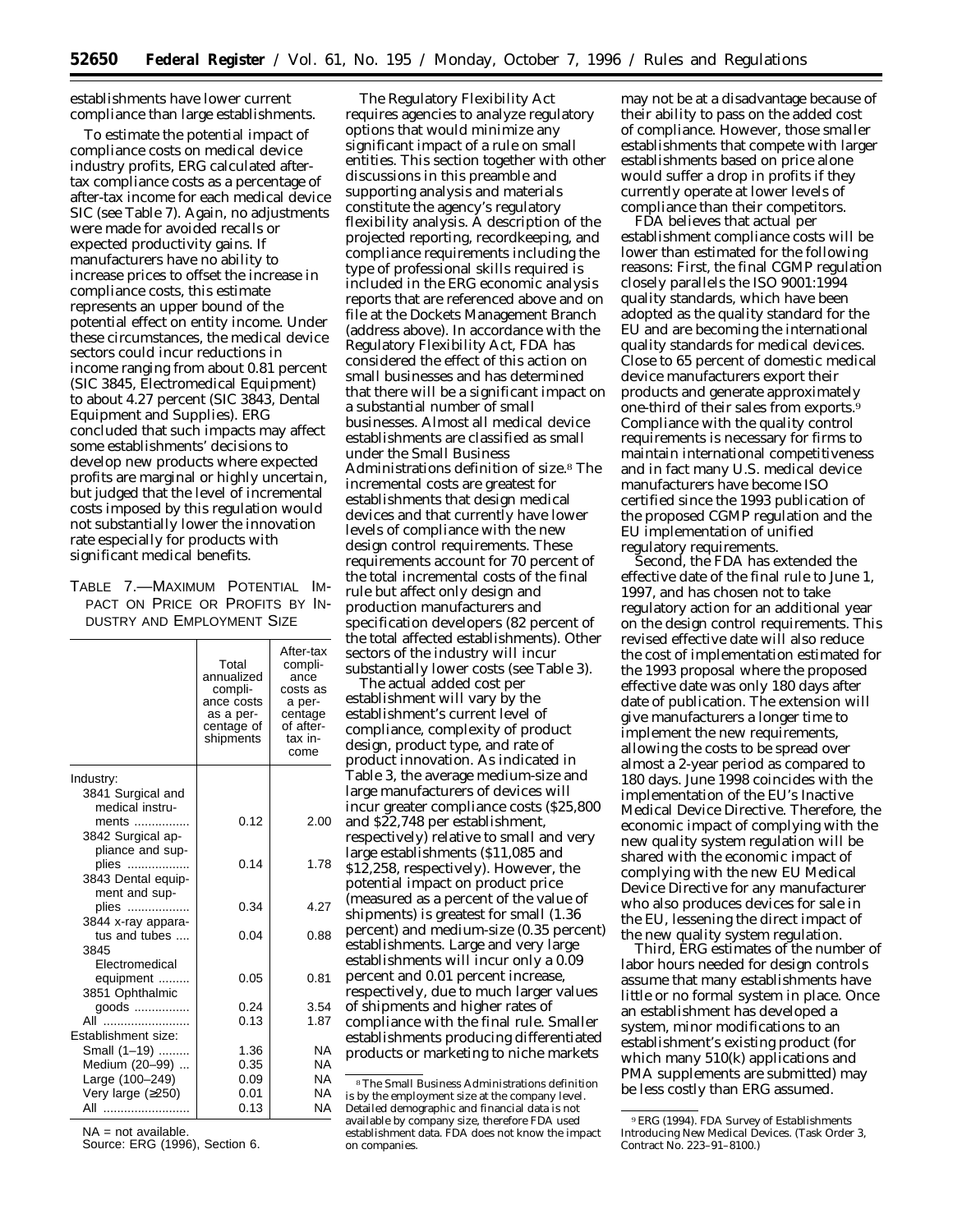Finally, cost estimates assume that establishments will use in-house expertise or hired consultants for all compliance activities. In fact, FDA and trade publications have disseminated much of the information that would be needed by the firms. FDA has taken many steps specifically to assist small businesses in complying with this final rule. The two stage implementation of the regulation was a concerted effort to reduce the regulatory burden on small businesses. Stage 1 was set up to be a 1 year training and cooperative phase for the entire medical device community. FDA and industry would be participating in a number of cooperative efforts as well as joint training exercises. Most importantly, FDA would be evaluating design controls and providing industry with feedback in the nature of a report. During this time, to truly allow it to be a learning experience for both the device manufacturers and the FDA investigators, there would be no regulatory actions taken as a result of these evaluations and reports. The biggest benefactor of the two stage implementation would clearly be small businesses.

Further, several guidances have been prepared by FDA for this regulation as a whole, as well as on subject matters that are significant in this final rule. FDA plans to release the following three guidances within 60 days after the final rule is published: (1) DSMA's ''Medical Device Quality Systems Manual: A Small Entity Compliance Guide,'' which includes discussion on the entire regulation plus multiple examples of procedures and forms that can be adopted and modified by manufacturers; (2) ''Design Control Guidance For Medical Device Manufacturers,'' which is intended to assist manufacturers in understanding the intent of the design control requirements. Assistance is provided by interpreting the language of the regulation and explaining the underlying concepts in practical terms; and (3) ''Do It By Design: An Introduction to Human Factors in Medical Devices,'' which contains background information about human factors as a discipline, descriptions and illustrations of device problems, and a discussion of human factors principles and methods as a part of the design control system. FDA also plans to release the following guidances after publication of this final rule: (1) A guidance on ''Validation,'' which will include discussions on design validation, computer validation, and process validation; and (2) a draft of the ''Design Control Inspectional Strategy,''

which will be the questions that FDA investigators will be asking when assuring compliance with the design control requirements.

FDA is also prepared to release shortly after publication of this final rule a 4 hour series of videotapes discussing the Quality System Regulation. The videotapes will also be accompanied by a guidebook entitled ''The FDA and World Wide Quality System Requirements Guidebook For Medical Devices.'' This guidebook will contain the entire Quality System Regulation from FDA, the entire text of ISO 9001:1994, FDA guidance from the regulation's preamble, and guidance on quality systems from the GHTF.

FDA has also tentatively scheduled two teleconferences. The first teleconference, which would be to discuss the Quality System Regulation and answer questions that have come up from manufacturers beginning to implement the regulation, is tentatively scheduled for December 1996. A second teleconference is tentatively scheduled for April/May of 1997 and will specifically address design controls and the final Design Control Inspectional Strategy. FDA is also exploring the possibility of conducting regional workshops in May of 1997 to further discuss the design control requirements and their implementation.

In addition to these activities, FDA and DSMA will continue to provide guidance and workshops that can help small business with their compliance activities, and will continue to participate in industry association workshops, conferences, and meetings. While all of the above-mentioned activities will be available to all manufacturers, small manufacturers will benefit the most from these FDA activities without having to pay substantial costs, as most of the guidance and written material will be available on the world wide web, and the teleconferences and other workshops sponsored or cosponsored by FDA will be of nominal cost.

Finally, as described elsewhere in this preamble, FDA intends to conduct a midcourse review of the new design control requirements during the transition year (June 1997 to June 1998). Specifically, the results of the first several months of design control inspections will be reviewed by early 1998, and any midcourse adjustments to the inspectional strategy will be instituted and made public by the Spring of 1998. Also during this midcourse review FDA will evaluate the information gathered at that point and determine if the design control requirements as written in this final rule are appropriate to obtain the goals expressed in this preamble. Any necessary adjustments or proposed revisions will be published in the **Federal Register** and comments will be solicited as necessary during the spring of 1998. This implementation strategy is responsive to requests by industry for FDA to harmonize the quality system regulation's implementation with the mandatory date for implementation of the EU's Medical Device Directive, which is June 1998. However, if during the midcourse review of stage one it is determined that the industry and/or FDA needs more time to fully implement the design control requirements, FDA will publish that decision in the Spring of 1998 prior to the June 1, 1998, regulatory implementation date.

Small businesses will also benefit in that FDA considered but rejected applying design requirements to all class I devices, because the added benefits to public health were not great enough to offset the increased burden on industry. Two requirements were eliminated or modified in the final rule that decreased the burden on industry: The applicability of the CGMP regulation to component suppliers was removed, and § 820.65 *Traceability* was limited to traceability of components where necessary to assure the protection of public health. These changes will particularly aid small businesses. In addition, revisions were made to many requirements in the final rule to make it less prescriptive and to allow establishments greater flexibility in implementing the requirements. Cost savings from these changes were not estimated.

In addition, revisions were made to many requirements in the final rule to make it less comprehensive in scope, less prescriptive and to allow establishments greater flexibility in implementing the requirements. Cost savings from these changes were not estimated. Based on the above, the agency has determined that the current rule represents the least burdensome alternative that meets the public health goal of reducing deaths and serious injuries attributable to defective medical devices.

In summary, FDA concludes that the estimated \$81.9 million annual incremental cost to comply with the final CGMP regulation is likely an upward bound figure and that it would be substantially offset by significant savings from avoided recalls and more importantly, the avoidance of deaths and serious injuries due to designrelated device failures. FDA's estimate of public health benefits includes the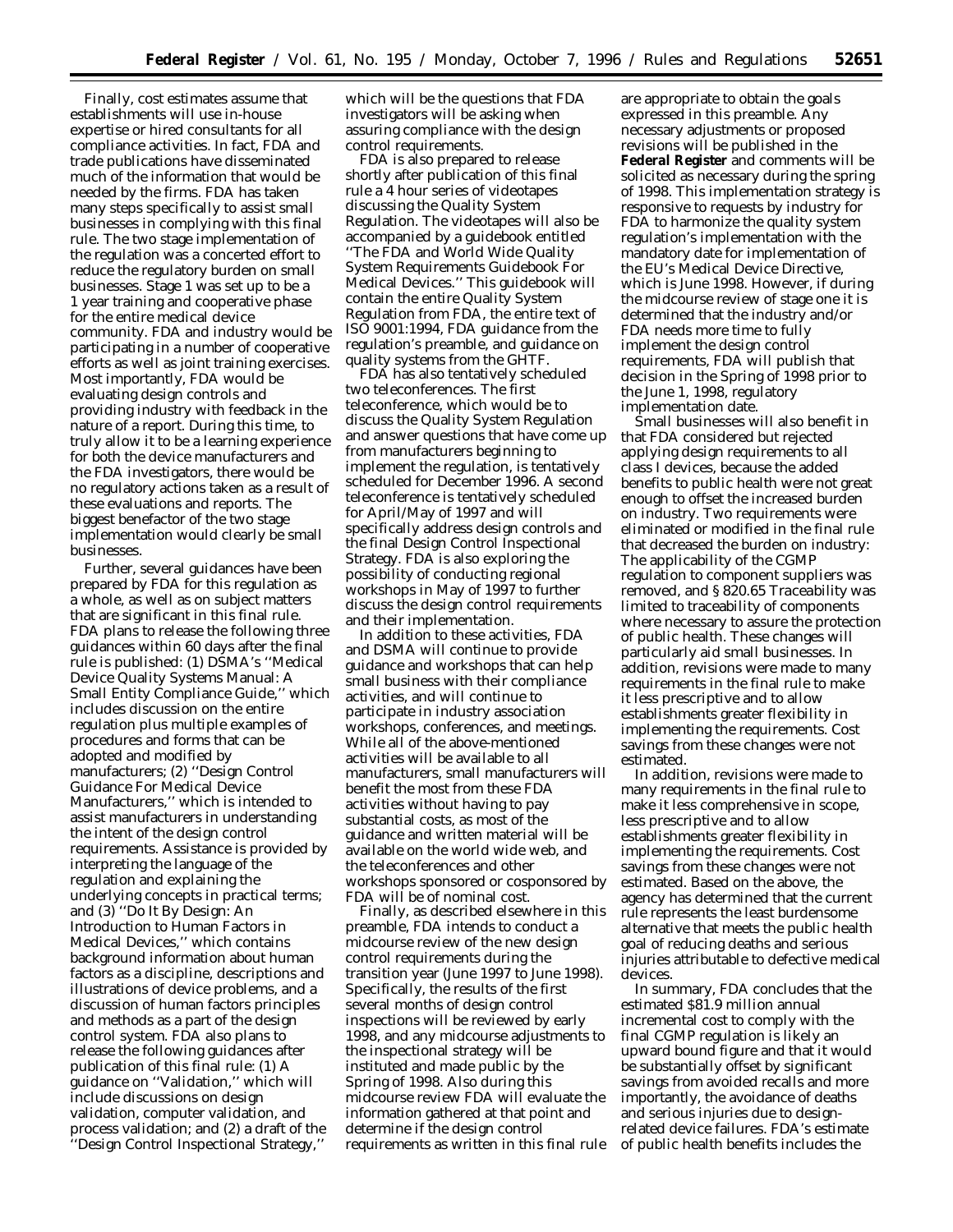prevention of 36 to 44 deaths and 484 to 677 serious injuries annually. Establishing design controls will also result in better designed and higher quality devices and fewer device failures. This quality improvement will in turn reduce the inconvenience and expense of repetitive treatments or diagnoses. The agency also believes the actual cost to comply with the final rule will be lower than estimated because the industry compliance baselines used to estimate costs are from 1993. Since that time, market pressures have induced many firms that export to the EU to become ISO 9001:1994 certified. These firms would now be in compliance with most of FDA's final CGMP regulation. Further, FDA has provided continued education efforts

over the past 15 years, to mitigate industry costs.

**IX. Paperwork Reduction Act of 1995**

This final rule contains information collections that are subject to review by OMB under the Paperwork Reduction Act of 1995 (Pub. L. 104–13). The title, description and respondents of the information collection are shown below with an estimate of the annual incremental increase in the recordkeeping burden that respondents must undertake to achieve compliance with the final regulation.

*Title:* Medical Devices, Quality System Regulations, Current Good Manufacturing Practice Requirements.

*Description:* This final quality system regulation amends and revises the current good manufacturing practice

requirements for medical devices, set out at 21 CFR part 820. This final regulation replaces quality assurance program requirements with quality system requirements; adds design and purchasing controls; modifies the critical device requirements; revises certain existing requirements, such as validation and management responsibility, to clarify the intent of the requirements; and harmonizes the CGMP regulations for medical devices with quality system specifications in ISO 9001:1994 ''Quality Systems-Model for Quality Assurance in Design, Development, Production, Installation and Servicing.''

*Description of Respondents:* Business or other for-profit and small businesses or organizations.

| <b>CFR</b> section | Number of<br>record-keep-<br>ers | Annual fre-<br>quency of rec-<br>ordkeeping | Total annual<br>records | Hours per<br>record-keeper | <b>Total hours</b> | Total operat-<br>ing and main-<br>tenance costs |
|--------------------|----------------------------------|---------------------------------------------|-------------------------|----------------------------|--------------------|-------------------------------------------------|
|                    | 7,237                            | $\mathbf{1}$                                | 7,237                   | 10.96                      | 79,386             |                                                 |
|                    | 7,237                            | 1                                           | 7,237                   | 4.88                       | 35,285             |                                                 |
|                    | 7,237                            | 1                                           | 7,237                   | 10.28                      | 74,364             |                                                 |
|                    | 7,237                            | $\mathbf{1}$                                | 7,237                   | 16.49                      | 119,305            |                                                 |
|                    | 7.237                            | 1                                           | 7.237                   | 16.49                      | 119.305            |                                                 |
|                    | 7,237                            | 1                                           | 7,237                   | 52.03                      | 376,507            |                                                 |
|                    | 7,237                            | 1                                           | 7,237                   | 21.13                      | 152,896            |                                                 |
|                    | 7,237                            | 1                                           | 7,237                   | 2.92                       | 21,162             |                                                 |
|                    | 7,237                            | $\mathbf{1}$                                | 7,237                   | 9.91                       | 71,718             |                                                 |
|                    | 7,237                            | $\mathbf{1}$                                | 7,237                   | 2.92                       | 21,162             |                                                 |
|                    | 7,237                            | 1                                           | 7,237                   | 2.92                       | 21,162             |                                                 |
|                    | 7,237                            | 1                                           | 7.237                   | 38.98                      | 282,115            |                                                 |
|                    | 7,237                            | 1                                           | 7,237                   | 62.37                      | 451,342            | \$27,359,420                                    |
|                    | 7,237                            | $\mathbf{1}$                                | 7,237                   | 62.37                      | 451,342            |                                                 |
|                    | 7,237                            | 1                                           | 7,237                   | 5.56                       | 40,236             |                                                 |
|                    | 7,237                            | 1                                           | 7,237                   | 28.77                      | 208,173            |                                                 |
|                    | 7,237                            | 1                                           | 7,237                   | 4.40                       | 31,848             |                                                 |
|                    | 7,237                            | 1                                           | 7,237                   | 11.76                      | 85,081             |                                                 |
|                    | 7.237                            | 1                                           | 7.237                   |                            | .<br>$\cdots$      |                                                 |
|                    | 7,237                            | 1                                           | 7,237                   | 31.12                      | 225,240            | 898,500                                         |
|                    | 7,237                            | 1                                           | 7,237                   | 10.04                      | 72,679             |                                                 |
|                    | 7,237                            | 1                                           | 7,237                   | 0.54                       | 3,914              |                                                 |
|                    | 7,237                            | 1                                           | 7,237                   |                            |                    |                                                 |
|                    | 7.237                            | 1                                           | 7.237                   |                            |                    |                                                 |
|                    | 7,237                            | 1                                           | 7,237                   |                            |                    |                                                 |
|                    | 7,237                            | 1                                           | 7,237                   | 3.09                       | 22,335             |                                                 |
|                    | 7,237                            | $\mathbf{1}$                                | 7,237                   |                            |                    |                                                 |
|                    | 7,237                            | 1                                           | 7,237                   |                            |                    |                                                 |
|                    | 7,237                            | 1                                           | 7,237                   |                            |                    |                                                 |
|                    | 7,237                            | 1                                           | 7,237                   | 9.41                       | <br>68,092         |                                                 |
|                    | 7.237                            | 1                                           | 7.237                   | 5.83                       | 42,165             |                                                 |
|                    | 7,237                            | 1                                           | 7,237                   |                            |                    |                                                 |
|                    | 7,237                            | 1                                           |                         | <br>72.79                  |                    |                                                 |
|                    |                                  | 1                                           | 7,23                    |                            | 20,172             |                                                 |
|                    | 7,237<br>7,237                   | 1                                           | 7,237<br>7,237          | 0.15                       | 1,096              |                                                 |
|                    |                                  | 1                                           |                         | 0.15                       | 1,096              |                                                 |
|                    | 7,237                            |                                             | 7,237                   |                            |                    |                                                 |
|                    | 7.237                            | 1                                           | 7,237                   |                            |                    |                                                 |
|                    | 7.237                            | 1                                           | 7,237                   |                            |                    |                                                 |
|                    | 7,237                            | 1                                           | 7,237                   | 6.11                       | 44,217             |                                                 |
|                    | 7,237                            | 1                                           | 7,237                   | 6.11                       | 44,217             |                                                 |
|                    | 7,237                            | 1                                           | 7,237                   | 20.06                      | 145,144            |                                                 |
|                    | 7,237                            | 1                                           | 7,237                   |                            |                    |                                                 |
|                    | 7,237                            | 1                                           | 7,237                   |                            |                    |                                                 |
|                    | 7,237                            | 1                                           | 7,237                   |                            |                    |                                                 |
|                    | 7,237                            | 1                                           | 7,237                   |                            |                    |                                                 |
|                    | 7,237                            | 1                                           | 7,237                   |                            |                    |                                                 |
|                    | 7,237                            | $\mathbf{1}$                                | 7,237                   | 9.45                       | 68,418             |                                                 |
|                    | 7,237                            | 1                                           | 7,237                   | 9.45                       | 68,418             |                                                 |
|                    | 7,237                            | $\mathbf{1}$                                | 7,237                   |                            |                    |                                                 |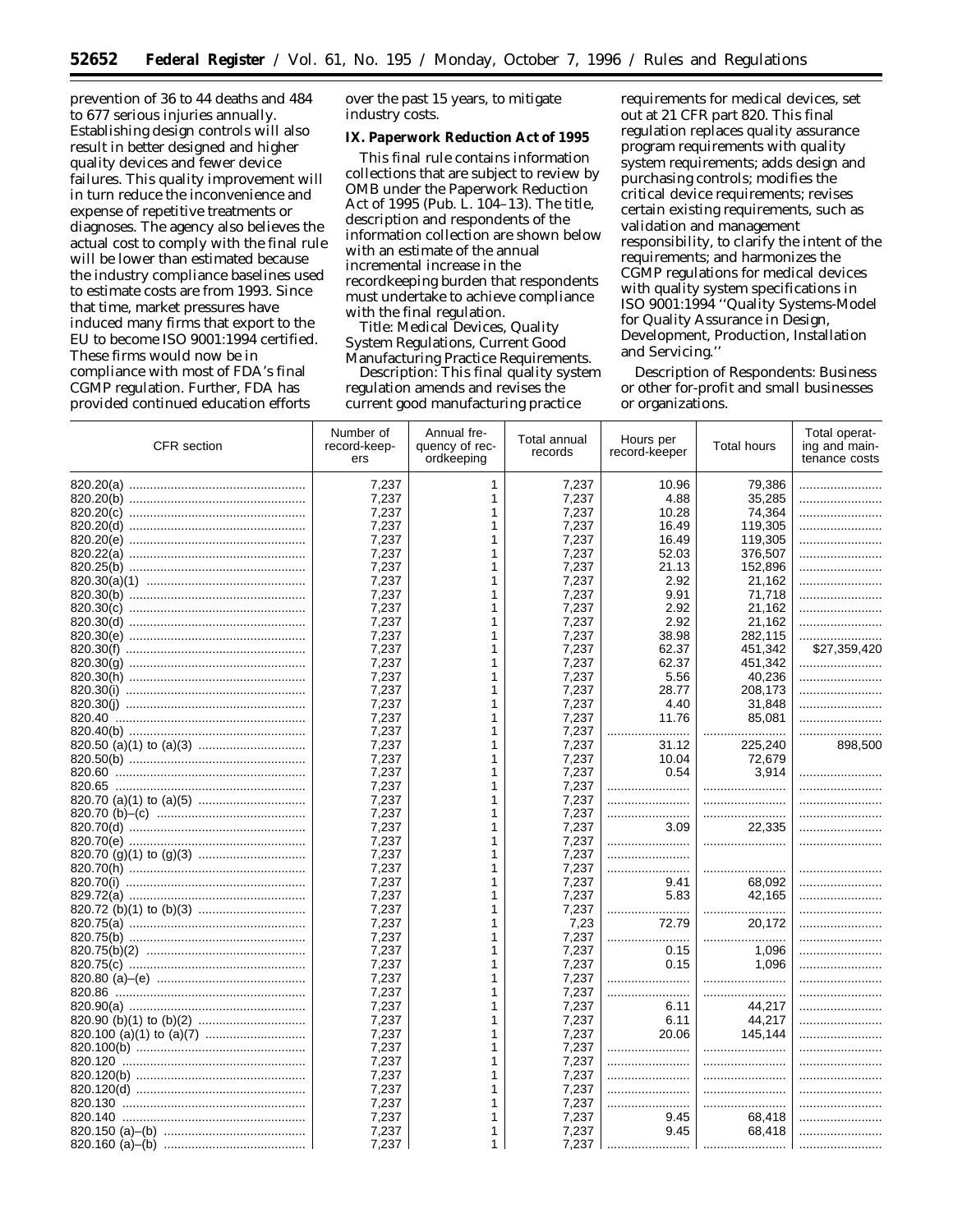| <b>CFR</b> section                   | Number of<br>record-keep-<br>ers                                     | Annual fre-<br>quency of rec-<br>ordkeeping | Total annual<br>records                                              | Hours per<br>record-keeper   | Total hours                              | Total operat-<br>ing and main-<br>tenance costs |
|--------------------------------------|----------------------------------------------------------------------|---------------------------------------------|----------------------------------------------------------------------|------------------------------|------------------------------------------|-------------------------------------------------|
| 820.200(a) and 820.200(d)<br>820.250 | 7,237<br>7.237<br>7,237<br>7,237<br>7,237<br>7,237<br>7,237<br>7.237 |                                             | 7.237<br>7.237<br>7.237<br>7.237<br>7.237<br>7.237<br>7.237<br>7.237 | <br><br><br><br>3.71<br>4.35 | <br><br><br><br><br>26,850<br>31.459<br> | <br><br><br><br><br>                            |
| Totals                               | 7.237                                                                |                                             | 7.237                                                                | 487.50                       | 3.527.901                                | 28.257.920                                      |

1 Incremental increase in hours and costs to achieve compliance with additional requirements.

Note: Totals may not add due to rounding

Under OMB information collection 0910–0073, which expired on June 30, 1995, there were 375,266 burden hours approved for recordkeeping requirements currently contained in part 820 to include 114,882 burden hours as a one time start up expenditure for 750 new firms. The additional requirements contained in this final rule will add 3,527,901 burden hours to the burden, resulting in a total annual recordkeeping burden of 3,903,167 hours. The 3,527,901 burden hours includes 1,433,579 burden hours for a one time start up expenditure for 7,237 manufacturers and 2,094,321 burden hours expended annually by 7,237 manufacturers.

The final rule estimate of recordkeeping burden includes about 9.6 times as many manufacturers with a one time start up expenditure, due to the addition of the design control requirements, than did FDA's estimate of the manufacturers that would have had a one time start up expenditure under the old regulation. Further the recordkeeping burden hour calculations for the new regulation were done under contract using a more complex methodology involving the estimated noncompliance ratio for small, medium, large, and very large manufacturers (as defined above) times the number of manufacturers in each category and factors in a rate of product innovation for new products, including 510(k) devices. This methodology is more precise than the methodology previously utilized. Therefore, it is very difficult to directly compare the total burden hours in this final rule as compared to the estimated burden hours filed for the old regulation which expired June 1995.

Approximately 85 percent of the additional burden hours for the final rule are from the following four subparts of part 820: (1) Subpart B—Quality System Requirements; (2) Subpart C— Design Controls; (3) Subpart E— Purchasing Controls; and (4) Subpart J—

Corrective and Preventive Action. Over 45 percent of the 3,527,901 burden hours are attributed directly to the addition of design control requirements. The recordkeeping burden hours for design control are significant because of the nature of the new requirements, as well as in response to numerous comments on the 1993 and 1995 proposals. The comments requested that the regulation focus on procedures required under design control as compared to prescriptive requirements on the design activities. The quality system requirements, as well as the corrective and preventive action requirements combined are approximately 31 percent of the additional recordkeeping burden hours and were in response to two major issues: (1) Most importantly, FDA had identified these two areas as two of the top four deficiencies found during inspections of the medical device industry, across all sizes of manufacturers; and (2) numerous comments requested harmonization with the ISO 9000 series standards. The involvement of management with executive responsibility, the concept of a total quality system which is a closed feedback loop system, and the practice of using that closed loop system in taking appropriate corrective and preventive action is paramount in ensuring that safe and effective medical devices are available to the public. The purchasing control requirements and the respective recordkeeping burden are approximately 8 percent of the additional recordkeeping burden. Purchasing requirements were the overwhelming choice of the medical device industry as compared to the option of the final rule encompassing component manufacturers. See the discussion in section V.7. of this document.

It is important to note that small manufacturers may comply with this final rule with less procedures and paperwork than larger manufacturers of

the same product because the structure and interfaces for a small manufacturer often require less documentation and paperwork.

Although the November 23, 1993, proposed rule provided a 90 day comment period under the Paperwork Reduction Act of 1980, and this final rule incorporates the comments received, as required by 44 U.S.C. section 3507(d), FDA is providing additional opportunities for public comment under the Paperwork Reduction Act of 1995, which applies to this final rule and was enacted after the expiration of the comment period.

Therefore, the agency solicits public comment on the information collection requirements in order to: (1) Evaluate whether the proposed collection of information is necessary for the proper performance of the functions of the agency, including whether the information will have practical utility; (2) evaluate the accuracy of the agency's estimate of the burden of the proposed collection of information, including the validity of the methodology and assumptions used; (3) enhance the quality, utility, and clarity of the information to be collected; and (4) minimize the burden of the collection of information on those who are to respond, including through the use of appropriate automated, electronic, mechanical, or other technological collection techniques or other forms of information technology, e.g., permitting electronic submission of responses.

Individuals and organizations may submit comments on the information collection requirements by December 6, 1996, and should direct comments to FDA's Dockets Management Branch (address above).

Prior to the effective date of this final rule, FDA will publish a notice in the **Federal Register** when the information collection requirements in this rule are submitted for OMB approval, and again when OMB makes a decision to approve, modify, or disapprove the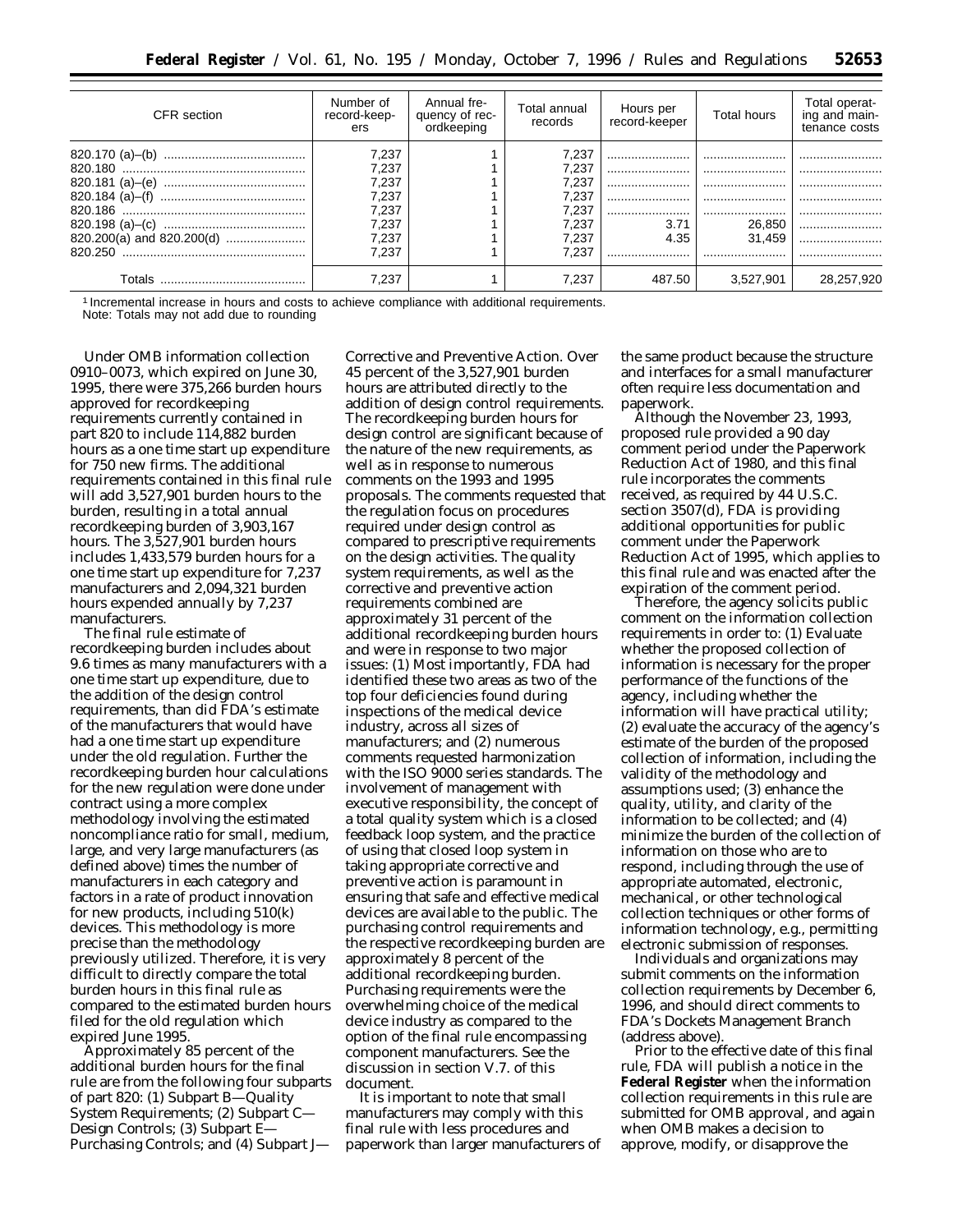information collection requirements. Persons are not required to respond to a collection of information unless it displays a currently valid OMB control number.

## **X. Congressional Review**

This final rule has been determined to be a major rule for purposes of 5 U.S.C. 801 *et seq.,* Subtitle E of the Small Business Regulatory Enforcement Fairness Act of 1996 (Pub. L. 104–121). FDA is submitting the information and reports as required by that statute.

#### **XI. References**

The following references have been placed on display in the Dockets Management Branch and may be seen by interested persons between 9 a.m. and 4 p.m., Monday through Friday.

1. ''Device Recalls: A Study of Quality Problems,'' FDA, Center for Devices and Radiological Health, Rockville, MD 20857, HHS Publication FDA 90–4235, January 1990.

2. ''FDA Medical Device Regulation From Premarket Review to Recall,'' Office of Inspector General, Washington, DC, HHS Publication OEI 09–90–00040, February 1991.

3. ''Software Related Recalls for Fiscal Years FY 83-FY 91," FDA, Center for Devices and Radiological Health, Rockville, MD 20857, May 1992.

4. ISO 9001:1994 ''Quality Systems— Model for Quality Assurance in Design, Development, Production, Installation, and Servicing.''

5. ISO draft revision of ISO/CD 13485 ''Quality Systems—Medical Devices— Supplementary Requirements to ISO 9001.''

6. **Federal Register** notice entitled ''Medical Devices; Current Good Manufacturing Practices (CGMP) Regulations Document; Suggested Changes; Availability,'' November 30, 1990 (55 FR 49644).

7. **Federal Register** notice entitled ''Medical Devices; Current Good Manufacturing Practice (CGMP) Regulations; Proposed Revisions; Request for Comments,'' November 23, 1993 (55 FR 61952).

8. **Federal Register** notice entitled ''Medical Devices; Working Draft of the Current Good Manufacturing Practice (CGMP) Final Rule; Notice of Availability; Request for Comments; Public Meeting,'' July 24, 1995 (60 FR 37856).

9. European Standard (EN) 46001 ''Quality Systems—Medical Devices—Particular Requirements for the Application of EN 29001.''

10. ''Guidelines on General Principles of Process Validation,'' Center for Drugs and Biologics, and Center for Devices and Radiological Health, FDA, Rockville, MD 20857, May 11, 1987.

11. ''Medical Devices; Early Warning of Problems Is Hampered by Severe Underreporting,'' United States General Accounting Office, Washington, DC, GAO/ PEMD–87–1.

## **List of Subjects**

*21 CFR Part 808*

Intergovernmental relations, Medical devices.

## *21 CFR Part 812*

Health records, Medical devices, Medical research, Reporting and recordkeeping requirements.

#### *21 CFR Part 820*

Medical devices, Reporting and recordkeeping requirements.

Therefore, under the Federal Food, Drug, and Cosmetic Act and under authority delegated to the Commissioner of Food and Drugs, 21 CFR parts 808, 812, and 820 are amended as follows:

## **PART 808—EXEMPTIONS FROM FEDERAL PREEMPTION OF STATE AND LOCAL MEDICAL DEVICE REQUIREMENTS**

1. The authority citation for 21 CFR part 808 is revised to read as follows:

**Authority:** Secs. 520, 521, 701 of the Federal Food, Drug, and Cosmetic Act (21 U.S.C. 360j, 360k, 371).

2. Section 808.1 is amended by adding new paragraph (d)(10) to read as follows:

## **§ 808.1 Scope.**

\* \* \* \* \*

(d) \* \* \* (10) Part 820 of this chapter (21 CFR part 820) (CGMP requirements) does not preempt remedies created by States or Territories of the United States, the District of Columbia, or the

Commonwealth of Puerto Rico. \* \* \* \* \*

## **PART 812—INVESTIGATIONAL DEVICE EXEMPTIONS**

3. The authority citation for 21 CFR part 812 is revised to read as follows:

**Authority:** Secs. 301, 501, 502, 503, 505, 506, 507, 510, 513–516, 518–520, 701, 702, 704, 721, 801, 803 of the Federal Food, Drug, and Cosmetic Act (21 U.S.C. 331, 351, 352, 353, 355, 356, 357, 360, 360c-360f, 360h-360j, 371, 372, 374, 379e, 381, 383); secs. 215, 301, 351, 354–360F of the Public Health Service Act (42 U.S.C. 216, 241, 262, 263b-263n).

4. Section 812.1 *Scope* is amended by revising the fourth sentence of paragraph (a) to read as follows:

#### **§ 812.1 Scope.**

(a) \* \* \* An IDE approved under § 812.30 or considered approved under § 812.2(b) exempts a device from the requirements of the following sections of the Federal Food, Drug, and Cosmetic Act (the act) and regulations issued thereunder: Misbranding under section

502 of the act, registration, listing, and premarket notification under section 510, performance standards under section 514, premarket approval under section 515, a banned device regulation under section 516, records and reports under section 519, restricted device requirements under section 520(e), good manufacturing practice requirements under section 520(f) except for the requirements found in § 820.30, if applicable (unless the sponsor states an intention to comply with these requirements under § 812.20(b)(3) or  $$812.140(b)(4)(v)$  and color additive requirements under section 721. \* \* \* \* \*

5. Part 820 is revised to read as follows:

## **PART 820—QUALITY SYSTEM REGULATION**

#### **Subpart A—General Provisions**

Sec.

- 820.1 Scope.
- 820.3 Definitions. 820.5 Quality system.

## **Subpart B—Quality System Requirements**

- 820.20 Management responsibility.<br>820.22 Quality audit.
- Quality audit.
- 820.25 Personnel.

### **Subpart C—Design Controls**

820.30 Design controls.

## **Subpart D—Document Controls**

820.40 Document controls.

#### **Subpart E—Purchasing Controls**

820.50 Purchasing controls.

#### **Subpart F—Identification and Traceability**

820.60 Identification.

## 820.65 Traceability.

## **Subpart G—Production and Process Controls**

- 820.70 Production and process controls.
- 820.72 Inspection, measuring, and test equipment.
- 820.75 Process validation.

## **Subpart H—Acceptance Activities**

820.80 Receiving, in-process, and finished device acceptance.

820.86 Acceptance status.

#### **Subpart I—Nonconforming Product**

820.90 Nonconforming product.

#### **Subpart J—Corrective and Preventive Action**

820.100 Corrective and preventive action.

## **Subpart K—Labeling and Packaging Control**

- 820.120 Device labeling.
- 820.130 Device packaging.

#### **Subpart L—Handling, Storage, Distribution, and Installation**

820.140 Handling.

820.150 Storage.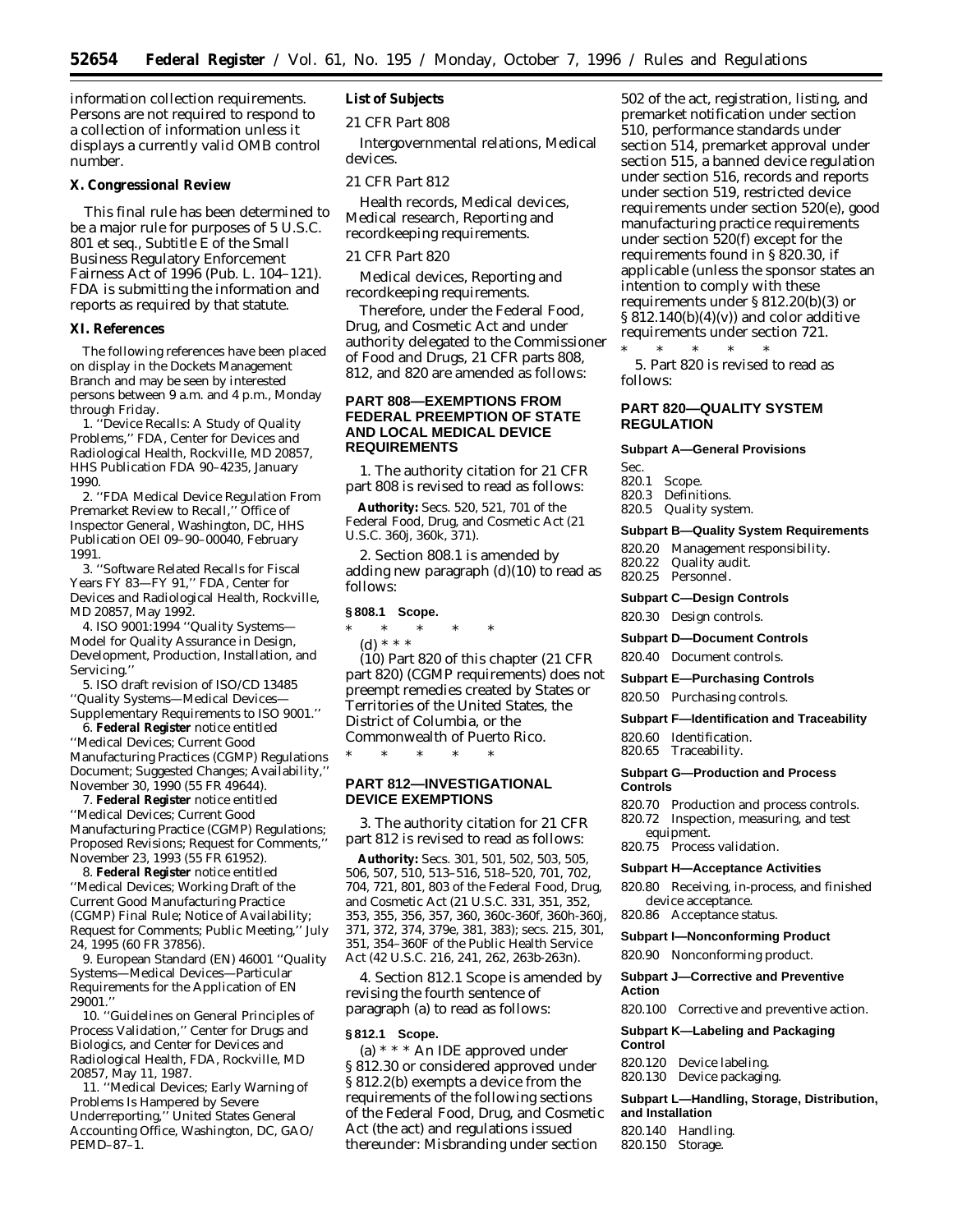820.160 Distribution. 820.170 Installation.

#### **Subpart M—Records**

820.180 General requirements. 820.181 Device master record.<br>820.184 Device history record. Device history record. 820.186 Quality system record. 820.198 Complaint files.

## **Subpart N—Servicing**

820.200 Servicing.

## **Subpart O—Statistical Techniques**

820.250 Statistical techniques.

**Authority:** Secs. 501, 502, 510, 513, 514, 515, 518, 519, 520, 522, 701, 704, 801, 803 of the Federal Food, Drug, and Cosmetic Act (21 U.S.C. 351, 352, 360, 360c, 360d, 360e, 360h, 360i, 360j, 360l, 371, 374, 381, 383).

## **Subpart A—General Provisions**

#### **§ 820.1 Scope.**

(a) *Applicability.*

(1) Current good manufacturing practice (CGMP) requirements are set forth in this quality system regulation. The requirements in this part govern the methods used in, and the facilities and controls used for, the design, manufacture, packaging, labeling, storage, installation, and servicing of all finished devices intended for human use. The requirements in this part are intended to ensure that finished devices will be safe and effective and otherwise in compliance with the Federal Food, Drug, and Cosmetic Act (the act). This part establishes basic requirements applicable to manufacturers of finished medical devices. If a manufacturer engages in only some operations subject to the requirements in this part, and not in others, that manufacturer need only comply with those requirements applicable to the operations in which it is engaged. With respect to class I devices, design controls apply only to those devices listed in  $\S 820.30(a)(2)$ . This regulation does not apply to manufacturers of components or parts of finished devices, but such manufacturers are encouraged to use appropriate provisions of this regulation as guidance. Manufacturers of human blood and blood components are not subject to this part, but are subject to part 606 of this chapter.

(2) The provisions of this part shall be applicable to any finished device as defined in this part, intended for human use, that is manufactured, imported, or offered for import in any State or Territory of the United States, the District of Columbia, or the Commonwealth of Puerto Rico.

(3) In this regulation the term ''where appropriate'' is used several times. When a requirement is qualified by ''where appropriate,'' it is deemed to be

''appropriate'' unless the manufacturer can document justification otherwise. A requirement is ''appropriate'' if nonimplementation could reasonably be expected to result in the product not meeting its specified requirements or the manufacturer not being able to carry out any necessary corrective action.

(b) *Limitations.* The quality system regulation in this part supplements regulations in other parts of this chapter except where explicitly stated otherwise. In the event that it is impossible to comply with all applicable regulations, both in this part and in other parts of this chapter, the regulations specifically applicable to the device in question shall supersede any other generally applicable requirements.

(c) *Authority.* Part 820 is established and issued under authority of sections 501, 502, 510, 513, 514, 515, 518, 519, 520, 522, 701, 704, 801, 803 of the act (21 U.S.C. 351, 352, 360, 360c, 360d, 360e, 360h, 360i, 360j, 360l, 371, 374, 381, 383). The failure to comply with any applicable provision in this part renders a device adulterated under section 501(h) of the act. Such a device, as well as any person responsible for the failure to comply, is subject to regulatory action.

(d) *Foreign manufacturers.* If a manufacturer who offers devices for import into the United States refuses to permit or allow the completion of a Food and Drug Administration (FDA) inspection of the foreign facility for the purpose of determining compliance with this part, it shall appear for purposes of section 801(a) of the act, that the methods used in, and the facilities and controls used for, the design, manufacture, packaging, labeling, storage, installation, or servicing of any devices produced at such facility that are offered for import into the United States do not conform to the requirements of section 520(f) of the act and this part and that the devices manufactured at that facility are adulterated under section 501(h) of the act.

(e) *Exemptions or variances.* (1) Any person who wishes to petition for an exemption or variance from any device quality system requirement is subject to the requirements of section  $520(f)(2)$  of the act. Petitions for an exemption or variance shall be submitted according to the procedures set forth in § 10.30 of this chapter, the FDA's administrative procedures. Guidance is available from the Center for Devices and Radiological Health, Division of Small Manufacturers Assistance, (HFZ–220), 1350 Piccard Dr., Rockville, MD 20850, U.S.A., telephone 1–800–638–2041 or 1–301– 443–6597, FAX 301–443–8818.

(2) FDA may initiate and grant a variance from any device quality system requirement when the agency determines that such variance is in the best interest of the public health. Such variance will remain in effect only so long as there remains a public health need for the device and the device would not likely be made sufficiently available without the variance.

#### **§ 820.3 Definitions.**

(a) *Act* means the Federal Food, Drug, and Cosmetic Act, as amended (secs. 201–903, 52 Stat. 1040 *et seq.,* as amended (21 U.S.C. 321–394)). All definitions in section 201 of the act shall apply to the regulations in this part.

(b) *Complaint* means any written, electronic, or oral communication that alleges deficiencies related to the identity, quality, durability, reliability, safety, effectiveness, or performance of a device after it is released for distribution.

(c) *Component* means any raw material, substance, piece, part, software, firmware, labeling, or assembly which is intended to be included as part of the finished, packaged, and labeled device.

(d) *Control number* means any distinctive symbols, such as a distinctive combination of letters or numbers, or both, from which the history of the manufacturing, packaging, labeling, and distribution of a unit, lot, or batch of finished devices can be determined.

(e) *Design history file (DHF)* means a compilation of records which describes the design history of a finished device.

(f) *Design input* means the physical and performance requirements of a device that are used as a basis for device design.

(g) *Design output* means the results of a design effort at each design phase and at the end of the total design effort. The finished design output is the basis for the device master record. The total finished design output consists of the device, its packaging and labeling, and the device master record.

(h) *Design review* means a documented, comprehensive, systematic examination of a design to evaluate the adequacy of the design requirements, to evaluate the capability of the design to meet these requirements, and to identify problems.

(i) *Device history record (DHR)* means a compilation of records containing the production history of a finished device.

(j) *Device master record (DMR)* means a compilation of records containing the procedures and specifications for a finished device.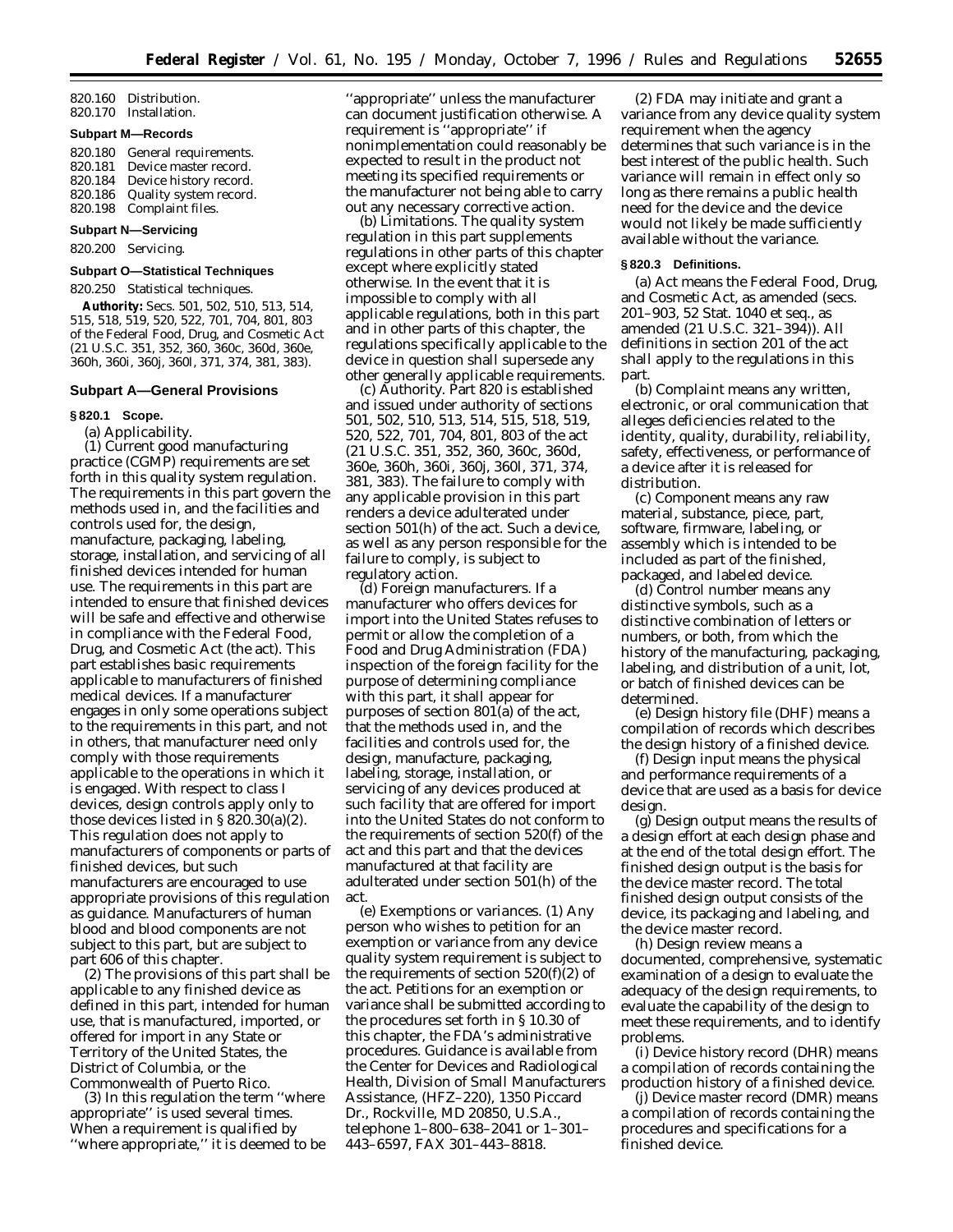(k) *Establish* means define, document (in writing or electronically), and implement.

(l) *Finished device* means any device or accessory to any device that is suitable for use or capable of functioning, whether or not it is packaged, labeled, or sterilized.

(m) *Lot or batch* means one or more components or finished devices that consist of a single type, model, class, size, composition, or software version that are manufactured under essentially the same conditions and that are intended to have uniform characteristics and quality within specified limits.

(n) *Management with executive responsibility* means those senior employees of a manufacturer who have the authority to establish or make changes to the manufacturer's quality policy and quality system.

(o) *Manufacturer* means any person who designs, manufactures, fabricates, assembles, or processes a finished device. Manufacturer includes but is not limited to those who perform the functions of contract sterilization, installation, relabeling, remanufacturing, repacking, or specification development, and initial distributors of foreign entities performing these functions.

(p) *Manufacturing material* means any material or substance used in or used to facilitate the manufacturing process, a concomitant constituent, or a byproduct constituent produced during the manufacturing process, which is present in or on the finished device as a residue or impurity not by design or intent of the manufacturer.

(q) *Nonconformity* means the nonfulfillment of a specified requirement.

(r) *Product* means components, manufacturing materials, in- process devices, finished devices, and returned devices.

(s) *Quality* means the totality of features and characteristics that bear on the ability of a device to satisfy fitnessfor-use, including safety and performance.

(t) *Quality audit* means a systematic, independent examination of a manufacturer's quality system that is performed at defined intervals and at sufficient frequency to determine whether both quality system activities and the results of such activities comply with quality system procedures, that these procedures are implemented effectively, and that these procedures are suitable to achieve quality system objectives.

(u) *Quality policy* means the overall intentions and direction of an organization with respect to quality, as established by management with executive responsibility.

(v) *Quality system* means the organizational structure, responsibilities, procedures, processes, and resources for implementing quality management.

(w) *Remanufacturer* means any person who processes, conditions, renovates, repackages, restores, or does any other act to a finished device that significantly changes the finished device's performance or safety specifications, or intended use.

(x) *Rework* means action taken on a nonconforming product so that it will fulfill the specified DMR requirements before it is released for distribution.

(y) *Specification* means any requirement with which a product, process, service, or other activity must conform.

(z) *Validation* means confirmation by examination and provision of objective evidence that the particular requirements for a specific intended use can be consistently fulfilled.

(1) *Process validation* means establishing by objective evidence that a process consistently produces a result or product meeting its predetermined specifications.

(2) *Design validation* means establishing by objective evidence that device specifications conform with user needs and intended use(s).

(aa) *Verification* means confirmation by examination and provision of objective evidence that specified requirements have been fulfilled.

#### **§ 820.5 Quality system.**

Each manufacturer shall establish and maintain a quality system that is appropriate for the specific medical device(s) designed or manufactured, and that meets the requirements of this part.

## **Subpart B—Quality System Requirements**

#### **§ 820.20 Management responsibility.**

(a) *Quality policy.* Management with executive responsibility shall establish its policy and objectives for, and commitment to, quality. Management with executive responsibility shall ensure that the quality policy is understood, implemented, and maintained at all levels of the organization.

(b) *Organization.* Each manufacturer shall establish and maintain an adequate organizational structure to ensure that devices are designed and produced in accordance with the requirements of this part.

(1) *Responsibility and authority.* Each manufacturer shall establish the

appropriate responsibility, authority, and interrelation of all personnel who manage, perform, and assess work affecting quality, and provide the independence and authority necessary to perform these tasks.

(2) *Resources.* Each manufacturer shall provide adequate resources, including the assignment of trained personnel, for management, performance of work, and assessment activities, including internal quality audits, to meet the requirements of this part.

(3) *Management representative.* Management with executive responsibility shall appoint, and document such appointment of, a member of management who, irrespective of other responsibilities, shall have established authority over and responsibility for:

(i) Ensuring that quality system requirements are effectively established and effectively maintained in accordance with this part; and

(ii) Reporting on the performance of the quality system to management with executive responsibility for review.

(c) *Management review.* Management with executive responsibility shall review the suitability and effectiveness of the quality system at defined intervals and with sufficient frequency according to established procedures to ensure that the quality system satisfies the requirements of this part and the manufacturer's established quality policy and objectives. The dates and results of quality system reviews shall be documented.

(d) *Quality planning.* Each manufacturer shall establish a quality plan which defines the quality practices, resources, and activities relevant to devices that are designed and manufactured. The manufacturer shall establish how the requirements for quality will be met.

(e) *Quality system procedures.* Each manufacturer shall establish quality system procedures and instructions. An outline of the structure of the documentation used in the quality system shall be established where appropriate.

#### **§ 820.22 Quality audit.**

Each manufacturer shall establish procedures for quality audits and conduct such audits to assure that the quality system is in compliance with the established quality system requirements and to determine the effectiveness of the quality system. Quality audits shall be conducted by individuals who do not have direct responsibility for the matters being audited. Corrective action(s), including a reaudit of deficient matters,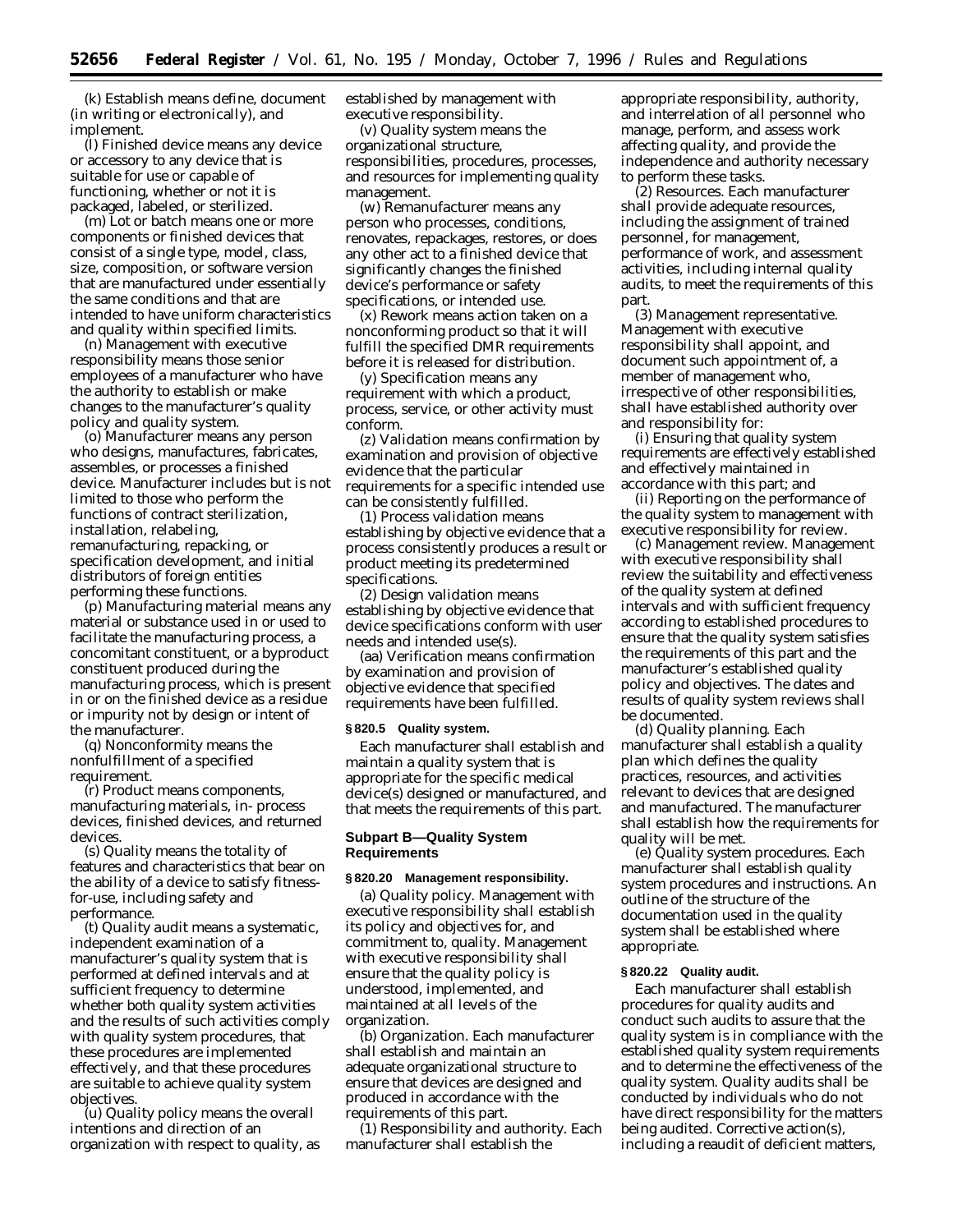shall be taken when necessary. A report of the results of each quality audit, and reaudit(s) where taken, shall be made and such reports shall be reviewed by management having responsibility for the matters audited. The dates and results of quality audits and reaudits shall be documented.

## **§ 820.25 Personnel.**

(a) *General.* Each manufacturer shall have sufficient personnel with the necessary education, background, training, and experience to assure that all activities required by this part are correctly performed.

(b) *Training.* Each manufacturer shall establish procedures for identifying training needs and ensure that all personnel are trained to adequately perform their assigned responsibilities. Training shall be documented.

(1) As part of their training, personnel shall be made aware of device defects which may occur from the improper performance of their specific jobs.

(2) Personnel who perform verification and validation activities shall be made aware of defects and errors that may be encountered as part of their job functions.

#### **Subpart C—Design Controls**

#### **§ 820.30 Design controls.**

(a) *General.* (1) Each manufacturer of any class III or class II device, and the class I devices listed in paragraph (a)(2) of this section, shall establish and maintain procedures to control the design of the device in order to ensure that specified design requirements are met.

(2) The following class I devices are subject to design controls:

(i) Devices automated with computer software; and

(ii) The devices listed in the following chart.

| Section  | Device                 |                                 |        |  |  |  |
|----------|------------------------|---------------------------------|--------|--|--|--|
| 868.6810 | tion.                  | Catheter, Tracheobronchial Suc- |        |  |  |  |
| 878.4460 | Glove, Surgeon's.      |                                 |        |  |  |  |
| 880.6760 | Restraint, Protective. |                                 |        |  |  |  |
| 892.5650 | nuclide. Manual.       | System, Applicator,             | Radio- |  |  |  |
| 892.5740 | therapy.               | Source, Radionuclide            | Tele-  |  |  |  |

(b) *Design and development planning.* Each manufacturer shall establish and maintain plans that describe or reference the design and development activities and define responsibility for implementation. The plans shall identify and describe the interfaces with different groups or activities that provide, or result in, input to the design

and development process. The plans shall be reviewed, updated, and approved as design and development evolves.

(c) *Design input.* Each manufacturer shall establish and maintain procedures to ensure that the design requirements relating to a device are appropriate and address the intended use of the device, including the needs of the user and patient. The procedures shall include a mechanism for addressing incomplete, ambiguous, or conflicting requirements. The design input requirements shall be documented and shall be reviewed and approved by a designated individual(s). The approval, including the date and signature of the individual(s) approving the requirements, shall be documented.

(d) *Design output.* Each manufacturer shall establish and maintain procedures for defining and documenting design output in terms that allow an adequate evaluation of conformance to design input requirements. Design output procedures shall contain or make reference to acceptance criteria and shall ensure that those design outputs that are essential for the proper functioning of the device are identified. Design output shall be documented, reviewed, and approved before release. The approval, including the date and signature of the individual(s) approving the output, shall be documented.

(e) *Design review.* Each manufacturer shall establish and maintain procedures to ensure that formal documented reviews of the design results are planned and conducted at appropriate stages of the device's design development. The procedures shall ensure that participants at each design review include representatives of all functions concerned with the design stage being reviewed and an individual(s) who does not have direct responsibility for the design stage being reviewed, as well as any specialists needed. The results of a design review, including identification of the design, the date, and the individual(s) performing the review, shall be documented in the design history file (the DHF).

(f) *Design verification.* Each manufacturer shall establish and maintain procedures for verifying the device design. Design verification shall confirm that the design output meets the design input requirements. The results of the design verification, including identification of the design, method(s), the date, and the individual(s) performing the verification, shall be documented in the DHF.

(g) *Design validation.* Each manufacturer shall establish and maintain procedures for validating the

device design. Design validation shall be performed under defined operating conditions on initial production units, lots, or batches, or their equivalents. Design validation shall ensure that devices conform to defined user needs and intended uses and shall include testing of production units under actual or simulated use conditions. Design validation shall include software validation and risk analysis, where appropriate. The results of the design validation, including identification of the design, method(s), the date, and the individual(s) performing the validation, shall be documented in the DHF.

(h) *Design transfer.* Each manufacturer shall establish and maintain procedures to ensure that the device design is correctly translated into production specifications.

(i) *Design changes.* Each manufacturer shall establish and maintain procedures for the identification, documentation, validation or where appropriate verification, review, and approval of design changes before their implementation.

(j) *Design history file.* Each manufacturer shall establish and maintain a DHF for each type of device. The DHF shall contain or reference the records necessary to demonstrate that the design was developed in accordance with the approved design plan and the requirements of this part.

## **Subpart D—Document Controls**

#### **§ 820.40 Document controls.**

Each manufacturer shall establish and maintain procedures to control all documents that are required by this part. The procedures shall provide for the following:

(a) *Document approval and distribution.* Each manufacturer shall designate an individual(s) to review for adequacy and approve prior to issuance all documents established to meet the requirements of this part. The approval, including the date and signature of the individual(s) approving the document, shall be documented. Documents established to meet the requirements of this part shall be available at all locations for which they are designated, used, or otherwise necessary, and all obsolete documents shall be promptly removed from all points of use or otherwise prevented from unintended use.

(b) *Document changes.* Changes to documents shall be reviewed and approved by an individual(s) in the same function or organization that performed the original review and approval, unless specifically designated otherwise. Approved changes shall be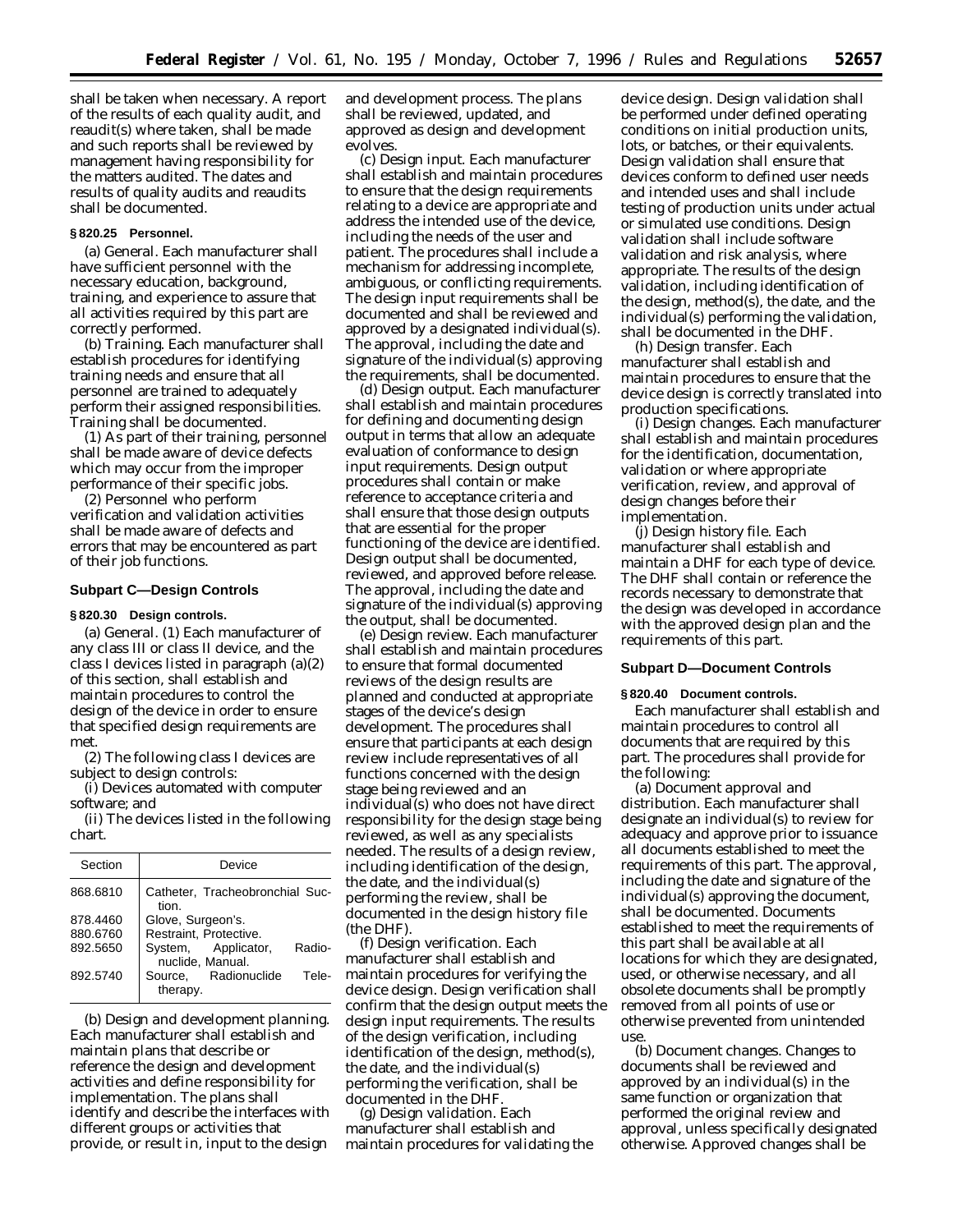communicated to the appropriate personnel in a timely manner. Each manufacturer shall maintain records of changes to documents. Change records shall include a description of the change, identification of the affected documents, the signature of the approving individual(s), the approval date, and when the change becomes effective.

## **Subpart E—Purchasing Controls**

## **§ 820.50 Purchasing controls.**

Each manufacturer shall establish and maintain procedures to ensure that all purchased or otherwise received product and services conform to specified requirements.

(a) *Evaluation of suppliers, contractors, and consultants.* Each manufacturer shall establish and maintain the requirements, including quality requirements, that must be met by suppliers, contractors, and consultants. Each manufacturer shall:

(1) Evaluate and select potential suppliers, contractors, and consultants on the basis of their ability to meet specified requirements, including quality requirements. The evaluation shall be documented.

(2) Define the type and extent of control to be exercised over the product, services, suppliers, contractors, and consultants, based on the evaluation results.

(3) Establish and maintain records of acceptable suppliers, contractors, and consultants.

(b) *Purchasing data.* Each manufacturer shall establish and maintain data that clearly describe or reference the specified requirements, including quality requirements, for purchased or otherwise received product and services. Purchasing documents shall include, where possible, an agreement that the suppliers, contractors, and consultants agree to notify the manufacturer of changes in the product or service so that manufacturers may determine whether the changes may affect the quality of a finished device. Purchasing data shall be approved in accordance with § 820.40.

## **Subpart F—Identification and Traceability**

## **§ 820.60 Identification.**

Each manufacturer shall establish and maintain procedures for identifying product during all stages of receipt, production, distribution, and installation to prevent mixups.

## **§ 820.65 Traceability.**

Each manufacturer of a device that is intended for surgical implant into the body or to support or sustain life and whose failure to perform when properly used in accordance with instructions for use provided in the labeling can be reasonably expected to result in a significant injury to the user shall establish and maintain procedures for identifying with a control number each unit, lot, or batch of finished devices and where appropriate components. The procedures shall facilitate corrective action. Such identification shall be documented in the DHR.

## **Subpart G—Production and Process Controls**

## **§ 820.70 Production and process controls.**

(a) *General.* Each manufacturer shall develop, conduct, control, and monitor production processes to ensure that a device conforms to its specifications. Where deviations from device specifications could occur as a result of the manufacturing process, the manufacturer shall establish and maintain process control procedures that describe any process controls necessary to ensure conformance to specifications. Where process controls are needed they shall include:

(1) Documented instructions, standard operating procedures (SOP's), and methods that define and control the manner of production;

(2) Monitoring and control of process parameters and component and device characteristics during production;

(3) Compliance with specified reference standards or codes;

(4) The approval of processes and process equipment; and

(5) Criteria for workmanship which shall be expressed in documented standards or by means of identified and approved representative samples.

(b) *Production and process changes.* Each manufacturer shall establish and maintain procedures for changes to a specification, method, process, or procedure. Such changes shall be verified or where appropriate validated according to § 820.75, before implementation and these activities shall be documented. Changes shall be approved in accordance with § 820.40.

(c) *Environmental control.* Where environmental conditions could reasonably be expected to have an adverse effect on product quality, the manufacturer shall establish and maintain procedures to adequately control these environmental conditions. Environmental control system(s) shall be periodically inspected to verify that the system, including necessary

equipment, is adequate and functioning properly. These activities shall be documented and reviewed.

(d) *Personnel.* Each manufacturer shall establish and maintain requirements for the health, cleanliness, personal practices, and clothing of personnel if contact between such personnel and product or environment could reasonably be expected to have an adverse effect on product quality. The manufacturer shall ensure that maintenance and other personnel who are required to work temporarily under special environmental conditions are appropriately trained or supervised by a trained individual.

(e) *Contamination control.* Each manufacturer shall establish and maintain procedures to prevent contamination of equipment or product by substances that could reasonably be expected to have an adverse effect on product quality.

(f) *Buildings.* Buildings shall be of suitable design and contain sufficient space to perform necessary operations, prevent mixups, and assure orderly handling.

(g) *Equipment.* Each manufacturer shall ensure that all equipment used in the manufacturing process meets specified requirements and is appropriately designed, constructed, placed, and installed to facilitate maintenance, adjustment, cleaning, and use.

(1) *Maintenance schedule.* Each manufacturer shall establish and maintain schedules for the adjustment, cleaning, and other maintenance of equipment to ensure that manufacturing specifications are met. Maintenance activities, including the date and individual(s) performing the maintenance activities, shall be documented.

(2) *Inspection.* Each manufacturer shall conduct periodic inspections in accordance with established procedures to ensure adherence to applicable equipment maintenance schedules. The inspections, including the date and individual(s) conducting the inspections, shall be documented.

(3) *Adjustment.* Each manufacturer shall ensure that any inherent limitations or allowable tolerances are visibly posted on or near equipment requiring periodic adjustments or are readily available to personnel performing these adjustments.

(h) *Manufacturing material.* Where a manufacturing material could reasonably be expected to have an adverse effect on product quality, the manufacturer shall establish and maintain procedures for the use and removal of such manufacturing material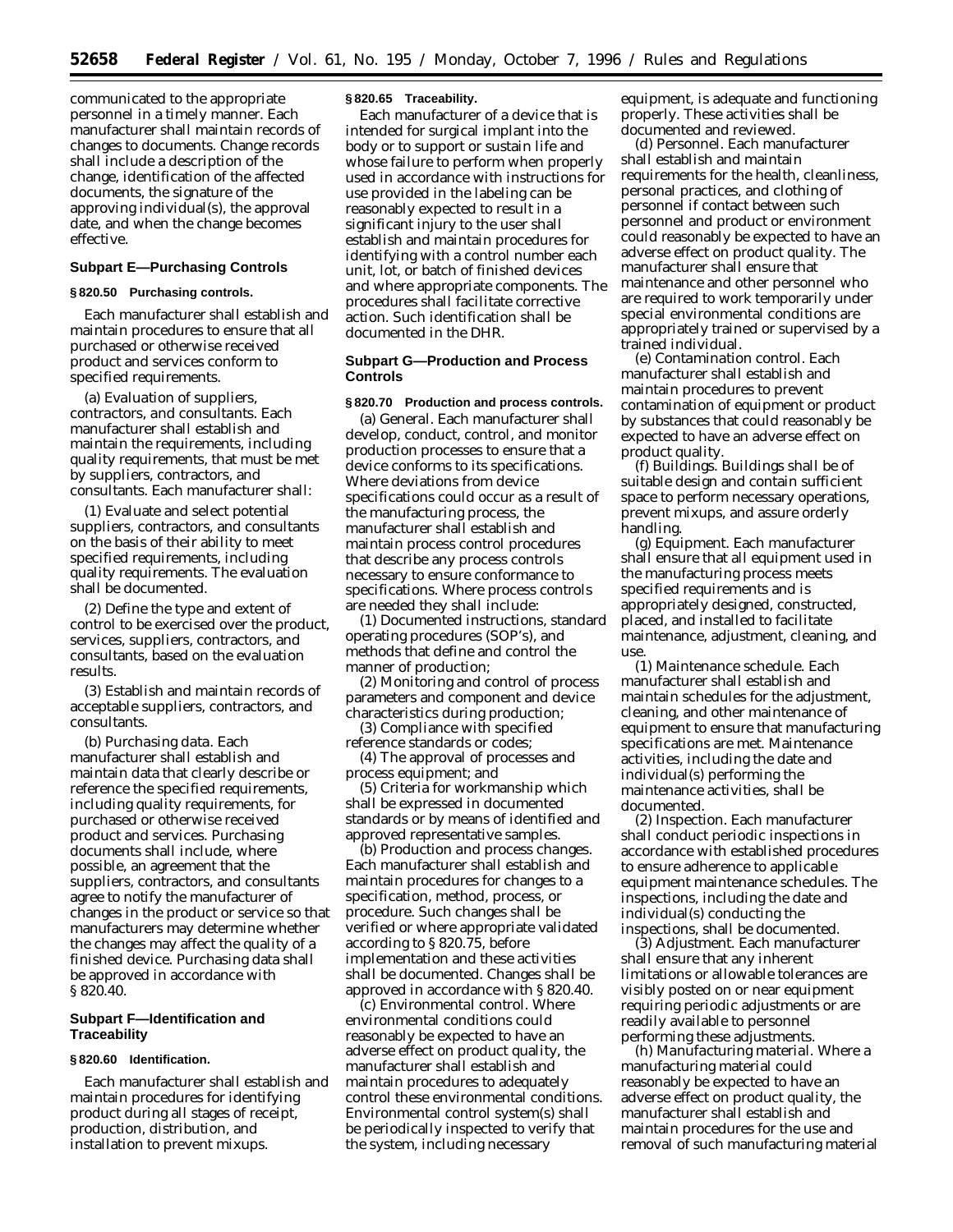to ensure that it is removed or limited to an amount that does not adversely affect the device's quality. The removal or reduction of such manufacturing material shall be documented.

(i) *Automated processes.* When computers or automated data processing systems are used as part of production or the quality system, the manufacturer shall validate computer software for its intended use according to an established protocol. All software changes shall be validated before approval and issuance. These validation activities and results shall be documented.

## **§ 820.72 Inspection, measuring, and test equipment.**

(a) *Control of inspection, measuring, and test equipment.* Each manufacturer shall ensure that all inspection, measuring, and test equipment, including mechanical, automated, or electronic inspection and test equipment, is suitable for its intended purposes and is capable of producing valid results. Each manufacturer shall establish and maintain procedures to ensure that equipment is routinely calibrated, inspected, checked, and maintained. The procedures shall include provisions for handling, preservation, and storage of equipment, so that its accuracy and fitness for use are maintained. These activities shall be documented.

(b) *Calibration.* Calibration procedures shall include specific directions and limits for accuracy and precision. When accuracy and precision limits are not met, there shall be provisions for remedial action to reestablish the limits and to evaluate whether there was any adverse effect on the device's quality. These activities shall be documented.

(1) *Calibration standards.* Calibration standards used for inspection, measuring, and test equipment shall be traceable to national or international standards. If national or international standards are not practical or available, the manufacturer shall use an independent reproducible standard. If no applicable standard exists, the manufacturer shall establish and maintain an in-house standard.

(2) *Calibration records.* The equipment identification, calibration dates, the individual performing each calibration, and the next calibration date shall be documented. These records shall be displayed on or near each piece of equipment or shall be readily available to the personnel using such equipment and to the individuals responsible for calibrating the equipment.

## **§ 820.75 Process validation.**

(a) Where the results of a process cannot be fully verified by subsequent inspection and test, the process shall be validated with a high degree of assurance and approved according to established procedures. The validation activities and results, including the date and signature of the individual(s) approving the validation and where appropriate the major equipment validated, shall be documented.

(b) Each manufacturer shall establish and maintain procedures for monitoring and control of process parameters for validated processes to ensure that the specified requirements continue to be met.

(1) Each manufacturer shall ensure that validated processes are performed by qualified individual(s).

(2) For validated processes, the monitoring and control methods and data, the date performed, and, where appropriate, the individual(s) performing the process or the major equipment used shall be documented.

(c) When changes or process deviations occur, the manufacturer shall review and evaluate the process and perform revalidation where appropriate. These activities shall be documented.

## **Subpart H—Acceptance Activities**

#### **§ 820.80 Receiving, in-process, and finished device acceptance.**

(a) *General.* Each manufacturer shall establish and maintain procedures for acceptance activities. Acceptance activities include inspections, tests, or other verification activities.

(b) *Receiving acceptance activities.* Each manufacturer shall establish and maintain procedures for acceptance of incoming product. Incoming product shall be inspected, tested, or otherwise verified as conforming to specified requirements. Acceptance or rejection shall be documented.

(c) *In-process acceptance activities.* Each manufacturer shall establish and maintain acceptance procedures, where appropriate, to ensure that specified requirements for in-process product are met. Such procedures shall ensure that in-process product is controlled until the required inspection and tests or other verification activities have been completed, or necessary approvals are received, and are documented.

(d) *Final acceptance activities.* Each manufacturer shall establish and maintain procedures for finished device acceptance to ensure that each production run, lot, or batch of finished devices meets acceptance criteria. Finished devices shall be held in quarantine or otherwise adequately

controlled until released. Finished devices shall not be released for distribution until: (1) The activities required in the DMR are completed; (2) the associated data and documentation is reviewed; (3) the release is authorized by the signature of a designated individual(s); and (4) the authorization is dated.

(e) *Acceptance records.* Each manufacturer shall document acceptance activities required by this part. These records shall include: (1) The acceptance activities performed; (2) the dates acceptance activities are performed; (3) the results; (4) the signature of the individual(s) conducting the acceptance activities; and (5) where appropriate the equipment used. These records shall be part of the DHR.

## **§ 820.86 Acceptance status.**

Each manufacturer shall identify by suitable means the acceptance status of product, to indicate the conformance or nonconformance of product with acceptance criteria. The identification of acceptance status shall be maintained throughout manufacturing, packaging, labeling, installation, and servicing of the product to ensure that only product which has passed the required acceptance activities is distributed, used, or installed.

## **Subpart I—Nonconforming Product**

#### **§ 820.90 Nonconforming product.**

(a) *Control of nonconforming product.* Each manufacturer shall establish and maintain procedures to control product that does not conform to specified requirements. The procedures shall address the identification, documentation, evaluation, segregation, and disposition of nonconforming product. The evaluation of nonconformance shall include a determination of the need for an investigation and notification of the persons or organizations responsible for the nonconformance. The evaluation and any investigation shall be documented.

(b) *Nonconformity review and disposition.* (1) Each manufacturer shall establish and maintain procedures that define the responsibility for review and the authority for the disposition of nonconforming product. The procedures shall set forth the review and disposition process. Disposition of nonconforming product shall be documented. Documentation shall include the justification for use of nonconforming product and the signature of the individual(s) authorizing the use.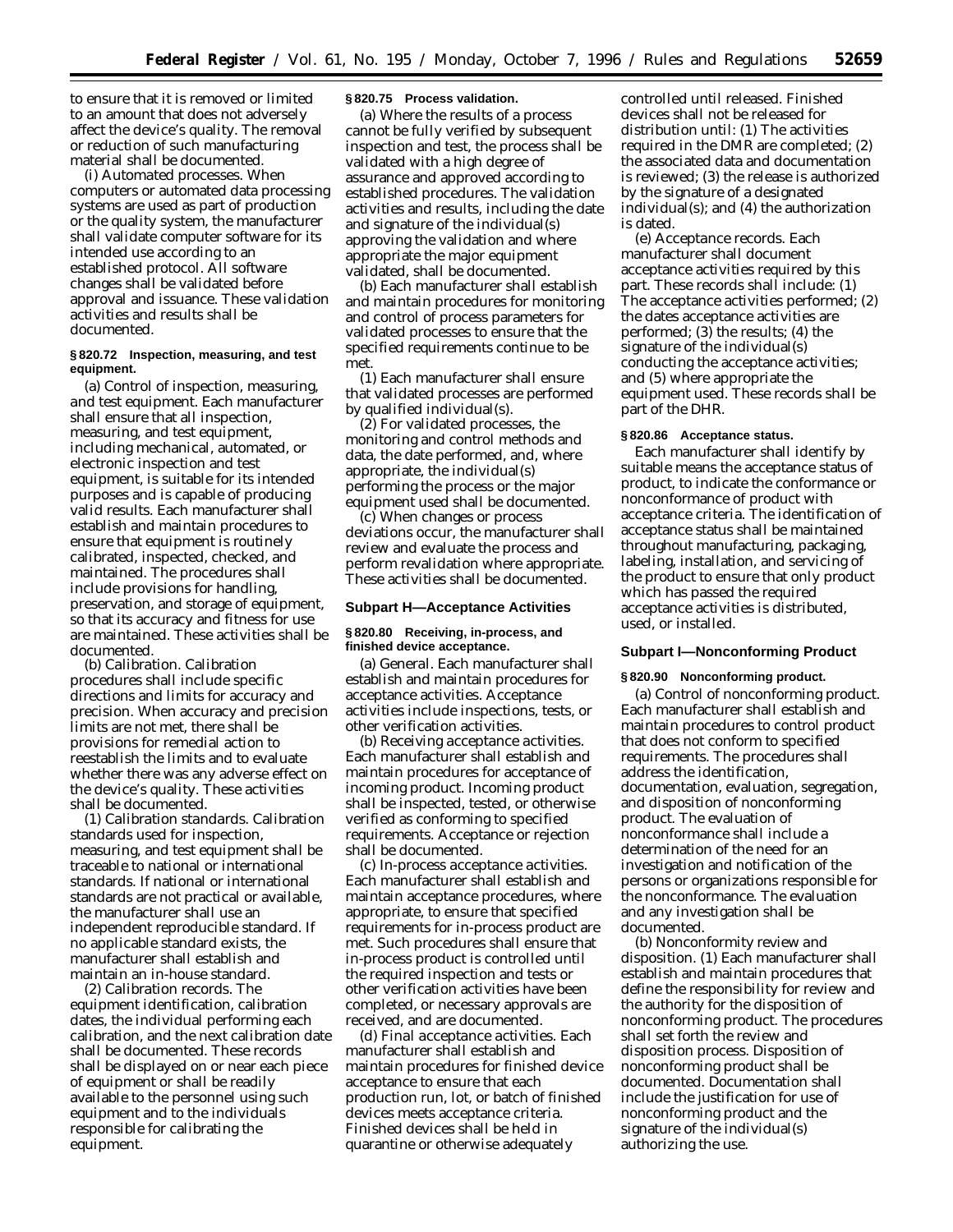(2) Each manufacturer shall establish and maintain procedures for rework, to include retesting and reevaluation of the nonconforming product after rework, to ensure that the product meets its current approved specifications. Rework and reevaluation activities, including a determination of any adverse effect from the rework upon the product, shall be documented in the DHR.

## **Subpart J—Corrective and Preventive Action**

#### **§ 820.100 Corrective and preventive action.**

(a) Each manufacturer shall establish and maintain procedures for implementing corrective and preventive action. The procedures shall include requirements for:

(1) Analyzing processes, work operations, concessions, quality audit reports, quality records, service records, complaints, returned product, and other sources of quality data to identify existing and potential causes of nonconforming product, or other quality problems. Appropriate statistical methodology shall be employed where necessary to detect recurring quality problems;

(2) Investigating the cause of nonconformities relating to product, processes, and the quality system;

(3) Identifying the action(s) needed to correct and prevent recurrence of nonconforming product and other quality problems;

(4) Verifying or validating the corrective and preventive action to ensure that such action is effective and does not adversely affect the finished device;

(5) Implementing and recording changes in methods and procedures needed to correct and prevent identified quality problems;

(6) Ensuring that information related to quality problems or nonconforming product is disseminated to those directly responsible for assuring the quality of such product or the prevention of such problems; and

(7) Submitting relevant information on identified quality problems, as well as corrective and preventive actions, for management review.

(b) All activities required under this section, and their results, shall be documented.

## **Subpart K—Labeling and Packaging Control**

## **§ 820.120 Device labeling.**

Each manufacturer shall establish and maintain procedures to control labeling activities.

(a) *Label integrity.* Labels shall be printed and applied so as to remain legible and affixed during the customary conditions of processing, storage, handling, distribution, and where appropriate use.

(b) *Labeling inspection.* Labeling shall not be released for storage or use until a designated individual(s) has examined the labeling for accuracy including, where applicable, the correct expiration date, control number, storage instructions, handling instructions, and any additional processing instructions. The release, including the date and signature of the individual(s) performing the examination, shall be documented in the DHR.

(c) *Labeling storage.* Each manufacturer shall store labeling in a manner that provides proper identification and is designed to prevent mixups.

(d) *Labeling operations.* Each manufacturer shall control labeling and packaging operations to prevent labeling mixups. The label and labeling used for each production unit, lot, or batch shall be documented in the DHR.

(e) *Control number.* Where a control number is required by § 820.65, that control number shall be on or shall accompany the device through distribution.

#### **§ 820.130 Device packaging.**

Each manufacturer shall ensure that device packaging and shipping containers are designed and constructed to protect the device from alteration or damage during the customary conditions of processing, storage, handling, and distribution.

#### **Subpart L—Handling, Storage, Distribution, and Installation**

## **§ 820.140 Handling.**

Each manufacturer shall establish and maintain procedures to ensure that mixups, damage, deterioration, contamination, or other adverse effects to product do not occur during handling.

#### **§ 820.150 Storage.**

(a) Each manufacturer shall establish and maintain procedures for the control of storage areas and stock rooms for product to prevent mixups, damage, deterioration, contamination, or other adverse effects pending use or distribution and to ensure that no obsolete, rejected, or deteriorated product is used or distributed. When the quality of product deteriorates over time, it shall be stored in a manner to facilitate proper stock rotation, and its condition shall be assessed as appropriate.

(b) Each manufacturer shall establish and maintain procedures that describe the methods for authorizing receipt from and dispatch to storage areas and stock rooms.

## **§ 820.160 Distribution.**

(a) Each manufacturer shall establish and maintain procedures for control and distribution of finished devices to ensure that only those devices approved for release are distributed and that purchase orders are reviewed to ensure that ambiguities and errors are resolved before devices are released for distribution. Where a device's fitness for use or quality deteriorates over time, the procedures shall ensure that expired devices or devices deteriorated beyond acceptable fitness for use are not distributed.

(b) Each manufacturer shall maintain distribution records which include or refer to the location of:

(1) The name and address of the initial consignee;

(2) The identification and quantity of devices shipped;

(3) The date shipped; and

(4) Any control number(s) used.

#### **§ 820.170 Installation.**

(a) Each manufacturer of a device requiring installation shall establish and maintain adequate installation and inspection instructions, and where appropriate test procedures. Instructions and procedures shall include directions for ensuring proper installation so that the device will perform as intended after installation. The manufacturer shall distribute the instructions and procedures with the device or otherwise make them available to the person(s) installing the device.

(b) The person installing the device shall ensure that the installation, inspection, and any required testing are performed in accordance with the manufacturer's instructions and procedures and shall document the inspection and any test results to demonstrate proper installation.

#### **Subpart M—Records**

#### **§ 820.180 General requirements.**

All records required by this part shall be maintained at the manufacturing establishment or other location that is reasonably accessible to responsible officials of the manufacturer and to employees of FDA designated to perform inspections. Such records, including those not stored at the inspected establishment, shall be made readily available for review and copying by FDA employee(s). Such records shall be legible and shall be stored to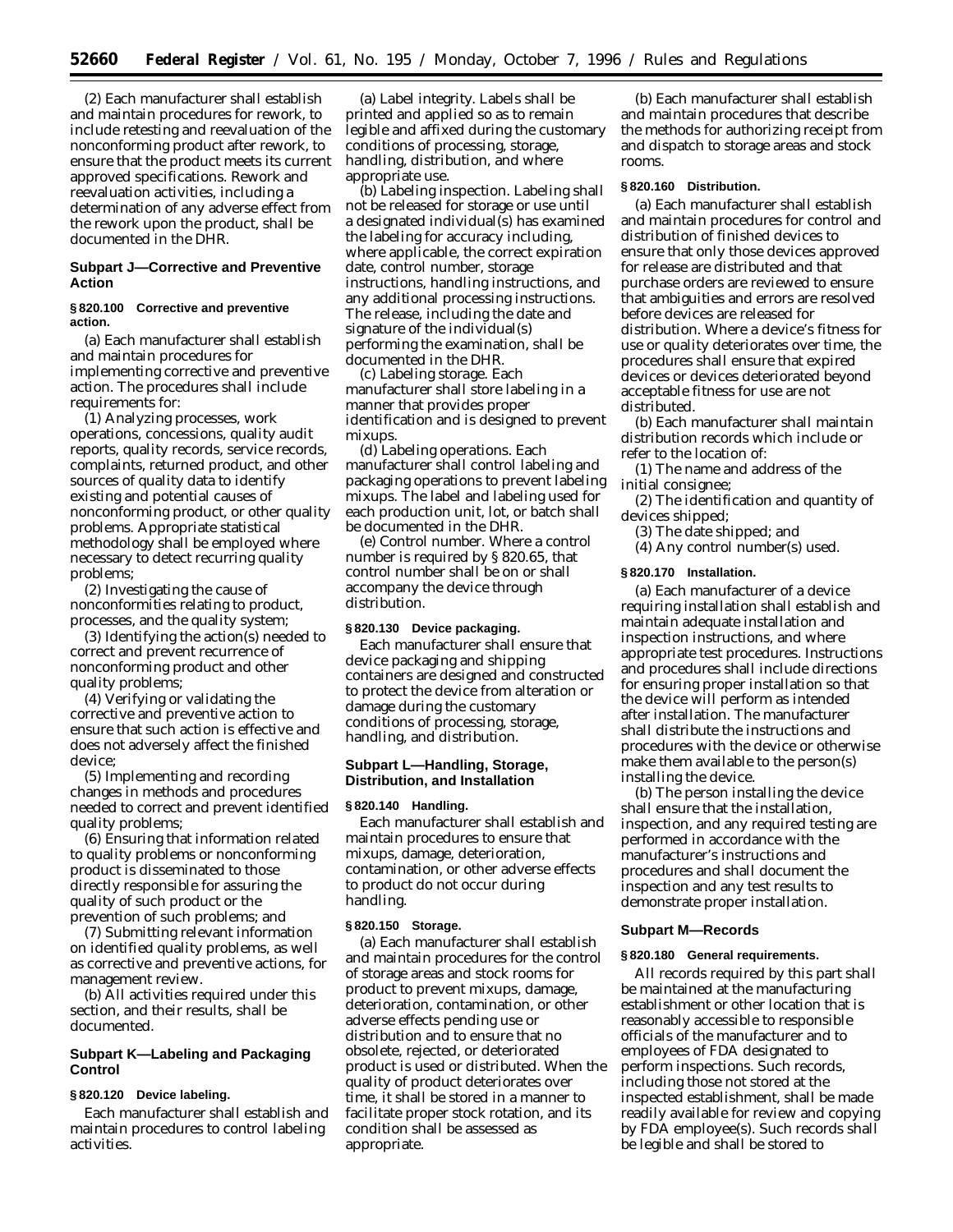minimize deterioration and to prevent loss. Those records stored in automated data processing systems shall be backed up.

(a) *Confidentiality.* Records deemed confidential by the manufacturer may be marked to aid FDA in determining whether information may be disclosed under the public information regulation in part 20 of this chapter.

(b) *Record retention period.* All records required by this part shall be retained for a period of time equivalent to the design and expected life of the device, but in no case less than 2 years from the date of release for commercial distribution by the manufacturer.

(c) *Exceptions.* This section does not apply to the reports required by § 820.20(c) Management review, § 820.22 Quality audits, and supplier audit reports used to meet the requirements of § 820.50(a) Evaluation of suppliers, contractors, and consultants, but does apply to procedures established under these provisions. Upon request of a designated employee of FDA, an employee in management with executive responsibility shall certify in writing that the management reviews and quality audits required under this part, and supplier audits where applicable, have been performed and documented, the dates on which they were performed, and that any required corrective action has been undertaken.

## **§ 820.181 Device master record.**

Each manufacturer shall maintain device master records (DMR's). Each manufacturer shall ensure that each DMR is prepared and approved in accordance with § 820.40. The DMR for each type of device shall include, or refer to the location of, the following information:

(a) Device specifications including appropriate drawings, composition, formulation, component specifications, and software specifications;

(b) Production process specifications including the appropriate equipment specifications, production methods, production procedures, and production environment specifications;

(c) Quality assurance procedures and specifications including acceptance criteria and the quality assurance equipment to be used;

(d) Packaging and labeling specifications, including methods and processes used; and

(e) Installation, maintenance, and servicing procedures and methods.

## **§ 820.184 Device history record.**

Each manufacturer shall maintain device history records (DHR's). Each

manufacturer shall establish and maintain procedures to ensure that DHR's for each batch, lot, or unit are maintained to demonstrate that the device is manufactured in accordance with the DMR and the requirements of this part. The DHR shall include, or refer to the location of, the following information:

(a) The dates of manufacture;

(b) The quantity manufactured; (c) The quantity released for

distribution; (d) The acceptance records which demonstrate the device is manufactured

in accordance with the DMR; (e) The primary identification label

and labeling used for each production unit; and

(f) Any device identification(s) and control number(s) used.

## **§ 820.186 Quality system record.**

Each manufacturer shall maintain a quality system record (QSR). The QSR shall include, or refer to the location of, procedures and the documentation of activities required by this part that are not specific to a particular type of device(s), including, but not limited to, the records required by § 820.20. Each manufacturer shall ensure that the QSR is prepared and approved in accordance with § 820.40.

#### **§ 820.198 Complaint files.**

(a) Each manufacturer shall maintain complaint files. Each manufacturer shall establish and maintain procedures for receiving, reviewing, and evaluating complaints by a formally designated unit. Such procedures shall ensure that:

(1) All complaints are processed in a uniform and timely manner;

(2) Oral complaints are documented upon receipt; and

(3) Complaints are evaluated to determine whether the complaint represents an event which is required to be reported to FDA under part 803 or 804 of this chapter, Medical Device Reporting.

(b) Each manufacturer shall review and evaluate all complaints to determine whether an investigation is necessary. When no investigation is made, the manufacturer shall maintain a record that includes the reason no investigation was made and the name of the individual responsible for the decision not to investigate.

(c) Any complaint involving the possible failure of a device, labeling, or packaging to meet any of its specifications shall be reviewed, evaluated, and investigated, unless such investigation has already been performed for a similar complaint and another investigation is not necessary.

(d) Any complaint that represents an event which must be reported to FDA under part 803 or 804 of this chapter shall be promptly reviewed, evaluated, and investigated by a designated individual(s) and shall be maintained in a separate portion of the complaint files or otherwise clearly identified. In addition to the information required by § 820.198(e), records of investigation under this paragraph shall include a determination of:

(1) Whether the device failed to meet specifications;

(2) Whether the device was being used for treatment or diagnosis; and

(3) The relationship, if any, of the device to the reported incident or adverse event.

(e) When an investigation is made under this section, a record of the investigation shall be maintained by the formally designated unit identified in paragraph (a) of this section. The record of investigation shall include:

(1) The name of the device;

(2) The date the complaint was received;

(3) Any device identification(s) and control number(s) used;

(4) The name, address, and phone number of the complainant;

(5) The nature and details of the complaint;

(6) The dates and results of the investigation;

(7) Any corrective action taken; and (8) Any reply to the complainant.

(f) When the manufacturer's formally designated complaint unit is located at a site separate from the manufacturing establishment, the investigated complaint(s) and the record(s) of investigation shall be reasonably accessible to the manufacturing establishment.

(g) If a manufacturer's formally designated complaint unit is located outside of the United States, records required by this section shall be reasonably accessible in the United States at either:

(1) A location in the United States where the manufacturer's records are regularly kept; or

(2) The location of the initial distributor.

#### **Subpart N—Servicing**

#### **§ 820.200 Servicing.**

(a) Where servicing is a specified requirement, each manufacturer shall establish and maintain instructions and procedures for performing and verifying that the servicing meets the specified requirements.

(b) Each manufacturer shall analyze service reports with appropriate